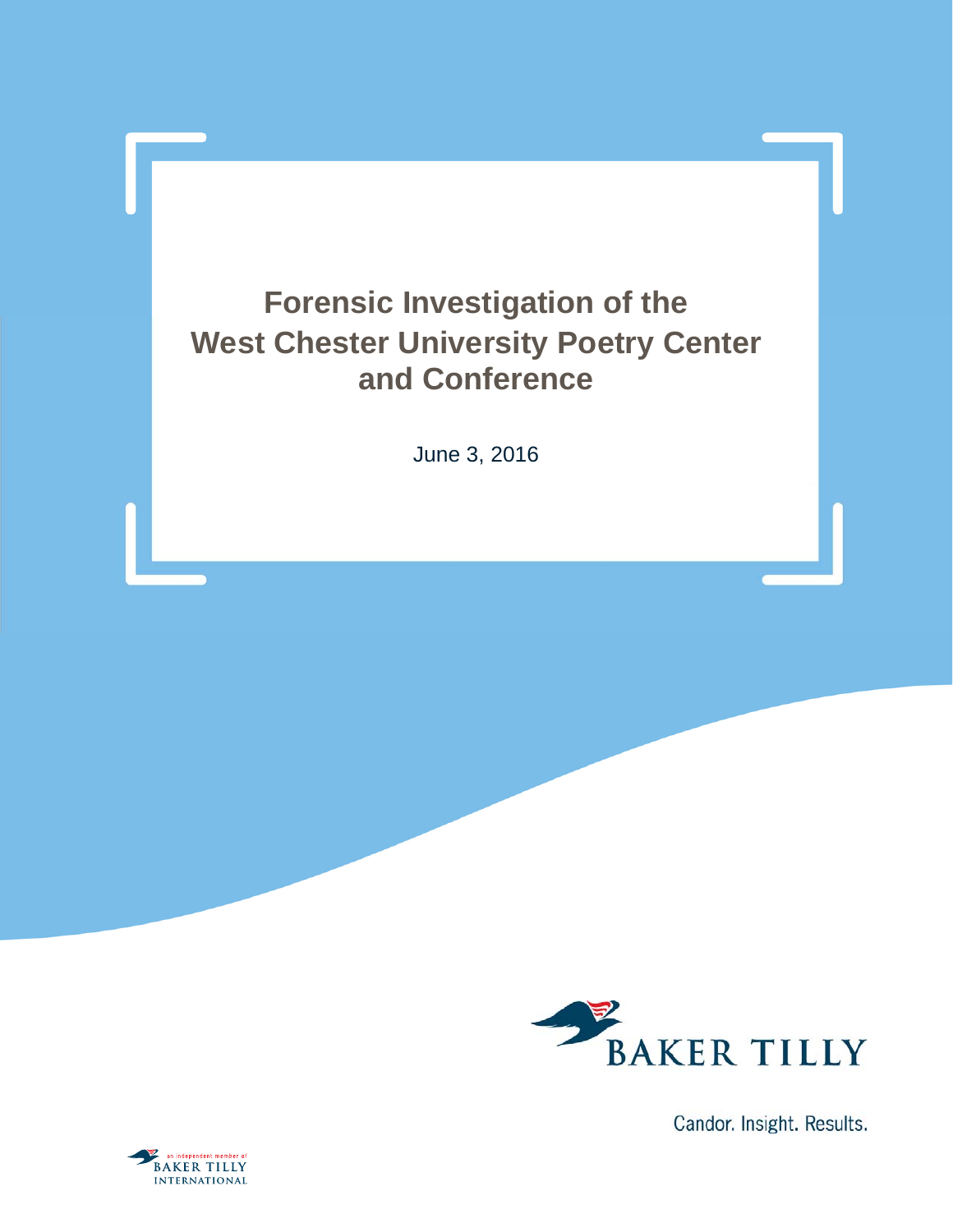

### **FORENSIC, LITIGATION & VALUATION SERVICES**

Baker Tilly Virchow Krause, LLP 1650 Market St, Ste 4500 Philadelphia, PA 19103-7341 tel 215 972 0701 tel 800 267 9405 fax 888 264 9617 bakertilly.com

June 3, 2016

Dr. Christopher M. Fiorentino Interim President West Chester University of Pennsylvania 700 South High Street West Chester, PA 19383

RE: Investigation of the West Chester University's Poetry Center and Poetry **Conference** 

Dear Dr. Fiorentino:

Baker Tilly Virchow Krause, LLP ("Baker Tilly") was engaged by West Chester University ("WCU") to perform a forensic investigation to determine whether the funds related to the WCU Poetry Center ("Poetry Center") and the annual WCU Poetry Conference ("Poetry Conference") it operates were appropriately recorded and utilized by the Poetry Center. We collected and analyzed the supporting documentation provided as part of our investigation procedures. We also worked with the West Chester University Foundation ("WCUF") to verify whether WCUF's Poetry Center funds were appropriately recorded and utilized as part of the Poetry Center's operations. We completed our investigation and documented our forensic process in a detailed presentation of our findings. We have included examples of the supporting documentation maintained by WCU and WCUF related to the Poetry Center and Poetry Conference.

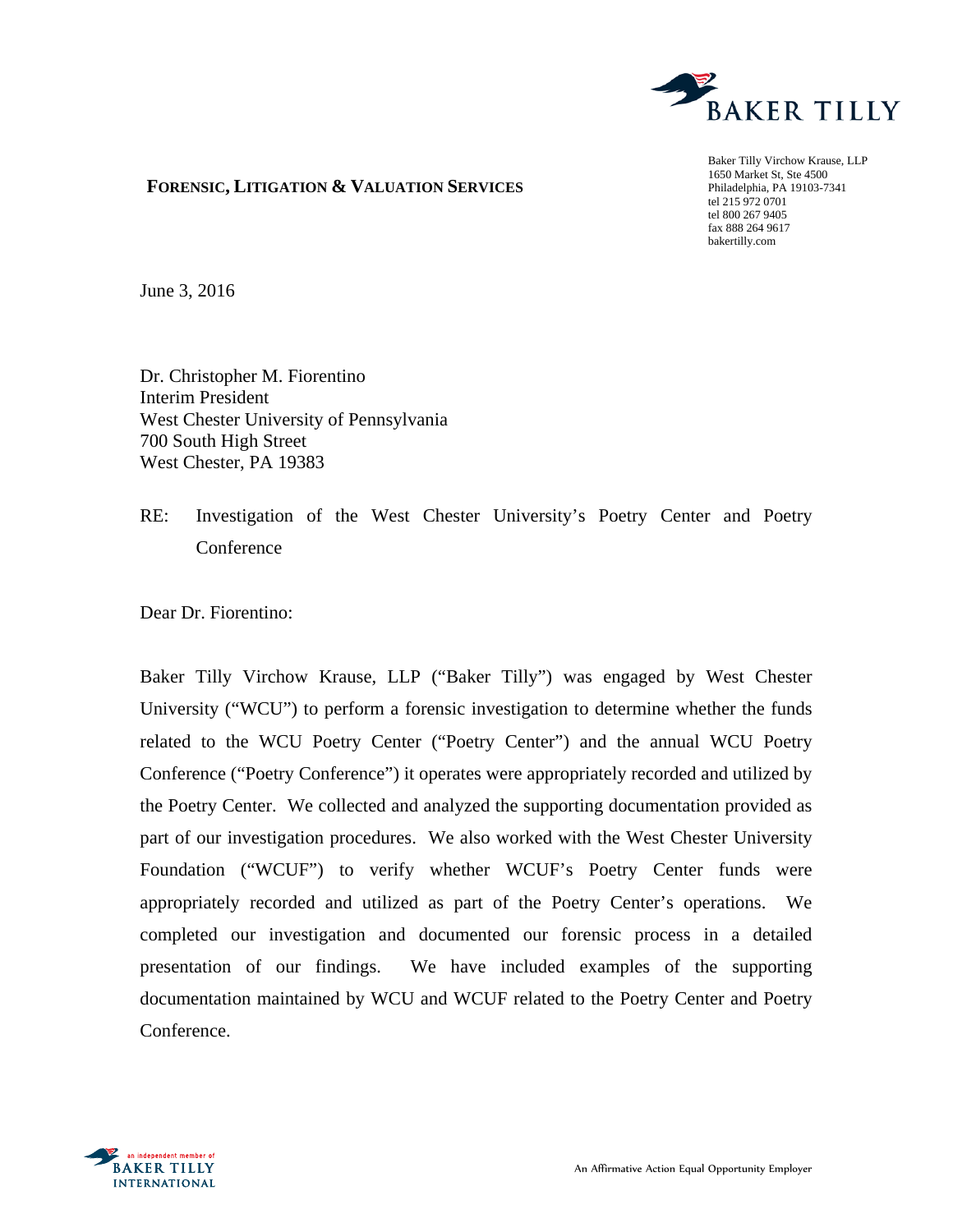Dr. Christopher M. Fiorentino June 3, 2016 Page 2

Our investigation period covered the Poetry Center's financial activity during the fiscal years ending June 30, 2010 through June 30, 2014 and the financial activity for the six months ending on December 31, 2014 (the "Period"). Our investigation of the Poetry Center's operations focused on analyzing whether the sources of funds received during the Period for the Poetry Center and the Poetry Conferences were recorded appropriately to the Poetry Center's financial records. In addition, our forensic process included selecting revenue and expenditure transactions recorded in the general ledger activity at WCU and WCUF related to the Poetry Center's operations to determine whether the recorded activity could be verified and was appropriately maintained.

Our revenue and expenditure transactional testing was designed to identify whether instances of inappropriate and/or unauthorized activity existed in the records. In addition, a natural byproduct of our investigative procedures was the identification of areas in which the Poetry Center, WCU and/or WCUF's financial operations could benefit, particularly through improving the retention of supporting documentation to justify the appropriateness of the transactional activity and/or employing stronger internal control policies and procedures to minimize the opportunity and exposure to inappropriate and/or unauthorized activity.

Our investigative procedures of the Poetry Center's operations identified two additional areas which we tested. The first was the financial activity surrounding Story Line Press ("SLP") and second was the Women's Leadership Summit. Finally, we also investigated one additional transaction that was outside the Poetry Center's general ledger activity. This transaction related to a \$30,000 grant provided by WCU's Dean of the College of Arts and Science to provide additional funding support to the Poetry Center operations during 2012.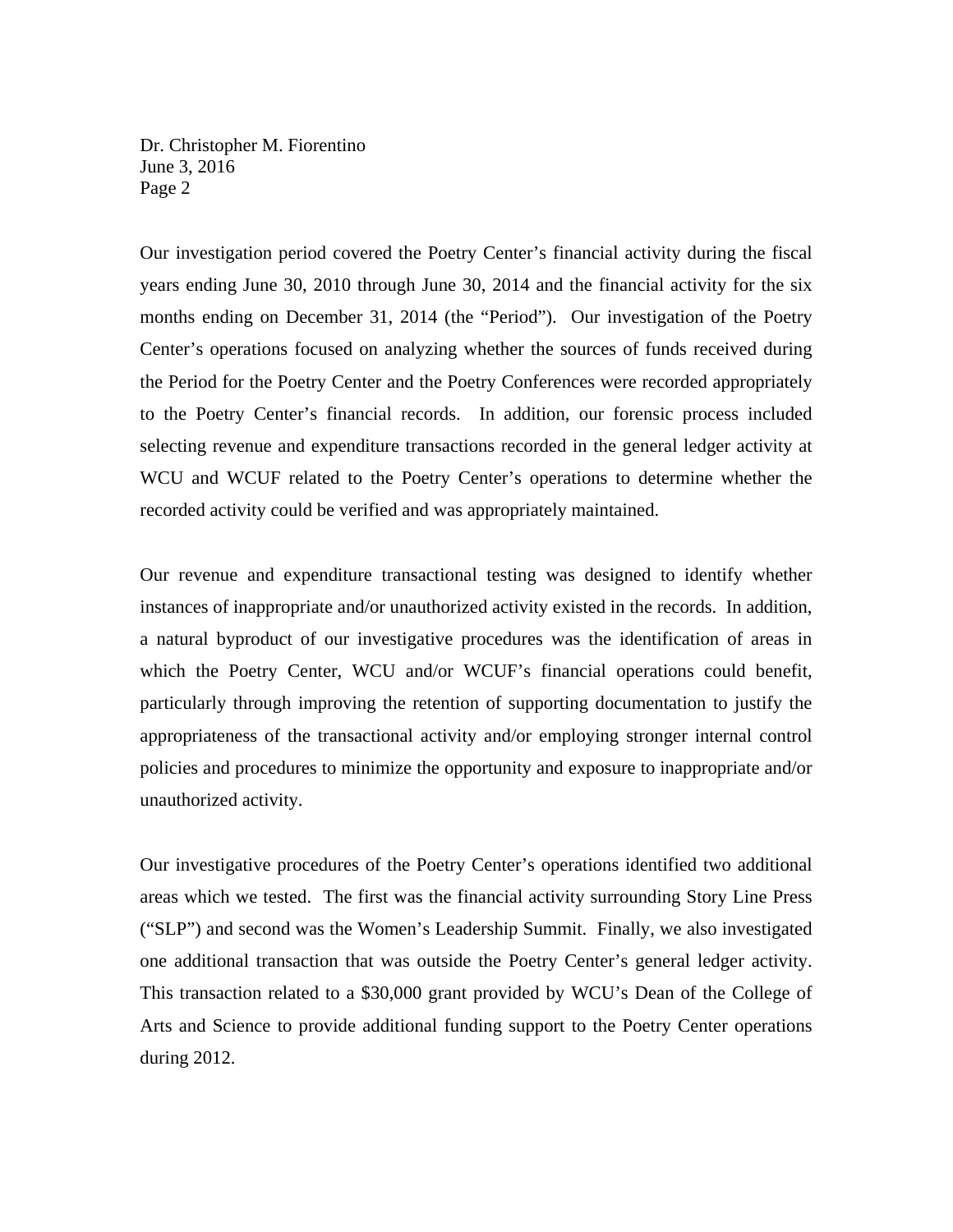Dr. Christopher M. Fiorentino June 3, 2016 Page 3

Based on our testing and the supporting documentation provided, no inappropriate activity was identified during the Period at the Poetry Center. We did, however, identify a lack of accountability of the Poetry Center revenue and expenditure activity. In addition, we also determined that the Poetry Center failed to maintain appropriate supporting records for its operation of the Poetry Conference and lacked appropriate evidence of financial accountability.

Specifically, we were unable to obtain Poetry Conference registration records which prevented our ability to determine whether the participant registration revenue collected for the Poetry Conferences were complete and accurately reflected the financial activity of the Poetry Center. Further, we documented an overlapping responsibility of collecting conference participant registration fees between the WCU and WCUF, which also presented accountability issues and created potential exposure to fraud risks. We recommended the process of collecting Poetry Conference participant registration fees be centralized at the Office of Conference Services to ensure the Poetry Center receives proper oversight and there is the appropriate level of accountability for the Poetry Conference.

Overall, our findings are summarized in our detailed presentation, including examples of the supporting documentation that we received during our investigation. If you have any questions or need any additional information, please do not hesitate to contact me at 215- 972-2338.

Sincerely,

James T. Obrien

James T. O'Brien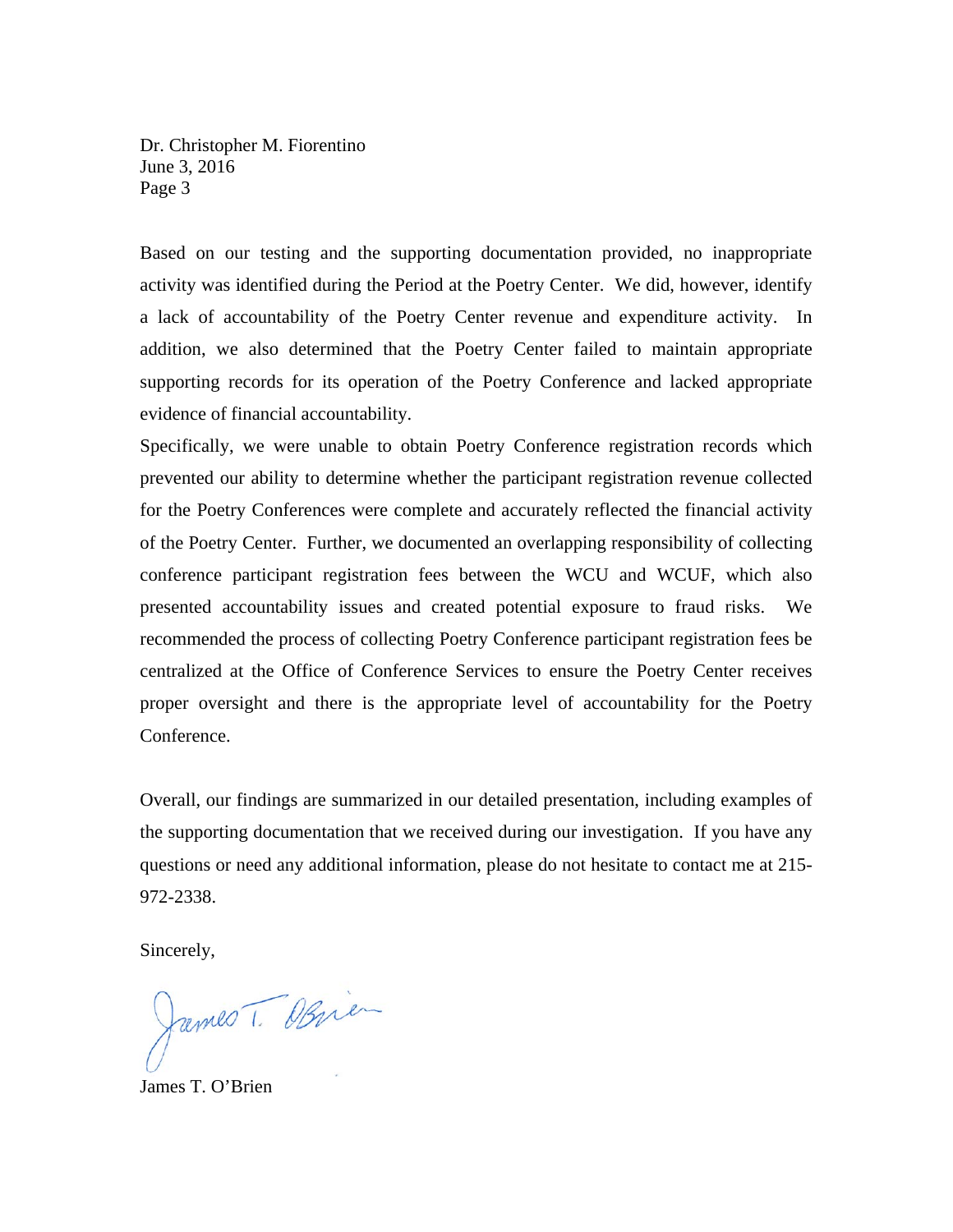**Summary of Baker Tilly's Forensic Investigation of the West Chester University Poetry Center and Conference**

June 3, 2016





Baker Tilly refers to Baker Tilly Virchow Krause, LLP, an independently owned and managed member of Baker Tilly International.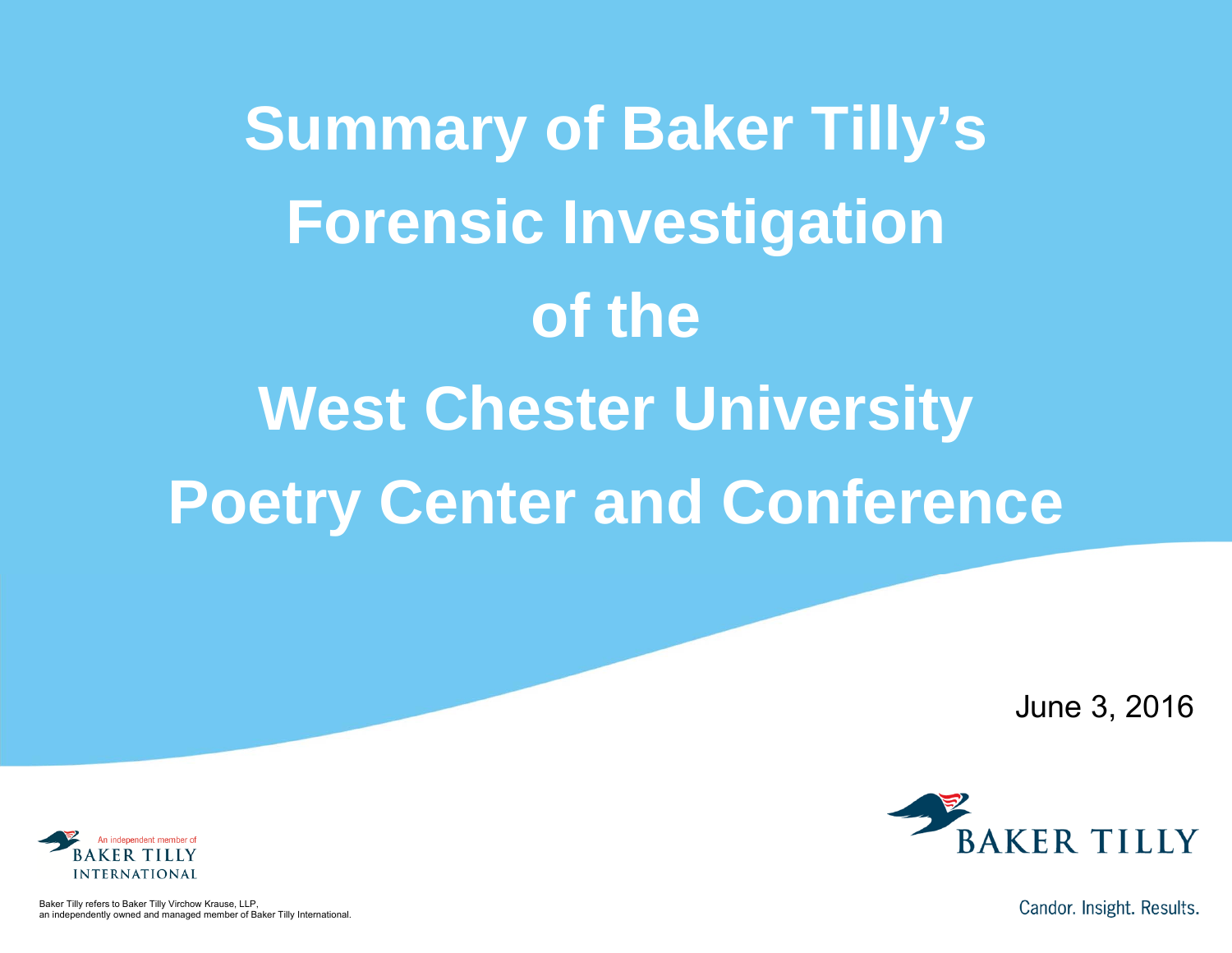

- I.**Background**
- II.Key Focus Areas and Objectives
- III.Summary of Observations Findings
- IV. Analysis of Transactional Activity – Observations, Risks and Recommendations
- V.Poetry Center Transactions between WCU and WCUF
- VI.Analysis of Storyline Press
- VII. Analysis of the Women's Leadership Summit
- VIII. Grant from CAS to the Poetry Center
- IX. Revenue and Expenditure Analytics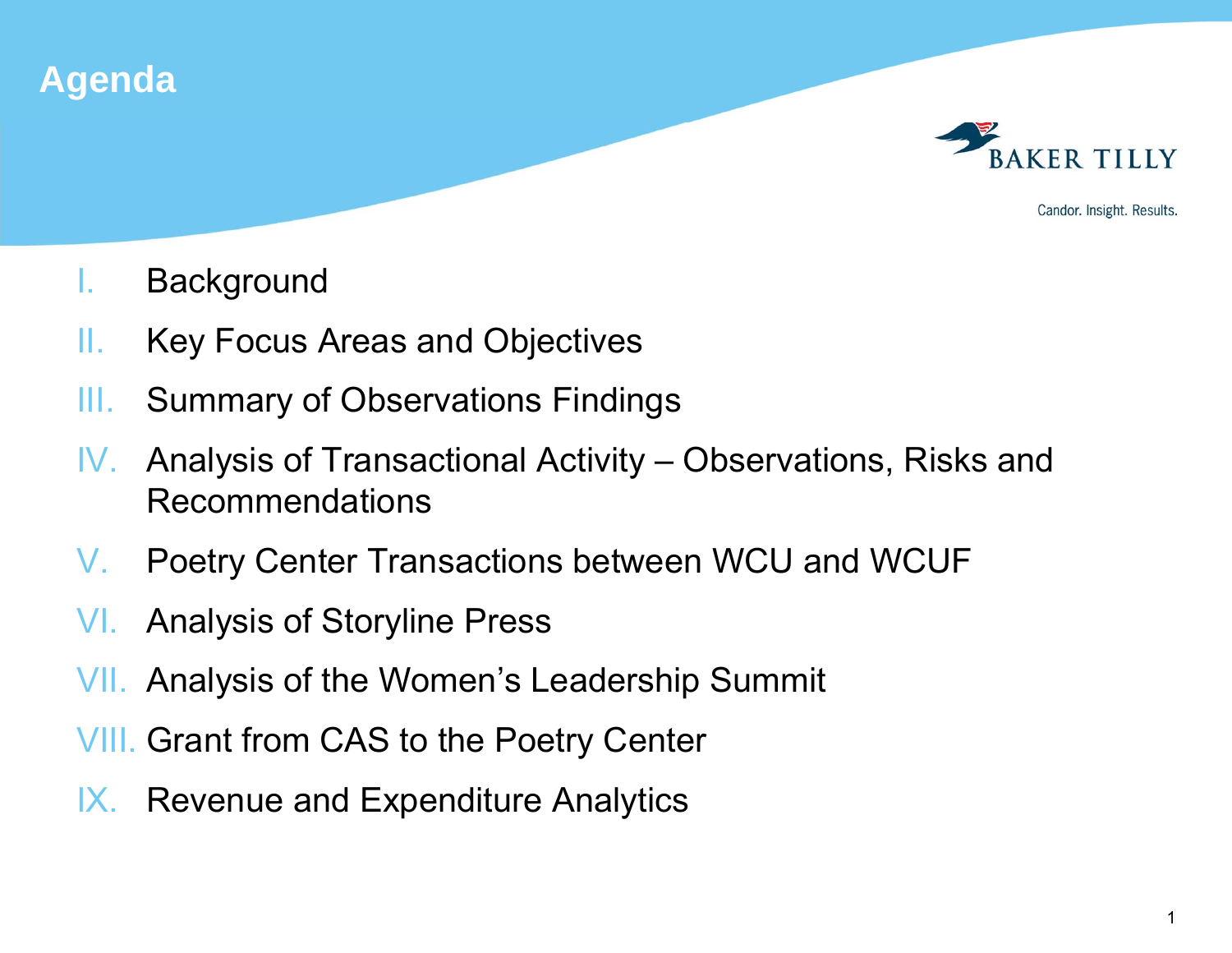

- > Cooperation and assistance we received from both West Chester University ("WCU") and West Chester University Foundation ("WCUF"):
	- Ms. Bernadette Hinkle and the WCU team;
	- Ms. Teresa John and the WCUF team; and
	- Dr. Mark Pavlovich Interview.
- > We did attempt to Interview Dr. Kim Bridgford ("Dr. Bridgford") and were unsuccessful.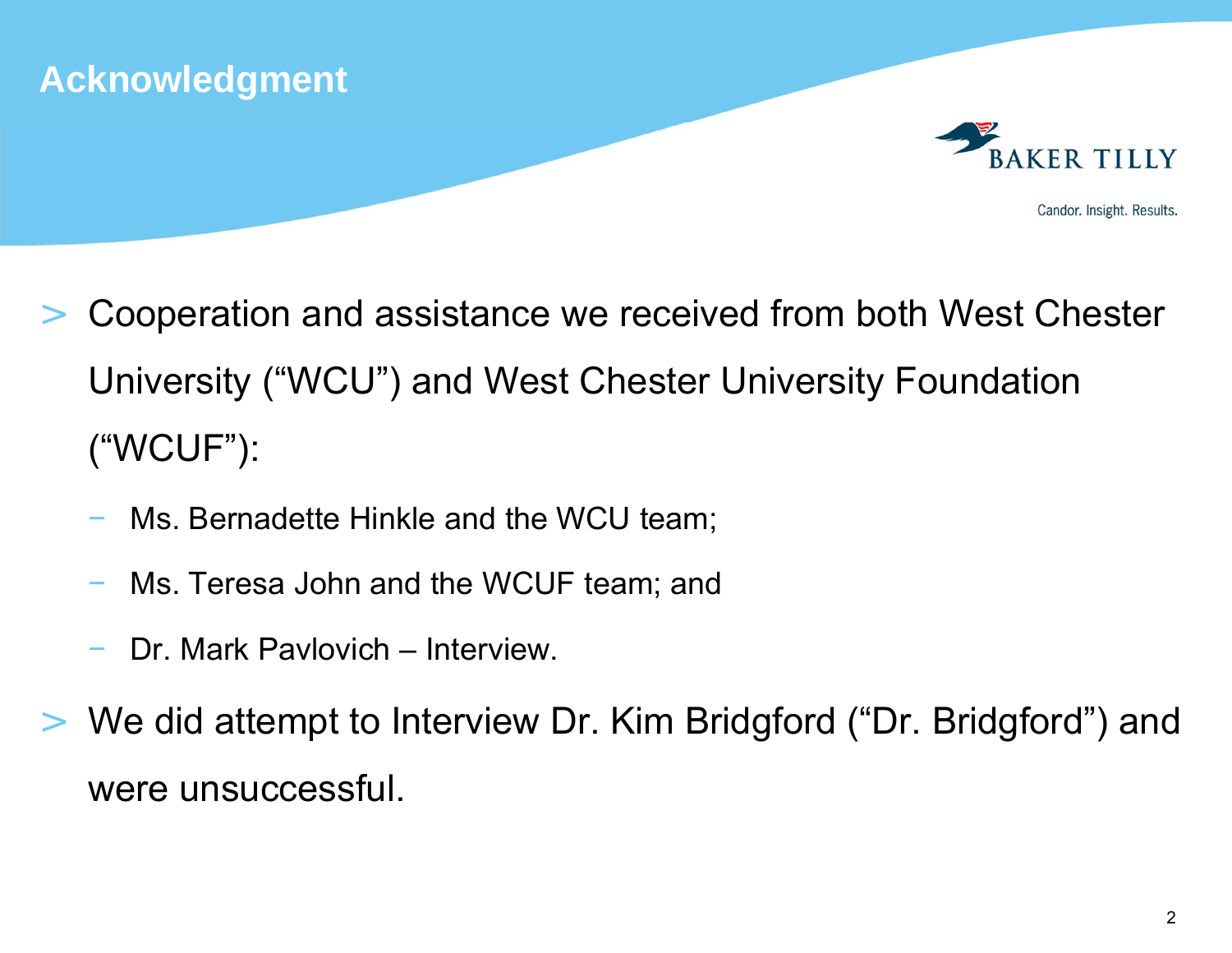



Candor. Insight. Results.

#### >*WCU*

- WCU's College of Arts and Sciences ("CAS") supports seven different centers and institutes, including the WCU Poetry Center (the "Poetry Center").\*
- The Poetry Center administers a variety of awards and coordinates numerous activities and programs, including the WCU Poetry Conference (the "Poetry Conference").
- Our forensic investigation focused on the financial activity of the Poetry Center and the Poetry Conference. Specifically, our investigation focused on the 13 funds maintained by the Poetry Center within WCU to determine whether WCU appropriately records the financial activity of the Poetry Center and Poetry Conference.

\*http://www.wcupa.edu/\_academics/sch\_cas/centersInstitutes.aspx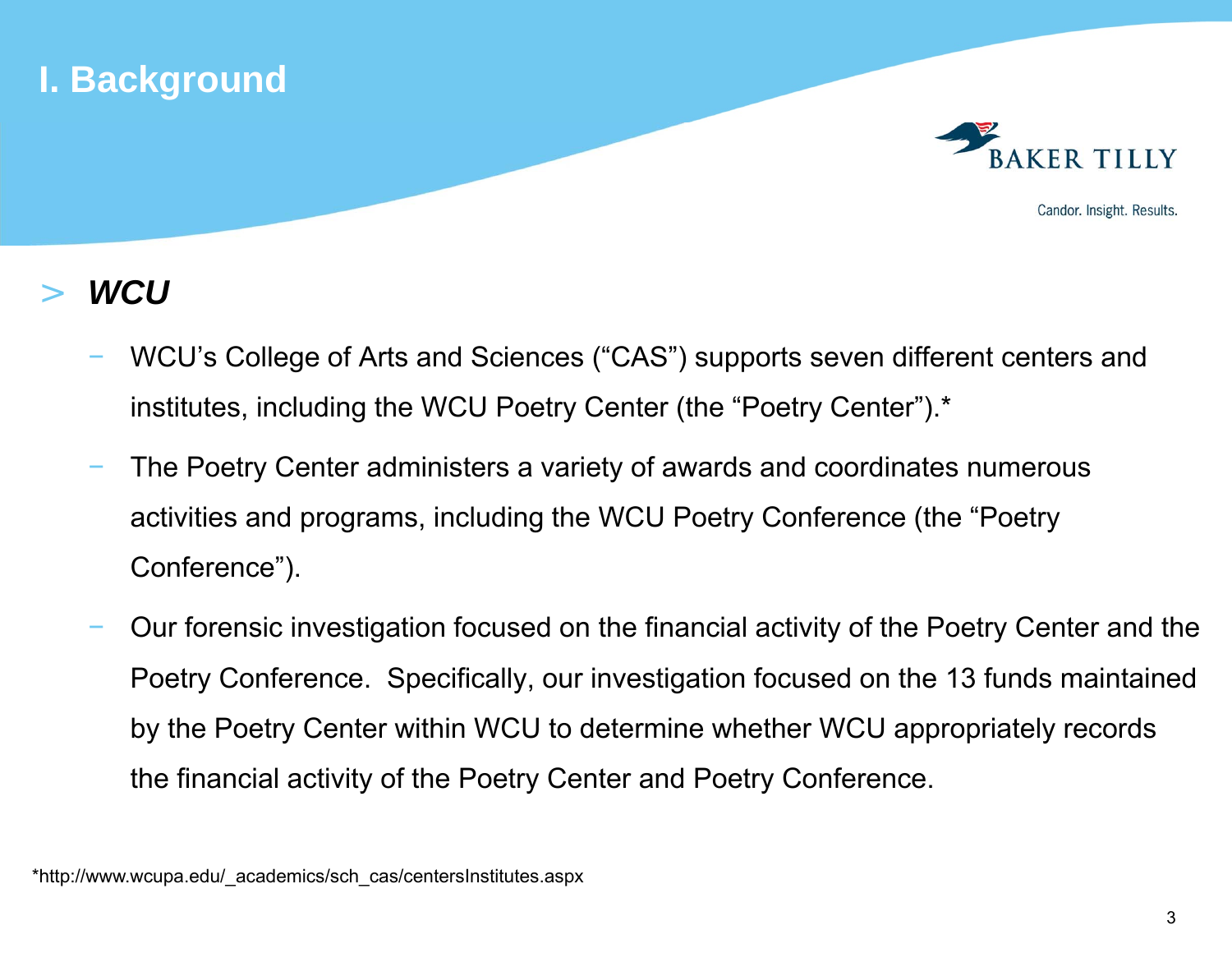



Candor. Insight. Results.

#### >*WCU*

- The following 13 funds were used by the Poetry Center to record the financial activity related to the Poetry Center and the Poetry Conference:\*
	- > Ahmanson Poetry Conference (7533082124) >Poetry Center Endow (7552032124)
	- >Aralia Press Restricted (7533012124)
	- >D Justice Poetry Award (7533112124)
	- >Iris Spencer Poet Aw (7533102124)
	- >Myong Cha Son Haiku Award (7533122124)
	- >Open World (7535022124)
	- >Poetry Center (7533042124)
- >Poetry Conference 10th Ann (7533072124)
- $\geq$ Poetry Conference Gifts (7533062124)
- >Poetry Conference - SS (7517127005)
- >Poet's Prize (7533092124)
- >Story Line Press (7533132124)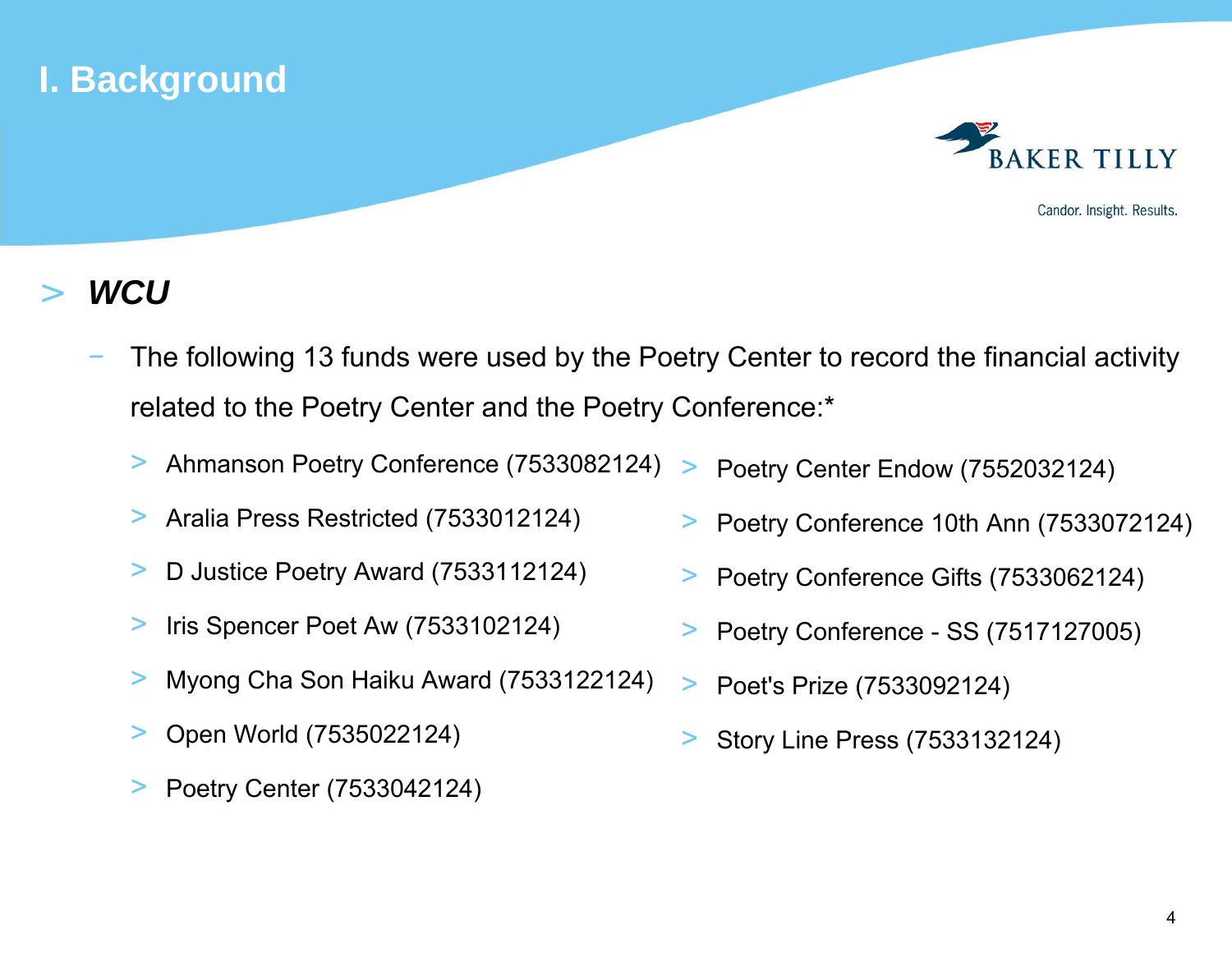



Candor. Insight. Results.

#### >*WCUF*

- WCUF "supports the goals of WCU through fundraising activities, the management of donated resources, and the promotion of WCU needs to prospective contributors."\*
- WCUF is responsible, among other things, for accepting donations and other funding for the Poetry Center and the Poetry Conference.
- Our forensic investigation focused on WCUF's financial activity related to the Poetry Center and the Poetry Conference. Specifically, our investigation focused on the 11 funds maintained by WCUF to determine whether WCUF appropriately records the financial activity for the benefit of the Poetry Center and Poetry Conference.

\*http://www.wcufoundation.org/page.aspx?pid=283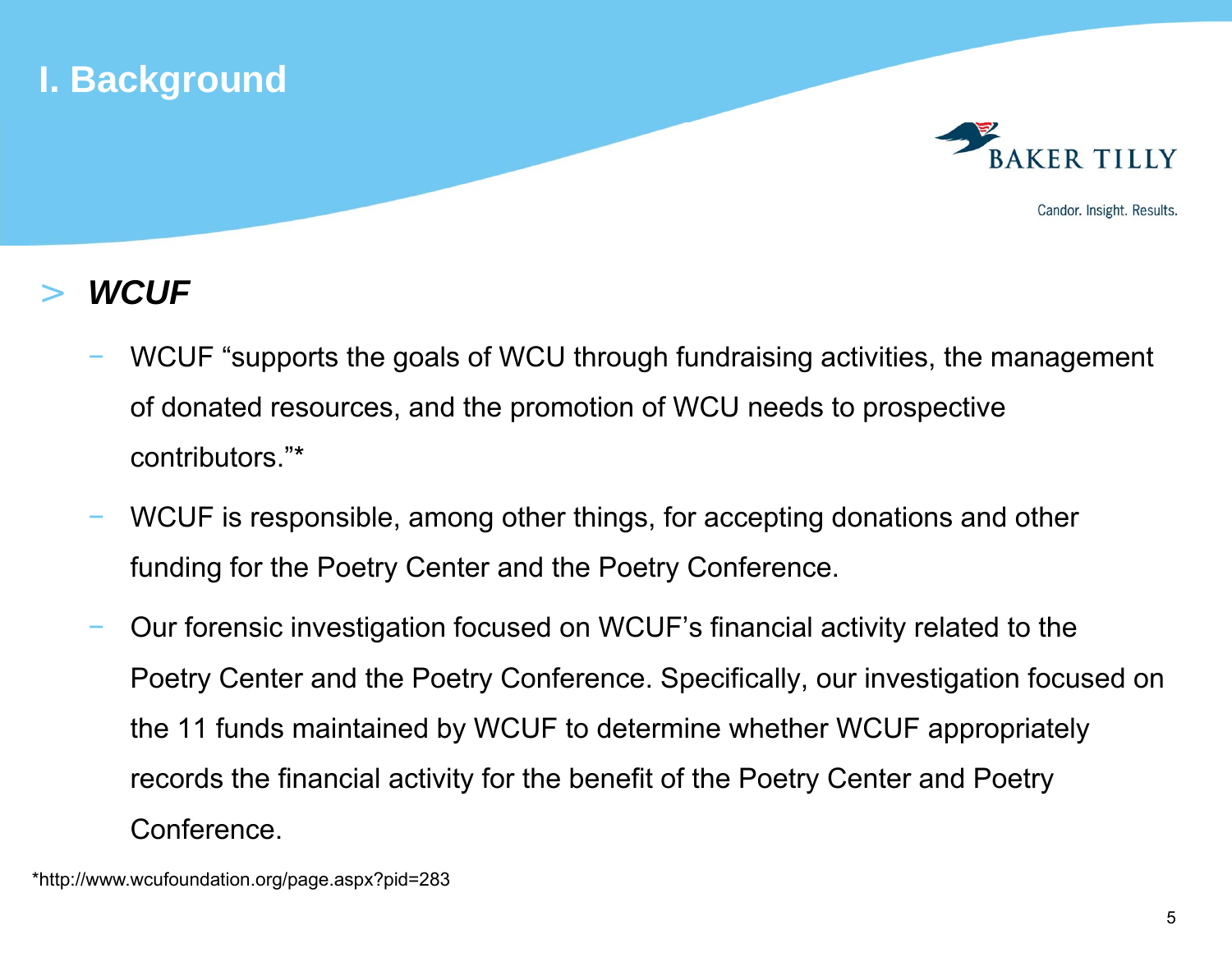# **I. Background**



Candor. Insight. Results.

#### >*WCUF*

- WCUF maintains the following 11 funds to record the financial activity related to the Poetry Center and the Poetry Conference:\*
	- >Iris N. Spencer Poetry Awards (2124-950)
	- >Michael Piech Scholarship (2124-652)
	- >Michael Piech Scholarship (2124-652FN)
	- >Myong Cha Son Award for Haiku (2124-951)
	- >Poetry Center Operating (2124-952)
	- >Poetry Center Operating Fund (2124-902)
- >Poetry Center Operating Fund (2124-902FN)
- >Poetry Conference (2124-903)
- >Poetry Conference (2124-903FN)
- >Poetry Conference Attendee Expenses (2124-906)
- > The Rhina P. Espaillat Poetry Prize Scholarship (2124-653)
- At our request, WCUF also provided the general ledger activity of the Story Line Press fund maintained at WCUF during the Period.

\* These Fund names and numbers are sourced directly from the general ledger activity related to the Poetry Center and Poetry Conference provided to us by the WCUF.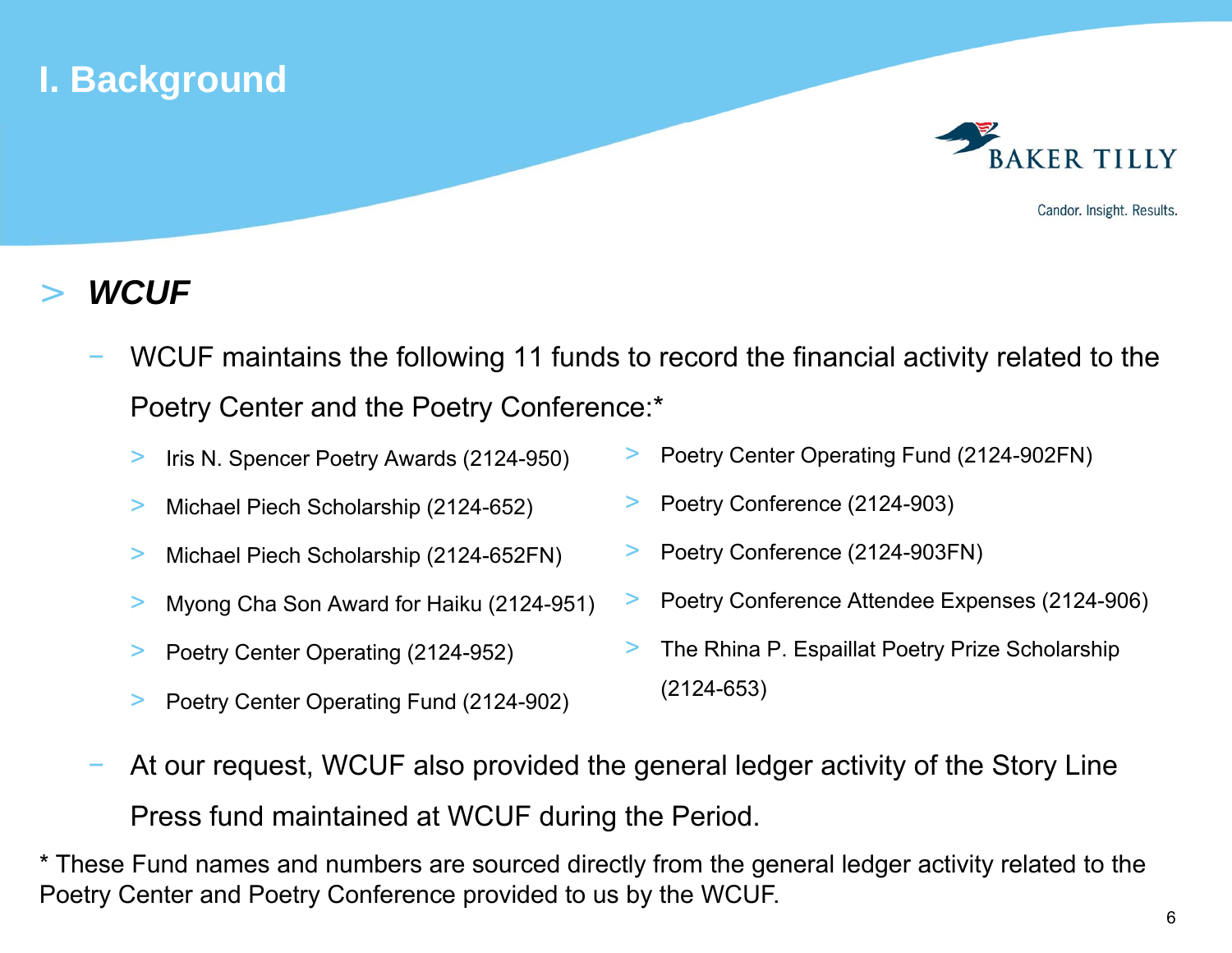

#### >*The Poetry Center*

The Poetry Center was established in 2000 to further the study and appreciation of poetry.\*

#### >*The Poetry Conference*

 The Poetry Conference has been held annually since 1995 until it was cancelled in 2015. The Poetry Conference is scheduled to be held again by the Poetry Center in June 2016.

#### >*Poetry Center Management*

- Dr. Bridgford was the Poetry Center Director from 2010 until she was re-assigned in September 2014.
- Mr. R.S. Gwynn is currently the Director of the Poetry Center.\*\*
- Ms. Jamie Smith ("Ms. Smith") was the Associate Director of the Poetry Center from 2006 until she was re-assigned in September 2014.

<sup>\*</sup>http://www.wcupa.edu/\_academics/sch\_cas/poetry/. \*\*https://www.wcupa.edu/pr/2015/10.11WCUPoetry.asp.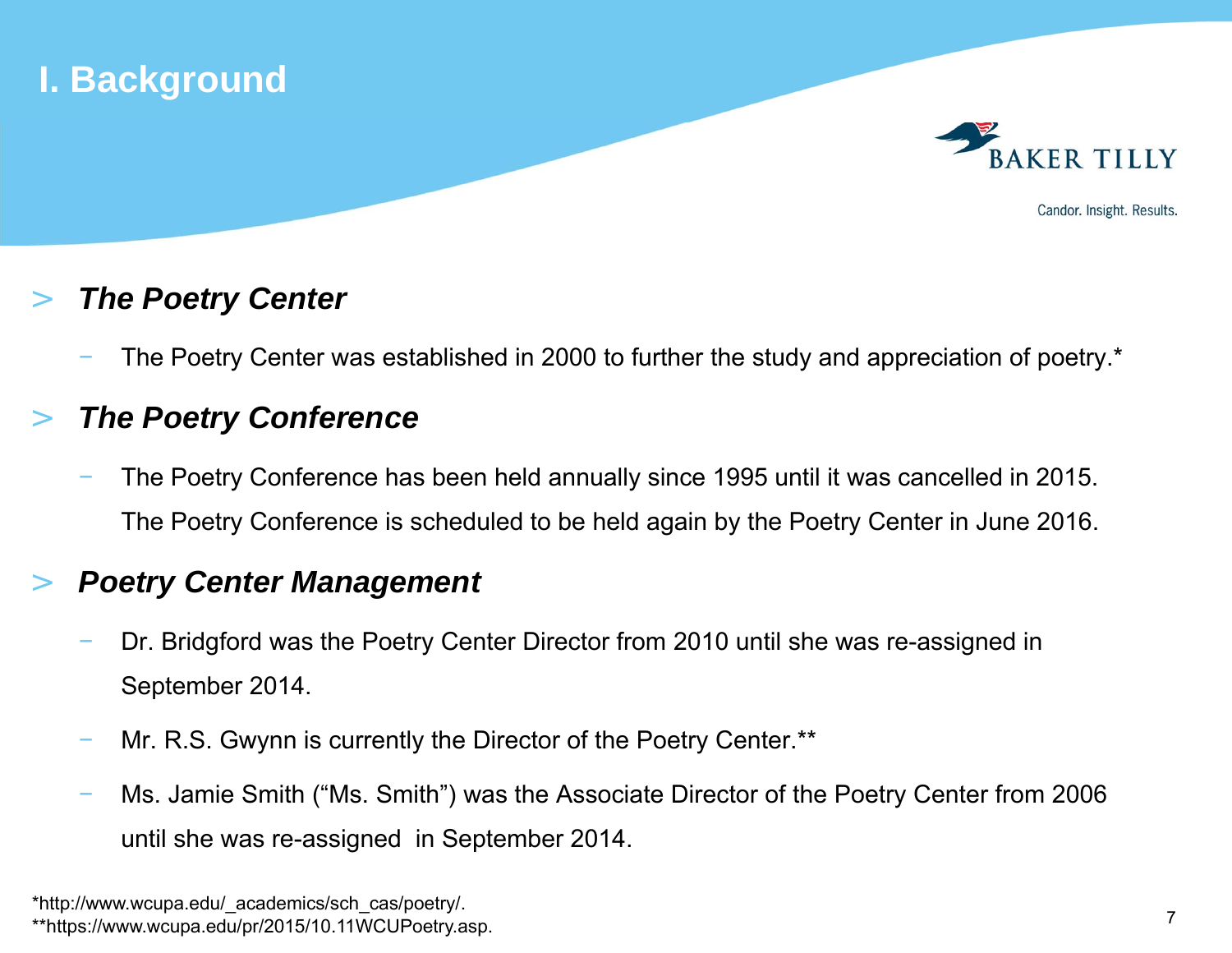# **II. Key Focus Areas and Objectives**



Candor. Insight. Results.

#### >*Period*

 Our forensic investigation covered fiscal years **2009-2010** through **2013-2014**, and the six months ended December 31, 2014 (the "Period").

### >*Key Focus Areas*

- Review and analyze the sources and uses of funds related to:
	- > The Poetry Center operations, including transactions related to the Poetry Conference, maintained by WCU; and
	- > The Poetry Center and the Poetry Conference funds maintained by WCUF.
- Analyze transactional activity to understand the flow of funds between WCU and WCUF related to the Poetry Center and the Poetry Conference and determine the appropriateness of the transactional activity.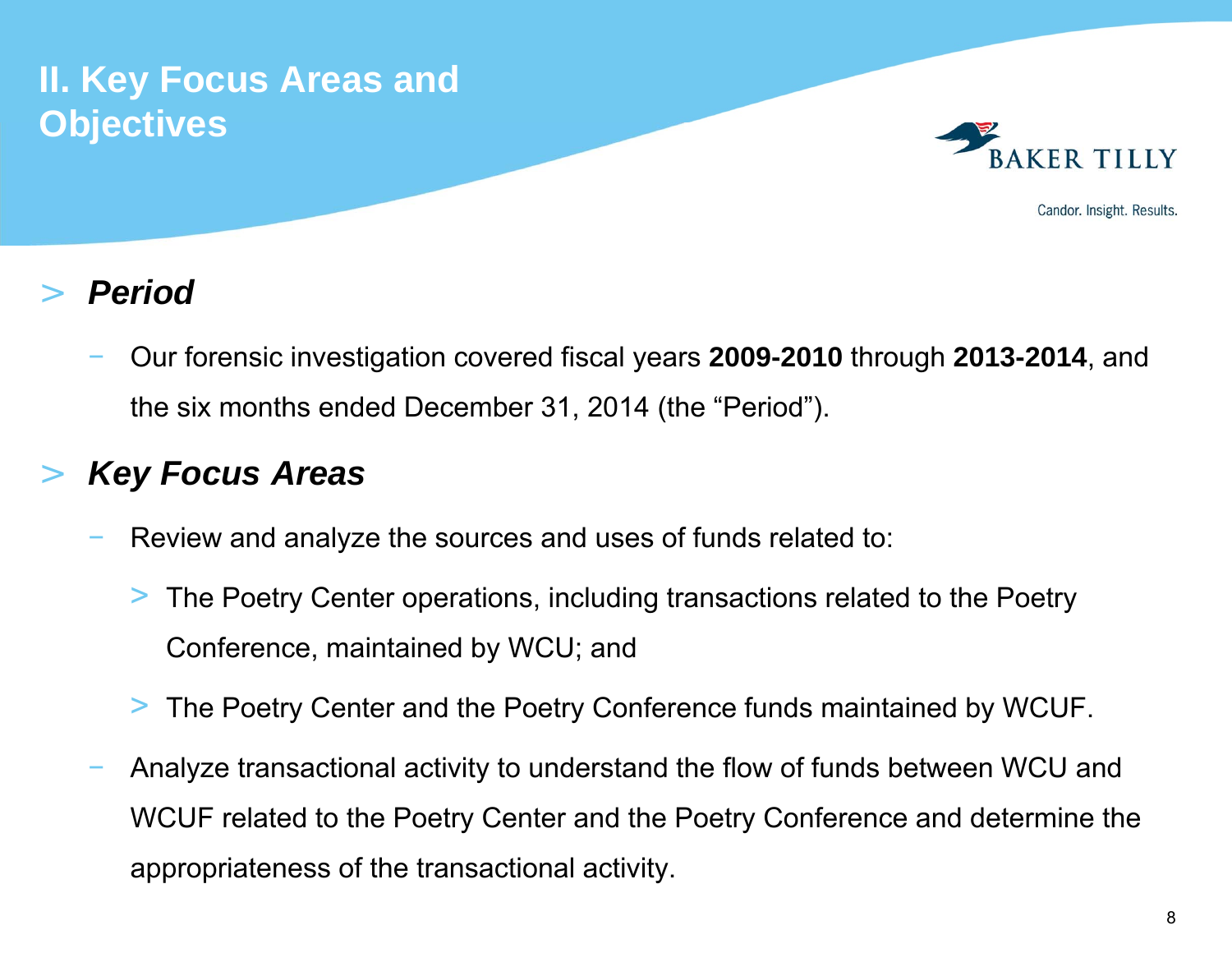# **II. Key Focus Areas and Objectives**



Candor. Insight. Results.

### >*Objectives*

- Identify whether any inappropriate activity occurred.
- Determine whether any WCU and/or WCUF policy and procedures were violated by the Poetry Center operations.
- Provide recommendations for improving policy and procedures and internal controls surrounding the Poetry Center and the Poetry Conference.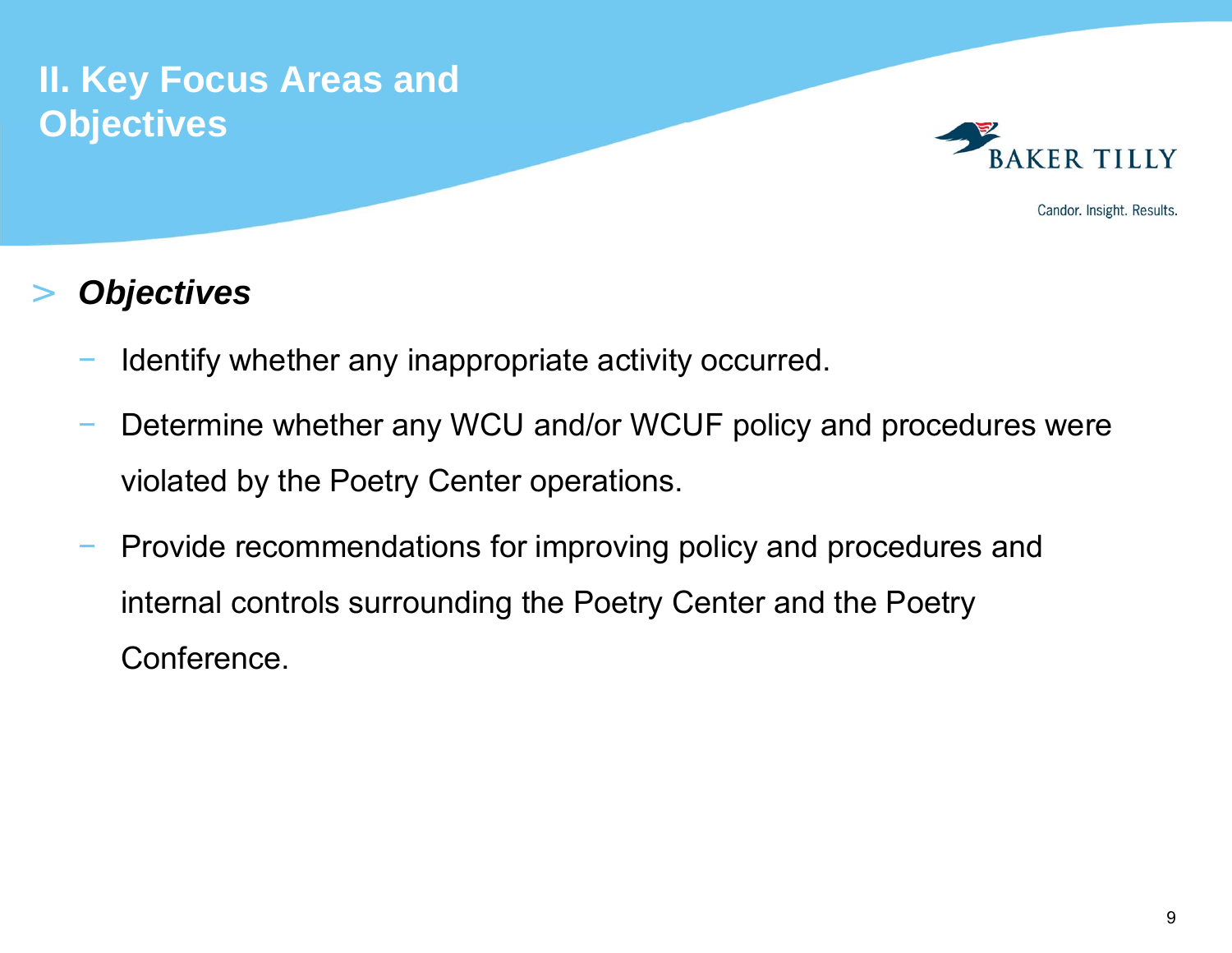# **III. Summary of Observations and Findings – WCU's Financial Activity**



Candor. Insight. Results.

## **<u>Summary of the Poetry Center's Total</u> Revenues and Expenditures by Fiscal Year**

|                    | <b>Revenue</b>            |               | <b>Operating Expenditures</b>    |               | <b>Total</b>        |               |  |  |
|--------------------|---------------------------|---------------|----------------------------------|---------------|---------------------|---------------|--|--|
|                    | Number of<br><b>Total</b> |               | <b>Number of</b><br><b>Total</b> |               | Number of           | <b>Net</b>    |  |  |
| <b>Fiscal Year</b> | <b>Transactions</b>       | <b>Amount</b> | <b>Transactions</b>              | <b>Amount</b> | <b>Transactions</b> | <b>Amount</b> |  |  |
| 2009-10            | 68                        | \$129,021     | 200                              | \$153,691     | 268                 | \$(24,670)    |  |  |
| 2010-11            | 37                        | 74,892        | 216                              | 150,217       | 253                 | (75, 325)     |  |  |
| 2011-12            | 52                        | 123,285       | 265                              | 114,699       | 317                 | 8,587         |  |  |
| 2012-13*           | 56                        | 178,935       | 363                              | 160,882       | 419                 | 18,053        |  |  |
| 2013-14            | 112                       | 179,666       | 328                              | 170,338       | 440                 | 9,327         |  |  |
| $2014 - 15$ **     | 8                         | 59,297        | 47                               | 21,523        | 55                  | 37,774        |  |  |
| <b>Grand Total</b> | 333                       | \$745,096     | 1,419                            | \$771,350     | 1,752               | \$(26,254)    |  |  |

\* It is our understanding that the revenue recorded in fiscal year 2012-13 is affected by a \$30,000 one time grant provided by the Dean of the College of Arts on Sciences to the Poetry Center. Refer to Section VIII for the analysis.

\*\* The fiscal year 2014 – 2015 values only include data through December 31, 2014 (6 months of data).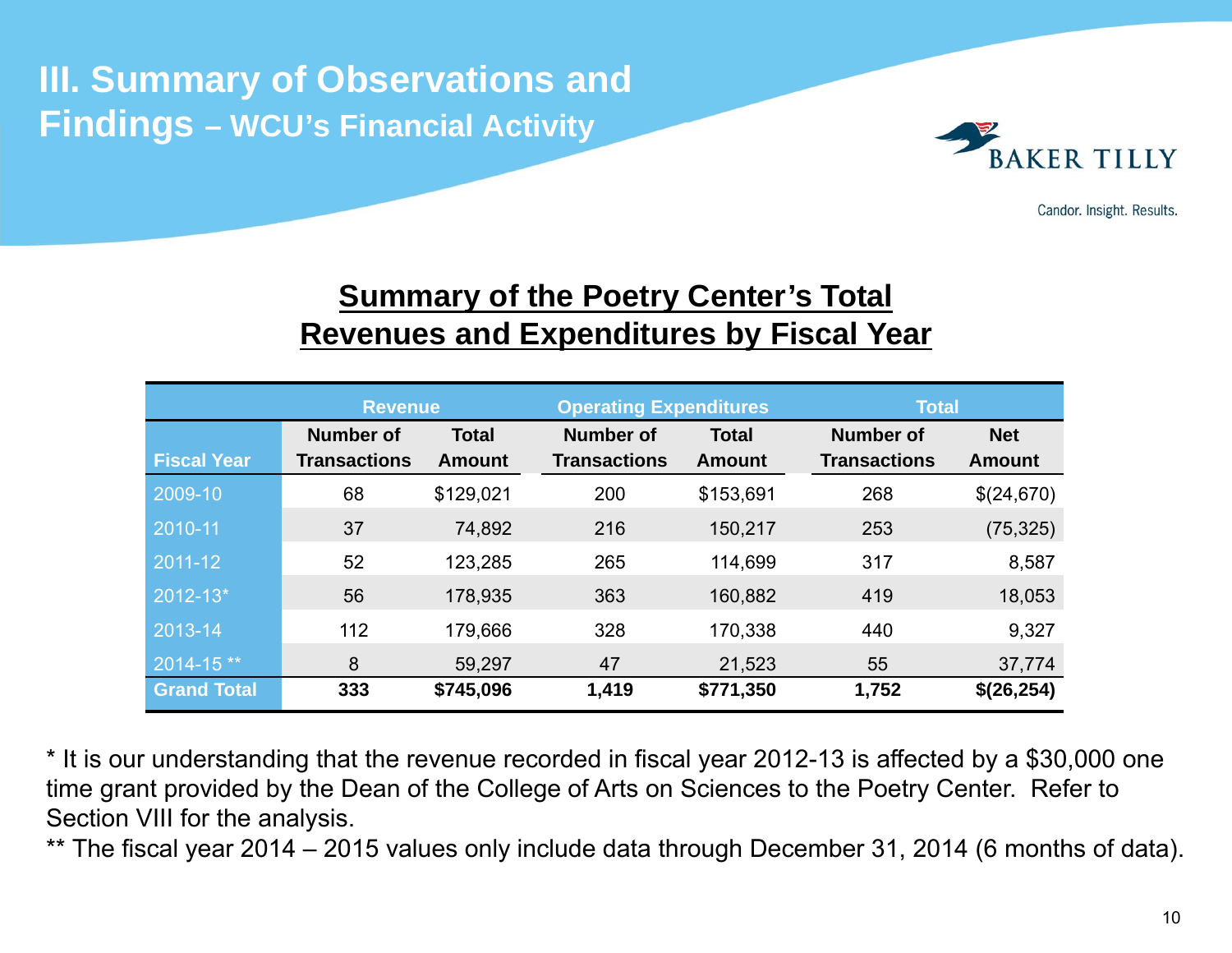**III. Summary of Observations and Findings – WCUF's Financial Activity** 



Candor. Insight. Results.

## **Summary of WCUF's Total Transactions Related to the Poetry Center and Poetry Conference by Fiscal Year**

|                    | <b>Cash Inflows</b>                                                      |           |                                         | <b>Cash Outflows</b>          | <b>Total</b> |                             |  |
|--------------------|--------------------------------------------------------------------------|-----------|-----------------------------------------|-------------------------------|--------------|-----------------------------|--|
| <b>Fiscal Year</b> | <b>Total</b><br><b>Number of</b><br><b>Transactions</b><br><b>Amount</b> |           | <b>Number of</b><br><b>Transactions</b> | <b>Total</b><br><b>Amount</b> |              | <b>Net</b><br><b>Amount</b> |  |
| $2009 - 10$        | 17                                                                       | \$29,164  | 17                                      | \$22,397                      | 34           | \$6,767                     |  |
| 2010-11            | 54                                                                       | 124,282   | 64                                      | 157,695                       | 118          | (33, 413)                   |  |
| 2011-12            | 108                                                                      | 163,129   | 123                                     | 175,502                       | 231          | (12, 373)                   |  |
| $2012 - 13$        | 145                                                                      | 78,050    | 115                                     | 72,622                        | 260          | 5,428                       |  |
| 2013-14            | 96                                                                       | 38,684    | 92                                      | 16,727                        | 188          | 21,957                      |  |
| 2014-15*           | 8                                                                        | 18,628    | 10                                      | 21,628                        | 18           | (3,000)                     |  |
| <b>Grand Total</b> | 428                                                                      | \$451,937 | 421                                     | \$466,571                     | 849          | \$(14,634)                  |  |

\*The fiscal year 2014 – 2015 values only include data through December 31, 2014 (6 months of data).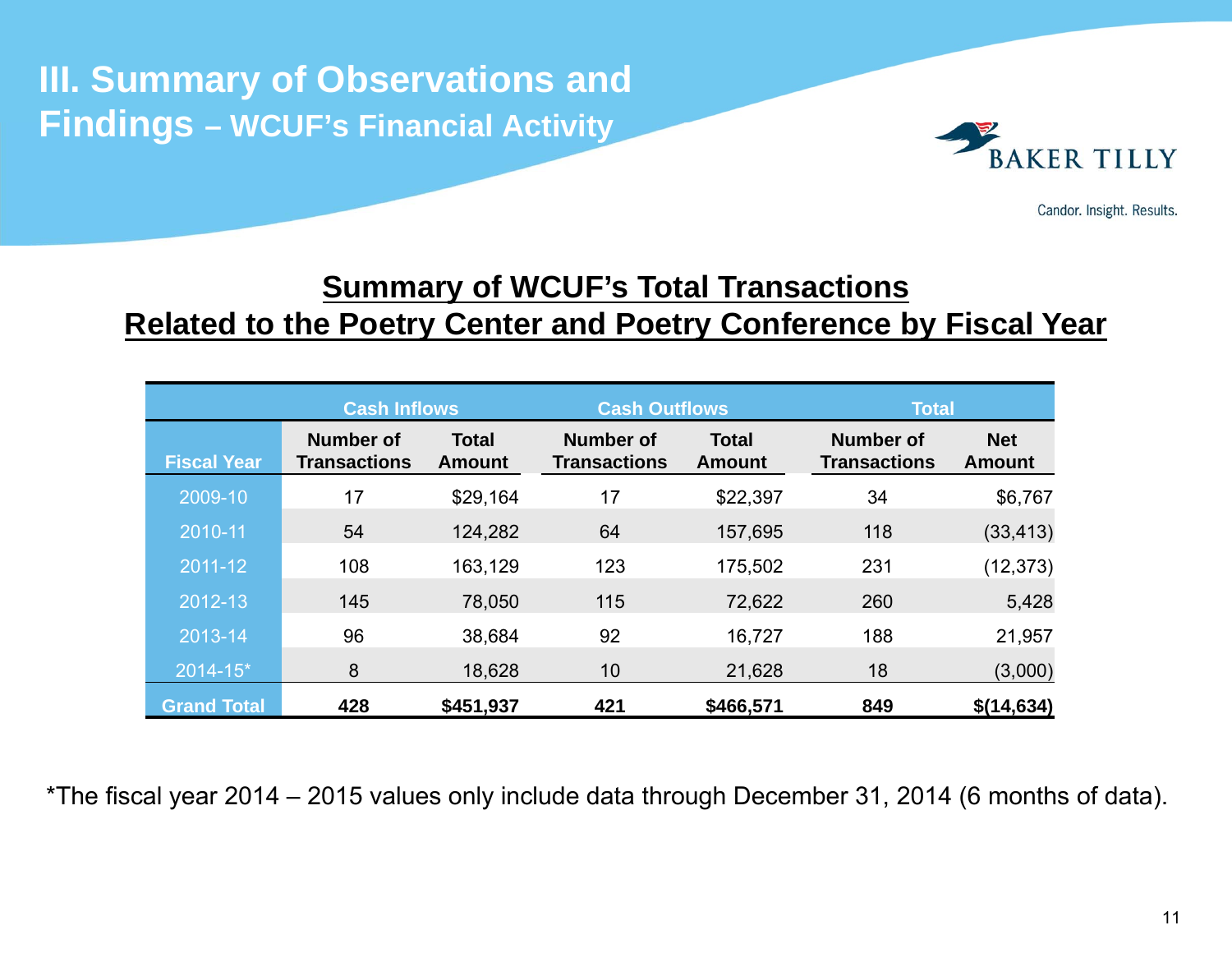# **III. Summary of Observations and Findings**



- > We **did not** identify any instances of fraud or misappropriation of funds by WCU or WCUF, related to the Poetry Center and the Poetry Conference operations.
- $>$  We **did** identify:
	- Lack of accountability of the Poetry Center revenue and expenditures.
	- Lack of supporting detail for Poetry Conference revenues and expenditures.
- $\geq$  Overall, it was challenging to support and/or conclude on the appropriateness of the activity at the Poetry Center and Poetry Conference because of the limited documentation.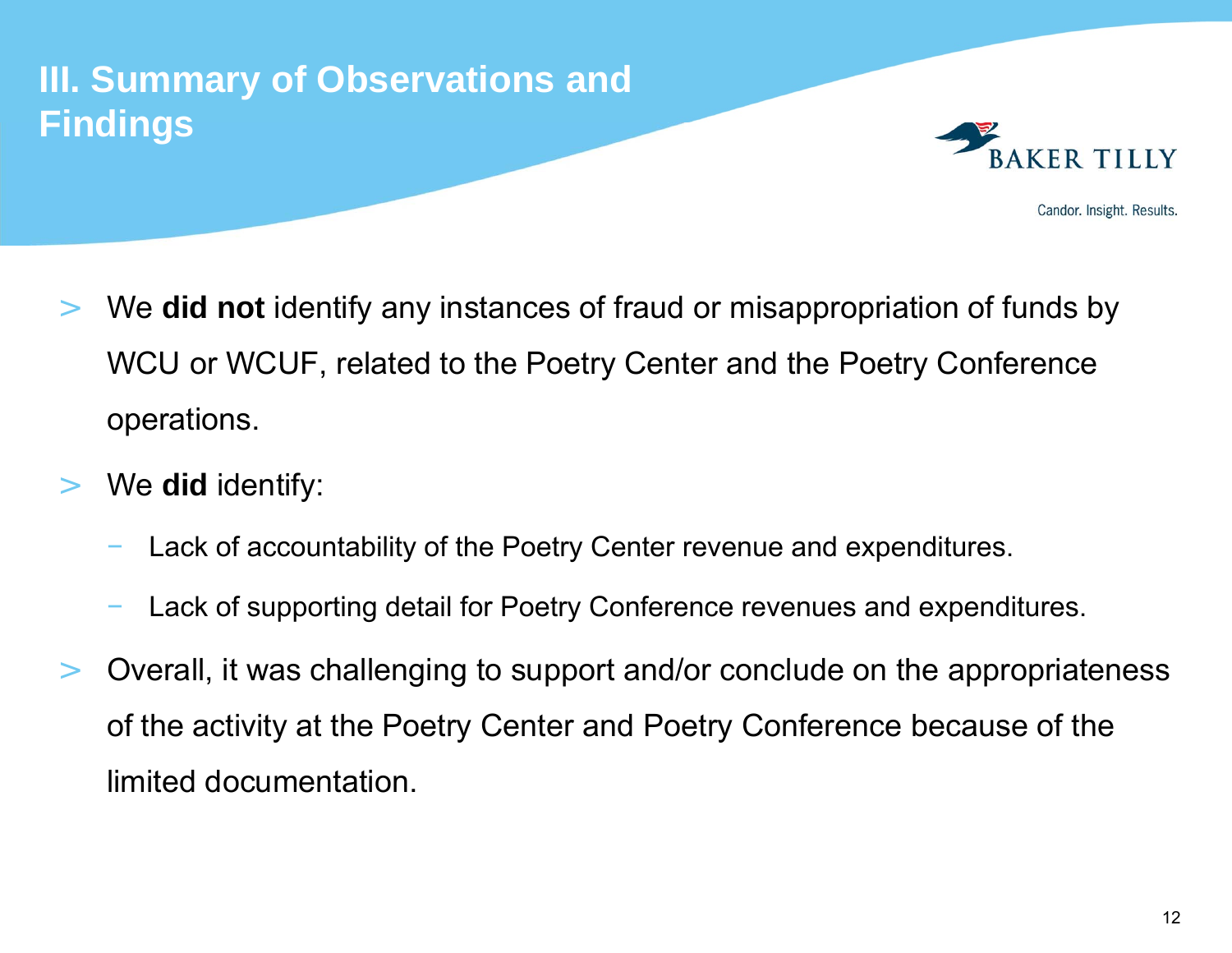# **III. Summary of Observations and Findings**



- > Registration records and attendee lists for the Poetry Conference and other Poetry Center events were not made available.
- $\geq$  Documentation to support the accuracy and completeness of revenue received was limited because of the lack of Poetry Conference registration records.
- $>$  Support for expenses did not always include requests for payment documentation or evidence of approval.
- $\geq$  Documentation to support the nature, purpose and appropriateness of fund transfers related to the Poetry Center and Poetry Conference were also not maintained or made available to us.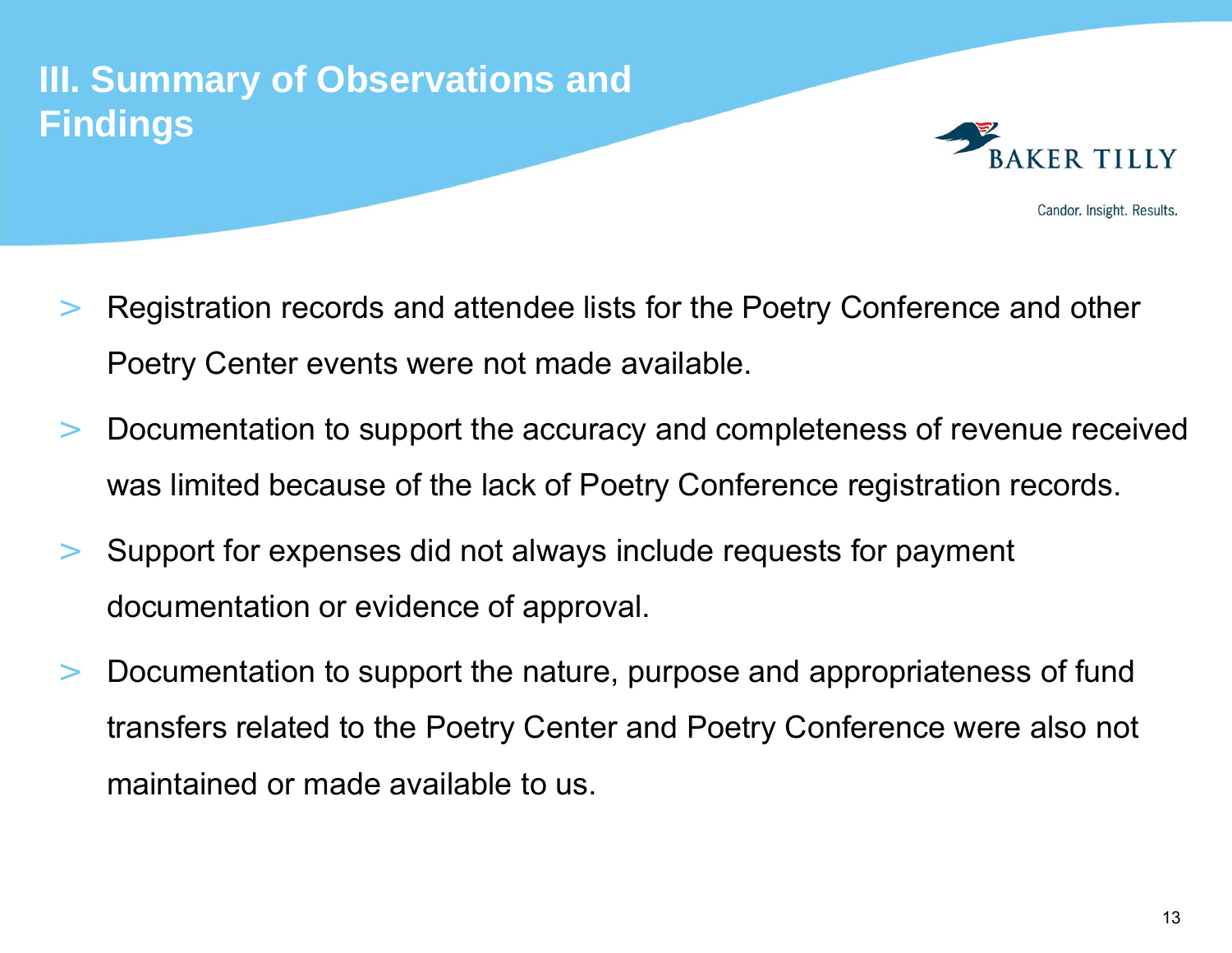# **IV. Analysis of Transactional Activity – Baker Tilly Procedures**



- $>$  Obtained the general ledger activity during the Period for both WCU and WCUF related to the Poetry Center and Poetry Conference.
- $>$  Analyzed financial activity and selected transactions to test based on:
	- Dollar amount of the transaction;
	- Description included in the general ledger activity; and
	- Fund Center to which the transaction was recorded.
- >Obtained supporting documentation for each selection.
- > Analyzed the documentation to determine and verify the following:
	- The financial activity was accurately recorded to the general ledger, i.e., that amounts and dates per our transactional selections reconciled to the supporting documentation.
	- The nature of the transaction was appropriate.
	- The expenditure was appropriately approved by authorized individuals.
	- The transactions included substantiation that justified the activity (e.g. an invoice, payment request form, copy of cancelled check, record of donor's intent, etc.).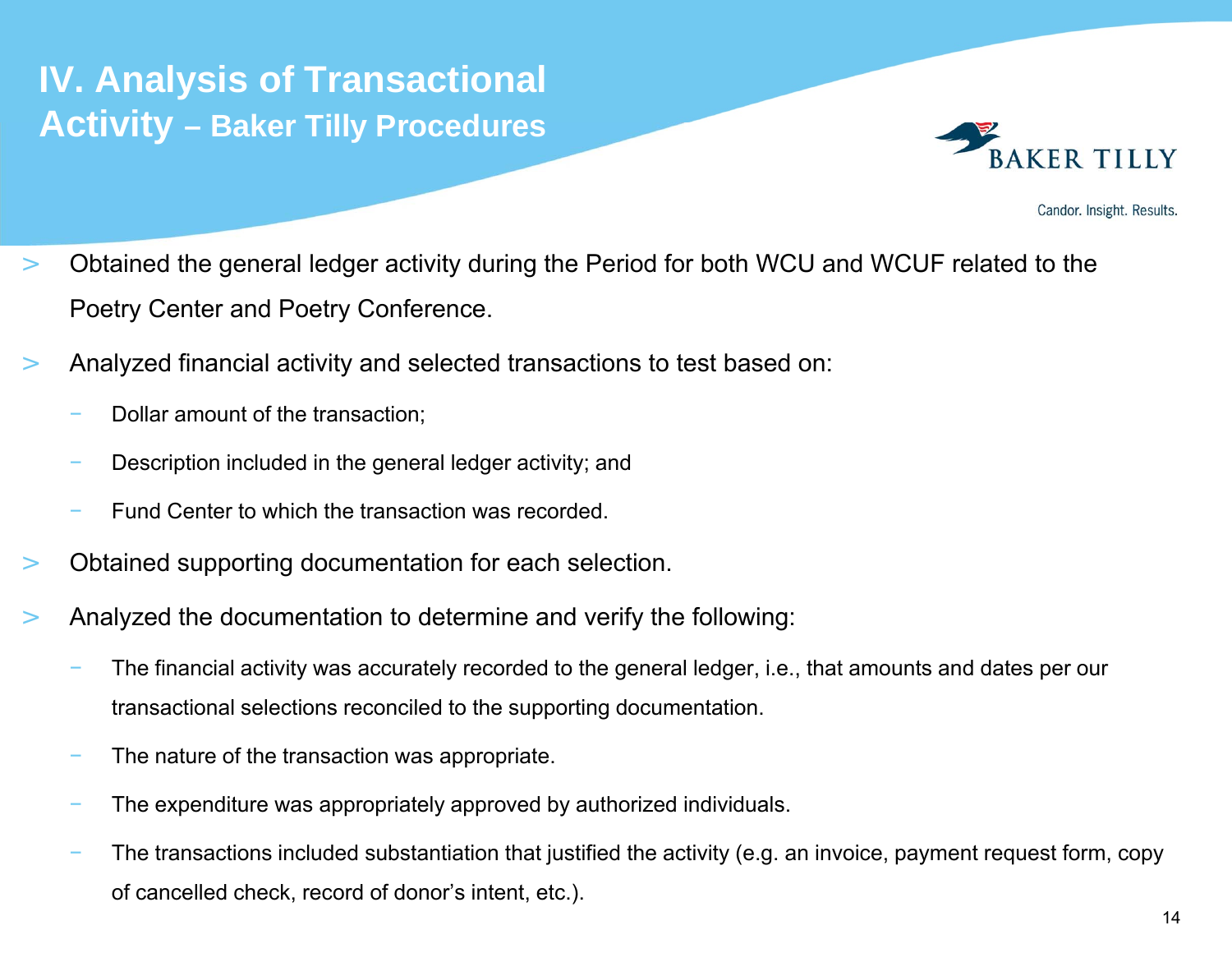# **IV. Analysis of Transactional Activity – WCU's Financial Activity**



Candor. Insight. Results.

## **Summary of the Poetry Center's Total Revenues and Expenditures by Fiscal Year**

|                    | <b>Revenue</b>                   |               | <b>Operating Expenditures</b>    |               | <b>Total</b>        |                   |  |
|--------------------|----------------------------------|---------------|----------------------------------|---------------|---------------------|-------------------|--|
|                    | <b>Number of</b><br><b>Total</b> |               | <b>Number of</b><br><b>Total</b> |               | <b>Number of</b>    |                   |  |
| <b>Fiscal Year</b> | <b>Transactions</b>              | <b>Amount</b> | <b>Transactions</b>              | <b>Amount</b> | <b>Transactions</b> | <b>Net Amount</b> |  |
| 2009-10            | 68                               | \$129,021     | 200                              | \$153,691     | 268                 | \$(24,670)        |  |
| 2010-11            | 37                               | 74,892        | 216                              | 150,217       | 253                 | (75, 325)         |  |
| 2011-12            | 52                               | 123,285       | 265                              | 114,699       | 317                 | 8,587             |  |
| 2012-13 *          | 56                               | 178,935       | 363                              | 160,882       | 419                 | 18,053            |  |
| 2013-14            | 112                              | 179,666       | 328                              | 170,338       | 440                 | 9,327             |  |
| 2014-15**          | 8                                | 59,297        | 47                               | 21,523        | 55                  | 37,774            |  |
| <b>Grand Total</b> | 333                              | \$745,096     | 1,419                            | \$771,350     | 1,752               | \$(26,254)        |  |

\* It is our understanding that the revenue recorded in fiscal year 2012-13 is affected by a \$30,000 one time grant provided by the Dean of the College of Arts on Sciences to the Poetry Center. Refer to Section VIII for the analysis.

\*\* The fiscal year 2014 – 2015 values only include data through December 31, 2014 (6 months of data).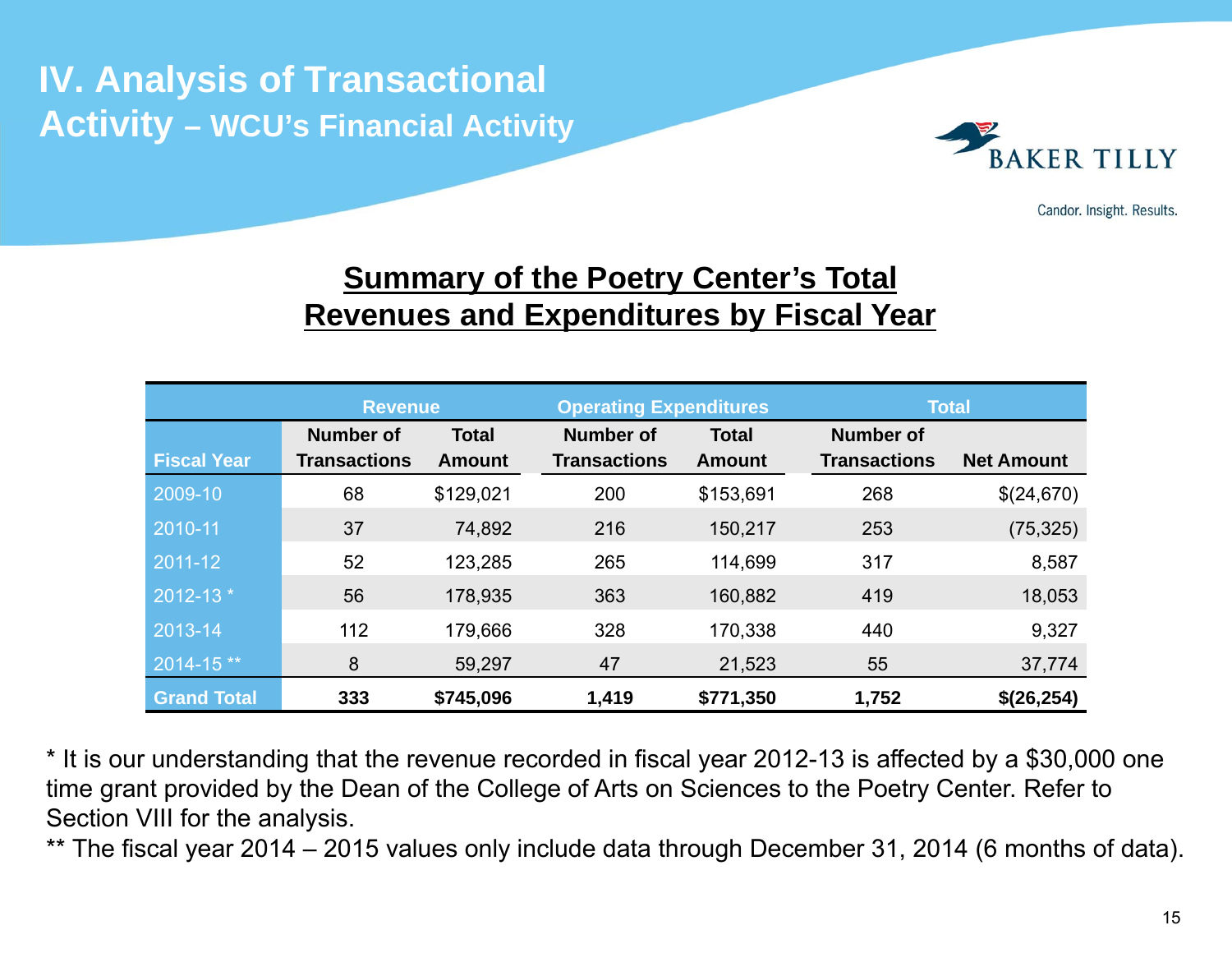

Candor. Insight. Results.

## **<u>Summary of Baker Tilly's Testing Selections</u> of the Poetry Center's Transactional Activity by Fund Center**

|                                | Revenue*                         |               | <b>Operating Expenditures</b> |               | <b>Total</b>        |               |  |
|--------------------------------|----------------------------------|---------------|-------------------------------|---------------|---------------------|---------------|--|
|                                | <b>Number of</b><br><b>Total</b> |               | <b>Number of</b>              | <b>Total</b>  | <b>Number of</b>    | <b>Net</b>    |  |
| <b>Fund Center</b>             | <b>Transactions</b>              | <b>Amount</b> |                               | <b>Amount</b> | <b>Transactions</b> | <b>Amount</b> |  |
| <b>Ahmanson Poetry Conf.</b>   |                                  | \$            |                               | 15,000<br>\$  |                     | \$ (15,000)   |  |
| D Justice Poetry Award         |                                  | 1,368         | $\overline{\phantom{a}}$      |               |                     | 1,368         |  |
| <b>Iris Spencer Poet Aw</b>    |                                  | 8,825         | 2                             | 3,098         | 3                   | 5,727         |  |
| <b>Poetry Center</b>           | 18                               | 458,743       | 18                            | 74,882        | 36                  | 383,861       |  |
| <b>Poetry Conference Gifts</b> | 3                                | 14,625        | $\overline{2}$                | 50,000        | 5                   | (35, 375)     |  |
| <b>Poetry Conference - SS</b>  | $\overline{2}$                   | 20,120        | 3                             | 17,935        | 5                   | 2,185         |  |
| <b>Story Line Press</b>        |                                  |               | 4                             | 21,000        | 4                   | (21,000)      |  |
| <b>Grand Total</b>             | 25                               | \$503,681     | 30                            | \$181,915     | 55                  | \$321,766     |  |

\*Our initial testing selections included 5 transactions that are out of Period. Those 5 transactions total \$121,308. Baker Tilly did not test or analyze the supporting documentation related to these transactions.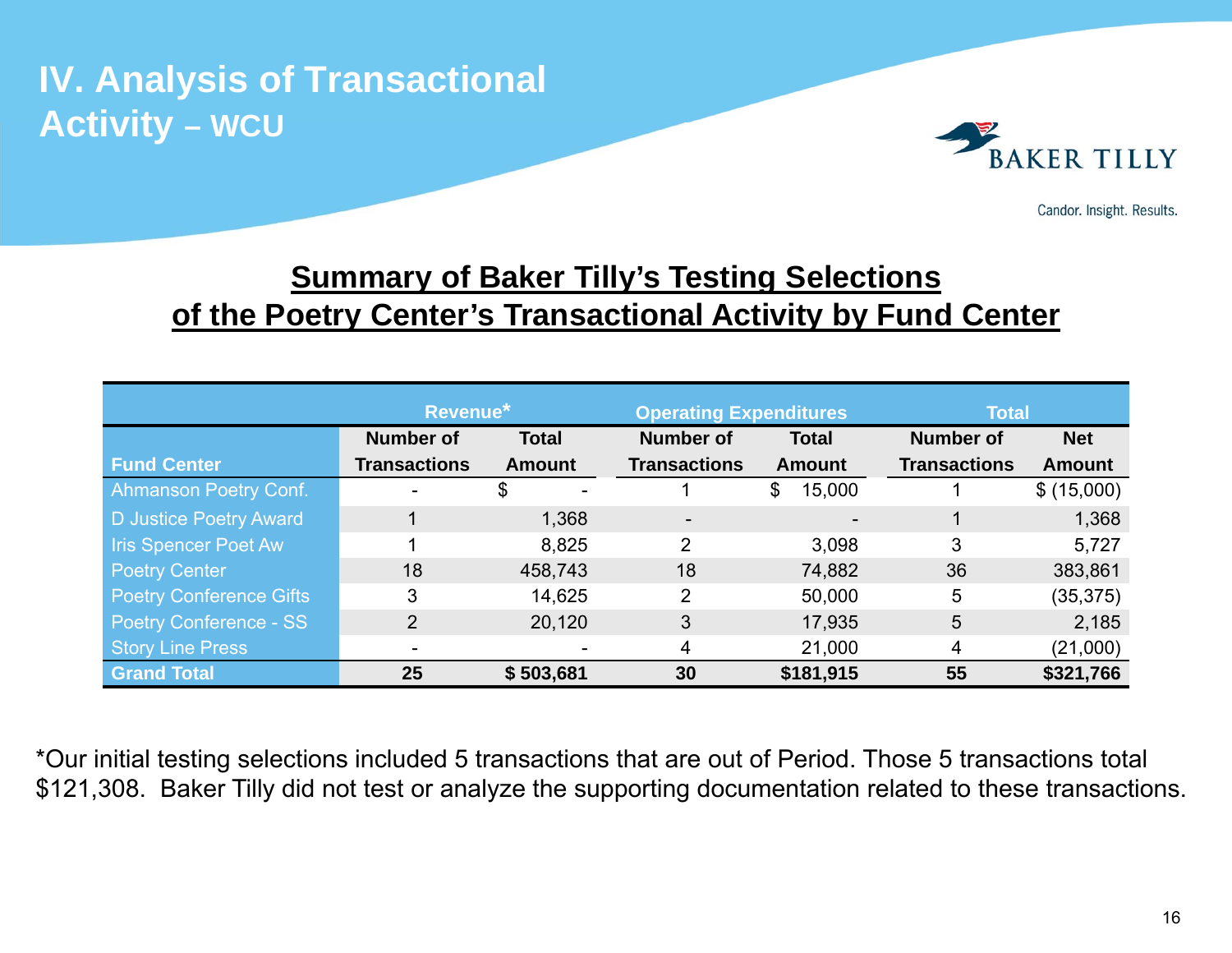

Candor. Insight. Results.

### >*Objective*

 To analyze the accuracy and completeness of revenue received during the Period associated with the Poetry Center and confirm WCU appropriately recorded funds related to the Poetry Center's operations.

### >*Risks*

- The Poetry Center funds comprise a small amount of the total funds maintained by WCU.
- The financial activity that we relied upon for our analysis related to the transactions that were recorded within the 13 Poetry Center funds maintained at WCU.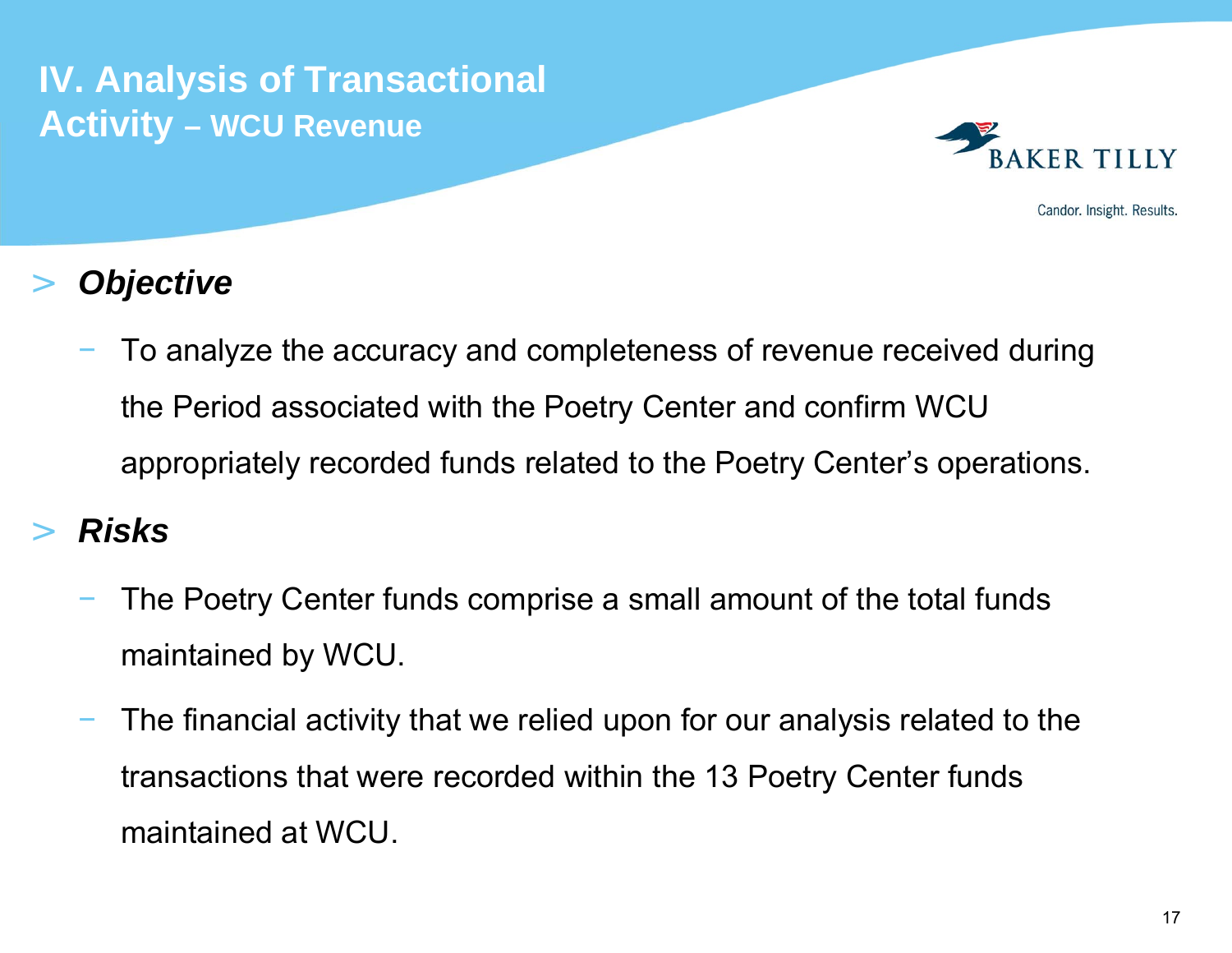

Candor. Insight. Results.

### >*Risks (continued)*

- We did not select transactions outside the 13 Poetry Center funds or the 11 WCUF funds as part of our analysis. A risk exists that Poetry Center funds received may have been improperly recorded to other WCU or WCUF funds outside the Poetry Center.
- Donations do not result in the transfer of goods or services. Thus, the support for donation revenue can be "one-sided." The possibility exists that a donation was not identified by the Poetry Center and therefor not processed by WCU. If a transaction was inappropriately diverted, the procedures and our testing would not identify the transaction.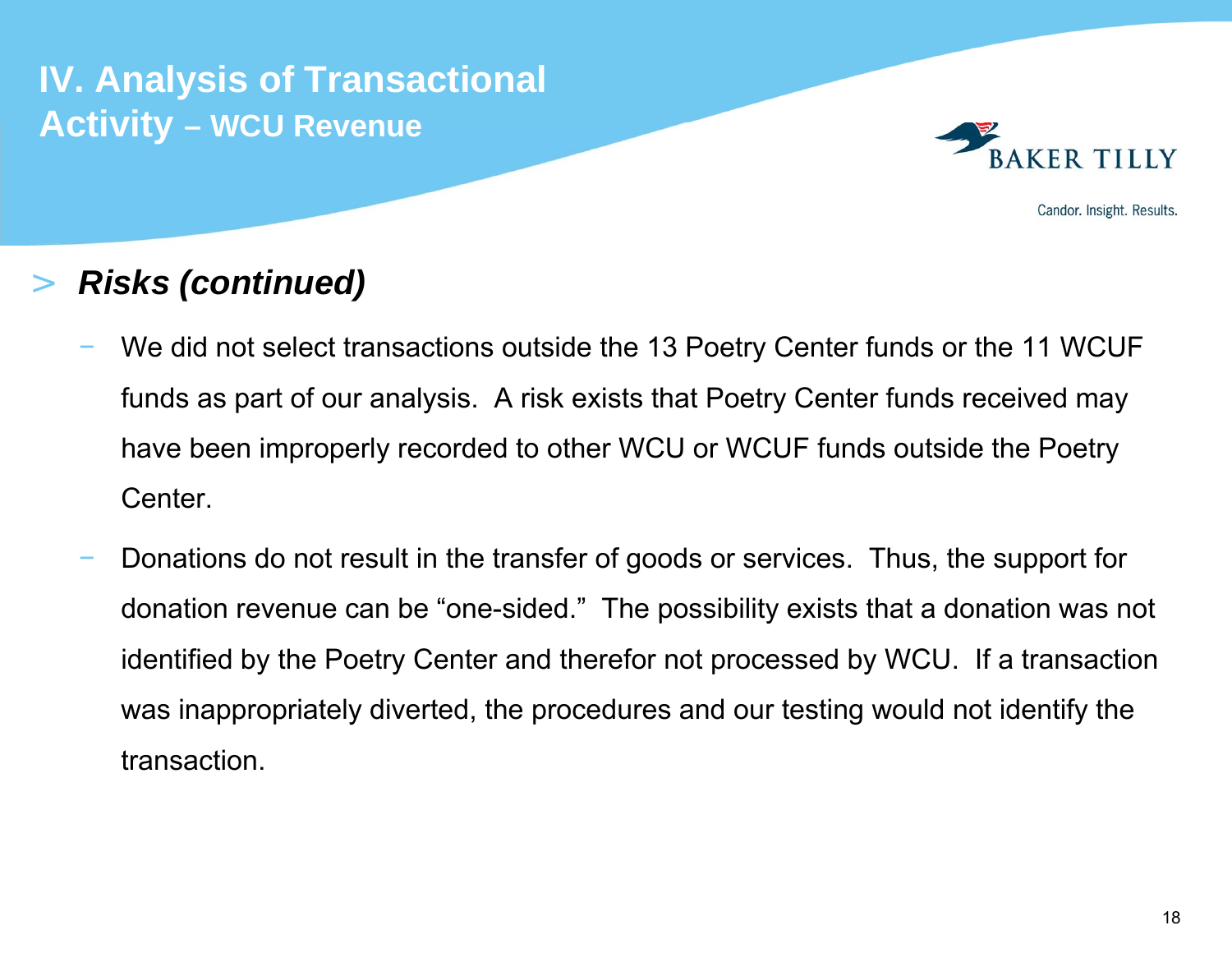

Candor. Insight. Results.

### >*Risks (continued)*

- Additionally, we requested bank statements to verify that the general ledger accounted for the deposit activity.
	- > However, the Poetry Center's bank activity is recorded within WCU's main bank account, which accounts for numerous WCU operating units outside the Poetry Center.
	- > WCU deposits Poetry Center revenue and often records expenditures in batches, which limits our ability to determine whether the individual revenue transactions, as deposited in the bank, were properly classified and recorded in the Poetry Center's general ledger.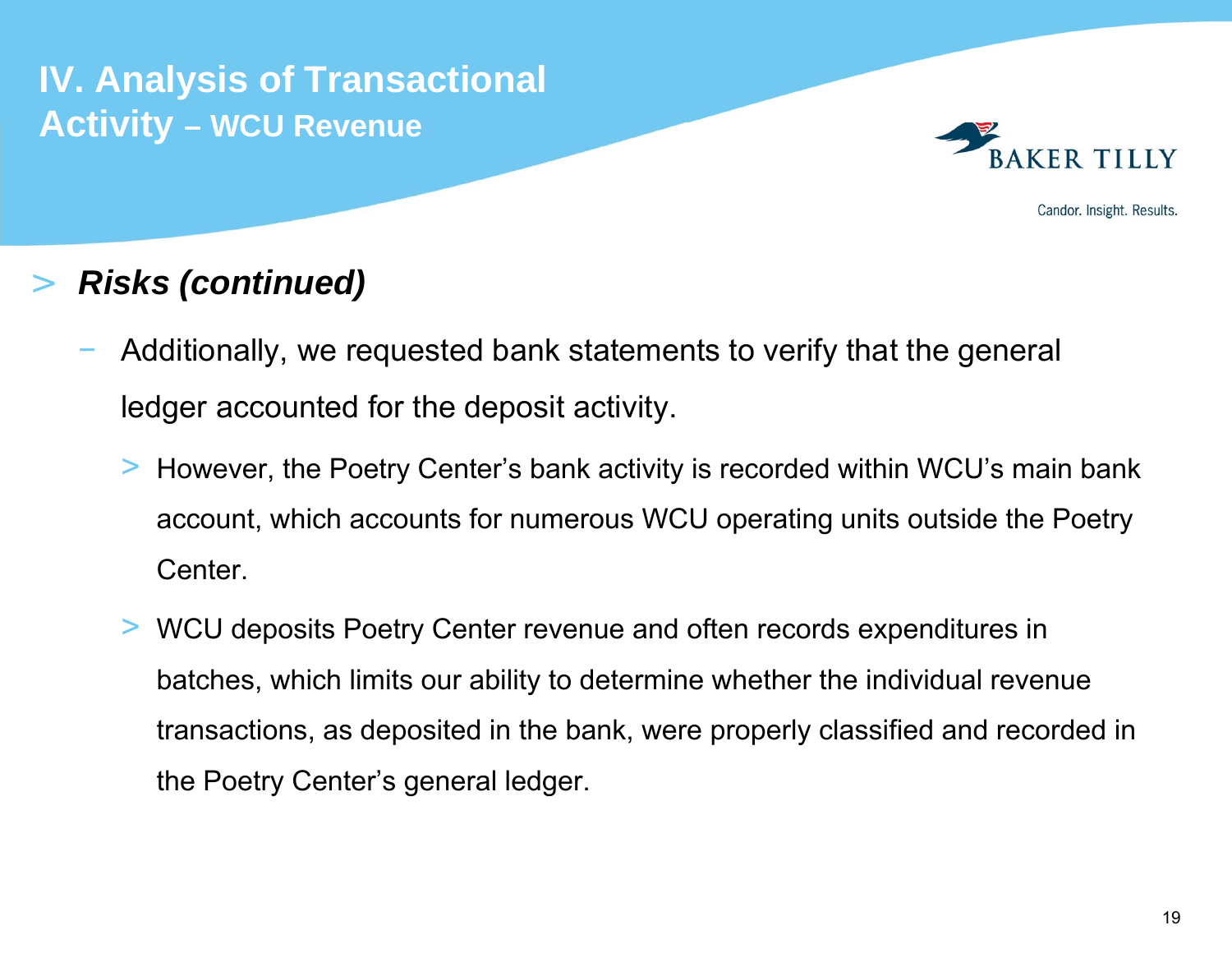

Candor. Insight. Results.

## **<u>Summary of Baker Tilly's Revenue Testing Selections</u> of the Poetry Center's Transactional Activity by Revenue Category**

|                                          | <b>Number of</b>  |                         |
|------------------------------------------|-------------------|-------------------------|
| <b>Revenue Type*</b>                     | <b>Selections</b> | <b>Selection Amount</b> |
| <b>Participant Registration</b>          | 12                | \$84,140                |
| Donations / Gift and Bequests            |                   | 1,463                   |
| <b>Endowment</b>                         |                   | 296,770                 |
| <b>Sample Selection Outside of Scope</b> | 5                 | 121,308                 |
| <b>Grand Total</b>                       | 25                | \$503,681               |

\*Our initial testing selections included 5 transactions that are out of Period. Those 5 transactions total \$121,308. Baker Tilly did not test or analyze the supporting documentation related to these transactions.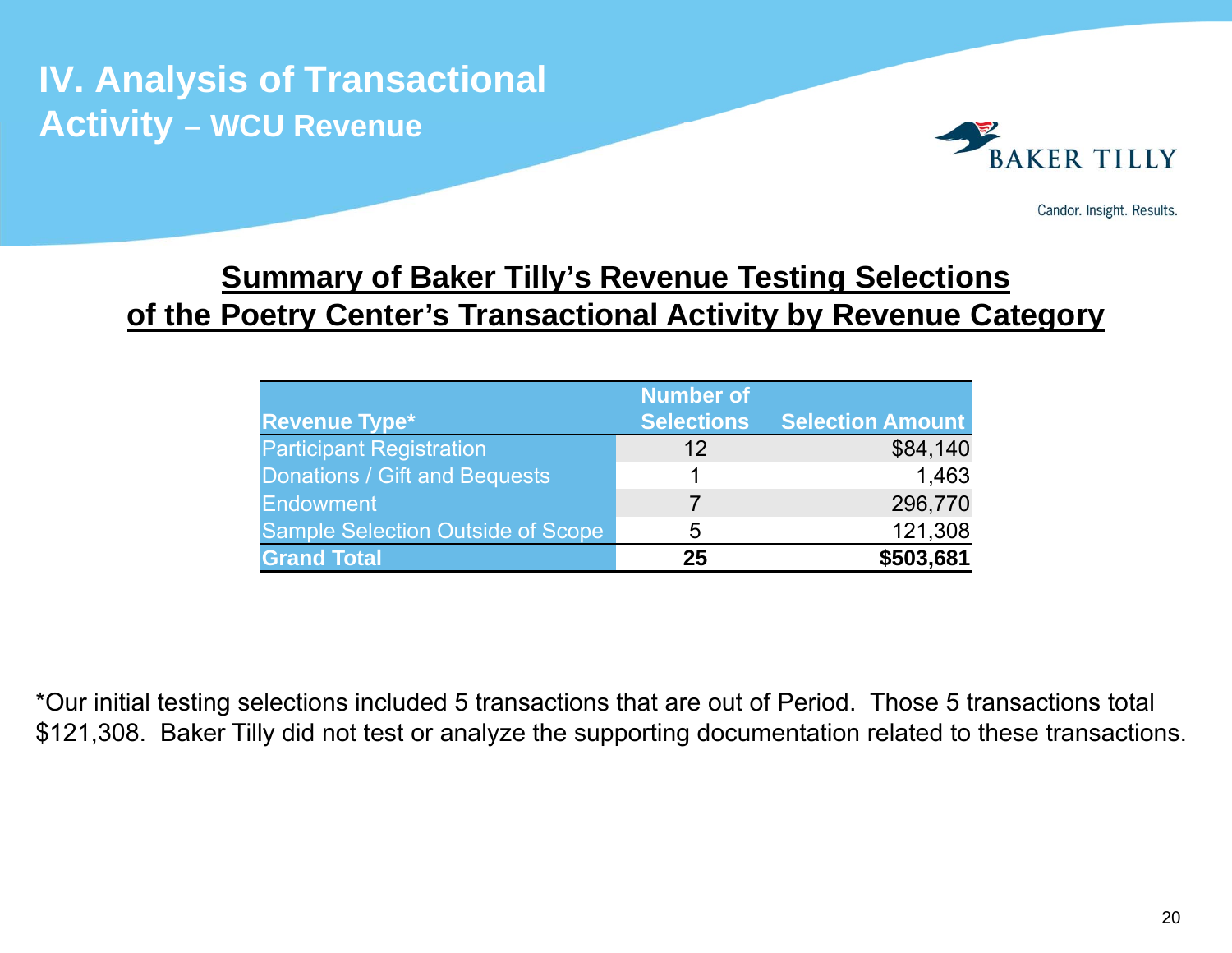

Candor. Insight. Results.

### >*Overview*

- Twelve of our revenue selections totaling \$84,140 were registration fees collected from participants of the Poetry Conference.
	- > We analyzed the support provided to determine:
		- Whether the participant revenue was accurate and complete;
		- Whether the participant revenue was properly recorded into the general ledger; and
		- If supporting documentation was maintained.
	- > Poetry Conference participant registration payments are made either through checks or credit cards.
	- > We identified several instances in which supporting documentation was not maintained to verify the completeness.
	- >**See Handouts 1, 2 and 3.\***

\* Handouts include only selected pages of the supporting documentation provided.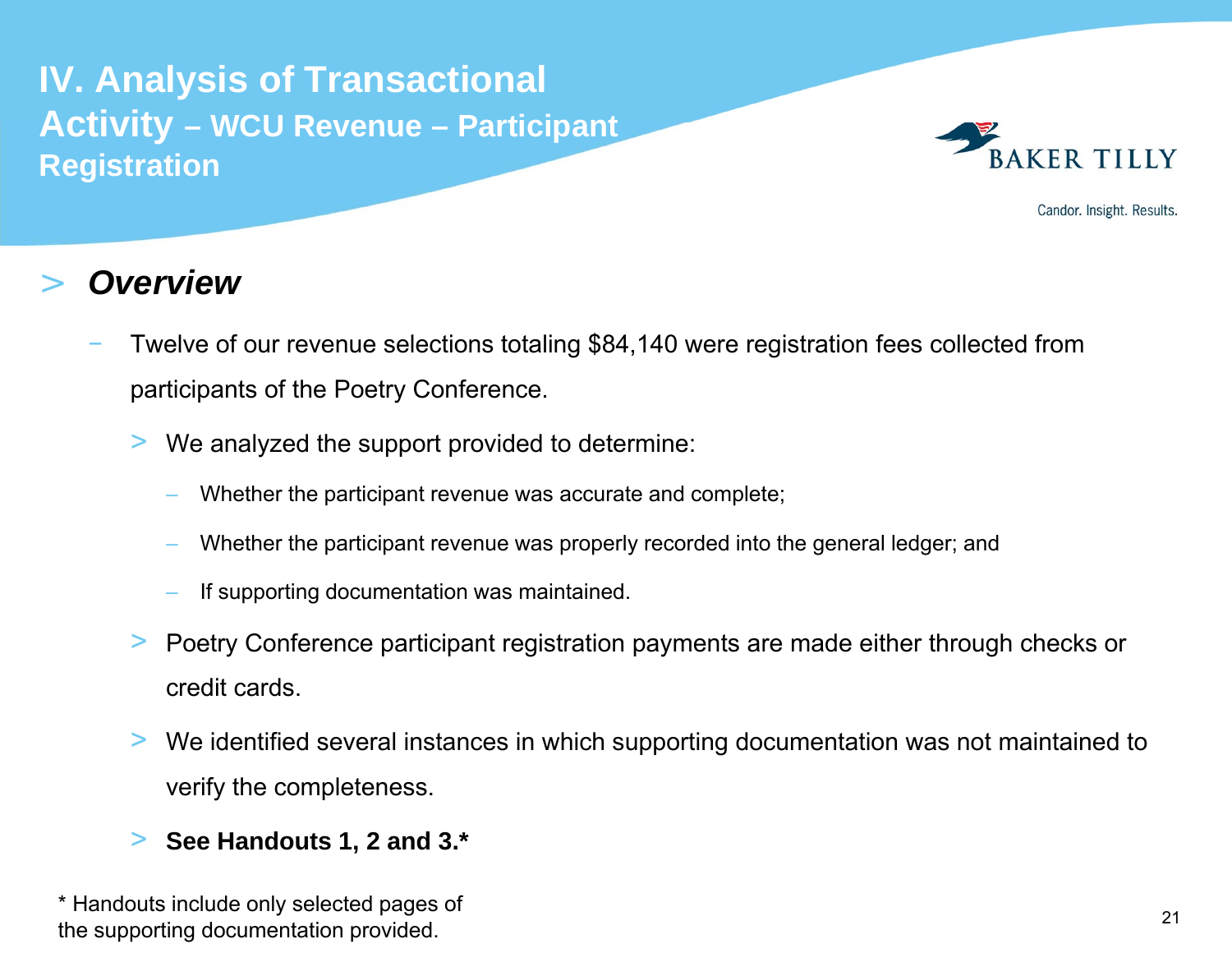

Candor. Insight. Results.

#### >*Observations*

### **Summary of Support Provided for Participant Registration Revenue Transactions**

|                | <b>Support</b>  | <b>Date</b>     | <b>Total</b><br><b>Amount of</b> |                    | <b>Missing</b><br><b>Bursar</b> |                          | <b>Percent</b><br><b>Bursar</b><br><b>Missing</b> | <b>Missing</b><br><b>Cancelled</b><br><b>Check or Credit</b> |                     | <b>Percent</b><br><b>Cancelled Check</b><br>or Credit Card |                        |
|----------------|-----------------|-----------------|----------------------------------|--------------------|---------------------------------|--------------------------|---------------------------------------------------|--------------------------------------------------------------|---------------------|------------------------------------------------------------|------------------------|
| No.            | Ref. No.        | <b>Received</b> |                                  | <b>Transaction</b> | <b>Receipt</b>                  |                          | <b>Receipts</b>                                   |                                                              | <b>Card Receipt</b> |                                                            | <b>Receipt Missing</b> |
| $\overline{1}$ | <b>R07</b>      | 11/05/2009      | $\mathbb{S}$                     | 1,368              | $\boldsymbol{\mathsf{S}}$       | $\overline{\phantom{a}}$ | $0\%$                                             | \$                                                           | 1,368               |                                                            | 100%                   |
| $\overline{2}$ | R <sub>09</sub> | 05/13/2010      |                                  | 10,960             |                                 | $\overline{\phantom{a}}$ | $0\%$                                             |                                                              | 2,860               |                                                            | 26%                    |
| 3              | R <sub>10</sub> | 06/04/2010      |                                  | 3,582              |                                 | $\overline{\phantom{a}}$ | $0\%$                                             |                                                              | 1,050               |                                                            | 29%                    |
| 4              | R <sub>13</sub> | 05/12/2011      |                                  | 3,385              |                                 | $\overline{\phantom{a}}$ | $0\%$                                             |                                                              | 3,385               |                                                            | 100%                   |
| 5              | R <sub>14</sub> | 07/25/2011      |                                  | 6,125              |                                 | $\overline{\phantom{a}}$ | $0\%$                                             |                                                              | 3,250               |                                                            | 53%                    |
| $6\phantom{1}$ | R <sub>16</sub> | 01/13/2012      |                                  | 890                |                                 | 890                      | 100%                                              |                                                              | 890                 |                                                            | 100%                   |
| $7**$          | R <sub>17</sub> | 03/12/2012      |                                  | 5,565              |                                 | 5,565                    | 100%                                              |                                                              | 5,565               |                                                            | 100%                   |
| $8***$         | R <sub>18</sub> | 04/27/2012      |                                  | 9,695              |                                 | 690                      | 7%                                                |                                                              | 1,630               |                                                            | 17%                    |
| $9*$           | <b>R20</b>      | 02/27/2013      |                                  | 5,590              |                                 | $\overline{\phantom{a}}$ | $0\%$                                             |                                                              |                     |                                                            | $0\%$                  |
| 10             | R <sub>21</sub> | 05/07/2013      |                                  | 14,530             |                                 | -                        | $0\%$                                             |                                                              | 570                 |                                                            | 4%                     |
| 11             | <b>R22</b>      | 05/24/2013      |                                  | 6,135              |                                 | $\overline{\phantom{a}}$ | $0\%$                                             |                                                              |                     |                                                            | $0\%$                  |
| 12             | <b>R23</b>      | 06/03/2013      |                                  | 16,315             |                                 | -                        | $0\%$                                             |                                                              |                     |                                                            | $0\%$                  |
| <b>Total</b>   |                 |                 | \$                               | 84,140             |                                 | \$6,985                  | 8%                                                | \$                                                           | 20,568              |                                                            | 27%                    |

See **Handout 1**.

\*\* See **Handout 2**.

\*\*\* See **Handout 3**.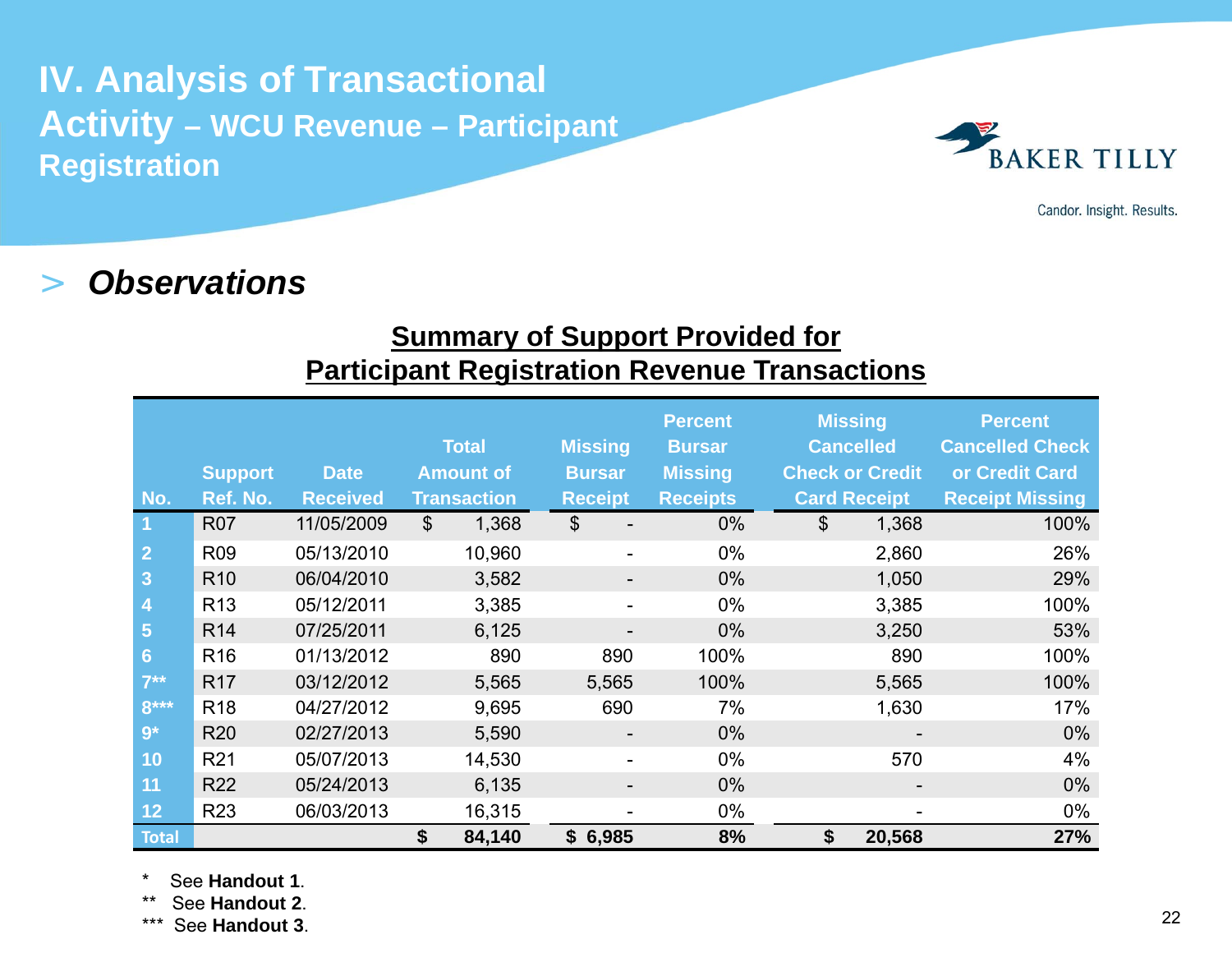

Candor. Insight. Results.

#### >*Observations*

- Poetry Conference registration records were not made available by the Poetry Center, which limited our ability to determine the accuracy of the participant registration fee revenue transactions analyzed.
- Of the total participant registration fee transactions analyzed totaling \$84,140, bursar receipts were not provided for 8% of transactions and copies of payor cancelled checks or credit card receipts were not provided for 27% of transactions.
	- > Only three selections included both <sup>a</sup> receipt generated by the Bursar Office and the credit card receipt or cancelled check. See **Handout 1**.
	- >No supporting documentation was provided for two selections. See **Handout 2.**
	- >Support provided for seven transactions was incomplete. See **Handout 3.**
- Another challenge was that both WCU and WCUF processed Poetry Conference participant registration fees during the same timeframe.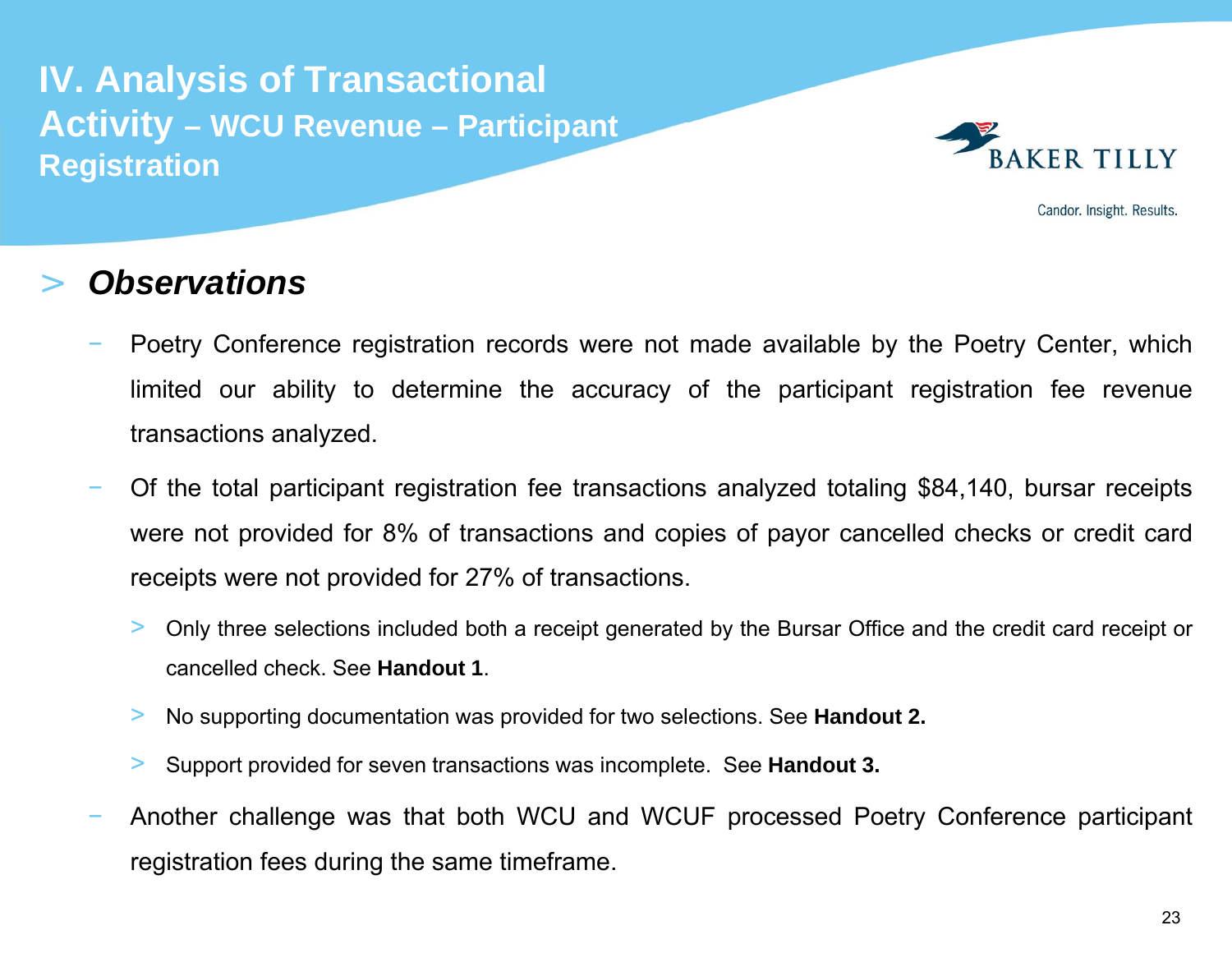

Candor. Insight. Results.

#### >*Risks Identified*

- Without Poetry Conference participant registration records, <sup>a</sup> list of conference attendees, and copies of the canceled checks / credit card receipts for all transactions, we were not able to determine whether:
	- >The participant revenue collected was complete; and
	- $>$ The amount per the general ledger is complete and accurate.
- Without complete Poetry Conference registration records, WCU is exposed to <sup>a</sup> risk of misappropriation of Poetry Conference participant registration fees.
- The overlapping responsibility of processing conference participant fees between WCU and WCUF during the same timeframe also presented accountability issues and control weaknesses.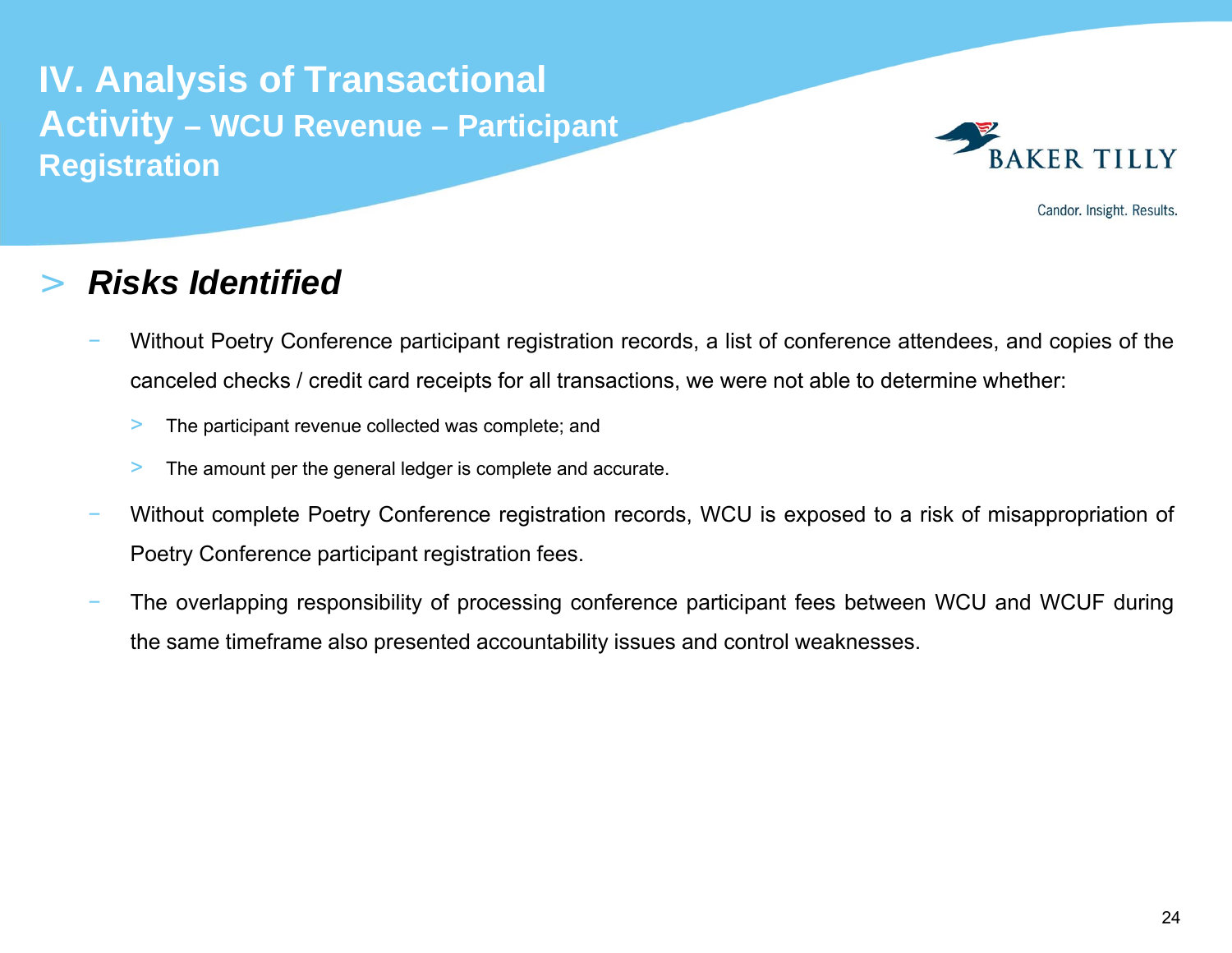

Candor. Insight. Results.

## *Recommendations*

>

- The Poetry Center should maintain and/or be able to produce:
	- >Copies of participant registration records;
	- > List of all participants of the Poetry Conference and any other Poetry Center events to verify that the amount paid to the University Bursar's Office was complete; and
	- >Canceled check / credit card receipts to support the general ledger activity.
- The process of collecting Poetry Conference participant registration fees should be centralized at WCU's Office of Conference Services to ensure the Poetry Center receives proper oversight and that there is the appropriate level of accountability for the Poetry Conference fees.
- Finally, a reconciliation of the Poetry Conference revenue and expenditures or any other events should be maintained and signed off to establish its accuracy.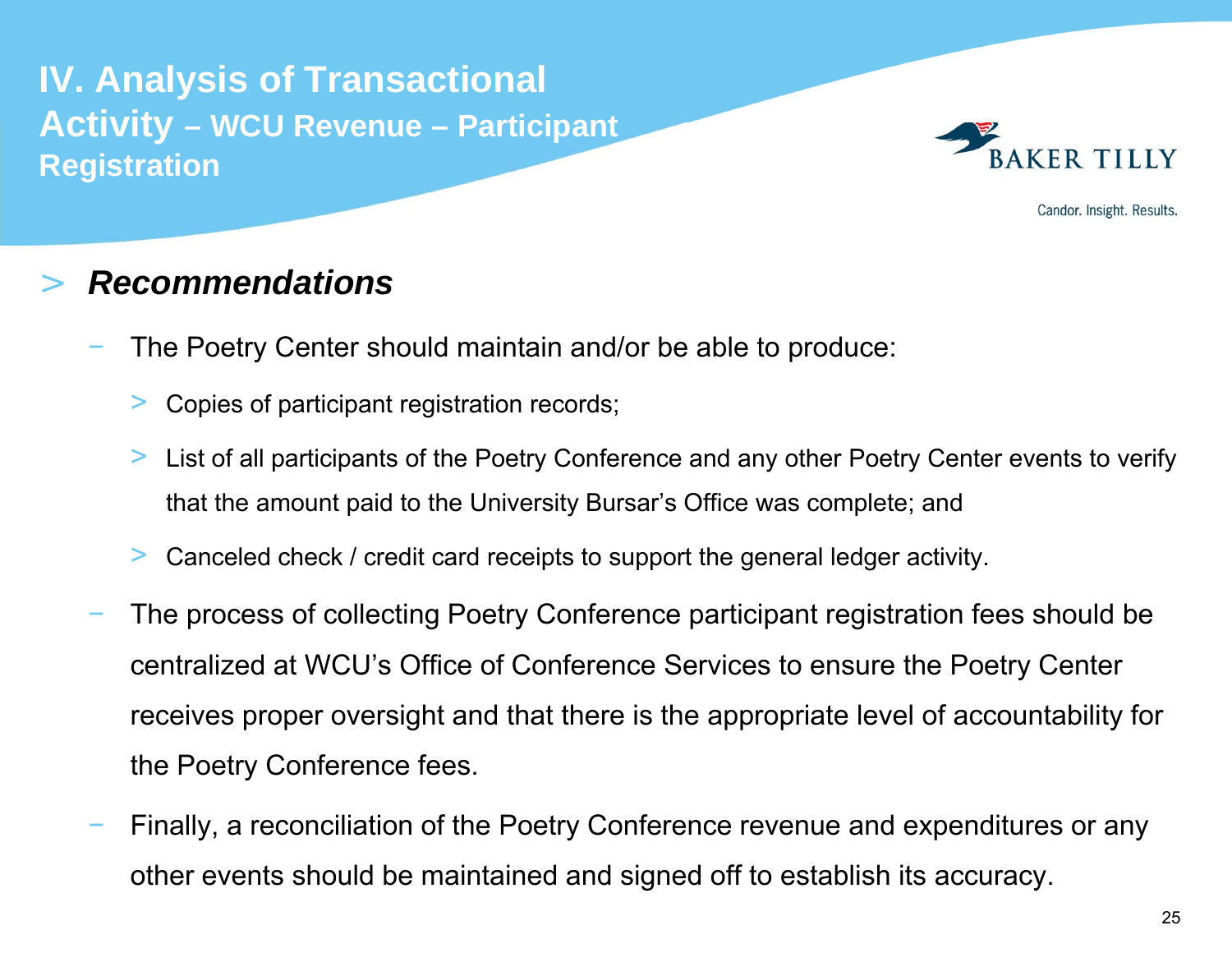**IV. Analysis of Transactional Activity – WCU Revenue – Donations/Gift/Bequests**



Candor. Insight. Results.

#### >*Overview*

- One of our revenue selections totaling \$1,463 was a donation received for the benefit of the Poetry Center.
- We analyzed the support provided to ensure that the donated funds were allocated in accordance with the donor's intention.

### >*Observations*

- The donation was for \$1,500 and the amount recorded to the Poetry Center was \$1,463, which included a reduction for a \$37 (or 2.5 percent) administrative fee.
- The donation was appropriately supported with a copy of the donor's cancelled check, which indicated the donor's intention, and was also appropriately allocated in the Poetry Center's general ledger.

### See **Handout 4.**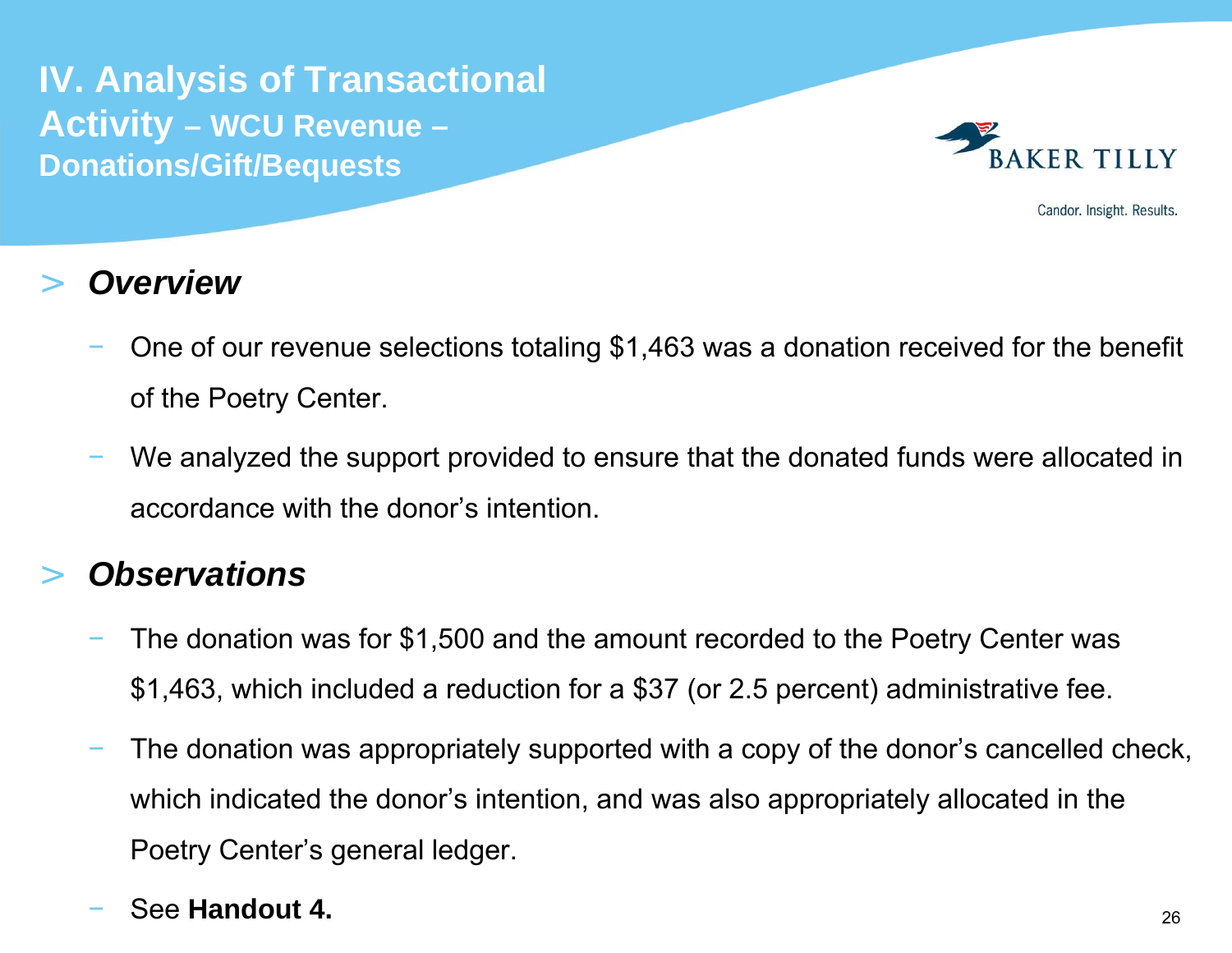**IV. Analysis of Transactional Activity – WCU Revenue – Donations/Gift/Bequests**



Candor. Insight. Results.

### >*Risks Identified*

 If there is a failure to maintain the appropriate support and documentation to substantiate donation or gifts and bequest revenue, a risk exists that donations may be allocated to a fund that is not in accordance with the donor's intention.

### >*Recommendations*

- None.
- Based upon our analysis and review of documentation maintained, we were able to appropriately substantiate and justify the transactional activity analyzed.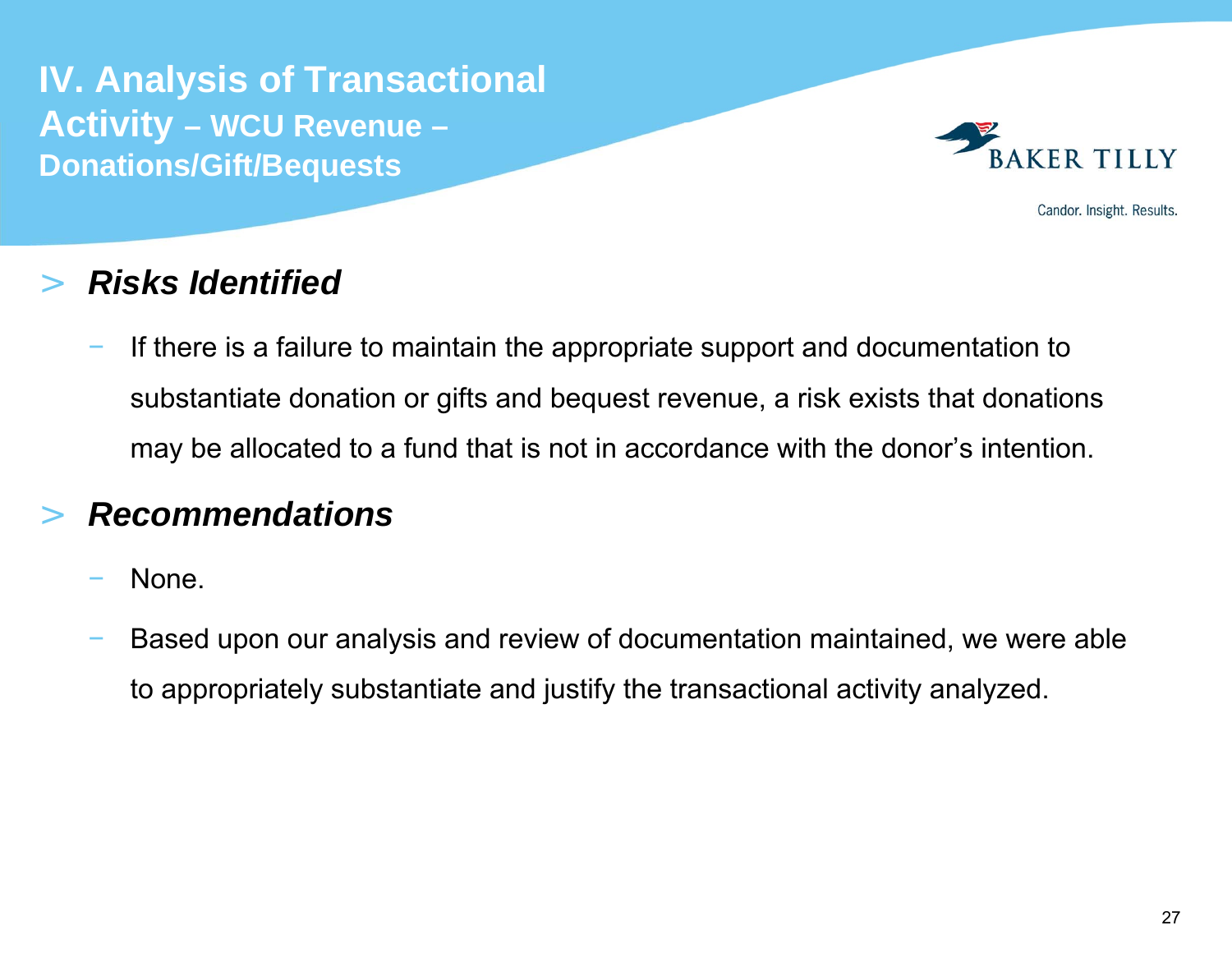**IV. Analysis of Transactional Activity – WCU Revenue – Endowment Income**



Candor. Insight. Results.

#### >*Overview*

- Seven of our revenue selections totaling \$296,770 were WCU Endowment Fund annual returns allocated to the Poetry Center.
	- > WCU maintains an endowment investment fund that generates income in the form of investment returns that are recorded as revenue to the Poetry Center.
	- >The return on investment funds are to be used for donor stipulated purposes.
	- > As part of our analysis, we requested copies of the brokerage statements and the detailed calculation of the returns distributed to the Poetry Center.
	- > We also substantiated the market value and the amounts allocated to the Poetry Center.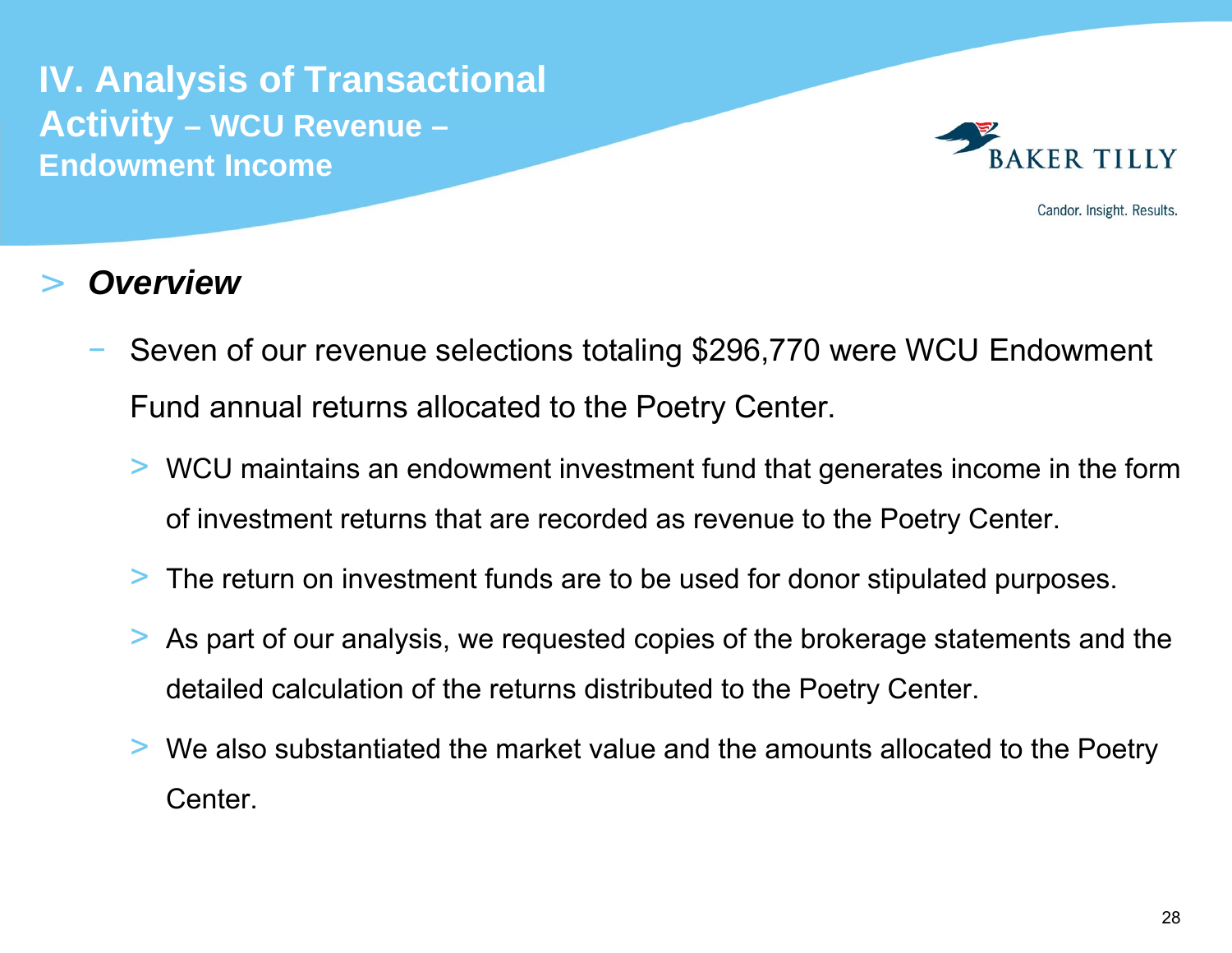**IV. Analysis of Transactional Activity – WCU Revenue – Endowment Income**



Candor. Insight. Results.

#### >*Observations*

- WCU provided the internal endowment allocation schedules which provided details of the total investment amount, the percentage of market value, and the current year allocation for each endowment fund, which includes the endowment for the Poetry Center through the Poetry Conference Endowment.
- Copies of the brokerage statements were provided substantiating the current market value of the entire endowment investment fund.
- See **Handout 5.**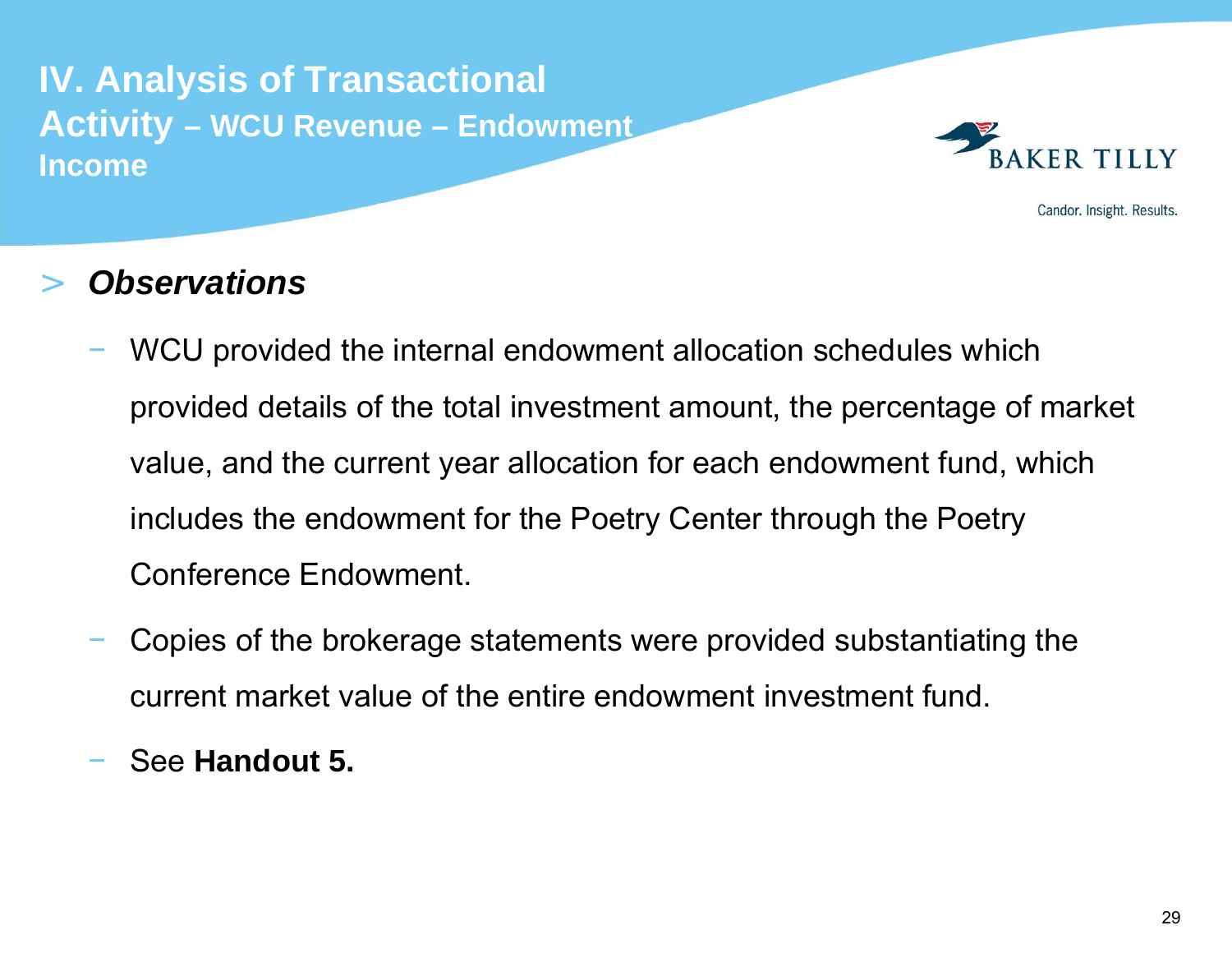# **IV. Analysis of Transactional Activity – WCU Revenue – Endowment Income**



Candor. Insight. Results.

### >*Risks Identified*

 If there is a failure to maintain the appropriate support and documentation to substantiate the returns on the endowment investment, there is risk that the amounts allocated as endowment income could be inflated and/or unsubstantiated.

### >*Recommendations*

- None.
- Based upon our analysis and review of the documentation maintained, we were able to appropriately substantiate and justify the transactional activity analyzed.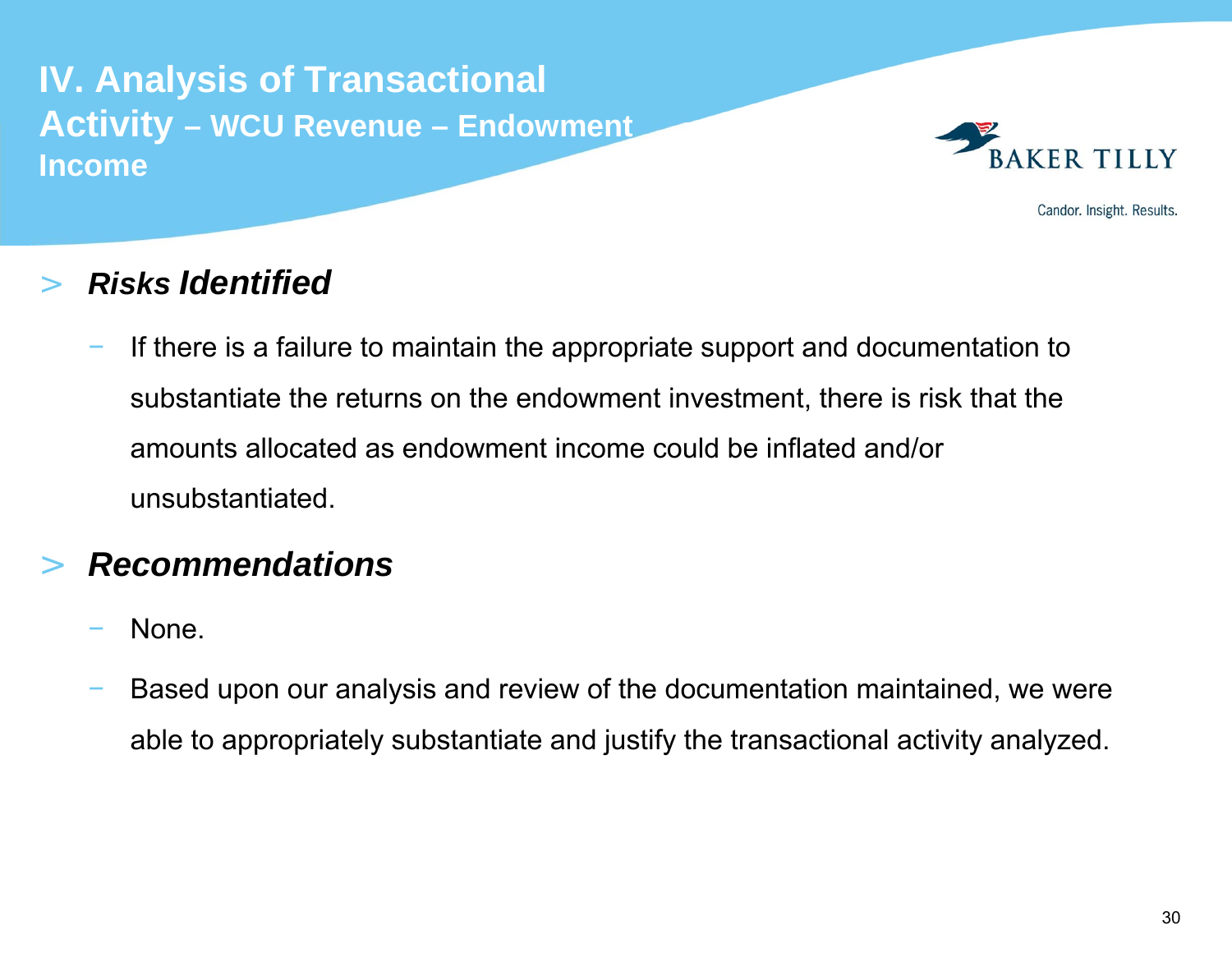**IV. Analysis of Transactional Activity – WCU Expenditures**



Candor. Insight. Results.

### >*Objective*

 To analyze the appropriateness and legitimacy of disbursements by the Poetry Center during the Period to determine whether appropriate supporting documentation was maintained to support and justify the transactional activity.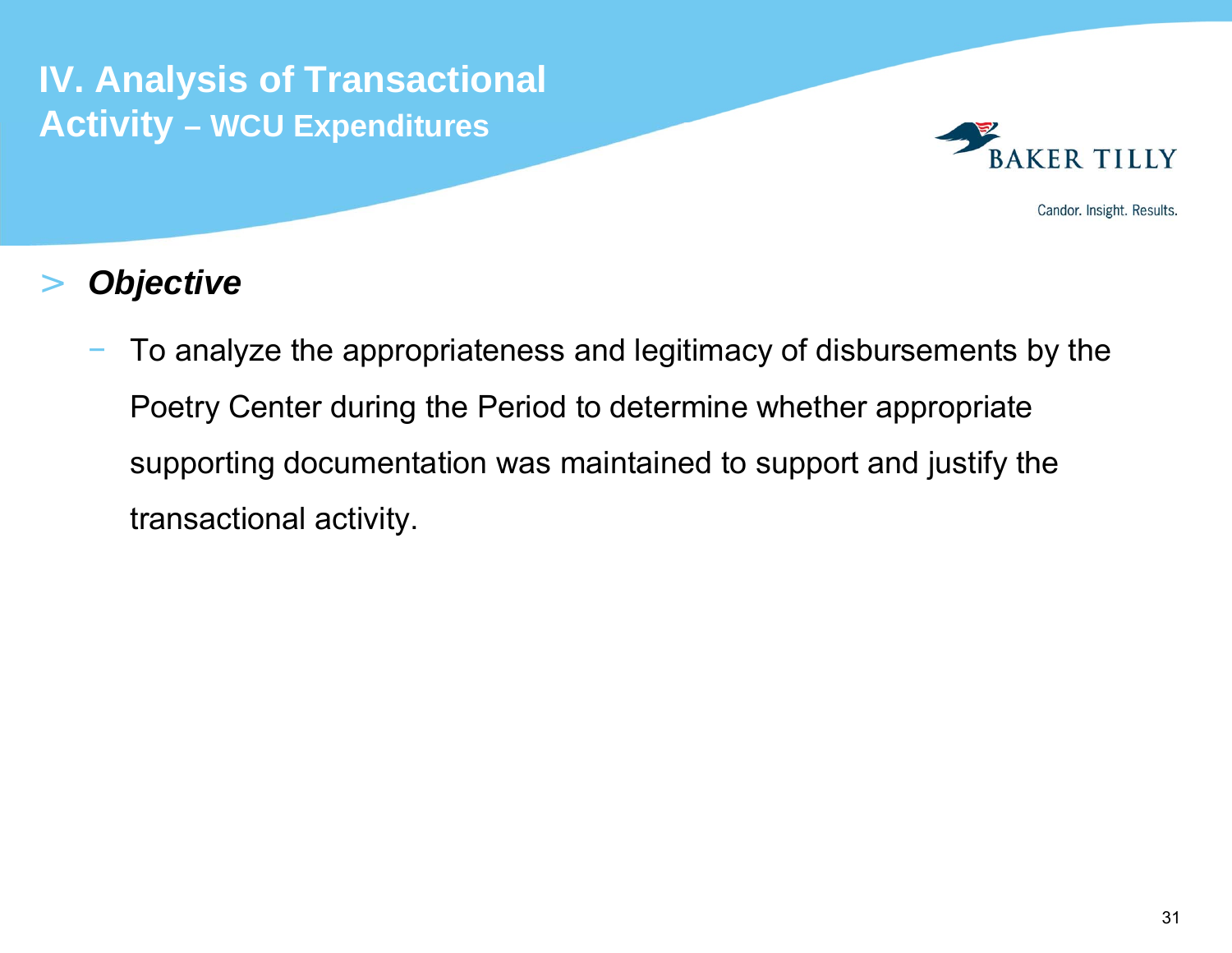**IV. Analysis of Transactional Activity – WCU Expenditures**



Candor. Insight. Results.

# **Summary of the Poetry Center's Total Revenues and Expenditures by Fiscal Year**

|                    | <b>Revenue</b>      |               | <b>Operating Expenditures</b> |               | <b>Total</b>        |                   |
|--------------------|---------------------|---------------|-------------------------------|---------------|---------------------|-------------------|
|                    | <b>Number of</b>    | <b>Total</b>  | <b>Number of</b>              | <b>Total</b>  | <b>Number of</b>    |                   |
| <b>Fiscal Year</b> | <b>Transactions</b> | <b>Amount</b> | <b>Transactions</b>           | <b>Amount</b> | <b>Transactions</b> | <b>Net Amount</b> |
| 2009-10            | 68                  | \$129,021     | 200                           | \$153,691     | 268                 | \$(24,670)        |
| 2010-11            | 37                  | 74,892        | 216                           | 150,217       | 253                 | (75, 325)         |
| 2011-12            | 52                  | 123,285       | 265                           | 114,699       | 317                 | 8,587             |
| 2012-13 *          | 56                  | 178,935       | 363                           | 160,882       | 419                 | 18,053            |
| 2013-14            | 112                 | 179,666       | 328                           | 170,338       | 440                 | 9,327             |
| 2014-15**          | 8                   | 59,297        | 47                            | 21,523        | 55                  | 37,774            |
| <b>Grand Total</b> | 333                 | \$745,096     | 1,419                         | \$771,350     | 1,752               | \$(26,254)        |

\* It is our understanding that the revenue recorded in fiscal year 2012-13 is affected by a \$30,000 one time grant provided by the Dean of the College of Arts on Sciences to the Poetry Center. Refer to Section VIII for the analysis.

\*\* The fiscal year 2014 – 2015 values only include data through December 31, 2014 (6 months of data).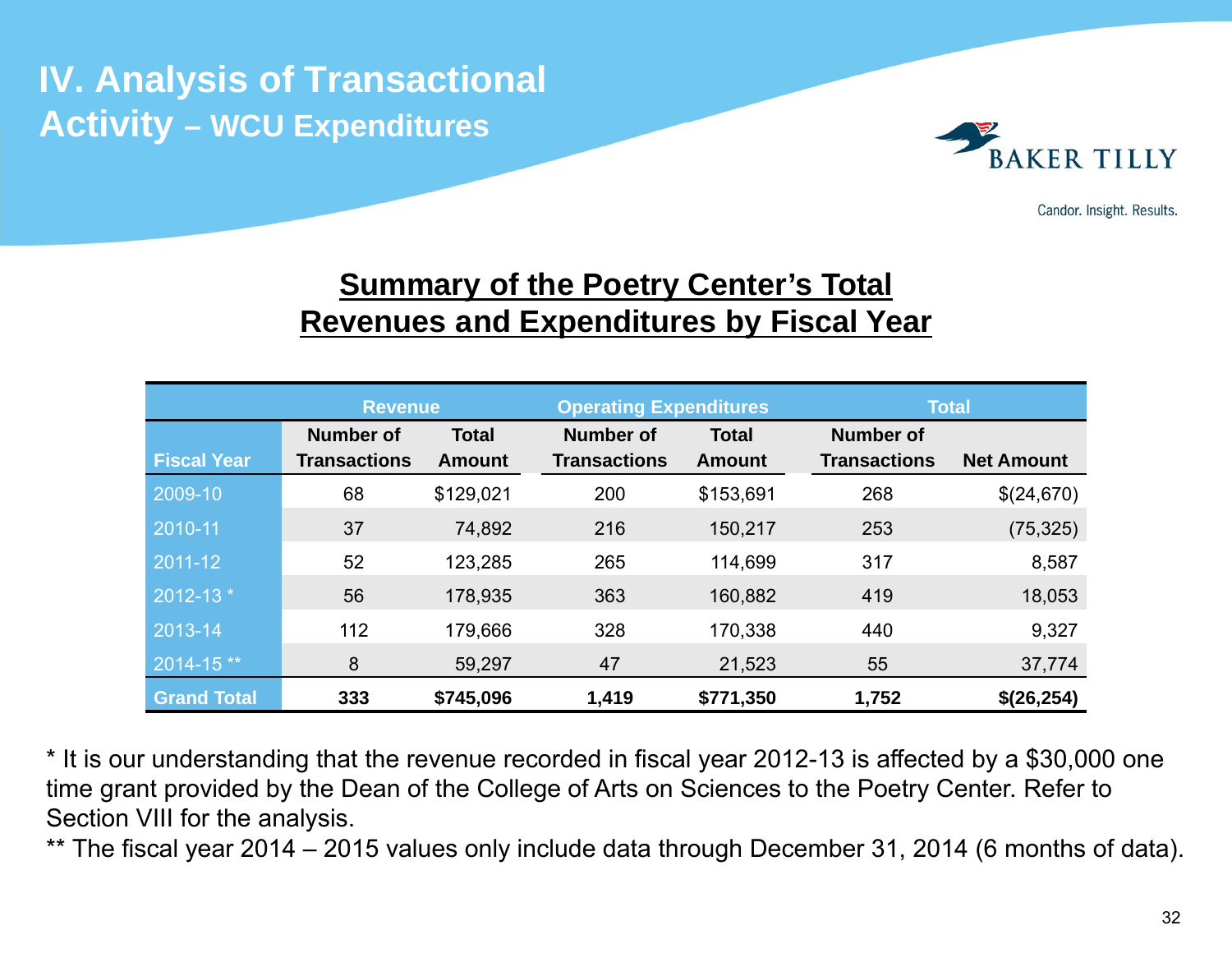**IV. Analysis of Transactional Activity – WCU Expenditures**



Candor. Insight. Results.

# **Summary of Baker Tilly's Expenditure Testing Selections of the Poetry Center's Transactional Activity by Expenditure Category**

|                                       | <b>Number of</b>  |               |  |
|---------------------------------------|-------------------|---------------|--|
| <b>Expenditure Type</b>               | <b>Selections</b> | <b>Amount</b> |  |
| <b>Meals and Entertainment</b>        | 6                 | \$40,530      |  |
| <b>Expenditure Reimbursements</b>     | 5                 | 9,625         |  |
| <b>Honorariums</b>                    | 6                 | 35,500        |  |
| <b>Transfers</b>                      | 4                 | 35,000        |  |
| <b>Poetry Conference Expenditures</b> | 6                 | 54,874        |  |
| <b>Other Expenditures</b>             | 3                 | 6,386         |  |
| <b>Grand Total</b>                    | 30                | \$181,915     |  |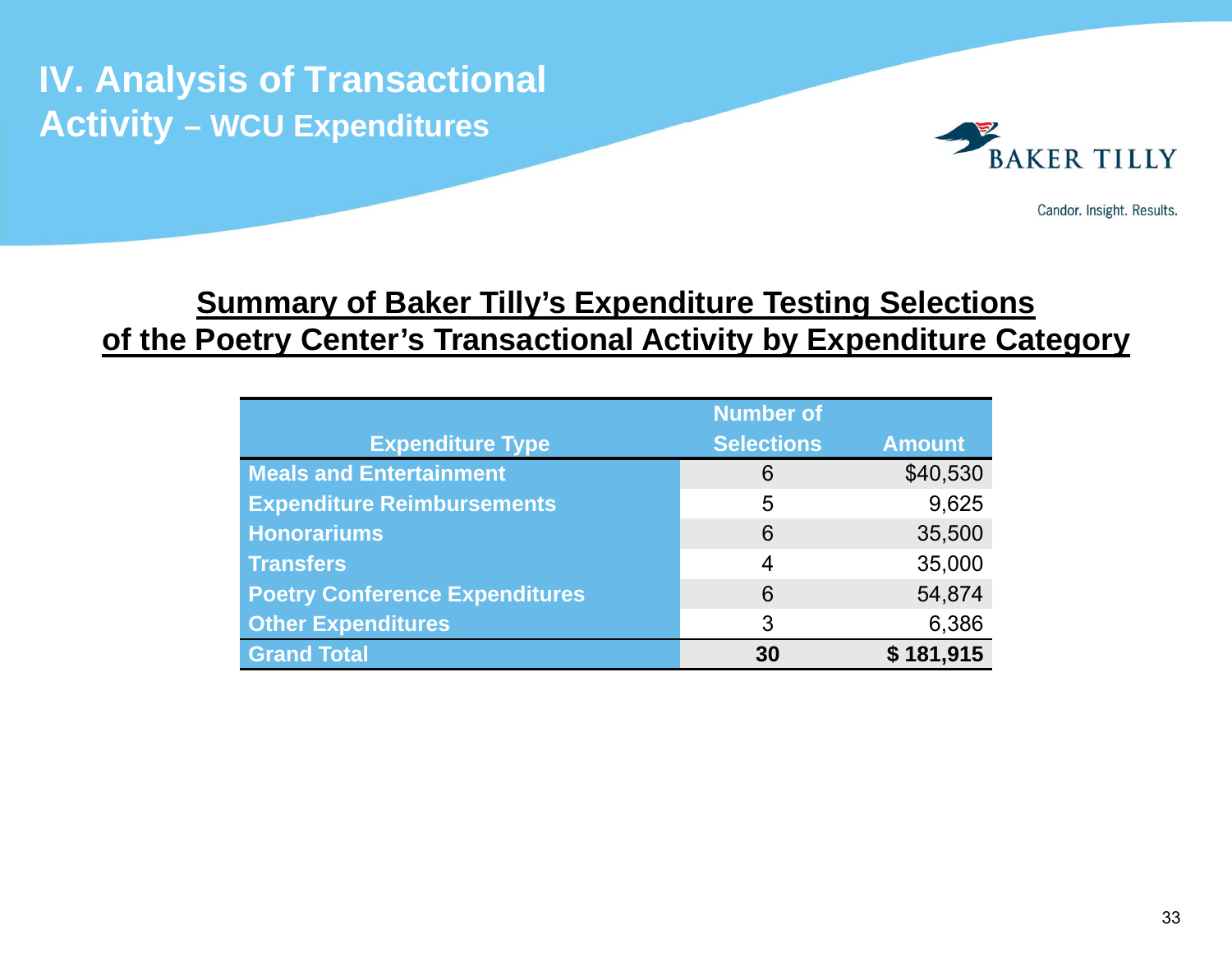

Candor. Insight. Results.

- Six of our expenditure selections totaling \$40,530 were related to meals and entertainment for the Poetry Center and/or Poetry Conference.
	- > Based upon our testing of Poetry Center meals and entertainment selections, purchases of meals/food for the Poetry Conference and other Poetry Center events were made through a WCU account with Aramark.
	- > The Poetry Center provided detailed Aramark purchase orders for all selections. The purchase orders provided detail to support the transactions, which appeared reasonable, however, without the invoices and signature approvals, we were unable to verify whether the transactions were approved.
	- > WCU provided copies of the cancelled checks made payable to Aramark or support for the wire transfers from M&T bank for all selections.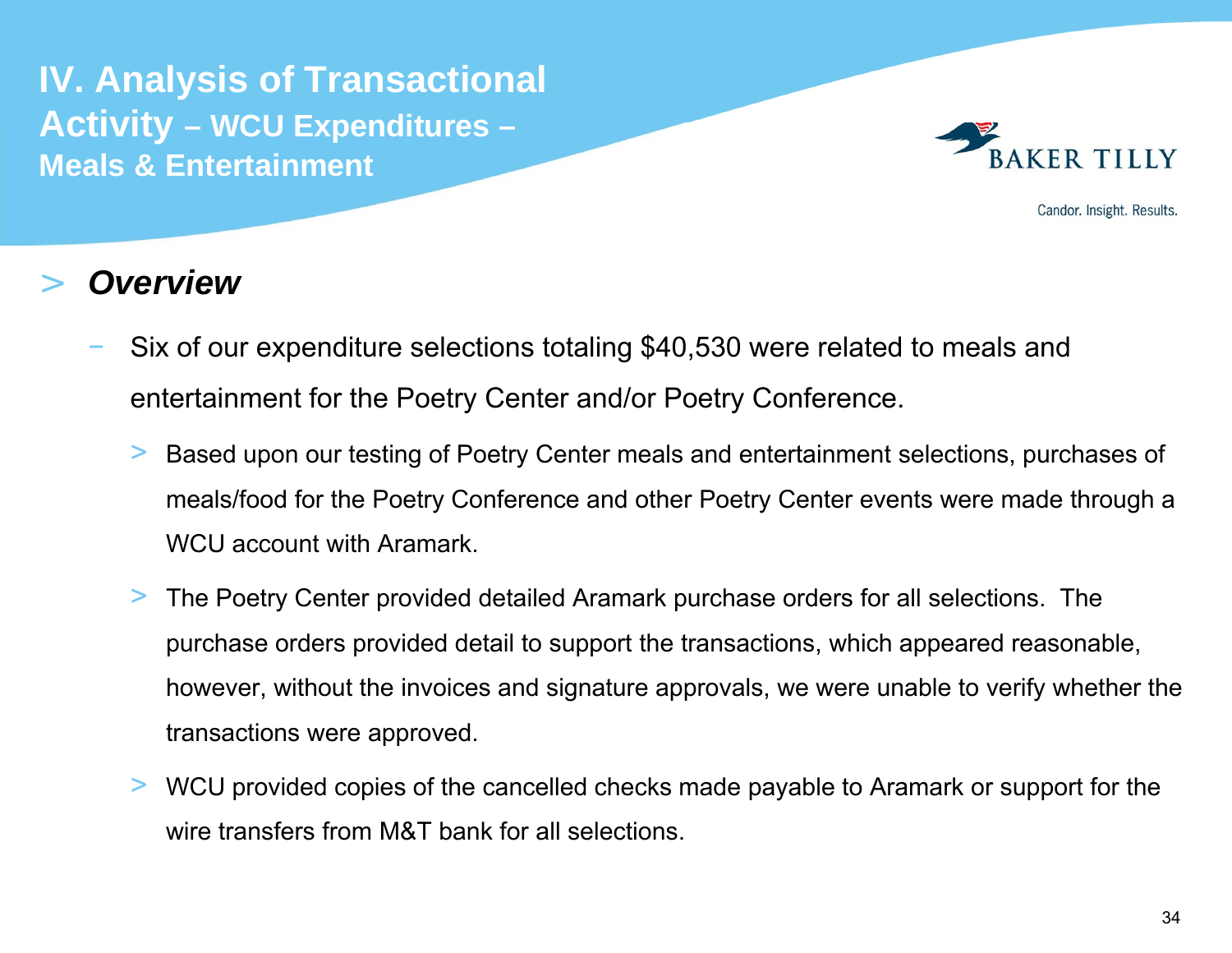

Candor. Insight. Results.

- Only one of our selections (see **Handout 6**) was completely supported with appropriate documentation, including a purchase order, invoice, evidence of payment to Aramark and evidence of approval.
	- > The Poetry Center is not allowed to purchase alcohol. We noted that the possibility that alcohol was purchased based on the description of the original purchase order (see **Reference E** in **Handout 6**). The supporting documentation highlights that WCU questioned the alcohol purchase, excluded the amount from the invoice while the purchase was verified. The purchase order was then reissued to exclude mention of the alcohol. It appears that WCU did not pay for alcohol and based on the purchase order, wine was served at dinner. The wine was not part of the purchase price of the meal.
- The five other selections were only supported with purchase orders and evidence of payment to Aramark. Thus, of the total Meals and Entertainment expenditures analyzed totaling \$40,531, invoice receipts or other documentation from Aramark and evidence of approval was not provided for \$31,174, or 77%. See **Handout 7**.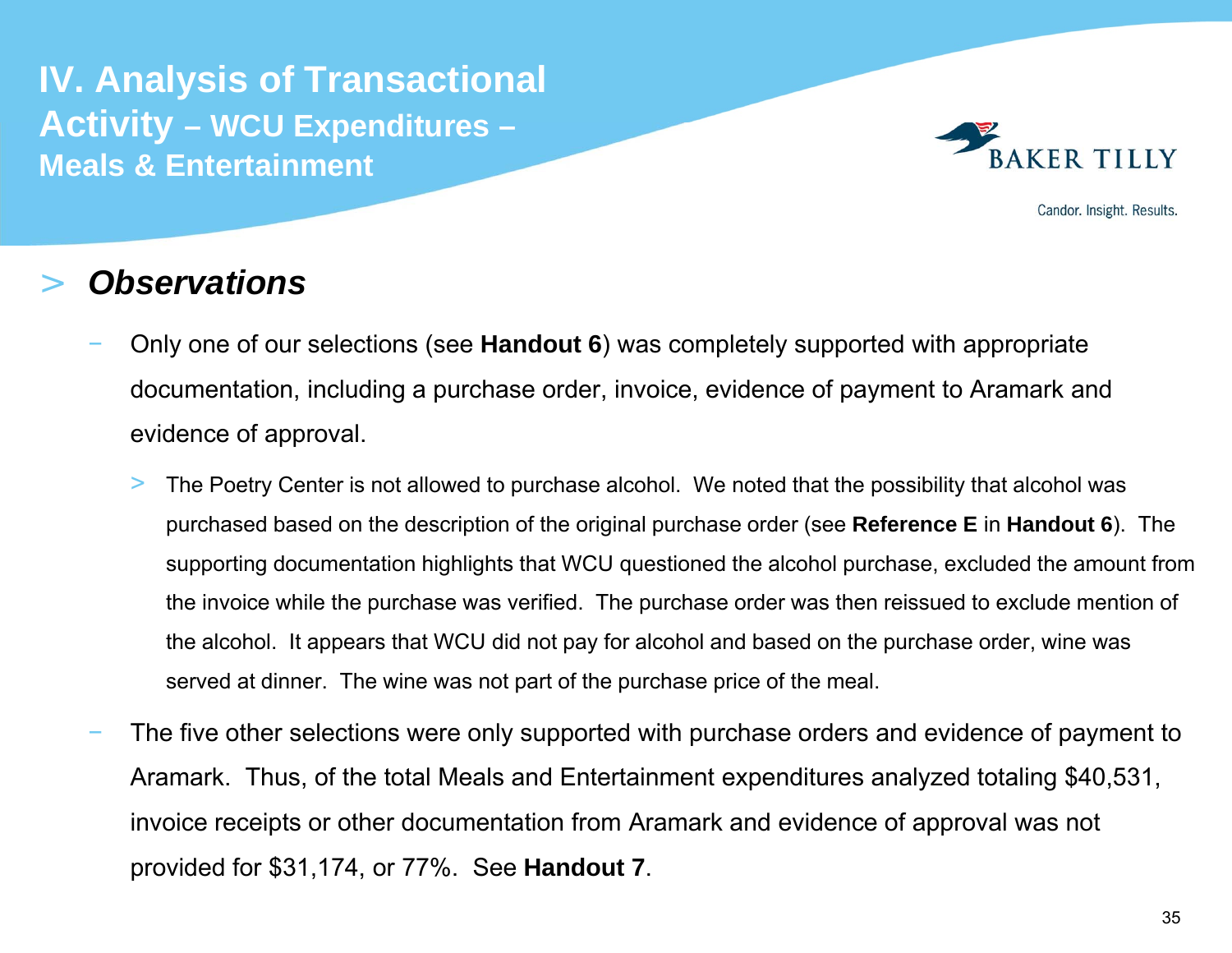

Candor. Insight. Results.

### >*Risks Identified*

- The lack of appropriate expenditure approvals and supporting documentation exposes WCU to the potential risk of unauthorized and inappropriate transactions.
- Due to the lack of proof for expense approvals, we are not able to verify that the purchases from Aramark were appropriately authorized.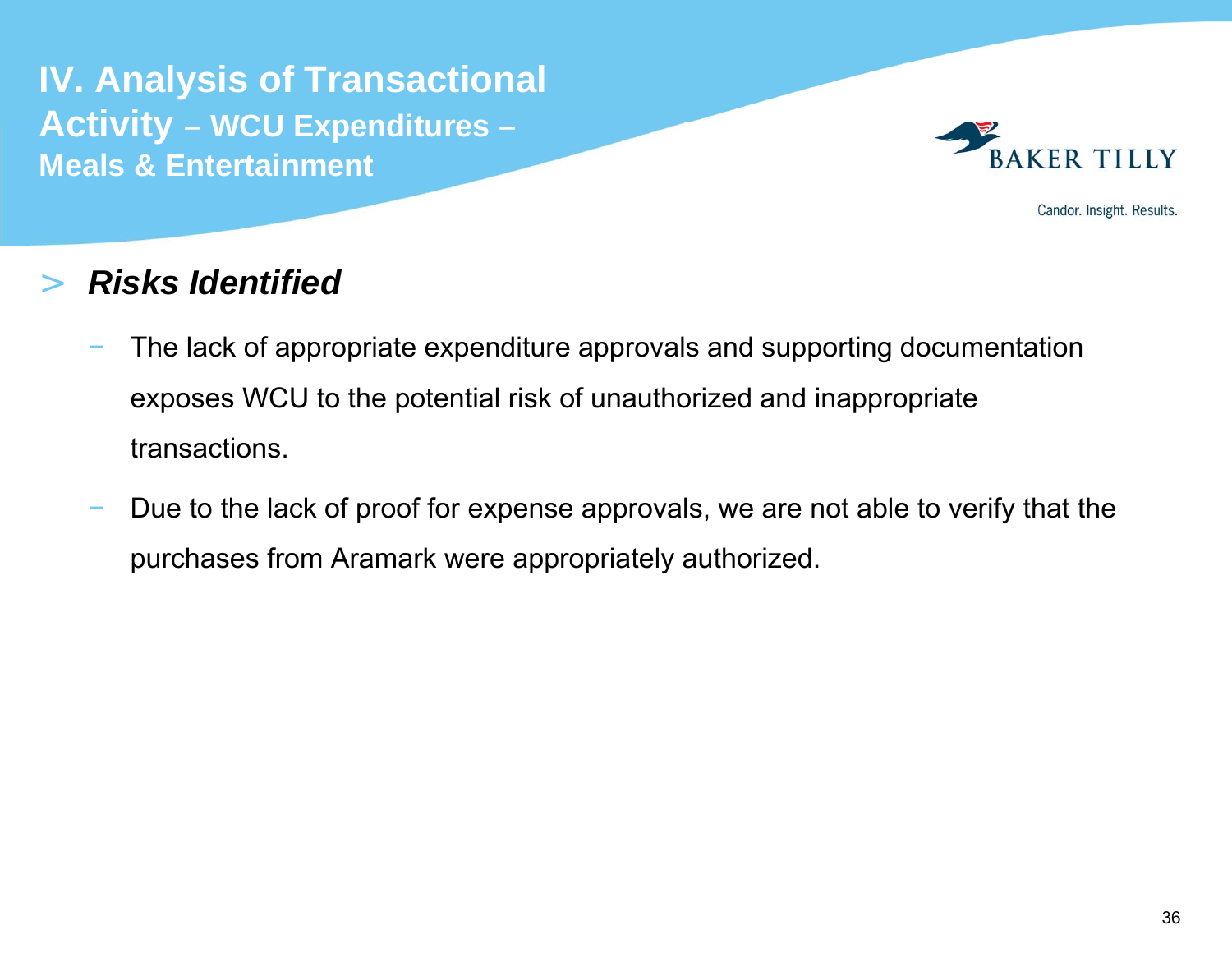

Candor. Insight. Results.

### >*Recommendations*

- We recommend that the Poetry Center enforce existing policies and require approvals from authorized individuals prior to the purchase of Poetry Center meals and/or other food supplies.
- We recommend that the Poetry Center maintain the proper documentation, including invoice support and evidence of expenditure approval.
- WCU should not process any payments without appropriate supporting documentation including the indication of proper approval.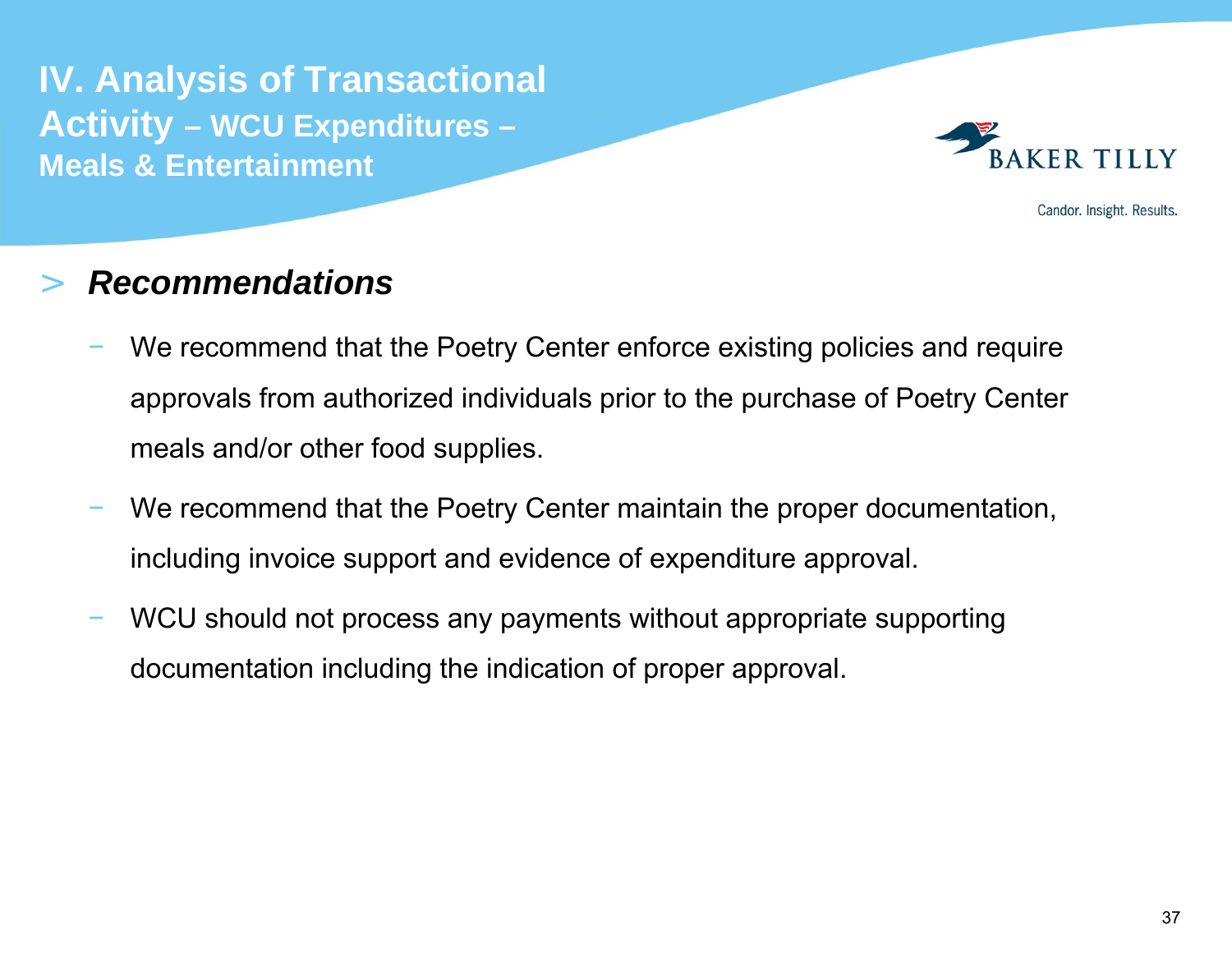**IV. Analysis of Transactional Activity – WCU Expenditures – Expenditure Reimbursements** 



Candor. Insight. Results.

- We tested five transactions related to expenditure reimbursements totaling \$9,625.
	- > The Poetry Center reimbursed certain out-of-pocket expenses to both Poetry Center personnel, as well as to individuals involved in the Poetry Conferences and other Poetry Center events.
	- > The supporting documentation included travel expense vouchers or payment request forms detailing the items requested for reimbursement. These documents were supported with receipts. All expenditure reimbursements analyzed were supported with a copy of the cancelled check.
	- > Supporting documentation evidencing signature approval to pay expenditure reimbursements was not always present in the documentation provided.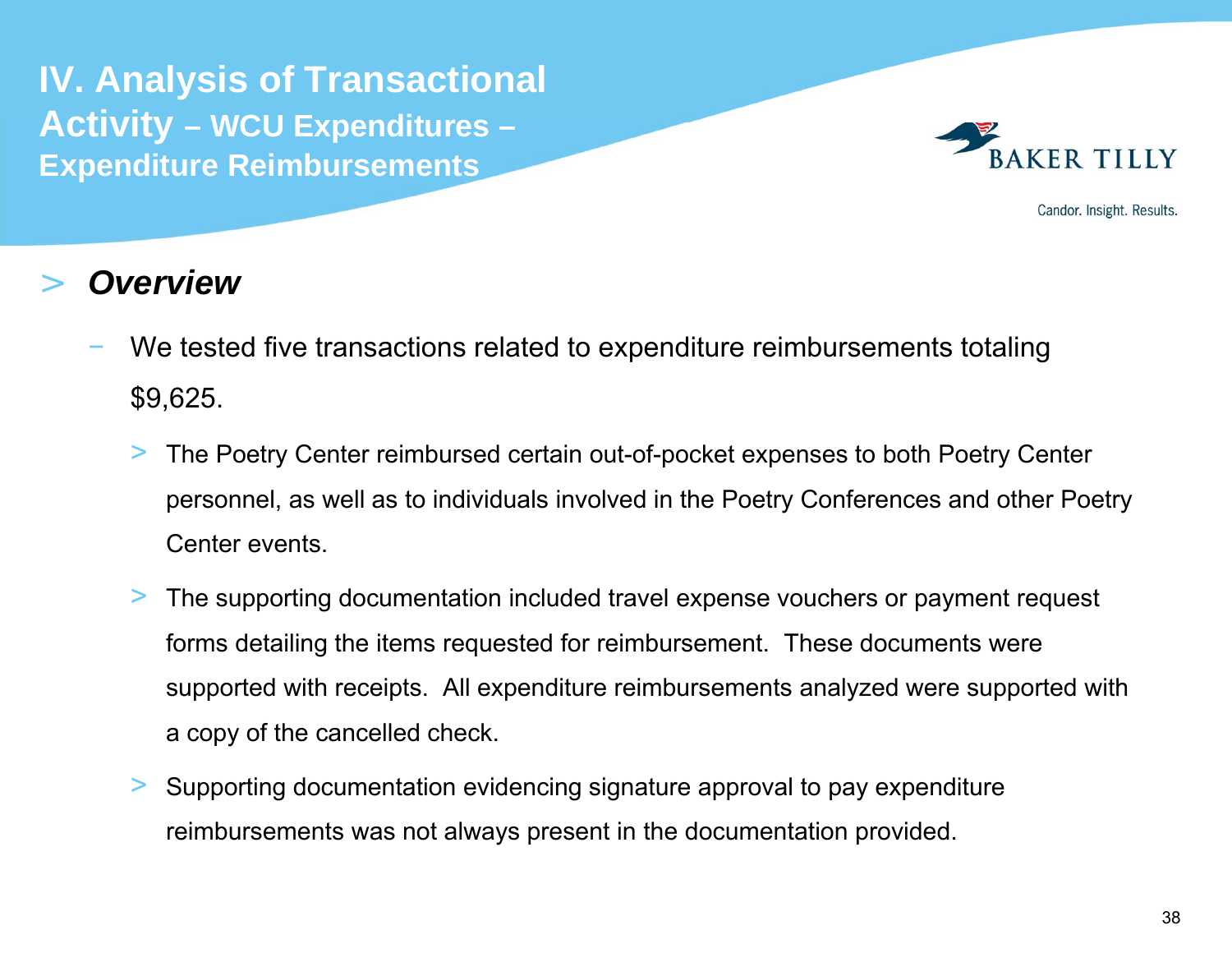**IV. Analysis of Transactional Activity – WCU Expenditures – Expenditure Reimbursements** 



Candor. Insight. Results.

- We noted three transactions in which the entire expenditure reimbursement was not appropriately substantiated:
	- > \$1,598 appeared to be overpaid by \$126. See **Handout 8**.
	- > \$3,417 did not contain evidence of approvals for \$285. See **Handout 9**.
	- > \$962 did not contain any evidence of approval in the documentation provided. See **Handout 10**.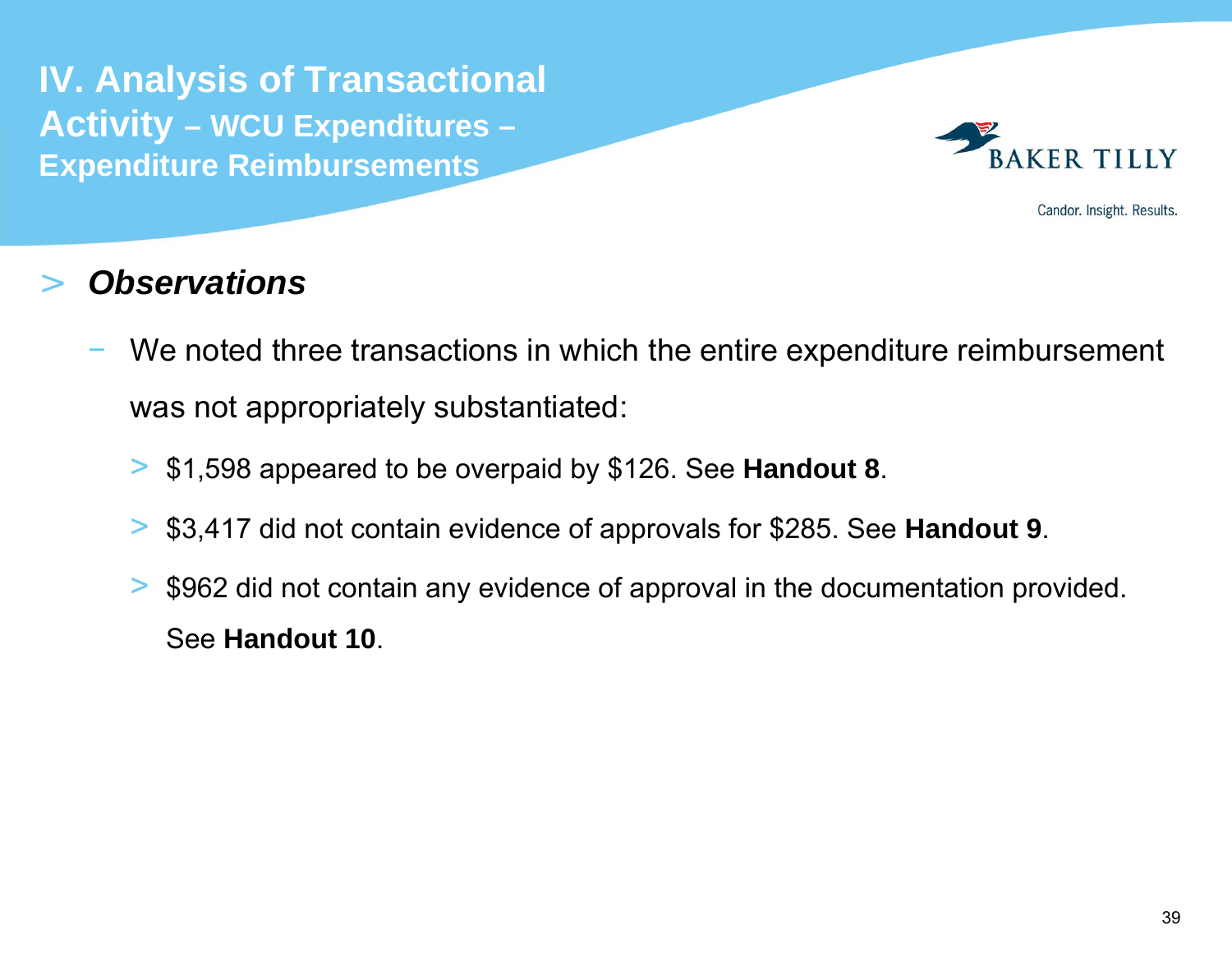**IV. Analysis of Transactional Activity – WCU Expenditures – Expenditure Reimbursements** 



Candor. Insight. Results.

## >*Risks Identified*

 The lack of evidence of a detailed review and/or approval of the expenditure reimbursements exposes the Poetry Center to reimbursement of inaccurate, potentially inappropriate and/or unauthorized expenditures.

# >*Recommendations*

- The Poetry Center should require signatures on all payment request forms and stress the importance of detailed reviews of documentation to ensure that the reimbursements are legitimate expenses and the appropriate amount is reimbursed.
- The Poetry Center should also verify that signatures and approvals exists.
- WCU should not process any payments without appropriate supporting documentation, including the indication of proper approval.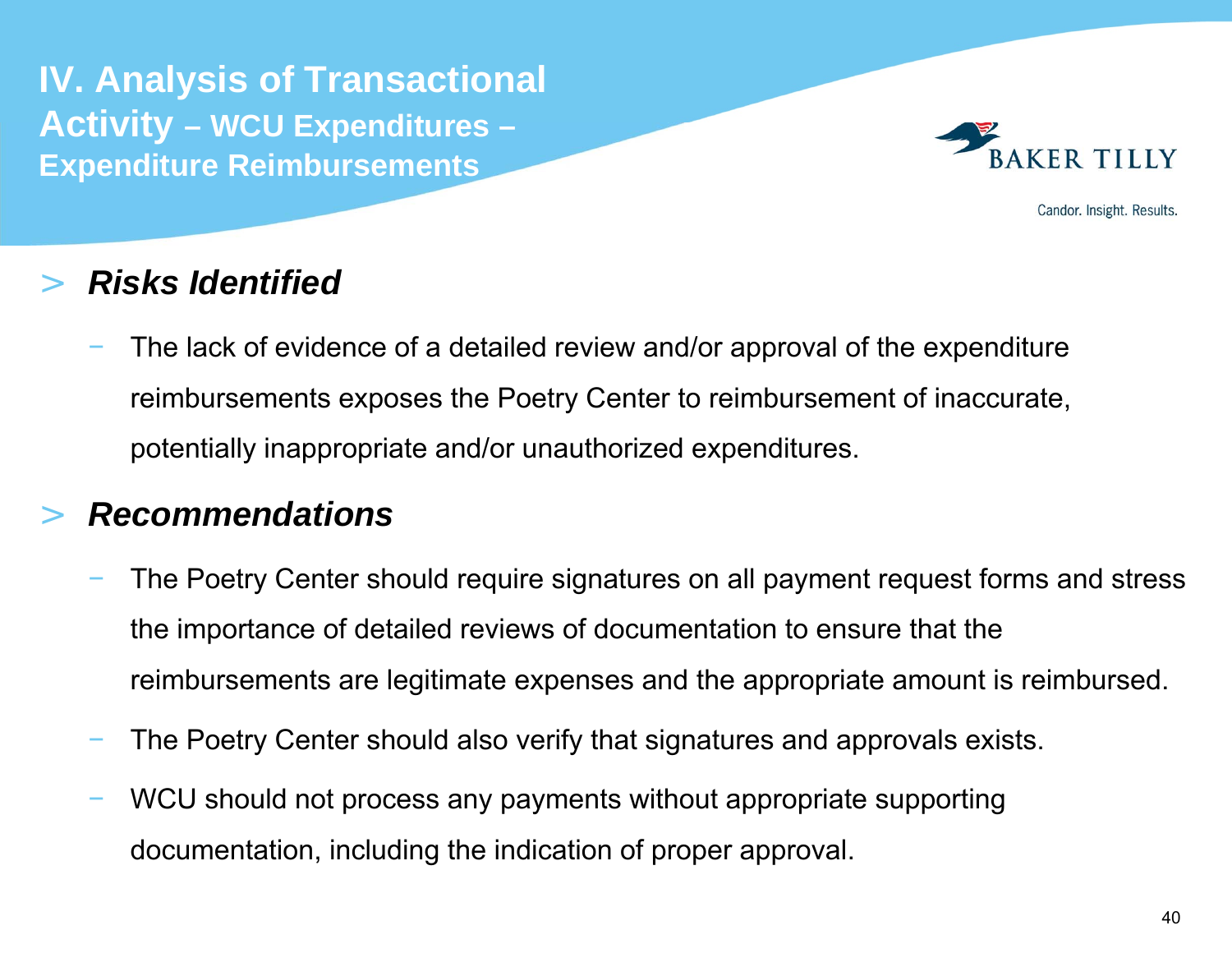**IV. Analysis of Transactional Activity – WCU Expenditures – Honorariums** 



Candor. Insight. Results.

- We tested six honorarium expenditure selections totaling \$35,500 related to the Poetry Center and/or Poetry Conference.
	- > We noted that the Poetry Center provided individuals with honorariums for teaching workshops and leading seminars associated with the Poetry Center and Poetry Conference.
	- > The supporting documentation included approved payment request forms detailing the nature of the honorarium.
	- > A copy of the cancelled check payable to the individual was also provided for all transactions analyzed.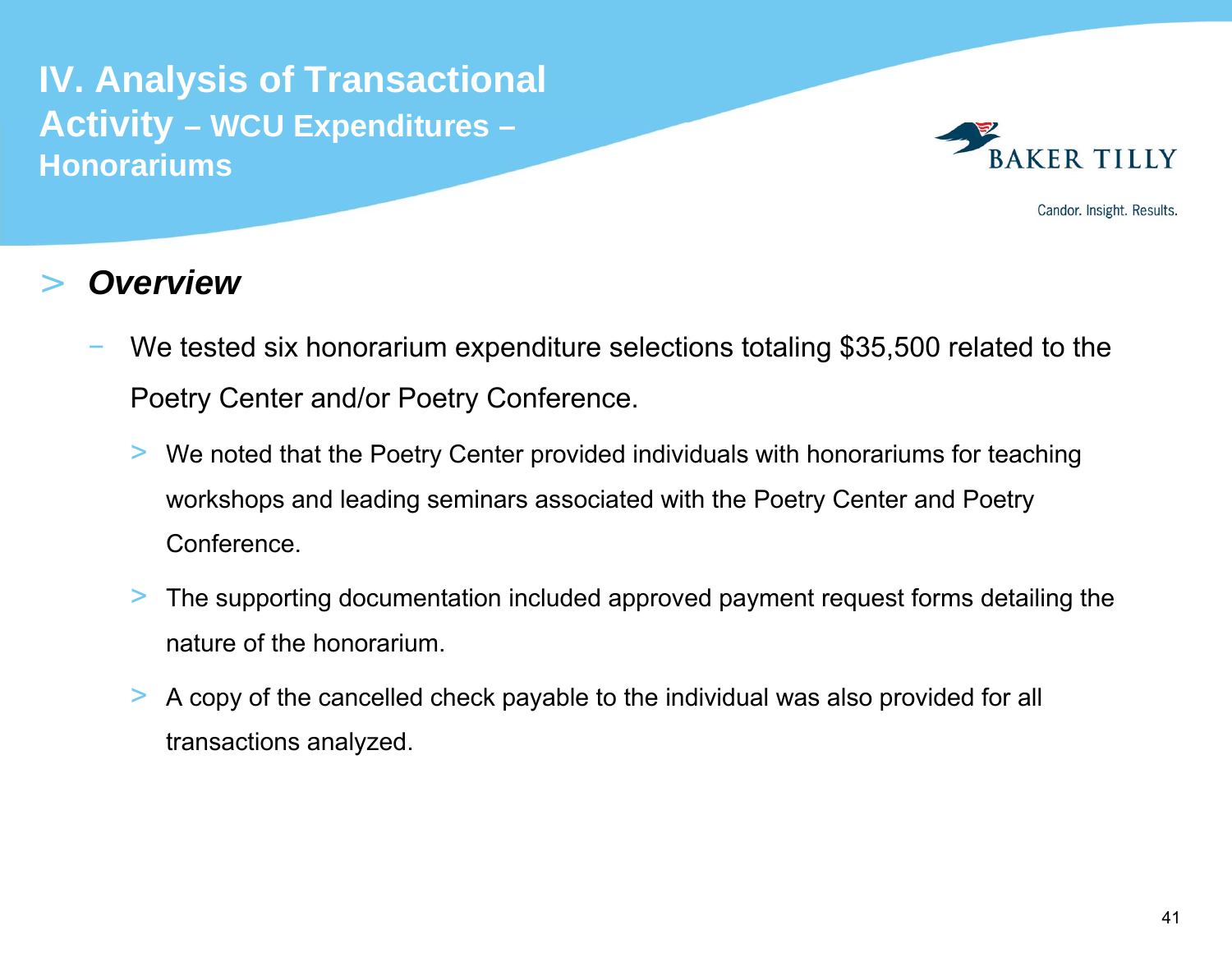**IV. Analysis of Transactional Activity – WCU Expenditures – Honorariums** 



Candor. Insight. Results.

- We identified that the Poetry Center did not maintain appropriate approvals for the following three honorarium selections:
	- > A disbursement totaling \$20,000 included \$2,500 of signature approval and did not include evidence of signature approval for \$17,500. **See Handout 11.**
	- >A disbursement totaling \$1,000 did not include any evidence of signature approval.
	- >A disbursement totaling \$2,500 did not include any evidence of signature approval.
- In total, the supporting documentation provided did not include evidence of approval for \$21,000 of the total \$35,500 honorarium disbursements analyzed.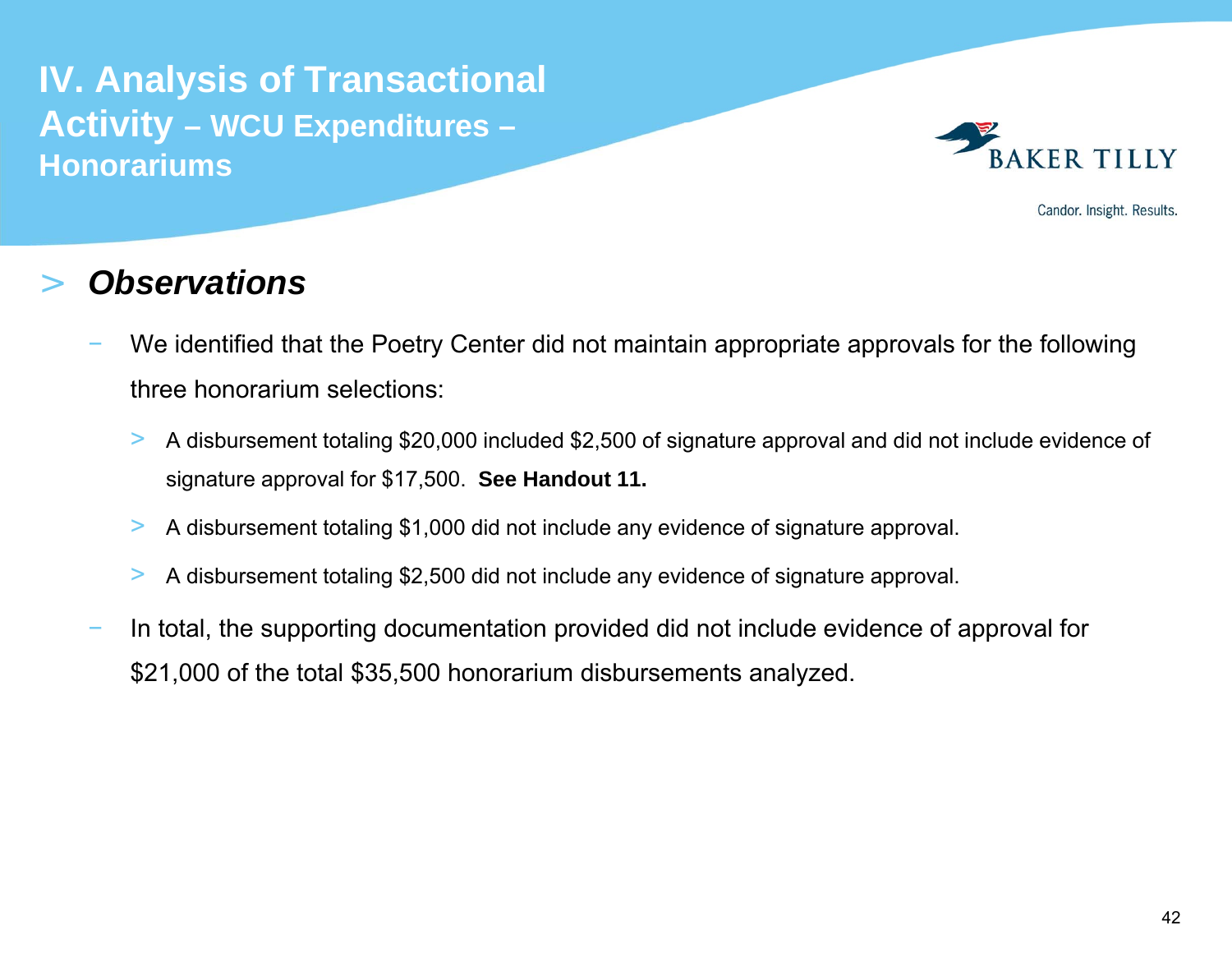**IV. Analysis of Transactional Activity – WCU Expenditures – Honorariums** 



Candor. Insight. Results.

### >*Risks Identified*

 It is our understanding that honorariums are disbursed to individuals at the Poetry Center's discretion. Due to the lack of approvals, WCU is exposed to the risk of individuals initiating and paying honorariums to ineligible individuals for unauthorized amounts.

## >*Recommendations*

- We recommend that the Poetry Center maintain documentation that justifies the amount and purpose of the honorarium and includes evidence of approval.
- WCU should not process any payments without appropriate supporting documentation, including the indication of proper approval.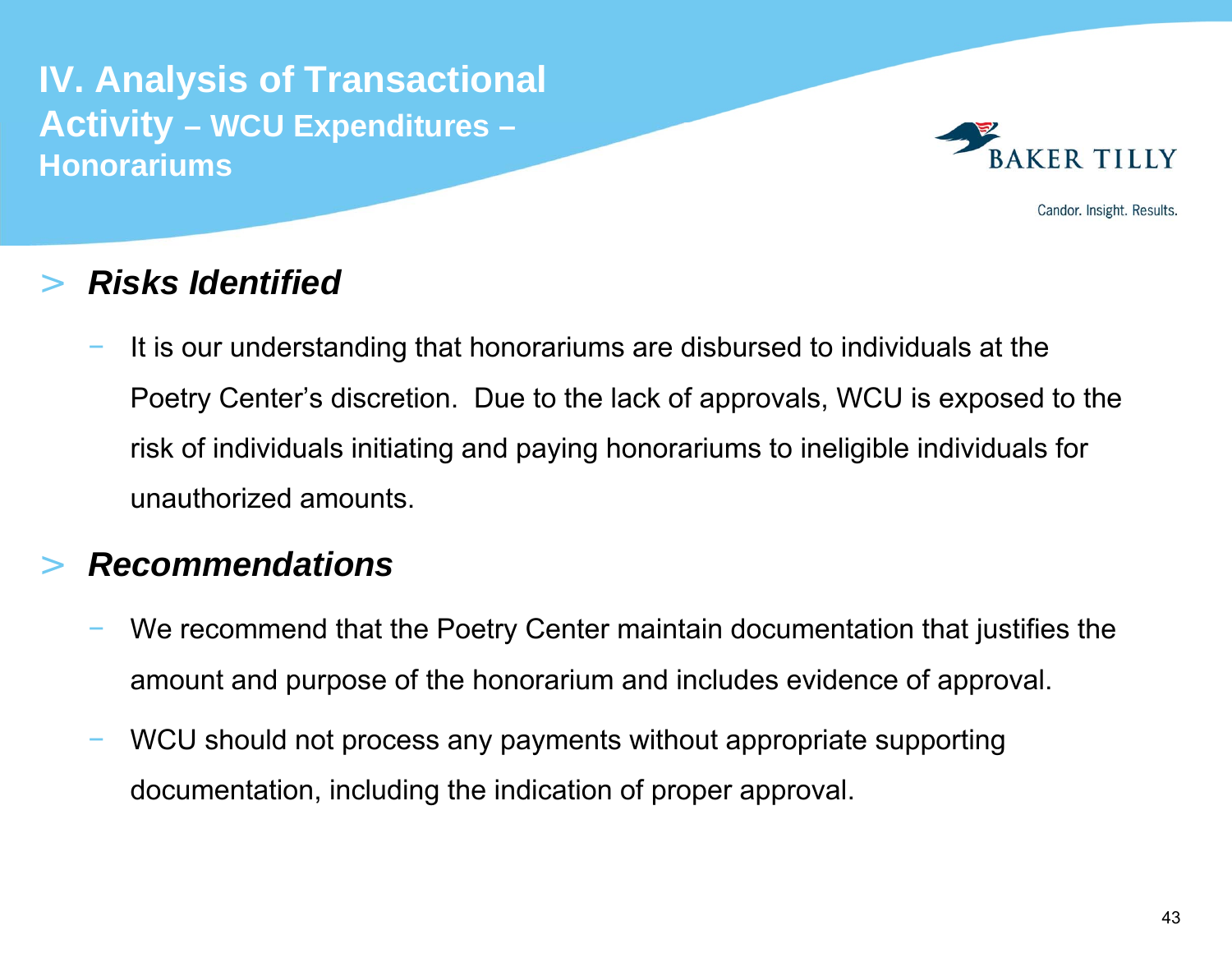**IV. Analysis of Transactional Activity – WCU Expenditures – Transfers**



Candor. Insight. Results.

- We noted that four of our selections were transfers from Poetry Conference Gifts Fund and Ahmanson Poetry Conference Fund to the Poetry Center Fund.
- The selected transactions involved:
	- >\$35,000 from the Poetry Conference Gifts Fund to the Poetry Center Fund;
	- > \$15,000 from the Poetry Conference Gifts Fund and \$15,000 from the Ahmanson Poetry Conference Fund to the Poetry Center Fund, or a total transfer of \$30,000 into the Poetry Center Fund. **See Handout 12.**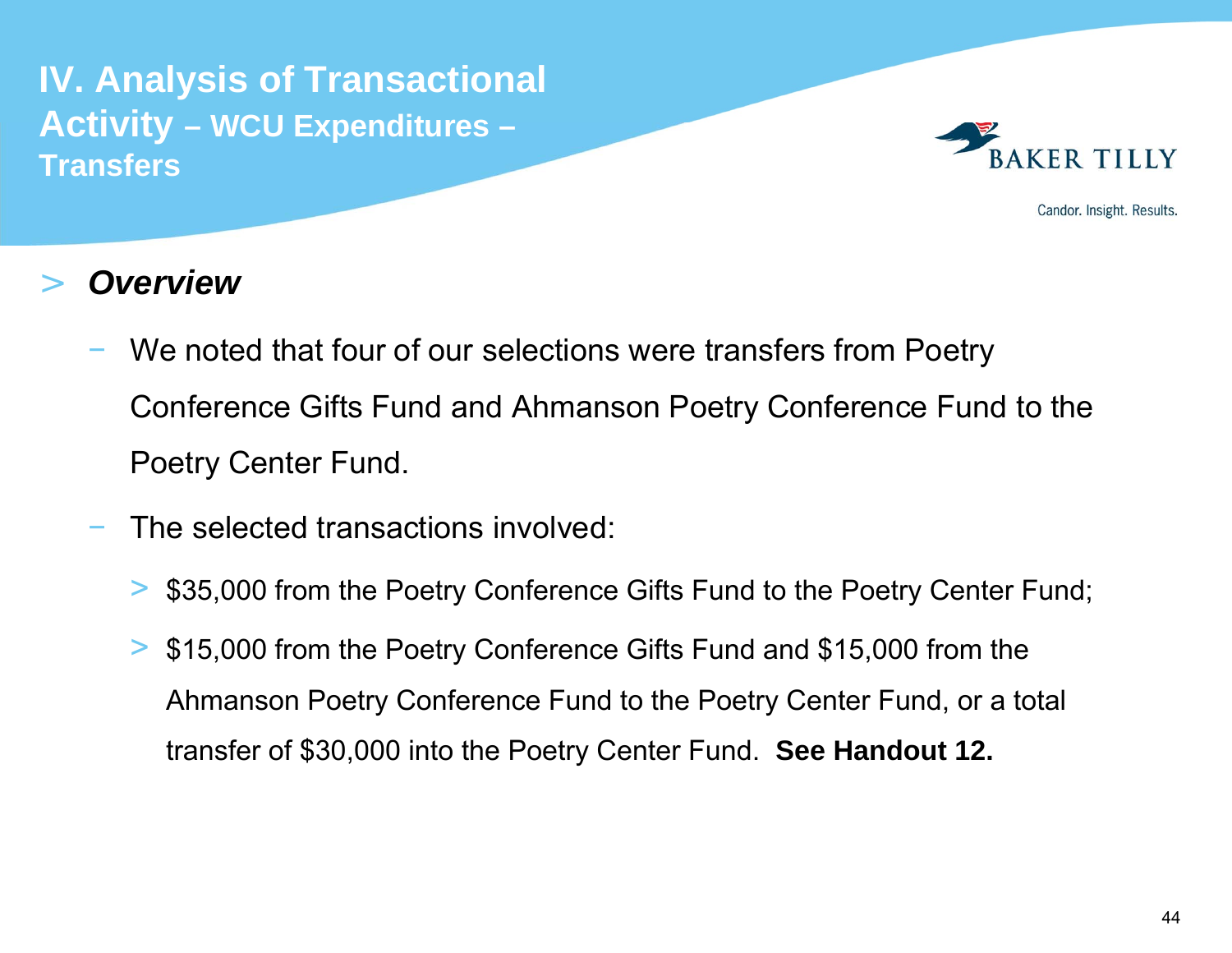**IV. Analysis of Transactional Activity – WCU Expenditures – Transfers**



Candor. Insight. Results.

- The documentation provided for the transfers included:
	- > Email correspondence from Ms. Smith indicating approval for the transfers, but did not include any other detail indicating the purpose, nature, or appropriateness of the transfer; and
	- >Copies of the cancelled checks, when applicable.
- There was no indication of the purpose for the transfers.
- No other supporting documentation that substantiated the approval of the transfers was provided.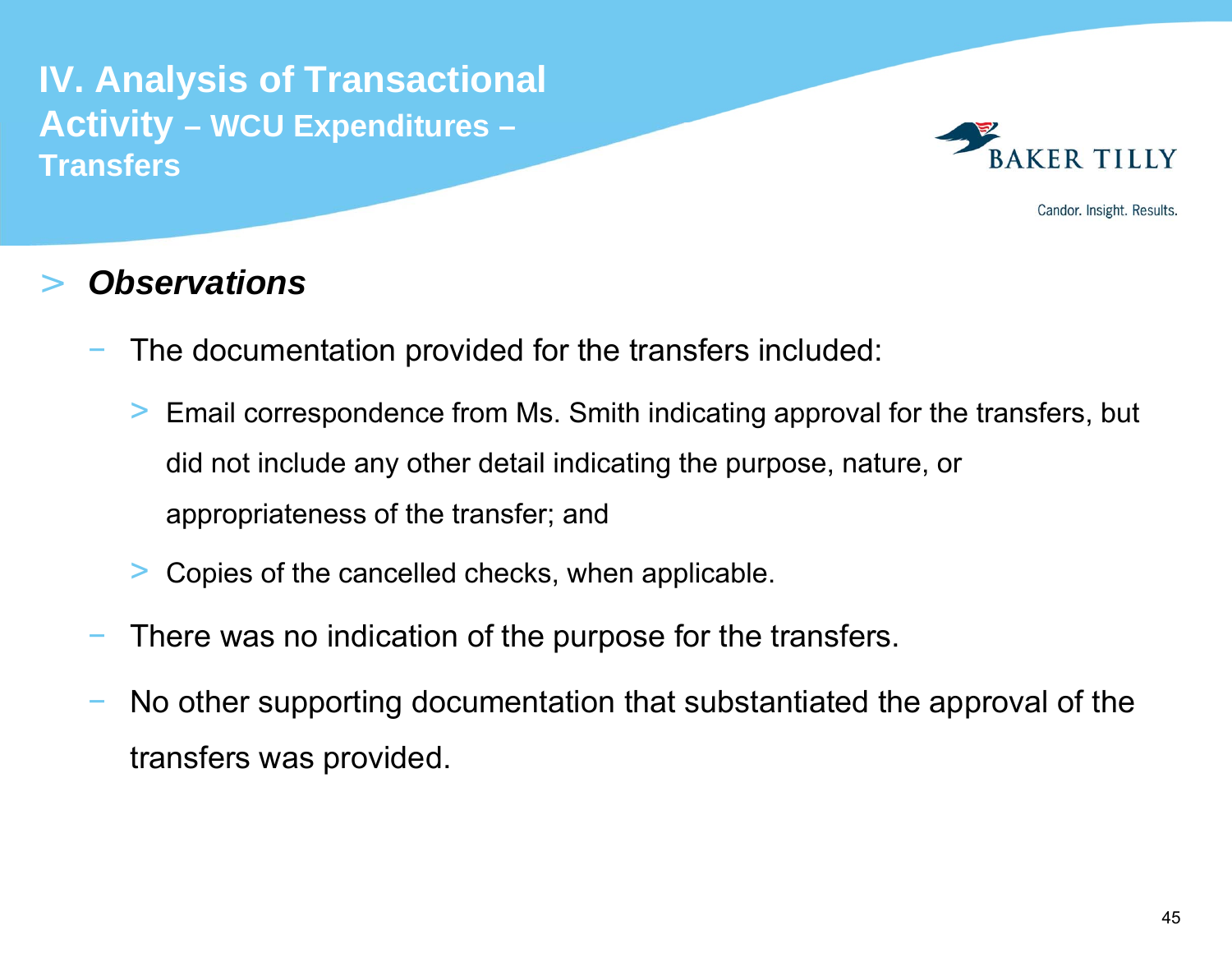**IV. Analysis of Transactional Activity – WCU Expenditures – Transfers**



Candor. Insight. Results.

### >*Risks Identified*

- There is a risk that transfers represent previously donated funds with an intended purpose that is not preserved through the transfer.
- There is a risk that the transfer may change the purpose inappropriately.
- The approval emails initiating the transfer included limited information.

## >*Recommendations*

 We recommend that WCU maintain documentation evidencing the nature, purpose, and appropriateness of transfers and the documentation that includes proper approvals to support the transfer.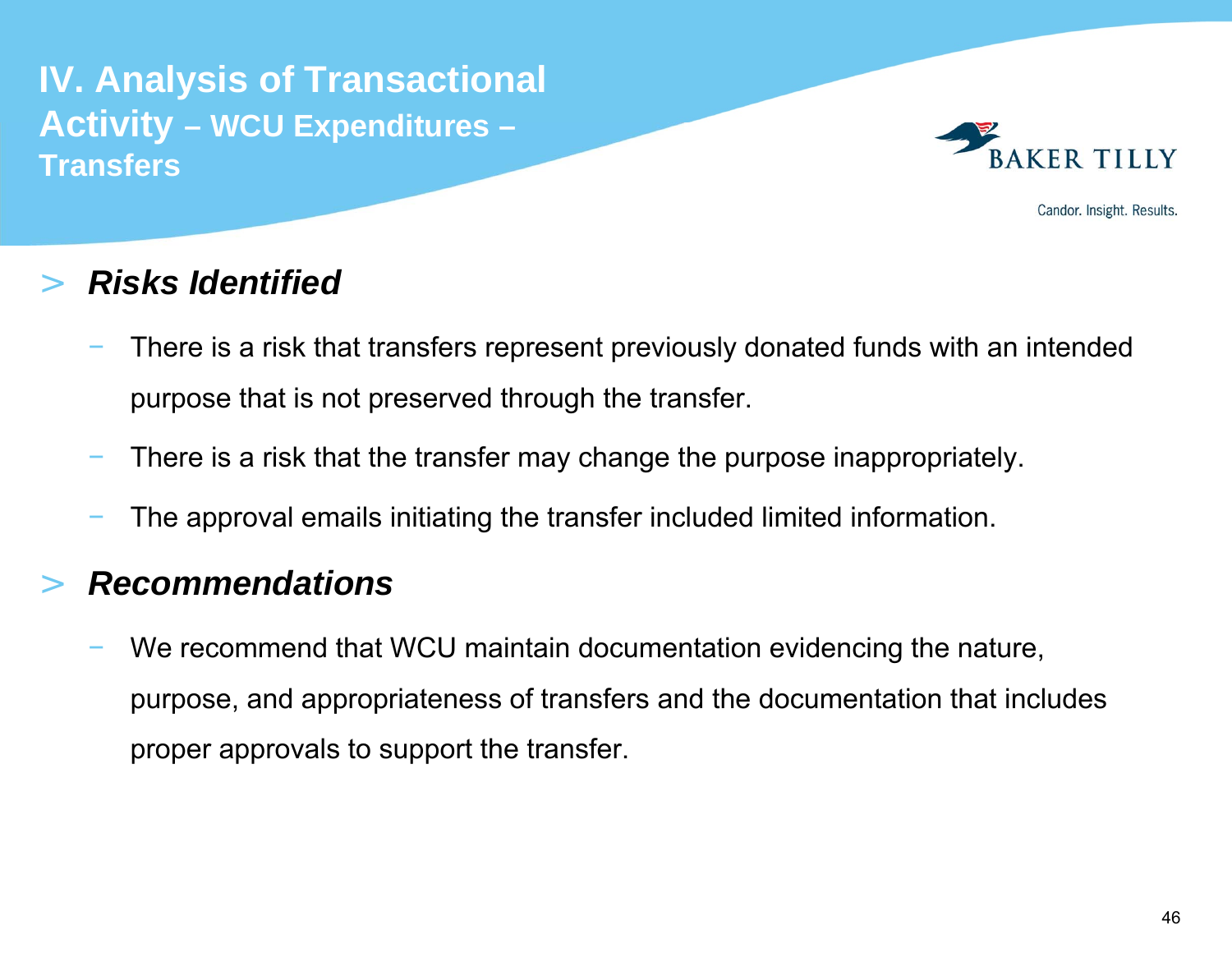**IV. Analysis of Transactional Activity – WCU Expenditures – Conference Expenditures**



Candor. Insight. Results.

- We selected six expenditures totaling \$54,874 which related to the Poetry Conference, including advertisements, housing and transportation for Poetry Conference attendees, facility costs, and musical performance services.
- The Poetry Conference expenses were generally supported with purchase orders or purchase requisitions from WCU's SAP system, approved invoices or other third party documentation, and the cancelled checks issued to the appropriate party.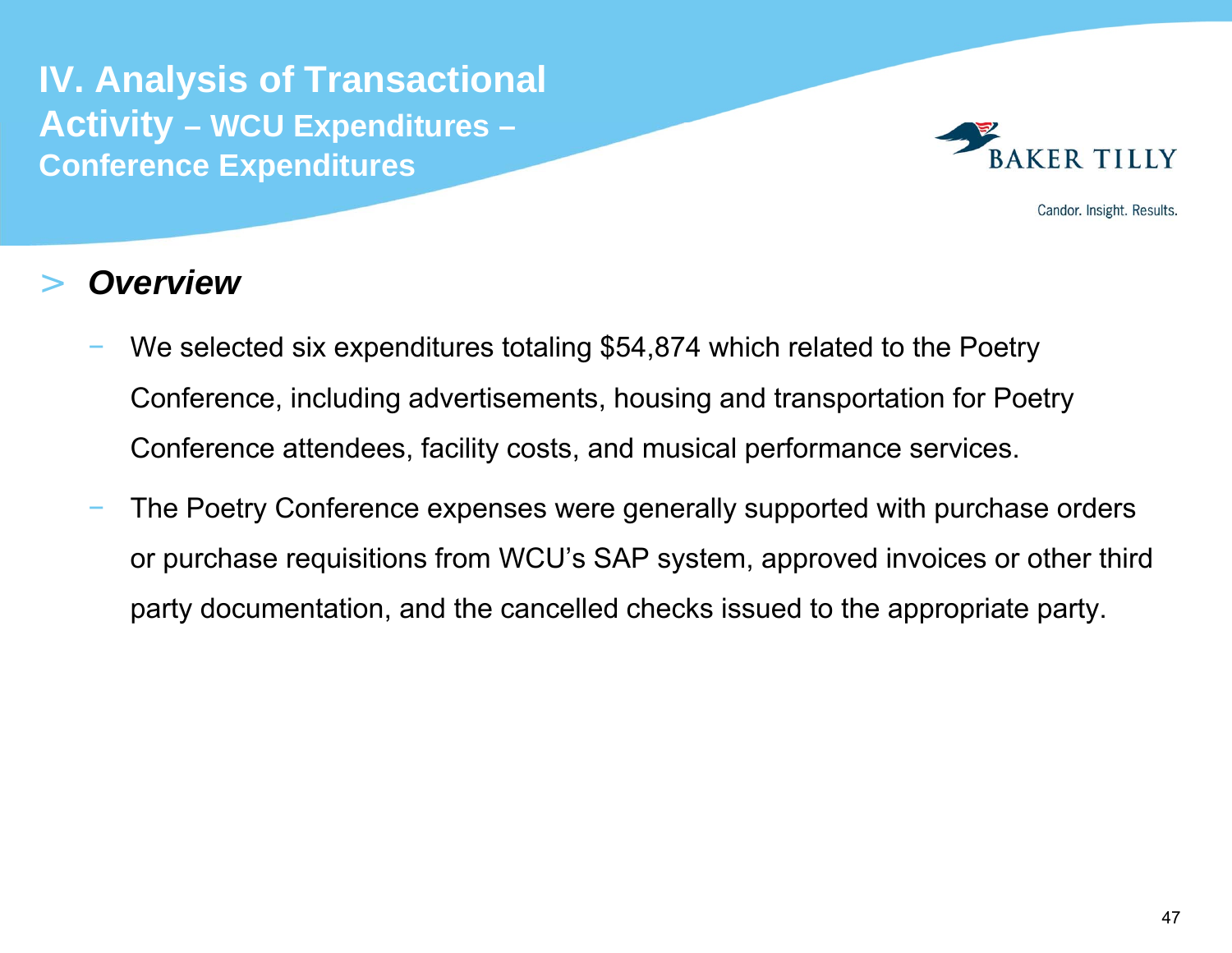**IV. Analysis of Transactional Activity – WCU Expenditures – Conference Expenditures**



Candor. Insight. Results.

- We noted two expenditure transactions that did not include sufficient supporting documentation:
	- > A disbursement of \$23,374 was not substantiated with a purchase order, indication of approval, or documentation evidencing proof of payment or the transfer of funds. See **Handout 13**.
	- > A disbursement of \$1,575 did not contain a copy of the invoice or other third party documentation in the support provided. See **Handout 14**.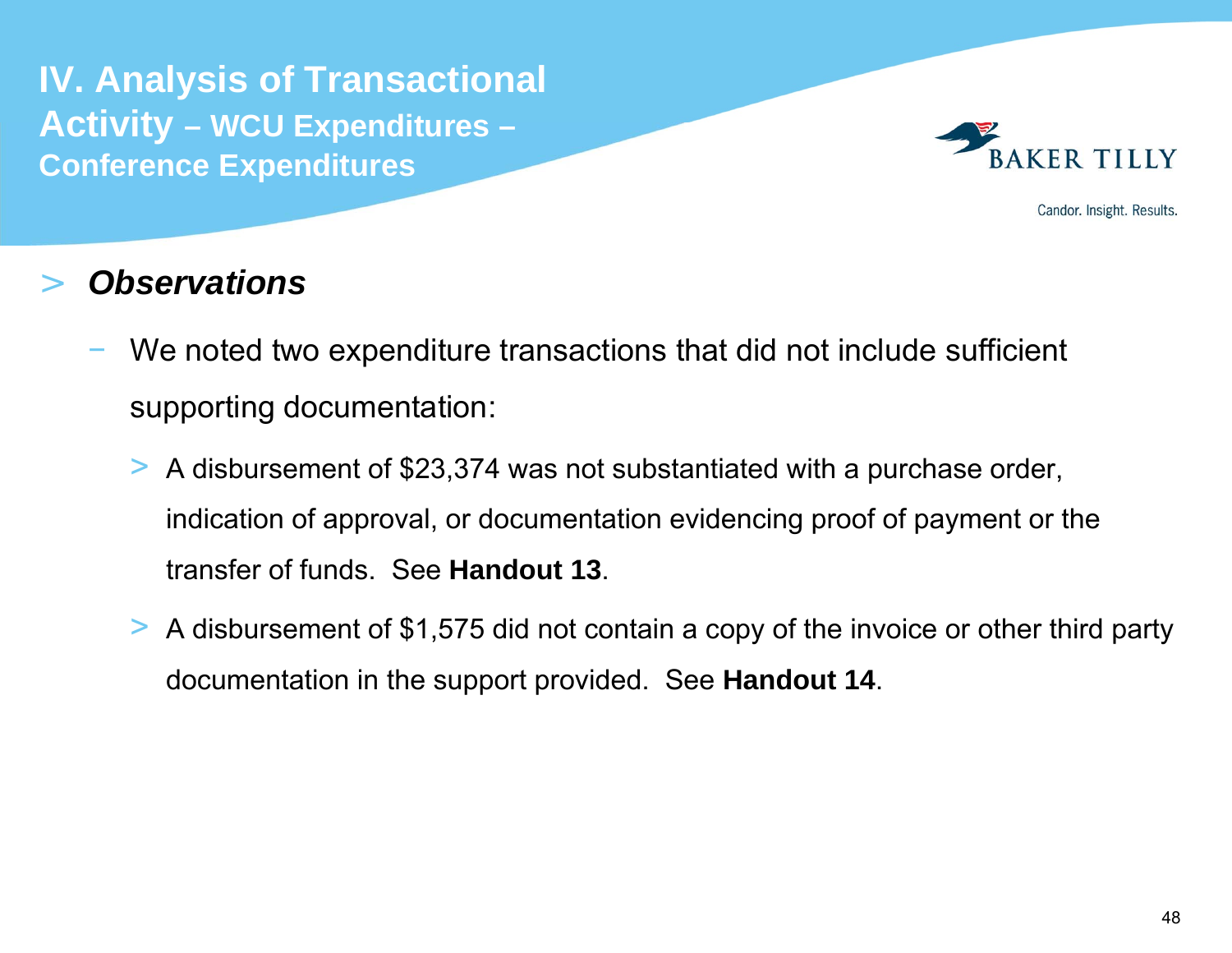**IV. Analysis of Transactional Activity – WCU Expenditures – Conference Expenditures**



Candor. Insight. Results.

## >*Risks Identified*

 The lack of approvals exposes WCU to the risk that a disbursement of funds could go towards an unauthorized, inappropriate and/or illegitimate expenditure.

# >*Recommendations*

- Support for all expenditures should be maintained to allow for the determination of the appropriateness and legitimacy for each expenditure. This includes providing evidence of approval from authorized individuals, invoices from third parties, and proof of payment (e.g. copy of cancelled check or wire payment).
- WCU should not process any payments without appropriate supporting documentation, including the indication of proper approval.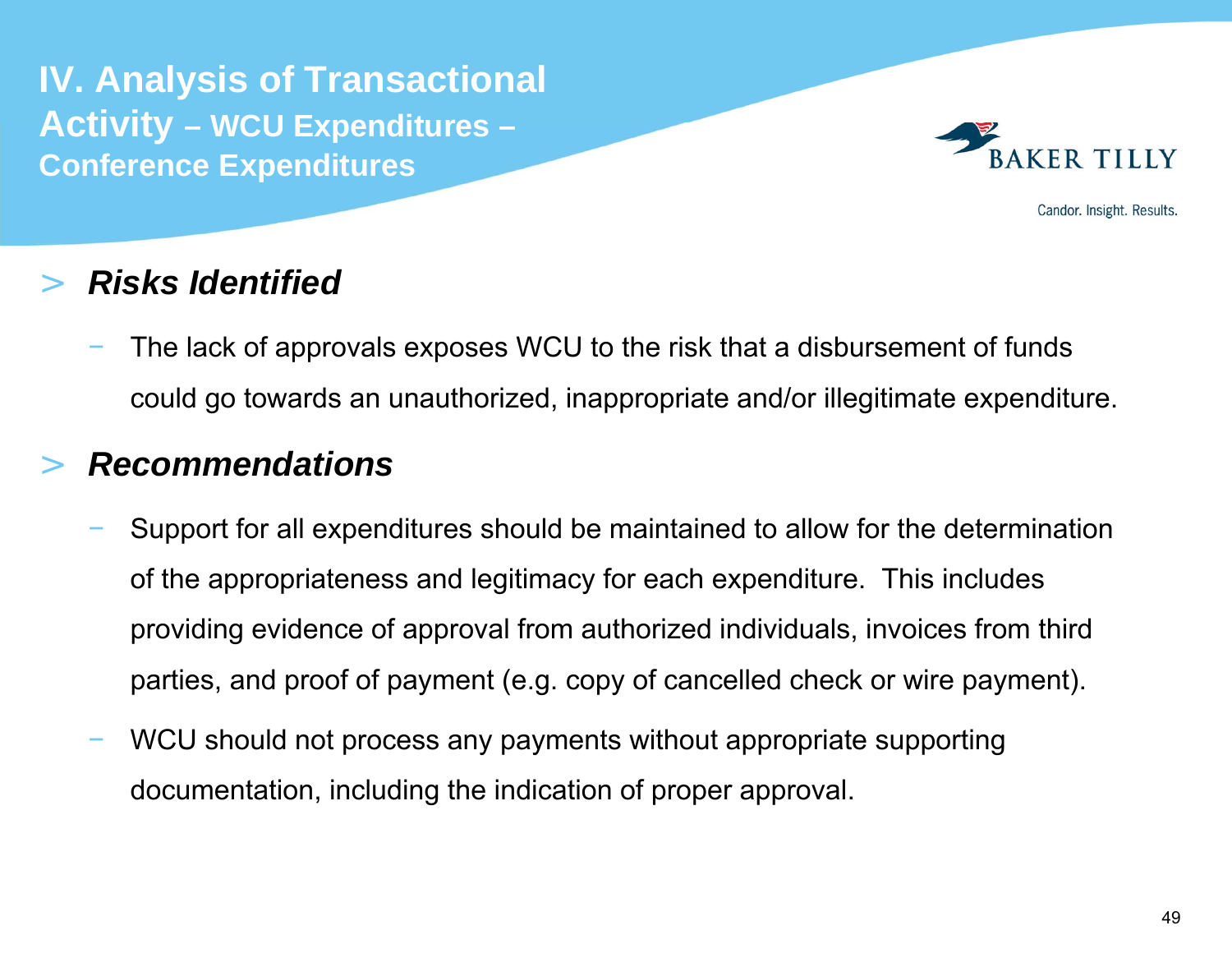**IV. Analysis of Transactional Activity – WCU Expenditures – Other Expenditures**



Candor. Insight. Results.

- We selected three Poetry Center expenditures totaling \$6,386. These related to the Poetry Center's general operating expenditures, including poetry readings, scholarship awards, and book purchases.
- The expenditures were supported by purchase orders or purchase requisitions from the Poetry Center's SAP system, approved invoices, and the cancelled checks that were issued to the appropriate parties.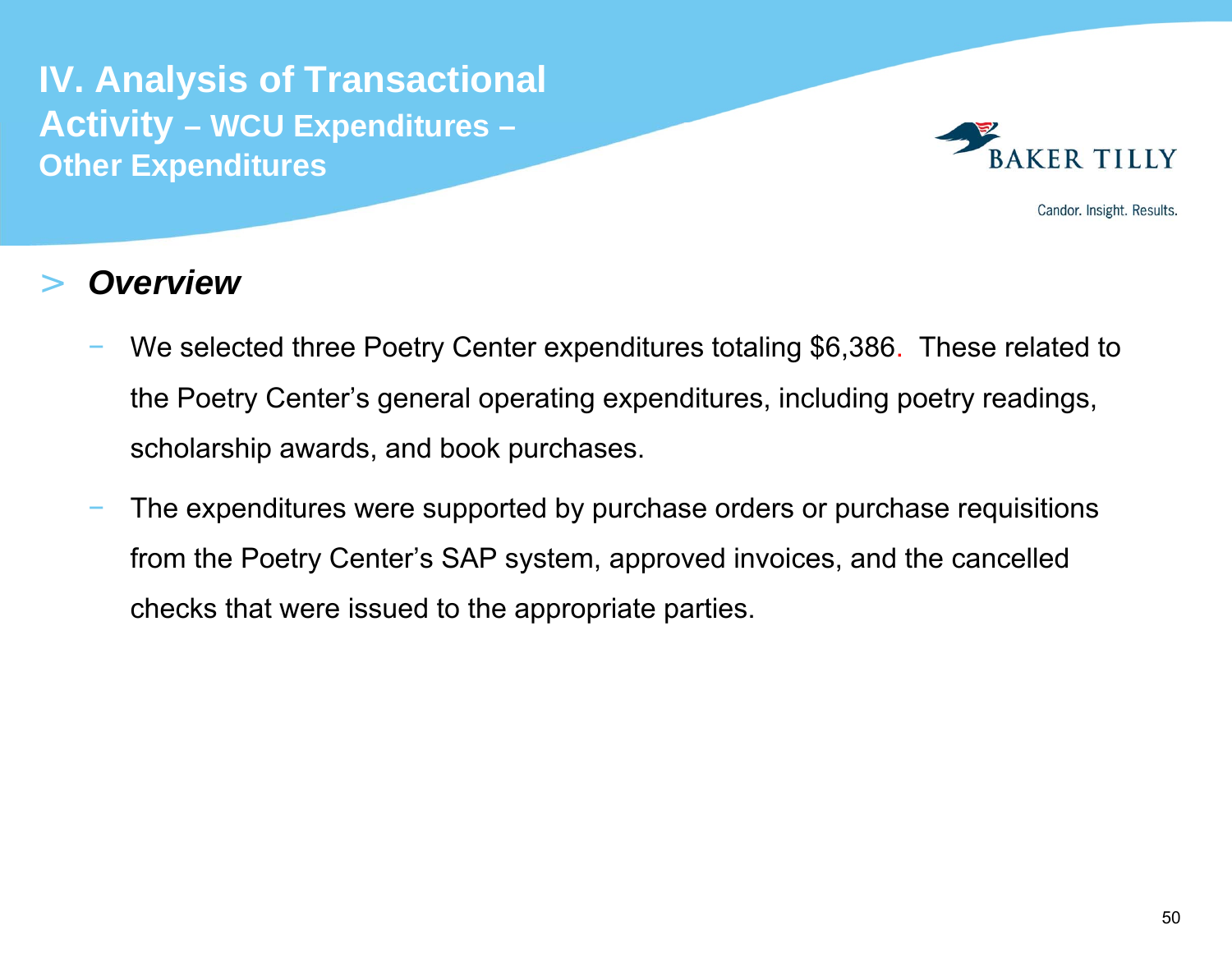**IV. Analysis of Transactional Activity – WCU Expenditures – Other Expenditures**



Candor. Insight. Results.

- Two expenditure selections did not include sufficient supporting documentation:
	- > We were provided with a copy of the cancelled check (\$1,500) payable to the individual identified in the general ledger. However, we were not provided with a copy of the purchase requisition support, invoice or any indication of approval. Thus, we are unable to determine whether the nature of the expense or the appropriateness of the transaction. It appears the expense related to an honorarium for participation at the Poetry Conference. See **Handout 15**.
	- > A disbursement for \$1,386 for the purchase of books for the Iris N. Spencer Anthology. The support provided included a receipt for the purchase of books and proof of electronic payment, but did not include any indication of approval prior to the purchase being made. See **Handout 16**.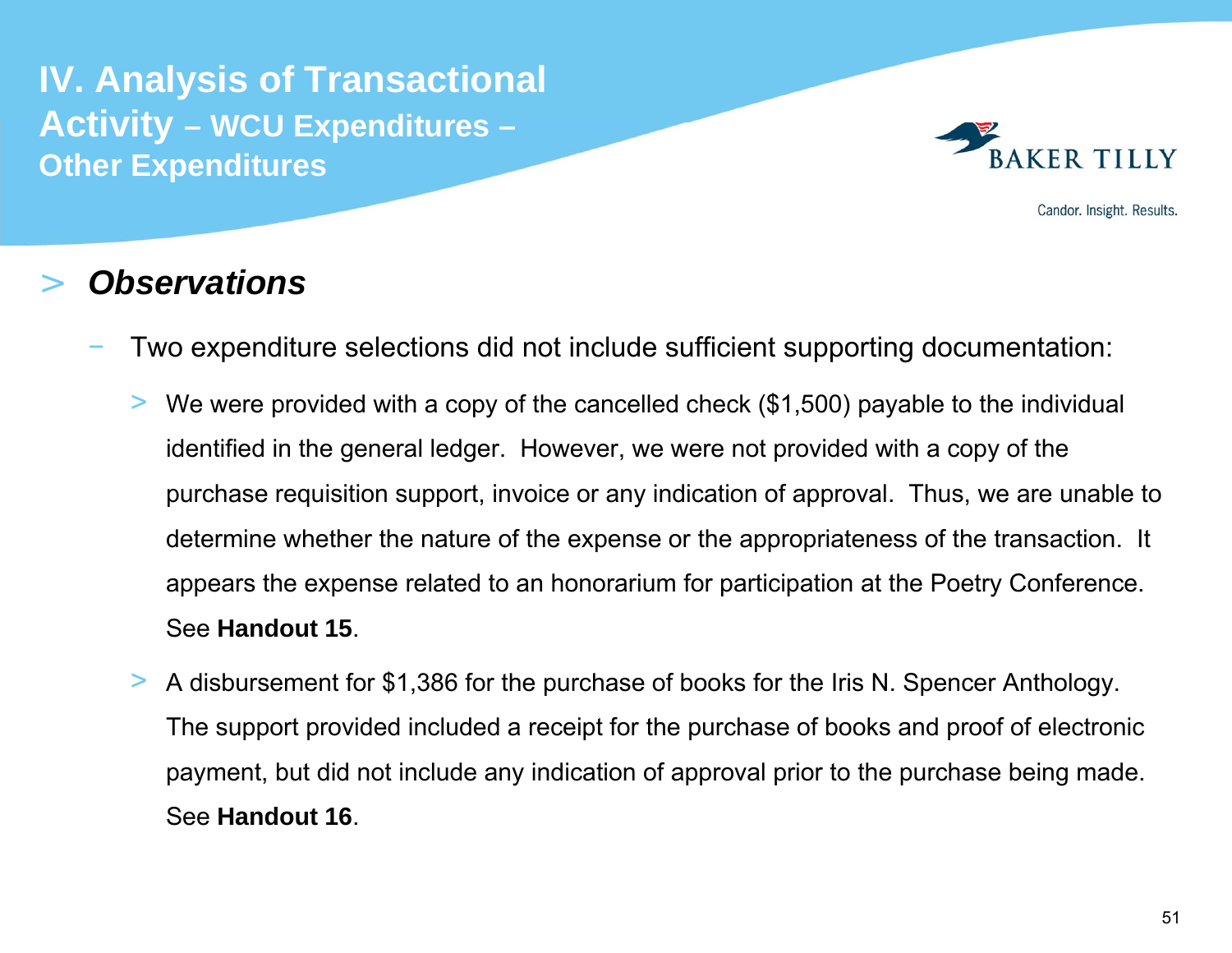**IV. Analysis of Transactional Activity – WCU Expenditures – Other Expenditures**



Candor. Insight. Results.

### >*Risks Identified*

- The lack of appropriate expense approvals exposes the Poetry Center's operations to the risk of unauthorized and inappropriate transactions, which could result in overspending of the Poetry Center's funds.
- Without a purchase requisition or third party support, we are unable to verify the nature and appropriateness of the expense.

### >*Recommendations*

- Support for all expenses should include evidence of approval from authorized individuals.
- We recommend that the Poetry Center maintain documentation evidencing the nature, purpose, and appropriateness of all expenditures.
- WCU should not process any payments without appropriate supporting documentation, including the indication of proper approval.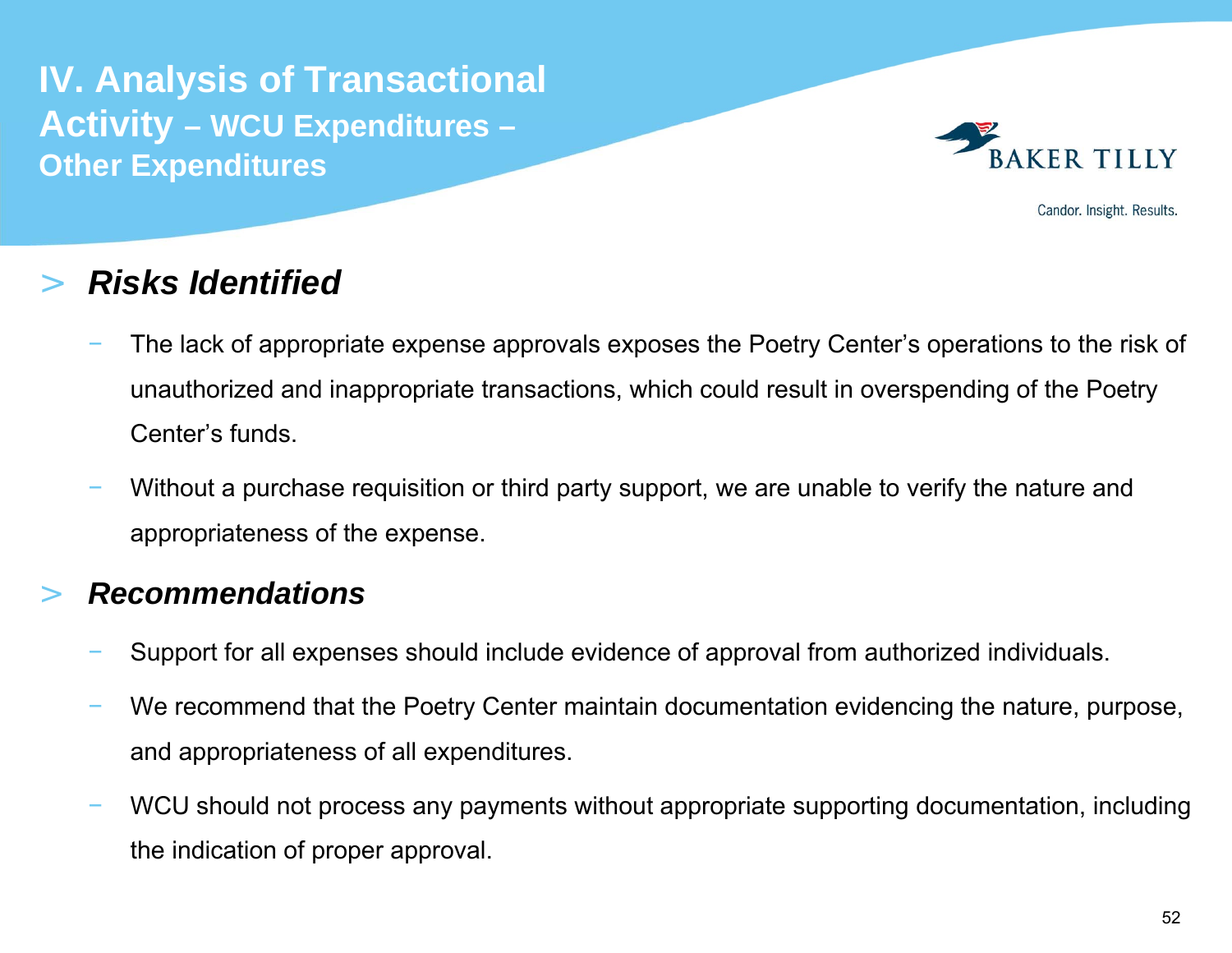# **IV. Analysis of Transactional Activity – WCUF's Financial Activity**



Candor. Insight. Results.

# **<u>Summary of WCUF's Total Transactions</u> Related to the Poetry Center and Poetry Conference by Fiscal Year**

|                    | <b>Cash Inflows</b>                     |                               | <b>Cash Outflows</b>                    |                               | <b>Total</b>                            |                   |
|--------------------|-----------------------------------------|-------------------------------|-----------------------------------------|-------------------------------|-----------------------------------------|-------------------|
| <b>Fiscal Year</b> | <b>Number of</b><br><b>Transactions</b> | <b>Total</b><br><b>Amount</b> | <b>Number of</b><br><b>Transactions</b> | <b>Total</b><br><b>Amount</b> | <b>Number of</b><br><b>Transactions</b> | <b>Net Amount</b> |
| 2009-10            | 17                                      | \$29,164                      | 17                                      | \$22,397                      | 34                                      | \$6,767           |
| 2010-11            | 54                                      | 124,282                       | 64                                      | 157,695                       | 118                                     | (33, 413)         |
| 2011-12            | 108                                     | 163,129                       | 123                                     | 175,502                       | 231                                     | (12, 373)         |
| 2012-13            | 145                                     | 78,050                        | 115                                     | 72,622                        | 260                                     | 5,428             |
| 2013-14            | 96                                      | 38,684                        | 92                                      | 16,727                        | 188                                     | 21,957            |
| 2014-15*           | 8                                       | 18,628                        | 10                                      | 21,628                        | 18                                      | (3,000)           |
| <b>Grand Total</b> | 428                                     | \$451,937                     | 421                                     | \$466,571                     | 849                                     | \$(14,634)        |

\*The fiscal year 2014 – 2015 values only include data through December 31, 2014 (6 months of data).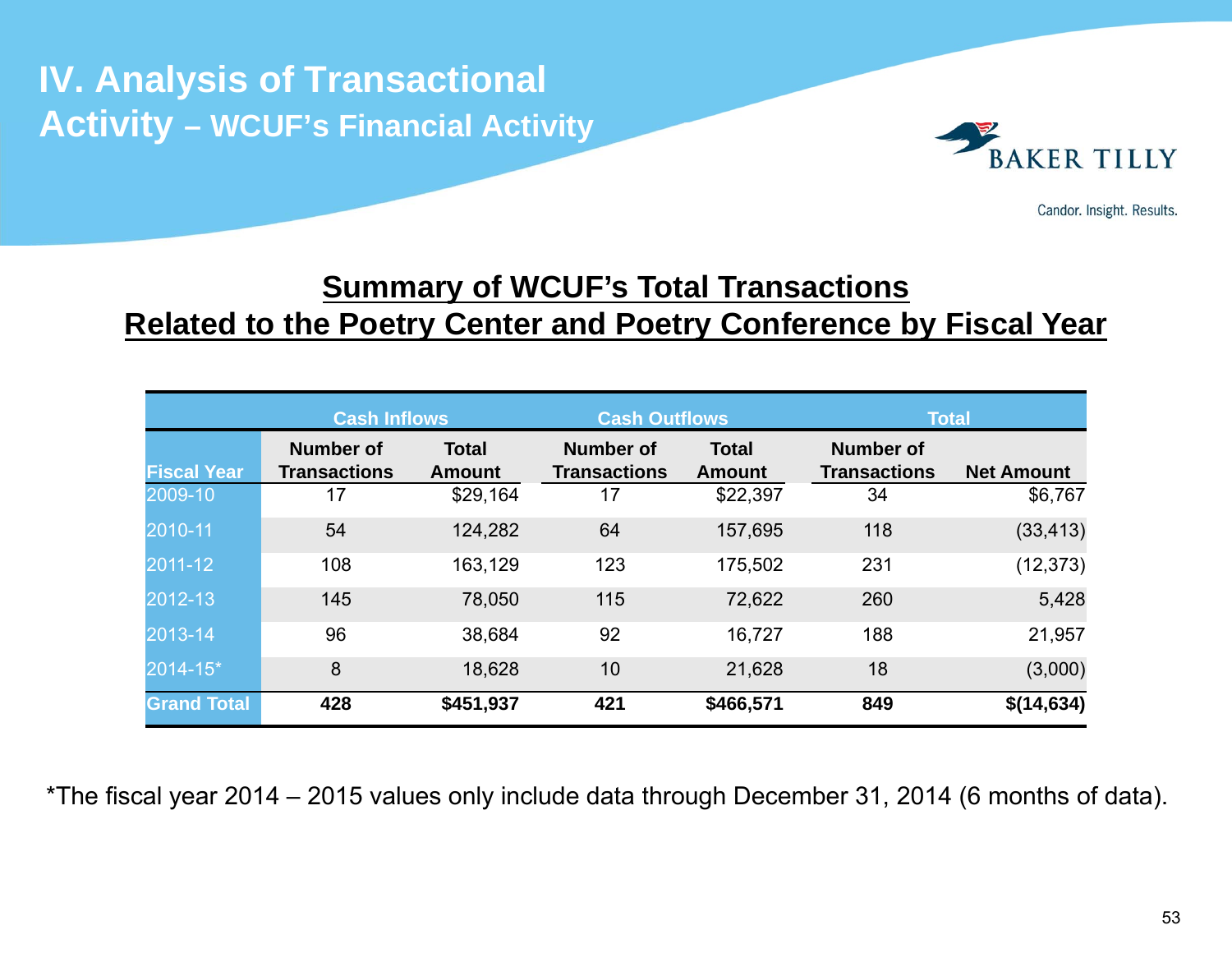

Candor. Insight. Results.

# **Summary of Baker Tilly's Testing Selections of WCUF's Transactional Activity Related to the Poetry Center and Poetry Conference by Fund Center**

|                                                 | <b>Number of</b>  |                      |                       |
|-------------------------------------------------|-------------------|----------------------|-----------------------|
| <b>Fund Centers Tested</b>                      | <b>Selections</b> | <b>Total Inflows</b> | <b>Total Outflows</b> |
| <b>Iris N. Spencer Poetry Awards</b>            | 5                 | \$11,832             | \$6,500               |
| <b>Michael Piech Scholarship</b>                | 3                 |                      | 3,588                 |
| Myong Cha Son Award for Haiku                   | 1                 |                      | 1,263                 |
| <b>Poetry Center Operating Fund</b>             | 15                | 26,936               | 16,321                |
| <b>Poetry Conference</b>                        | 21                | 94,333               | 119,008               |
| <b>Poetry Conference Attendee Expenses</b>      | 4                 | 30,160               | 13,365                |
| The Rhina P. Espaillat Poetry Prize Scholarship | 2                 | 160                  | 500                   |
| <b>Grand Total</b>                              | 51                | \$163,421            | \$160,545             |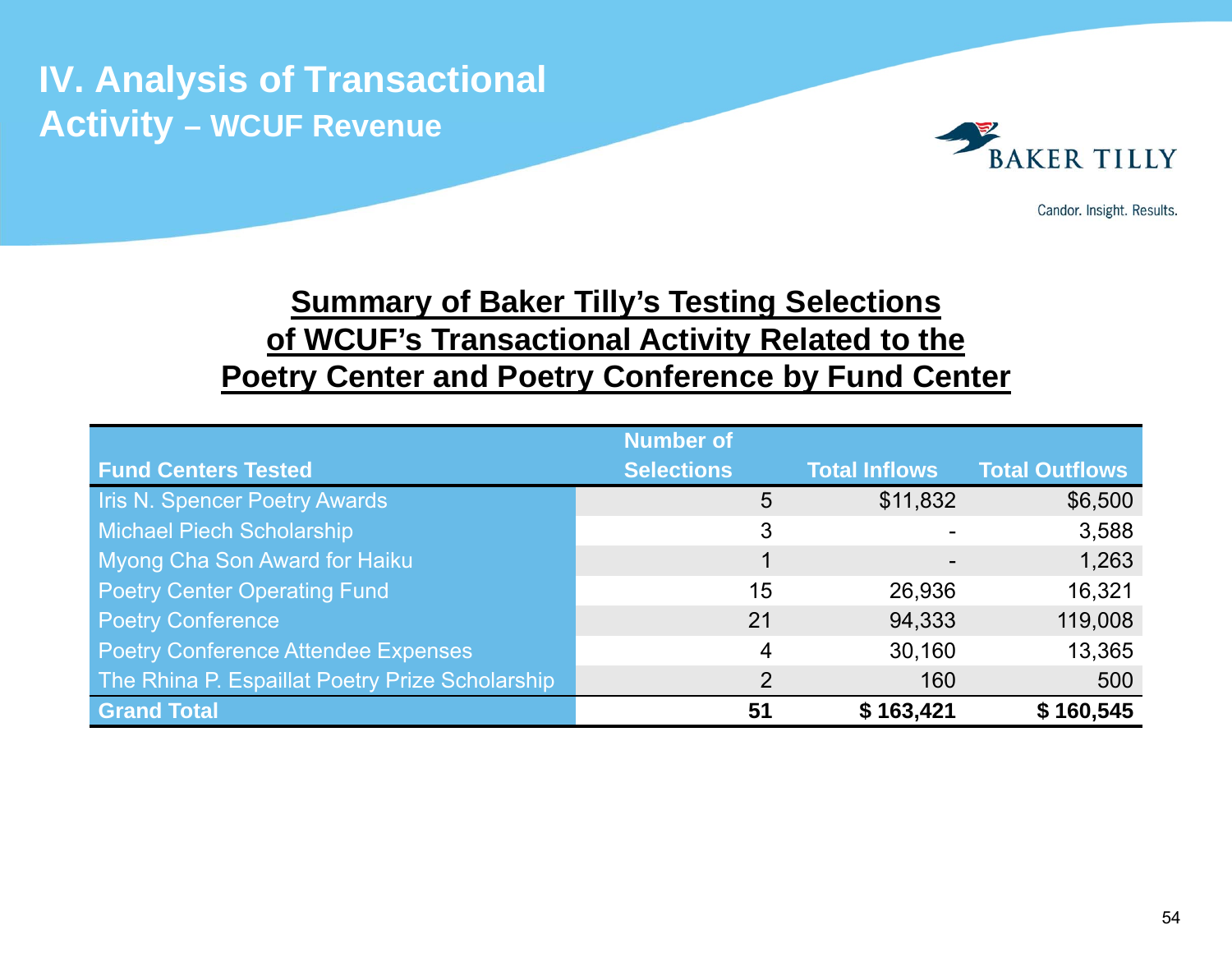

Candor. Insight. Results.

# >*Objective*

- To analyze the accuracy and completeness of WCUF's revenue related to the Poetry Center and Poetry Conference.
- To determine whether the support maintained by WCUF justified the financial activity recorded in the general ledger related to the Poetry Center operations.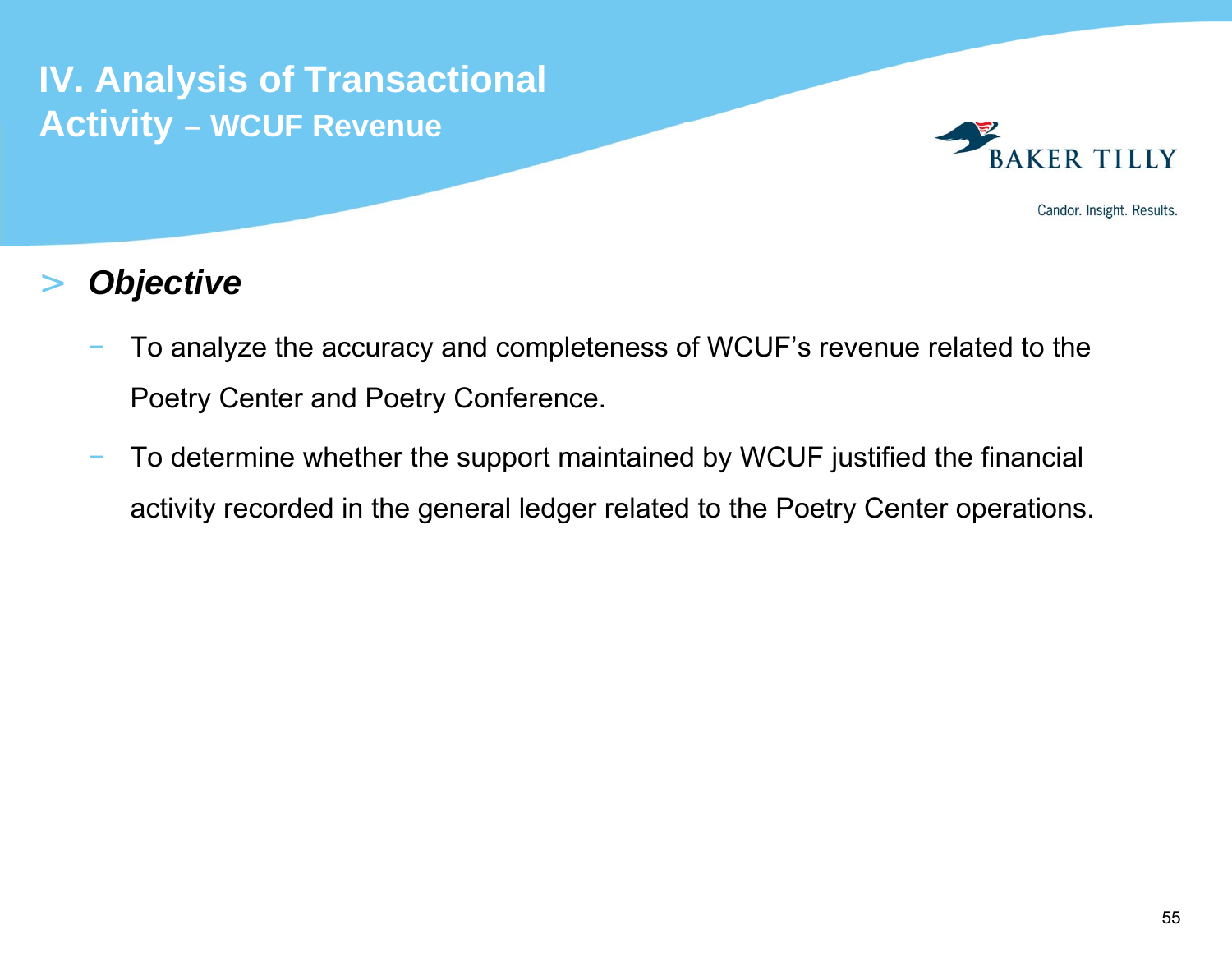

Candor. Insight. Results.

# >*Risks*

- The Poetry Center funds comprise a small amount of the total funds maintained by WCUF.
- The financial activity that we relied upon for our analysis related to the transactions that were recorded within the 11 Poetry Center funds maintained at WCUF during the Period.
- We did not select transactions outside the 11 WCUF funds as part of our analysis. A risk exists that Poetry Center funds received may have been improperly recorded to other WCU or WCUF funds outside the Poetry Center funds.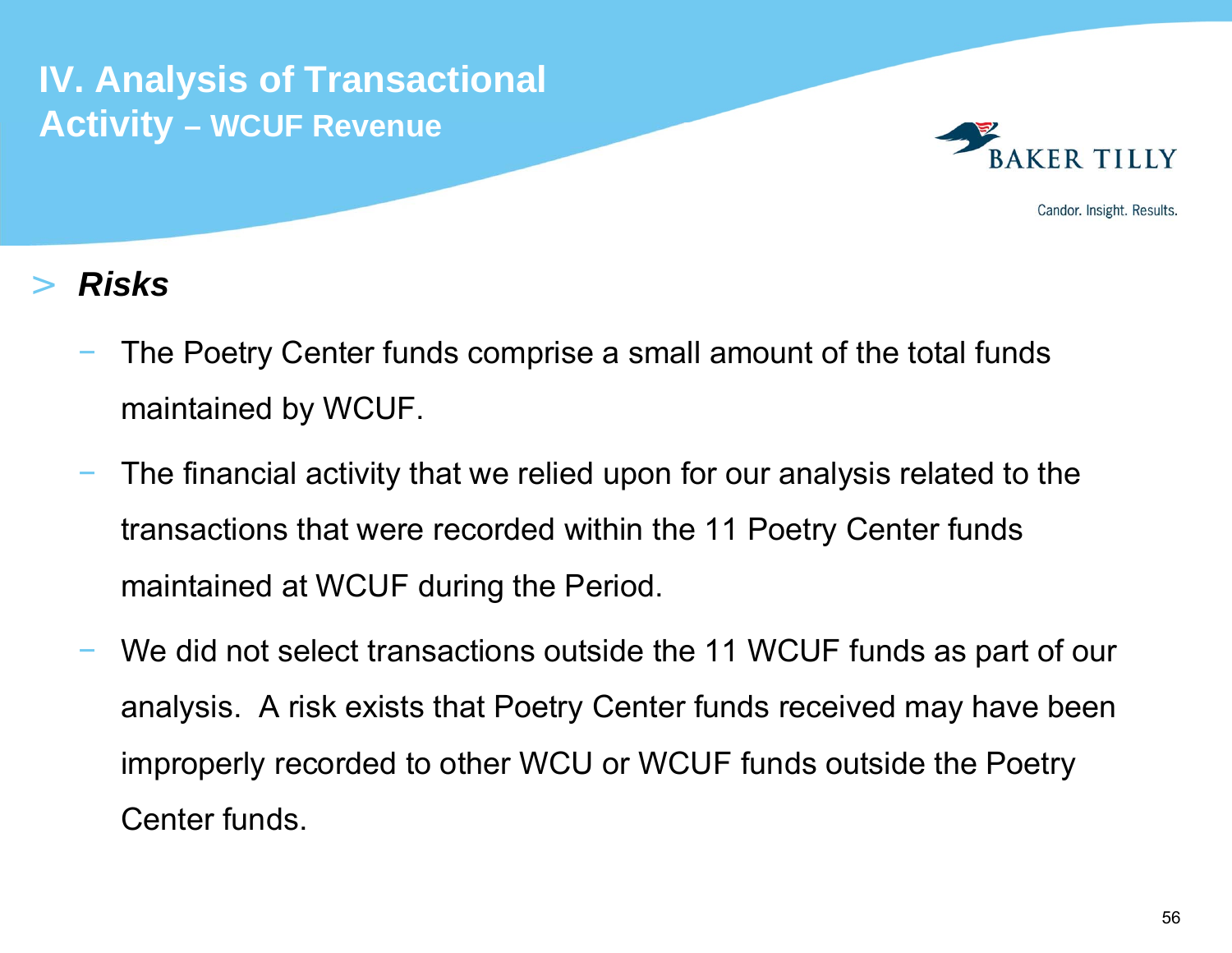

Candor. Insight. Results.

## >*Risks (continued)*

- Donations do not result in the transfer of goods or services. Thus, the support for donation revenue can be "one-sided." The possibility exists that a donation was not identified by the Poetry Center and therefor not processed by WCUF. If a transaction was inappropriately diverted, the procedures and our testing would not identify the missing transaction.
- Additionally, we requested bank statements to verify that the general ledger accounted for the deposit activity.
	- $>$  WCUF's bank activity is recorded within WCUF's main bank account, which accounts for numerous WCUF operating units other than the Poetry Center.
	- 57> WCUF deposits Poetry Center revenue and often records expenditures in batches, which limits our ability to determine whether the individual revenue transactions, as deposited in the bank, were properly classified and recorded in the Poetry Center's general ledger.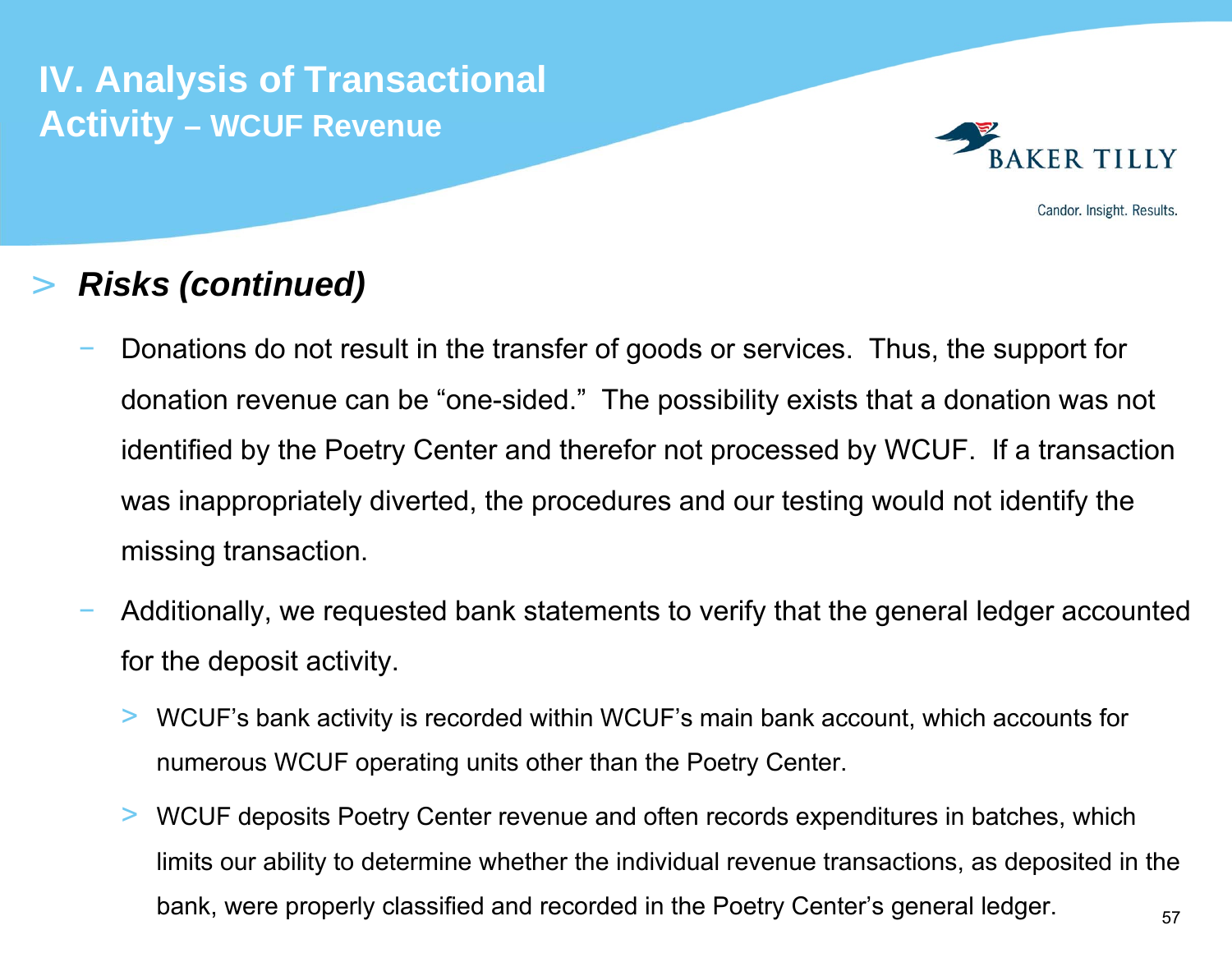

Candor. Insight. Results.

# >*Risks (continued)*

- WCUF's general ledger transactions included 11 funds related to the Poetry Center and the Poetry Conference during the Period.
- Access to this limited data presented the following limitations:
	- > The 11 funds related to the Poetry Center and Poetry Conference comprise a small amount of the total funds maintained by WCUF.
	- > We did not select transactions outside these 11 funds to analyze, as this was beyond the scope of this engagement. WCUF engages an outside CPA firm to perform an annual financial statement audit. The audit tests revenue (and expense) transactions for material misstatements.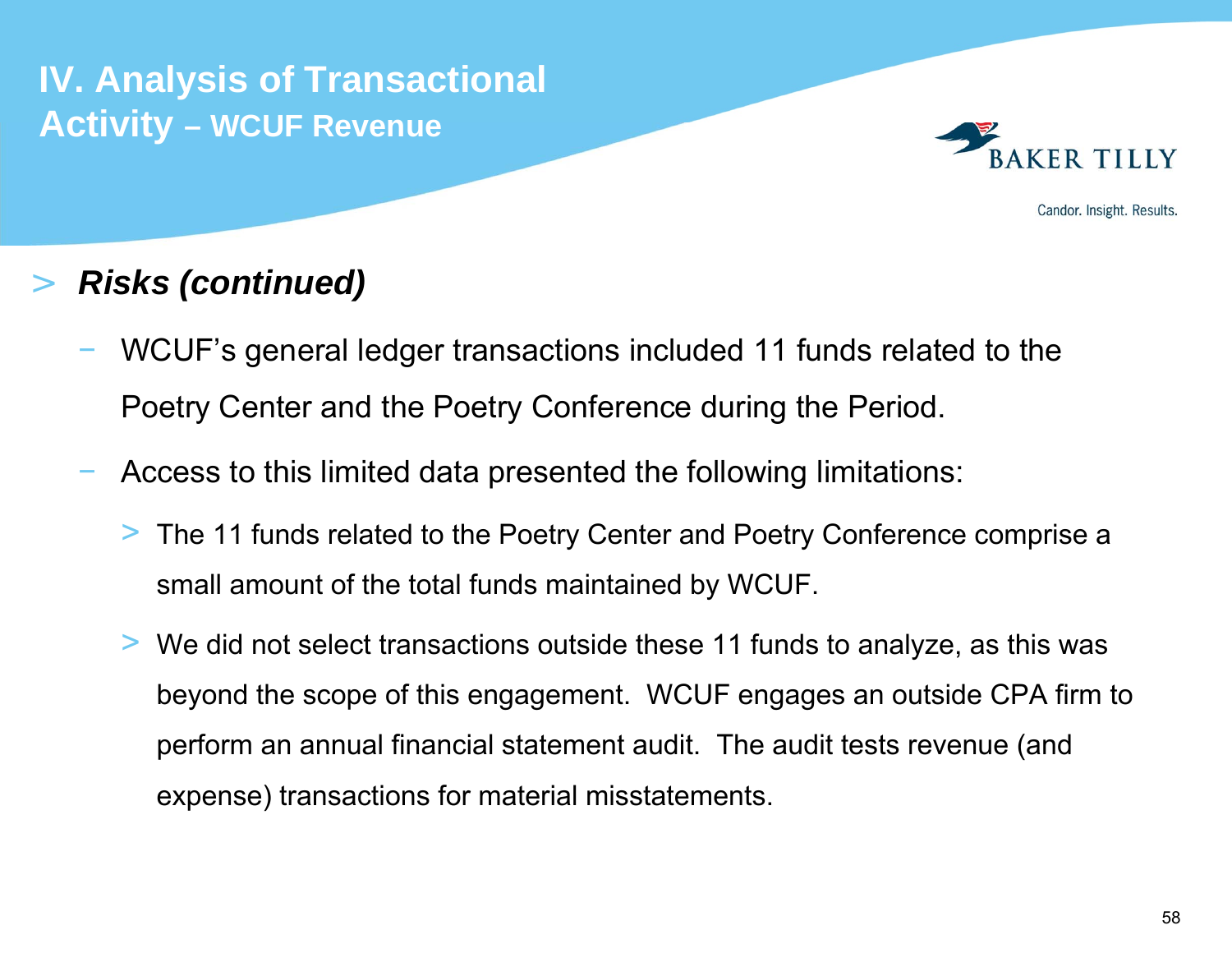

Candor. Insight. Results.

# >*Risks (Continued)*

- Additionally, we requested bank statements to verify that the general ledger accounted for the deposit activity.
	- > WCUF's bank activity related to the Poetry Center and Poetry Conference was recorded within WCUF's main bank account, which accounts for in excess of 800 WCUF funds unrelated to the Poetry Center and Poetry Conference.
	- > WCUF records deposits of revenue and often expenditures related to the Poetry Center and Poetry Conference in batches, which limited our ability to determine whether the individual revenue transactions, as deposited in the bank, were properly classified and recorded in the WCUF's general ledger.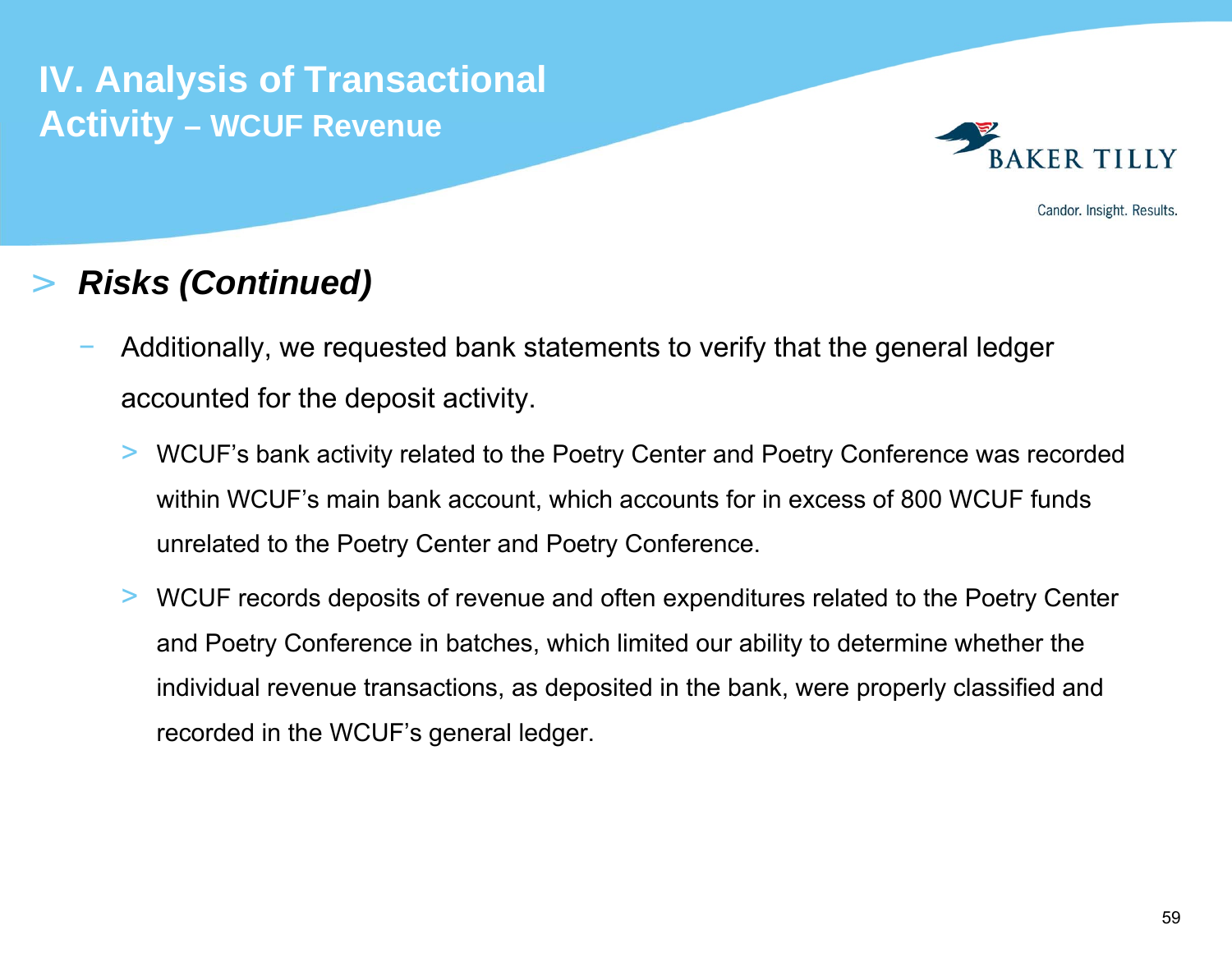

Candor. Insight. Results.

# **Summary of Baker Tilly's Revenue Testing Selections of WCUF's Transactional Activity Related to the Poetry Center and Poetry Conference by Revenue Category**

|                                     | <b>Number of</b>  | <b>Cash Inflow</b> |               |  |
|-------------------------------------|-------------------|--------------------|---------------|--|
| <b>Revenue Type</b>                 | <b>Selections</b> |                    | <b>Amount</b> |  |
| <b>Conference Registration Fees</b> | 5                 | \$                 | 32,175        |  |
| <b>Donations</b>                    | 9                 |                    | 34,288        |  |
| <b>Endowments</b>                   |                   |                    | 10,861        |  |
| <b>Re-class Inflows</b>             | 8                 |                    | 86,097        |  |
| <b>Grand Total</b>                  | 23                |                    | 163,421       |  |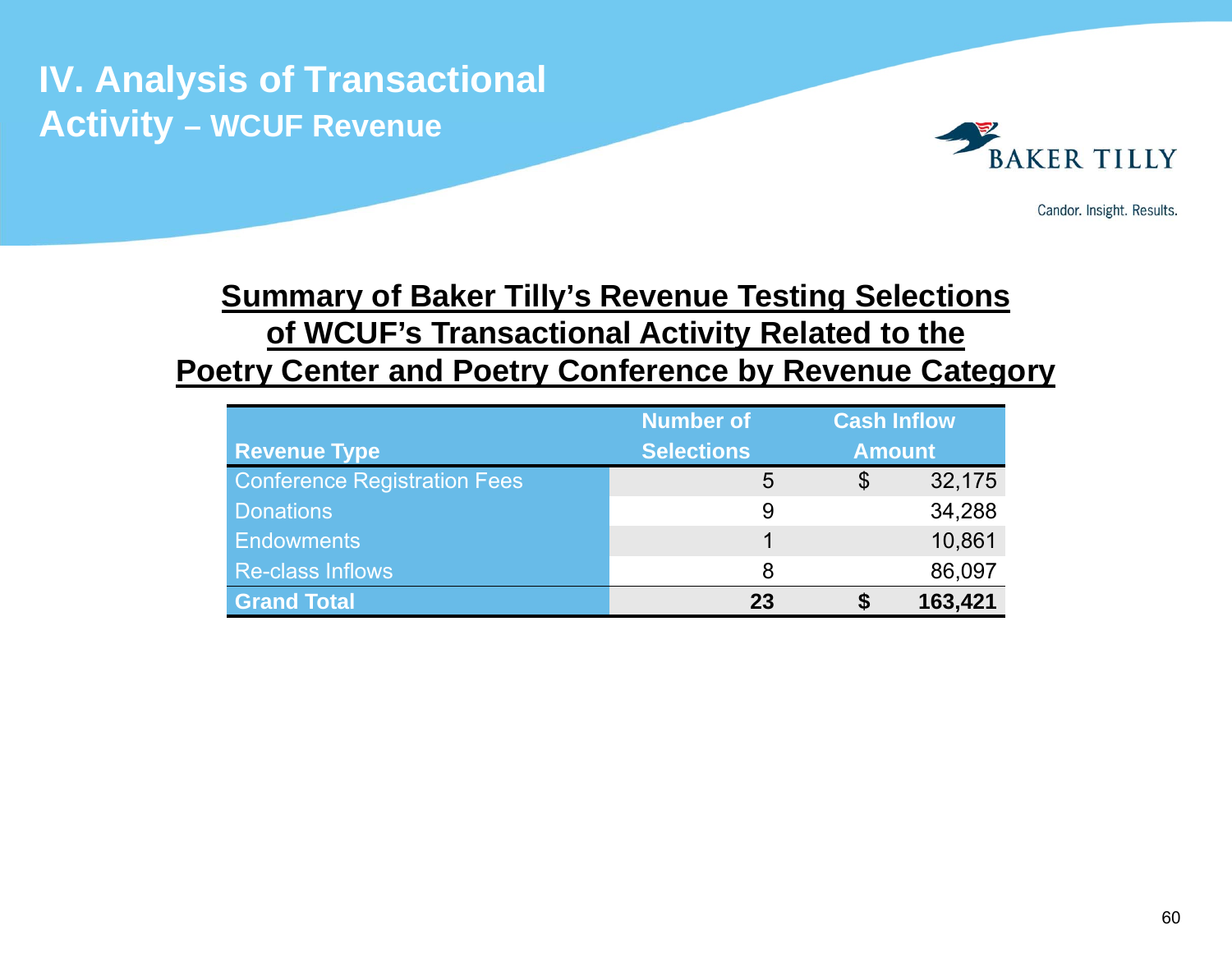

Candor. Insight. Results.

- Five of our selections, totaling \$32,175, represented fees collected from participants of the Poetry Conference.
	- > We analyzed the support provided to determine whether the participant revenue was accurate and complete and properly recorded into the general ledger activity and whether appropriate support was maintained to substantiate the receipt.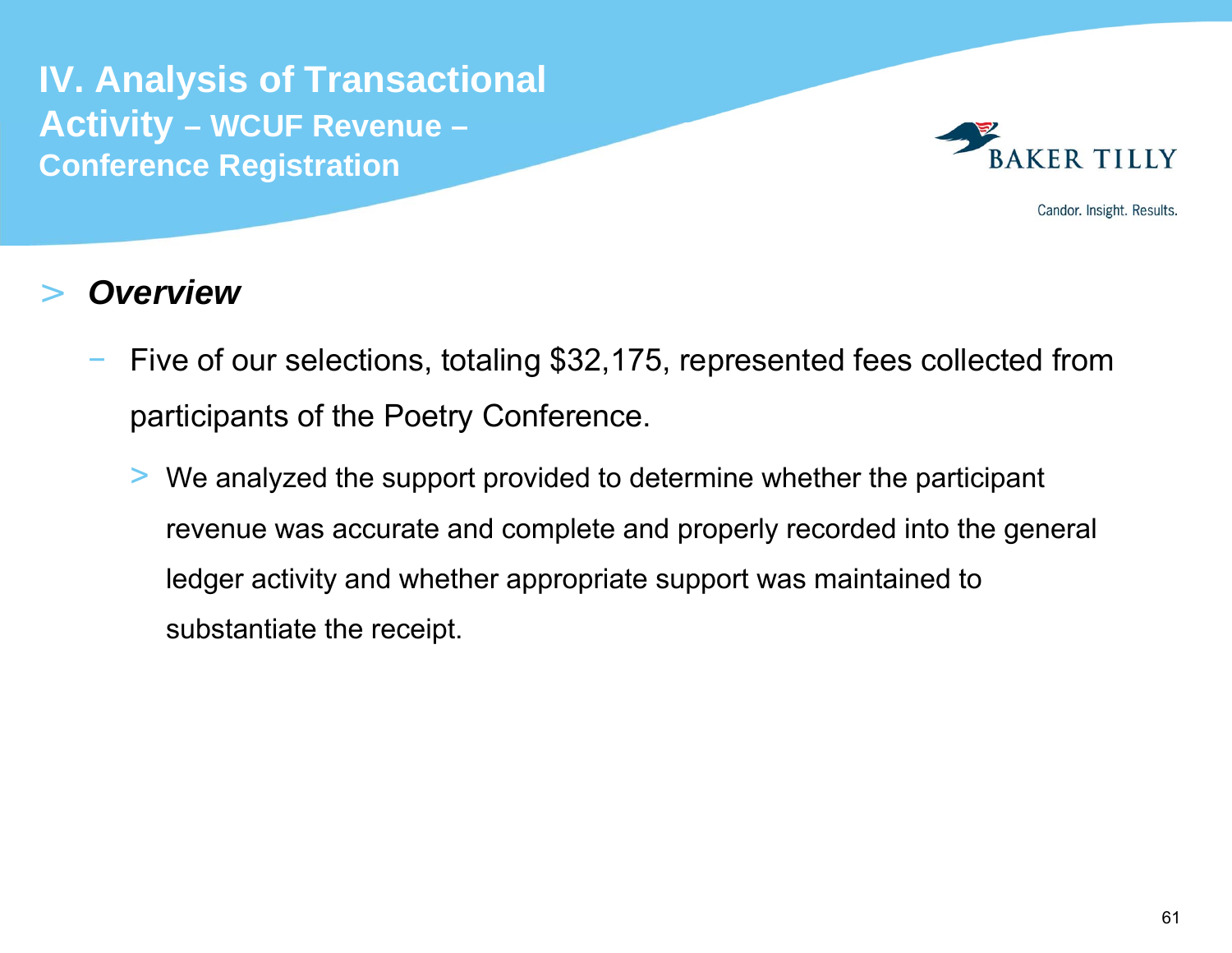

Candor. Insight. Results.

- Payments were made by either check or credit card.
- The following documentation was appropriately maintained for **all** selections analyzed:
	- > A copy of WCUF's merchant billing statement indicating the credit card payment, when applicable; and
	- > A copy of the donor's cancelled check or a copy of WCUF's bank statement confirming the batch deposit, when applicable.
- Poetry Conference registration records were not provided for any of the Poetry Conference participant registration fee revenue transactions analyzed.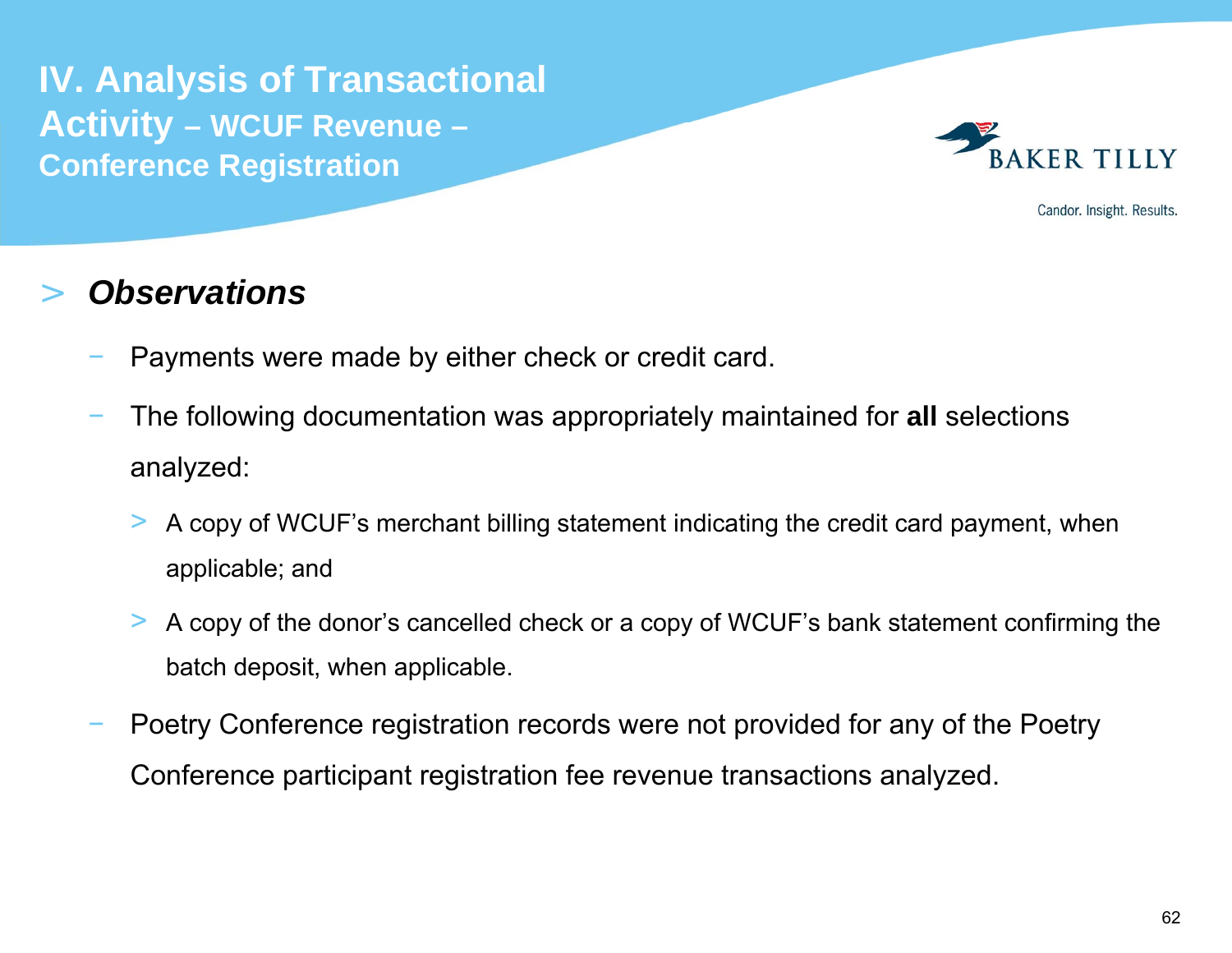

Candor. Insight. Results.

### >*Risks Identified*

- It was the responsibility of the Poetry Center to maintain appropriate participant registration records. The failure to maintain the appropriate support and documentation to substantiate the financial activity presents a risk for participant fees recorded and collections to be incomplete and/or inaccurate, as well as the opportunity for misappropriation of participant fees.
- Because the appropriate documentation was not provided by the Poetry Center, our ability to verify the completeness of the receipts recorded by WCUF was limited.
- We also identified overlapping responsibility of collecting Poetry Conference participant fees between WCU and WCUF during the same time periods, which also presents the opportunity for incompleteness and/or inappropriate activity to occur.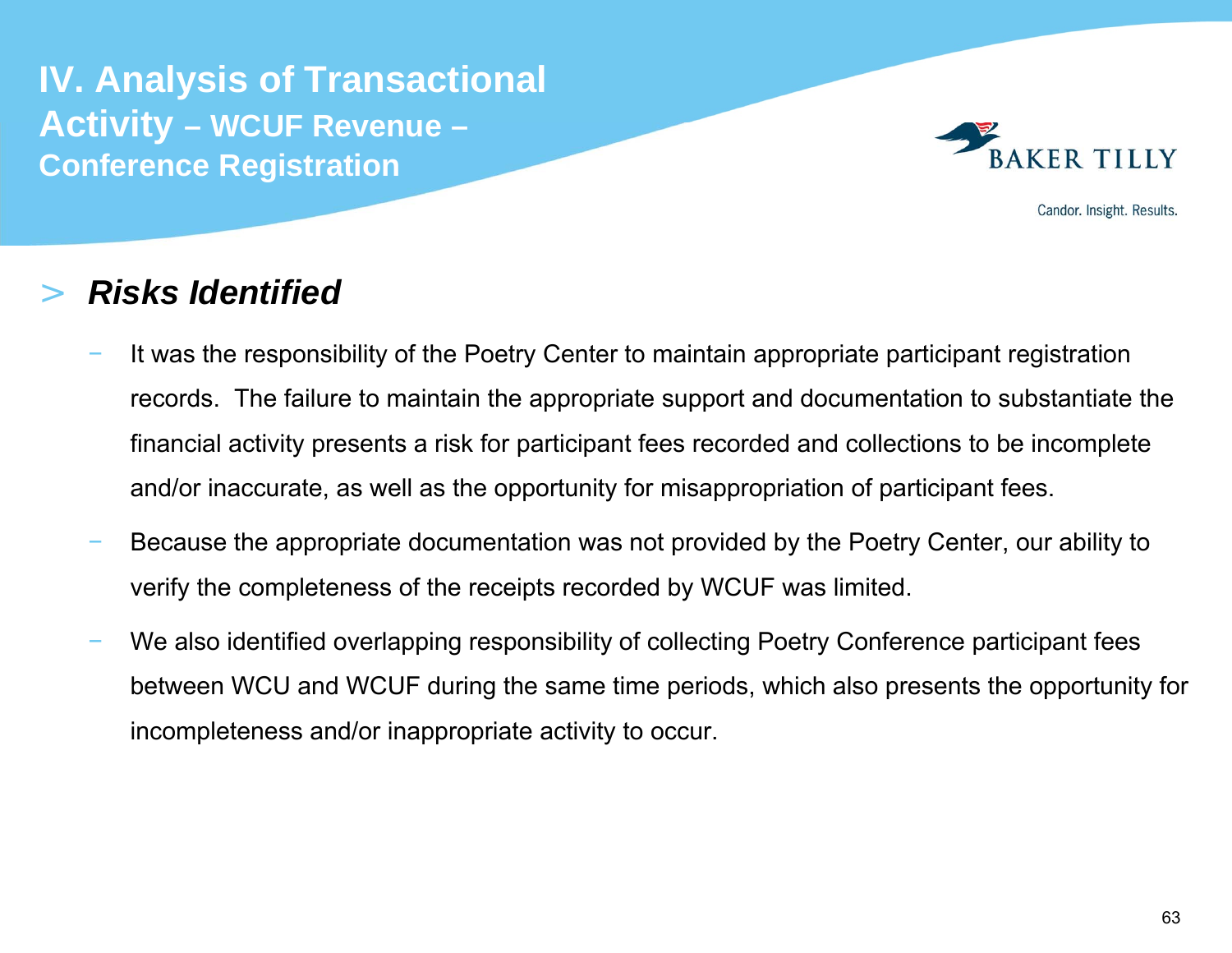

Candor. Insight. Results.

### >*Risks Identified*

- When funds are received, we would expect that documentation be maintained and/or requested to ensure that the complete amount is received.
- Without Poetry Conference participant registration records or <sup>a</sup> list of Poetry Conference attendees, we were not able to determine whether:
	- >The participant revenue collected was complete; and
	- >The amount per the general ledger is complete and accurate.
- Without the Poetry Conference registration records, WCUF is exposed to <sup>a</sup> risk for participant fees recorded and collections to be incomplete and/or inaccurate, as well as the opportunity for misappropriation of participant fees.
- The overlapping responsibility of processing conference participant fees between WCU and WCUF during the same timeframe also presented accountability issues and control weaknesses.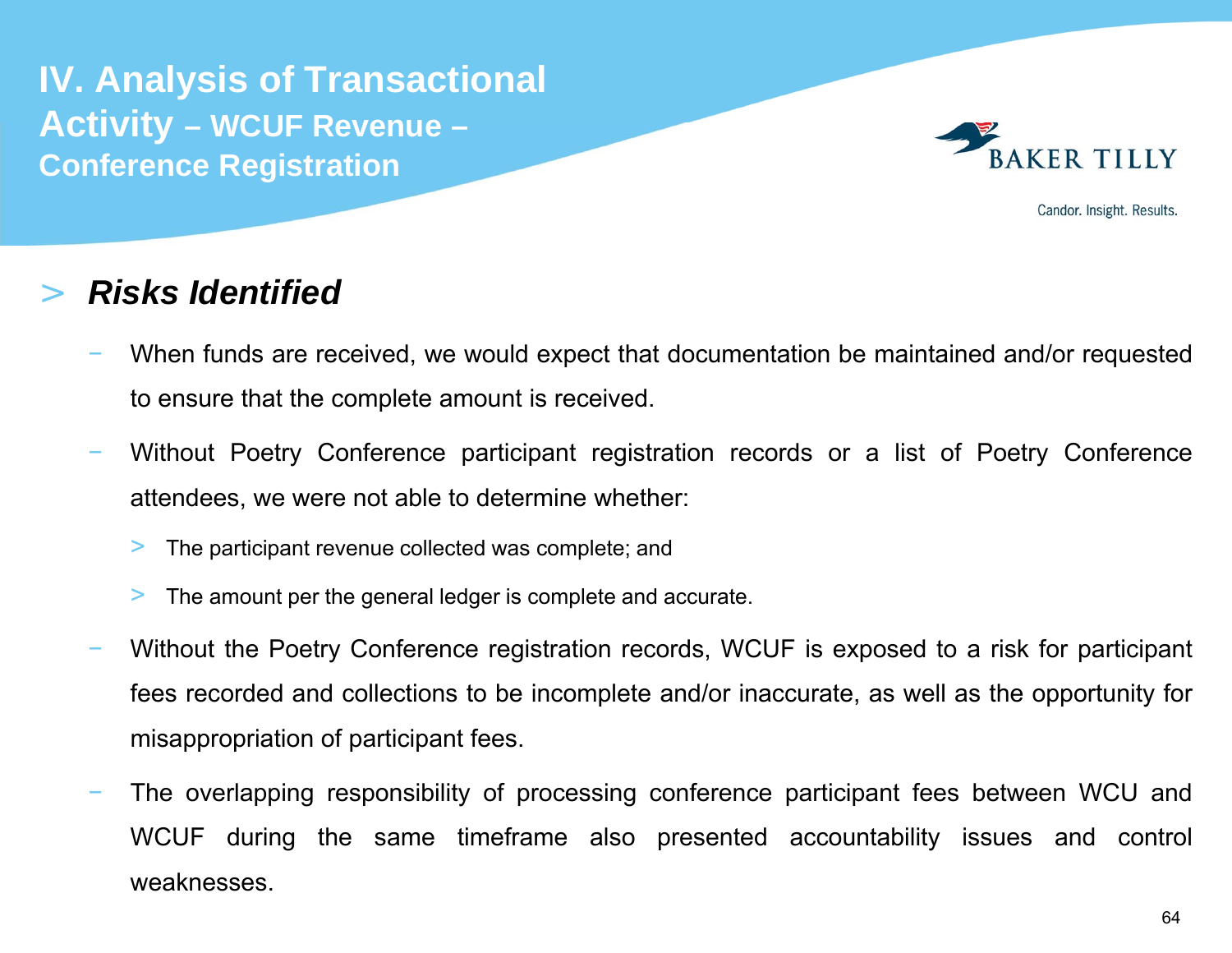

Candor. Insight. Results.

### >*Recommendations*

 We recommend that the process of collecting Poetry Conference participant fees be centralized at WCU's Office of Conference Services to ensure that the Poetry Center receives proper oversight and that there is the appropriate level of accountability for the Poetry Conference fees.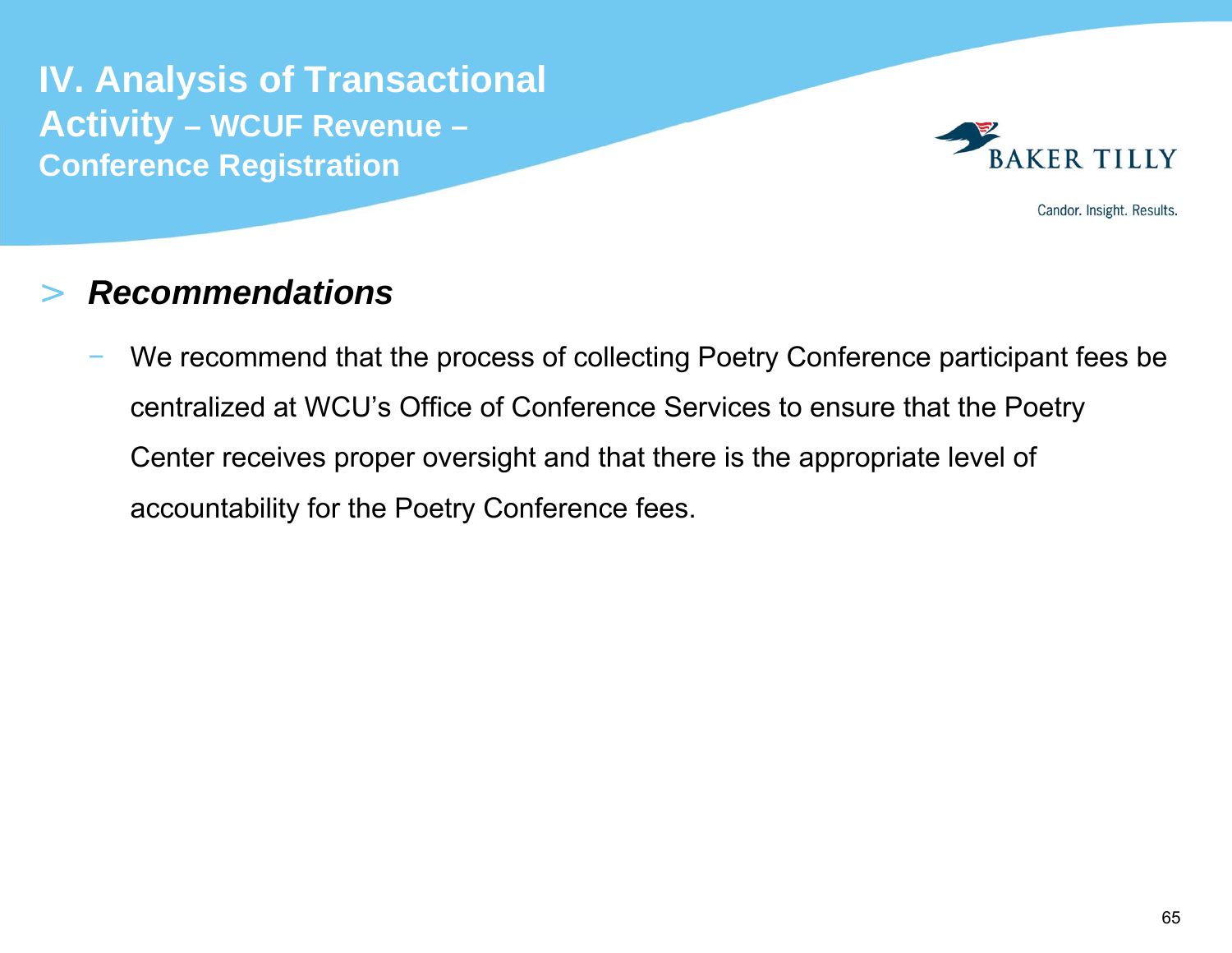

Candor. Insight. Results.

- Nine of our revenue selections totaling \$34,288 were donations received for the benefit of the Poetry Center and/or Poetry Conference.
	- > We analyzed the documentation maintained by WCUF related to the Poetry Center and Poetry Conference to ensure that donated funds were recorded in accordance with the donor's intention.
	- > WCUF policy requires copies of checks to be maintained for donations of \$250 or more.
	- > See **Handout 17** for a sample of the information received to support the transactional activity tested.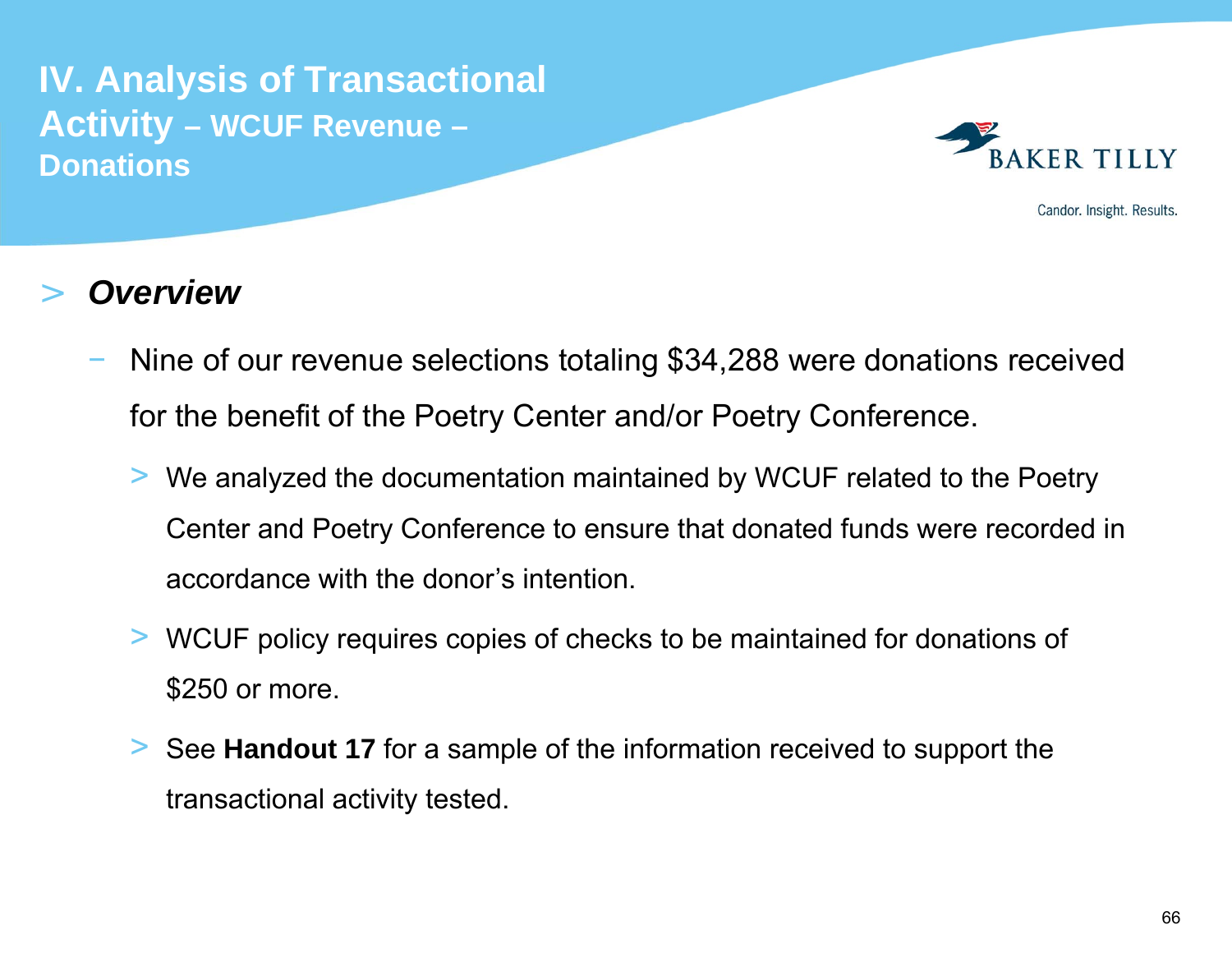

Candor. Insight. Results.

- The support provided included a copy of the cancelled check or deposit slip receipt from the bank. Though, the bank deposit slips were only provided in instances in which a copy of the donor's check or other proof of payment could not be provided. This documentation was appropriately maintained for all analyzed donations greater than \$250, in accordance with WCUF policy.
- Donations were supported with documentation evidencing the donor's intention in the form of tax receipts provided to the donor or correspondence directly from the donor indicating his or her intent.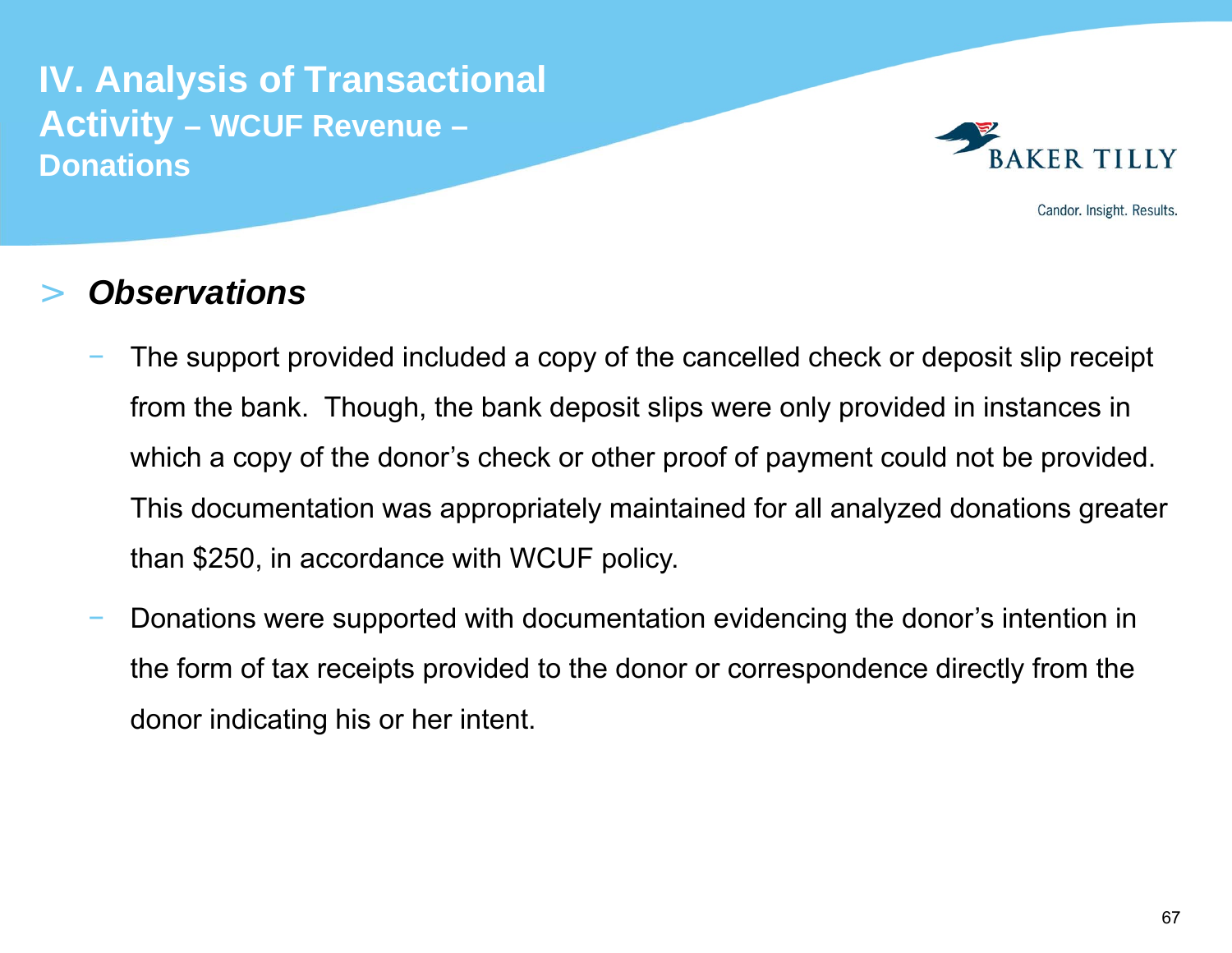**IV. Analysis of Transactional Activity – WCUF Revenue – Donations**



Candor. Insight. Results.

### >*Risks Identified*

- If there is a failure to maintain the appropriate support and documentation to substantiate donation revenue, there is risk for donations to be allocated to a fund that is not in accordance with the donor's intention.
- Appropriate documentation was maintained by WCUF, indicating there is no current risk for WCUF.

# >*Recommendations*

- None.
- Based upon our analysis and review of documentation maintained, we were able to appropriately substantiate and justify the transactional activity analyzed.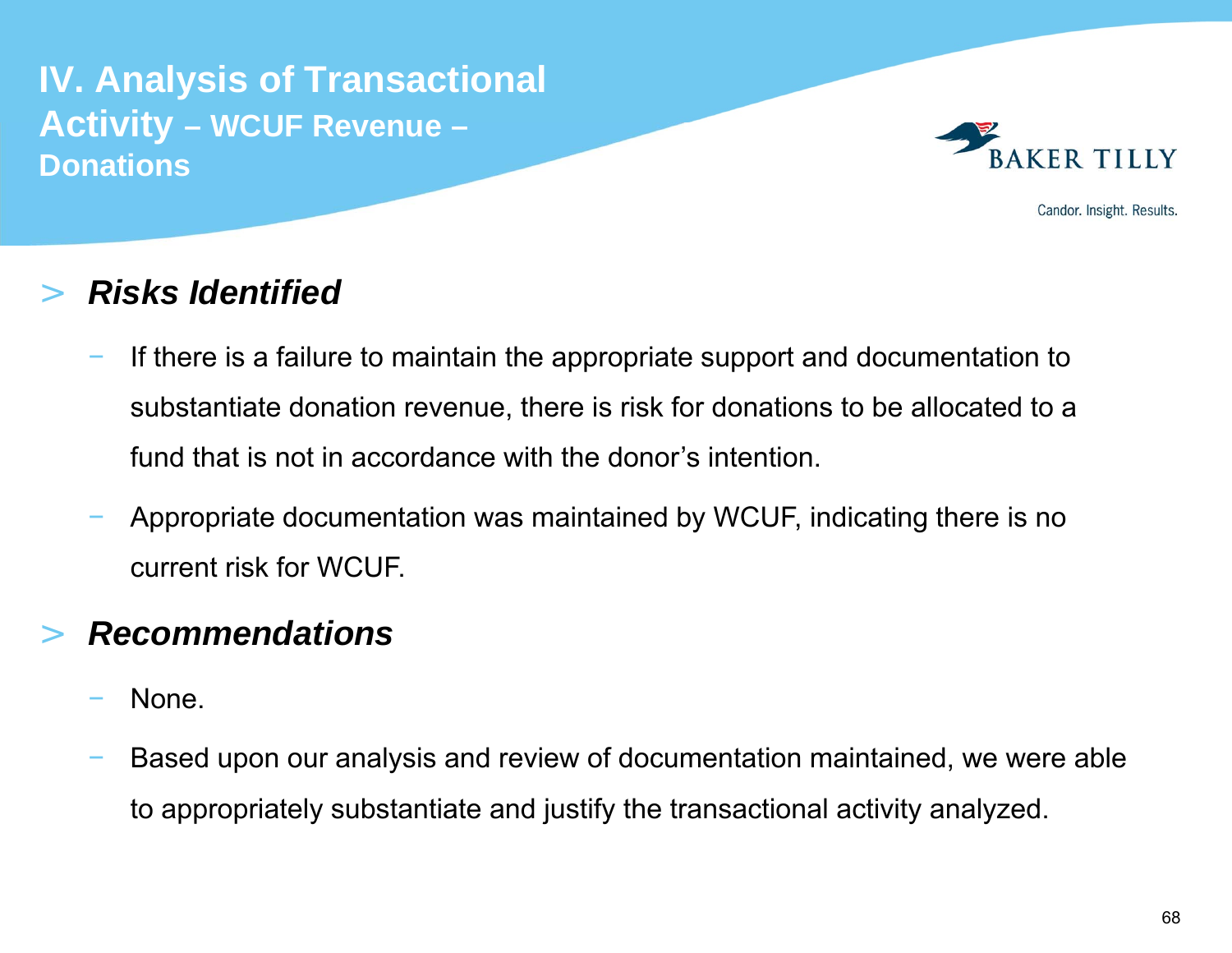**IV. Analysis of Transactional Activity – WCUF Revenue – Endowment**



Candor. Insight. Results.

- We selected a transaction that totaled \$10,861. The transaction allocated funds from the Iris N. Spencer Poetry Award endowment fund.
	- > It is our understanding that the WCUF's endowment consists of various individual funds established for a variety of purposes, including a fund designated for WCUF's funds held for the benefit of the Poetry Center and Poetry Conference.
	- > We understand that WCUF's endowment software includes an allocation module that calculates and distributes the appropriate returns to the various endowed purposes.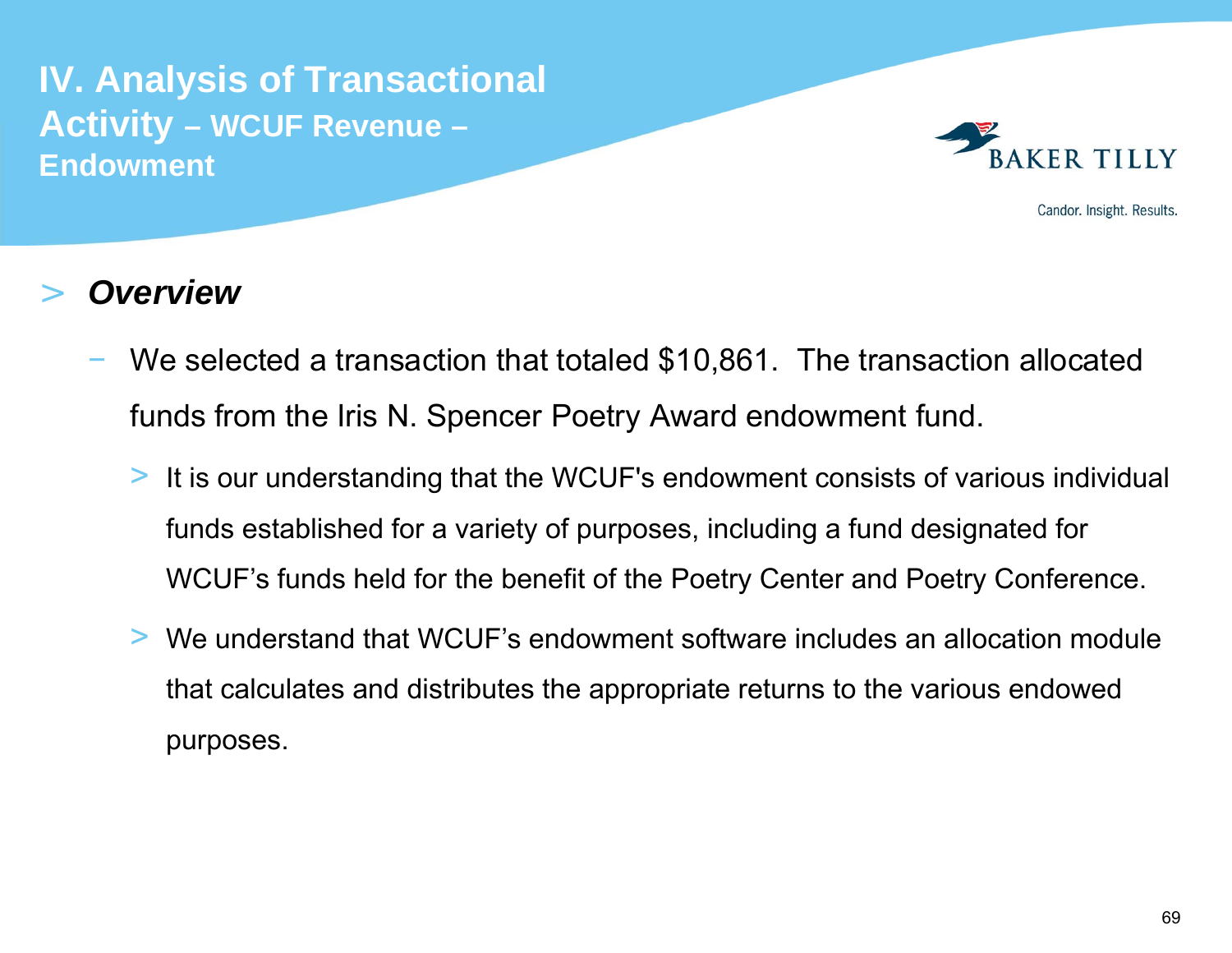**IV. Analysis of Transactional Activity – WCUF Revenue – Endowment**



Candor. Insight. Results.

- We obtained and reviewed the documentation provided that included:
	- > An internally generated report evidencing the calculation of returns to be distributed to the WCUF fund held for the benefit of the Poetry Center and Poetry Conference.
	- > Support from Wells Fargo and Citizen's Bank to substantiate the market value of the fund.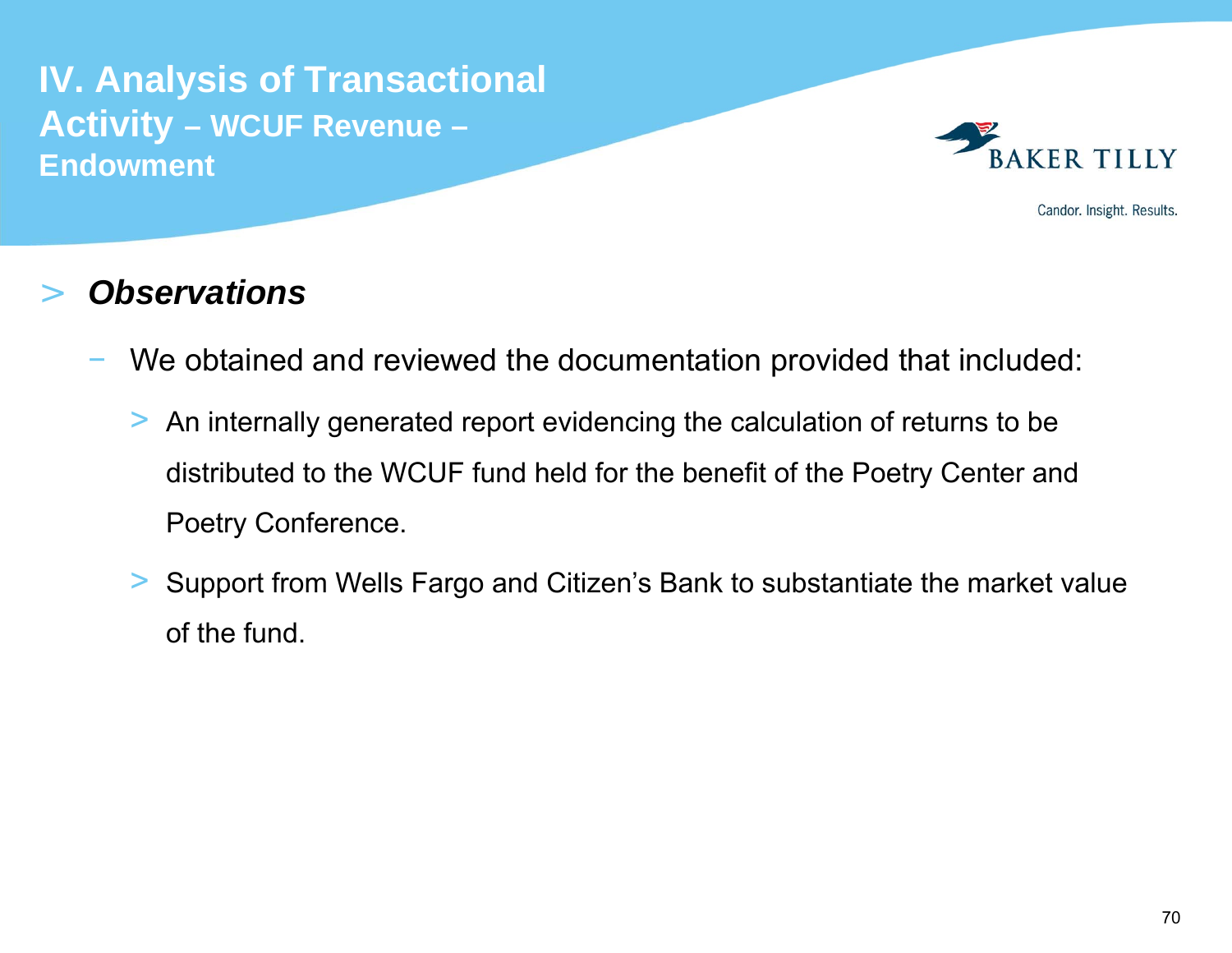**IV. Analysis of Transactional Activity – WCUF Revenue – Endowment**



Candor. Insight. Results.

### >*Risks Identified*

- If there is a failure to maintain the appropriate support and documentation to substantiate the returns on the endowment investment, there is risk that the amounts allocated as endowment income could be inflated and unsubstantiated.
- Due to the fact that the appropriate documentation was maintained, this does not appear to be a risk for WCUF.

# >*Recommendations*

- None.
- Based upon our analysis and review of documentation maintained, we were able to appropriately substantiate and justify the transactional activity analyzed.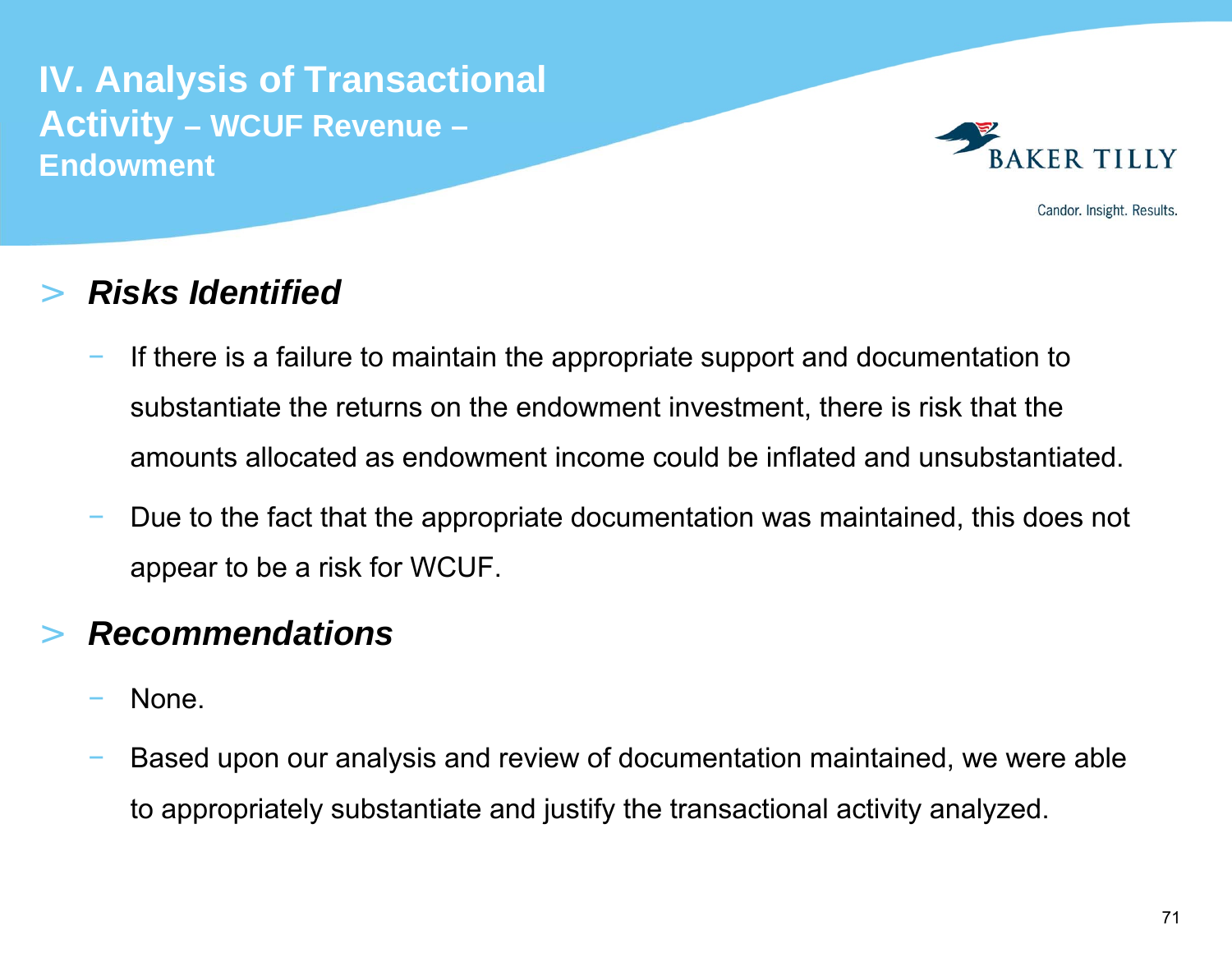**IV. Analysis of Transactional Activity – WCUF Revenue – Account Reclassification Inflows**



Candor. Insight. Results.

- We selected eight transactions totaling \$86,097 which represented transfers between temporarily restricted cash (2-1000) and unrestricted cash (1-1000).
	- > WCUF's accounts payable module does not currently have the ability to check the existing balance in a particular cash account (restricted, unrestricted, or temporarily restricted) before issuing a check. Thus, when a check is drawn from an under-funded account, this can result in a negative cash account balance. Periodically, adjusting journal entries are made to transfer amounts between cash accounts within the same fund.
	- > We analyzed the supporting documentation provided to determine the nature, purpose and appropriateness of these transfers. We analyzed the transactions to determine whether the transfers were in accordance with the donor's intention.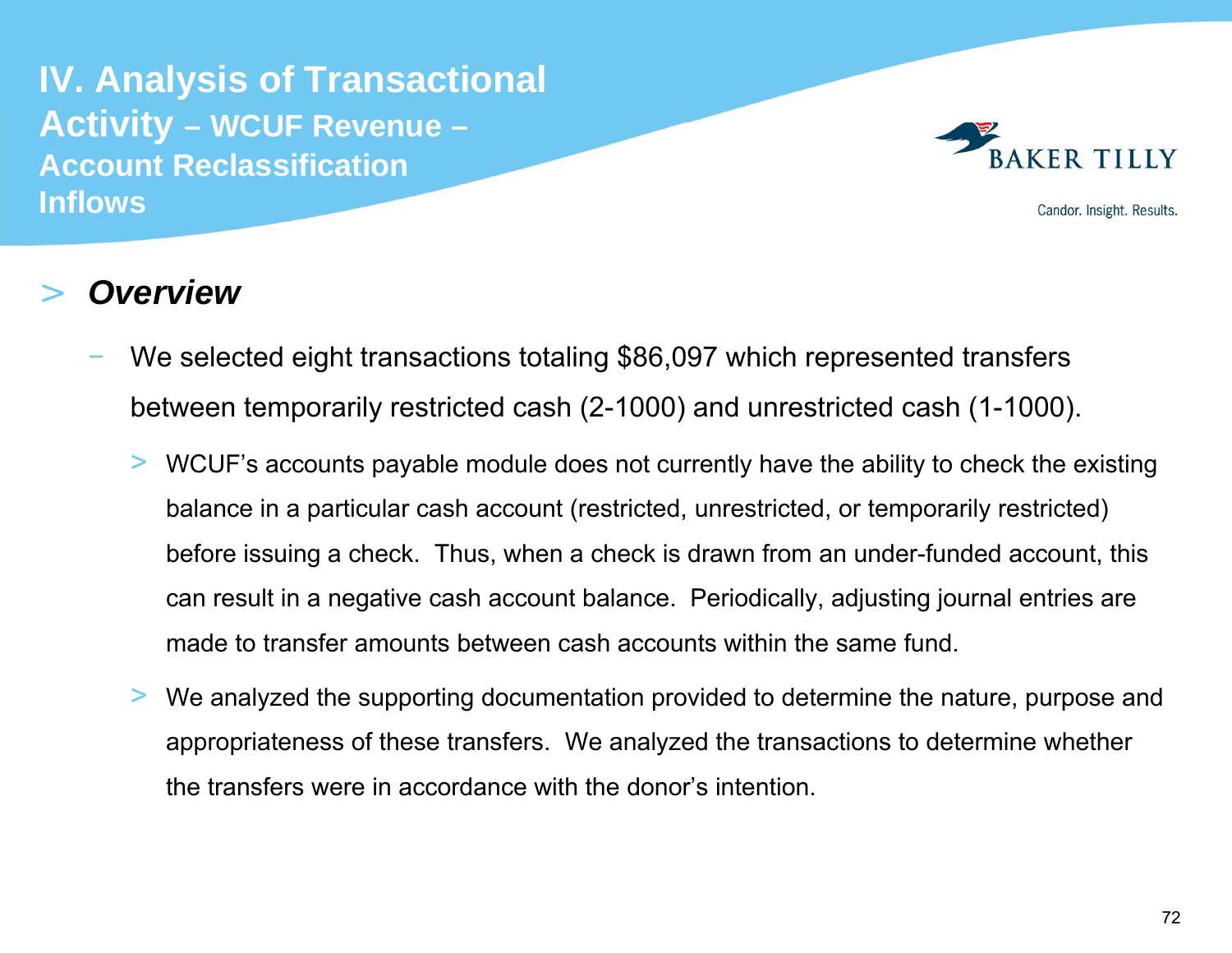**IV. Analysis of Transactional Activity – WCUF Revenue – Account Reclassification Inflows**



Candor. Insight. Results.

- Two of the eight reclassifications were transfers from temporarily restricted cash (acct. 2-1000) to unrestricted cash (acct. 1-1000) to cover the deficit from the overdrawn account. The transfer does not impact the purpose or use of funds. Each fund, such as the Irish Spencer Poetry Award Fund, was established based upon the nature and purpose of the use of monies within that fund.
- The six other transfers which represented transfers between the temporarily restricted and unrestricted cash accounts were also within the same funds.
- It is our understanding that within the fund, regardless of the cash account classification, funds are already recorded in accordance with the nature and purpose of the particular activity. Because the transfers are within the same funds, there was no impact.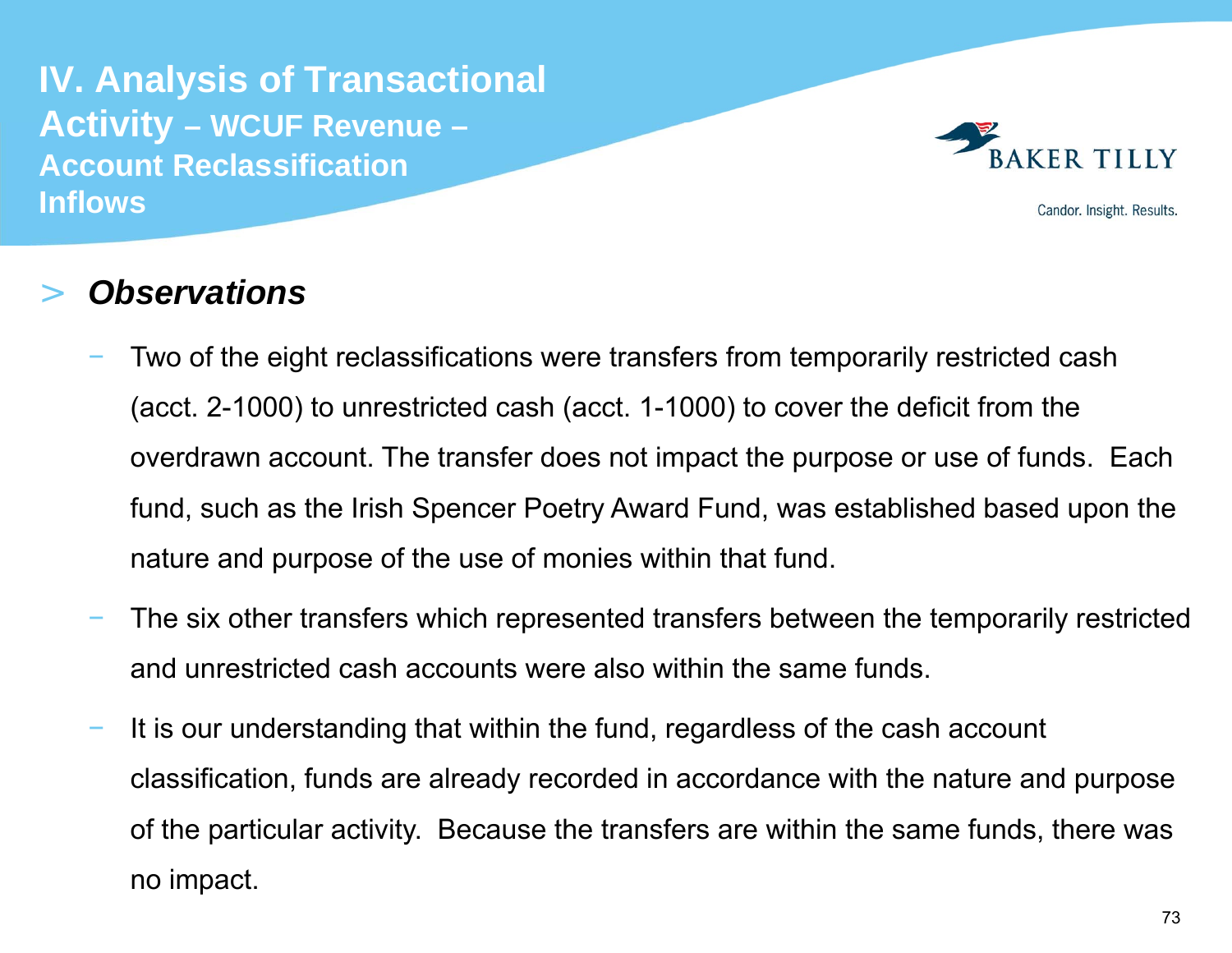**IV. Analysis of Transactional Activity – WCUF Revenue – Account Reclassification Inflows**



Candor. Insight. Results.

#### >*Risks Identified*

- If there is a failure to maintain the appropriate support and documentation to substantiate transfers within WCUF funds for the benefit of the Poetry Center, there is risk that the amounts transferred could represent previously donated funds intended for a specific purpose that is not preserved through the transfer.
- Due to the fact that the appropriate documentation was maintained and that all of the transfers analyzed were within the same funds, this does not appear to be a risk for WCUF.

# >*Recommendations*

- None.
- Based upon our analysis and review of documentation maintained, we were able to appropriately substantiate and justify the transactional activity analyzed.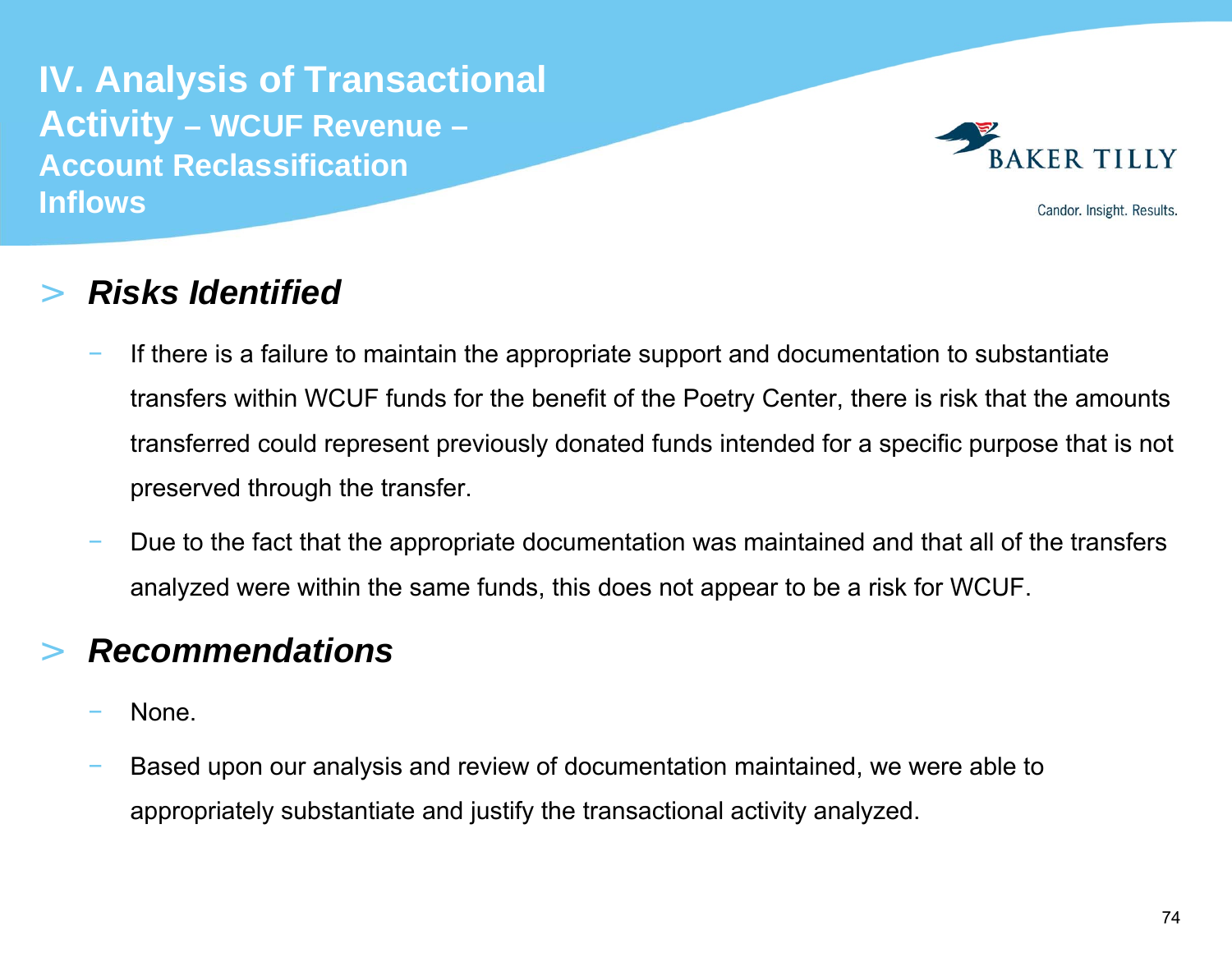**IV. Analysis of Transactional Activity – WCUF Expenditures**



Candor. Insight. Results.

### >*Objective*

- To analyze the appropriateness and legitimacy of expenditures made by WCUF related to the Poetry Center and Poetry Conference during the Period.
- To determine whether the support maintained by WCUF justified the financial activity recorded in the general ledger related to the Poetry Center operations.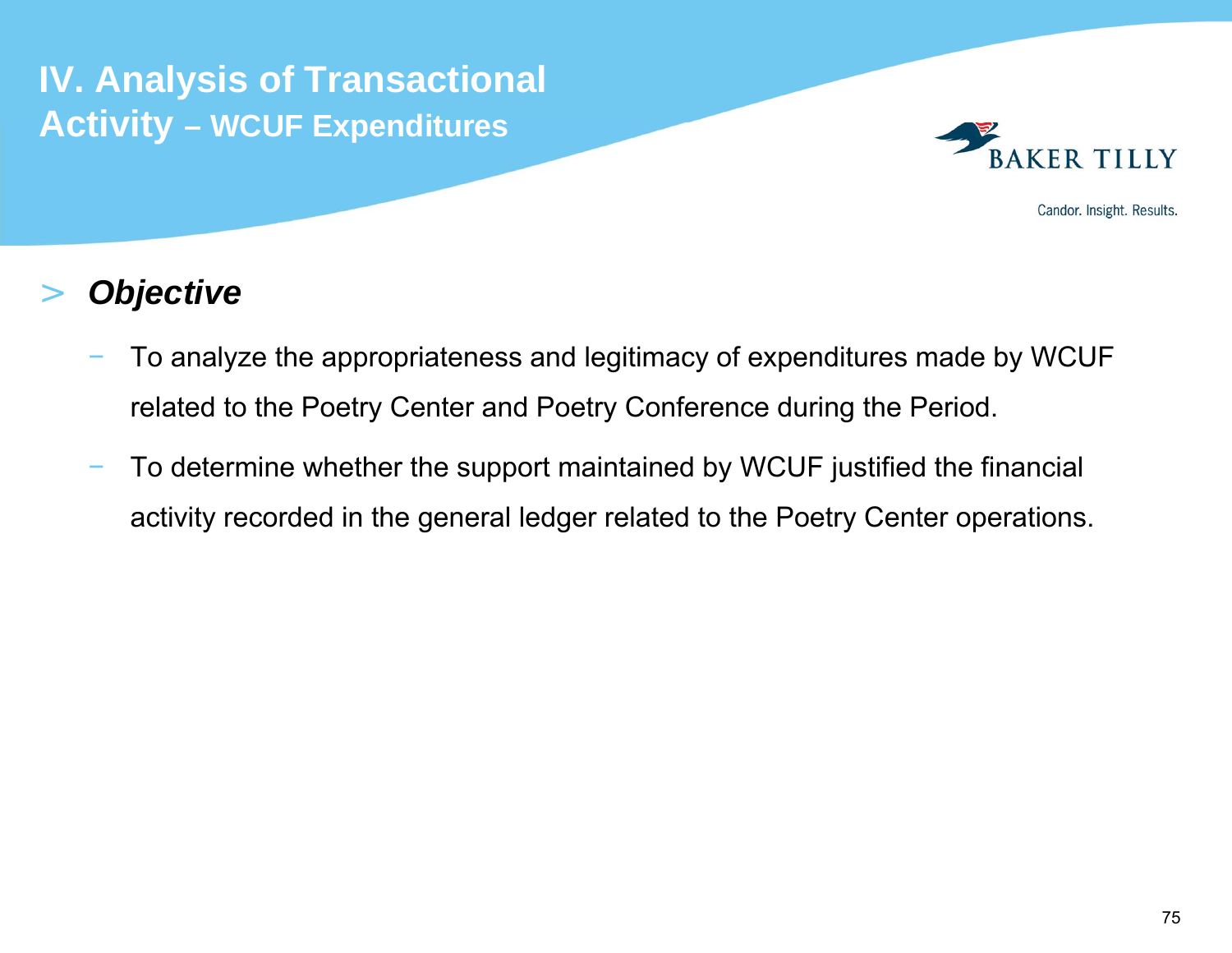**IV. Analysis of Transactional Activity – WCUF Expenditures**



Candor. Insight. Results.

# **Summary of Baker Tilly's Expenditure Testing Selections of WCUF's Transactional Activity Related to the Poetry Center and Poetry Conference by Expenditure Category**

|                               |                   | <b>Cash</b>    |
|-------------------------------|-------------------|----------------|
|                               | <b>Number of</b>  | <b>Outflow</b> |
| <b>Expense Type</b>           | <b>Selections</b> | <b>Amount</b>  |
| <b>Expense Reimbursements</b> | 3                 | \$3,224        |
| <b>Honorariums</b>            | 4                 | 6,400          |
| <b>Misc. Conference</b>       | 6                 | 39,549         |
| Misc. WCUF                    | 7                 | 25,275         |
| <b>Re-Class Outflows</b>      | 8                 | 86,097         |
| <b>Grand Total</b>            | 28                | 160,545        |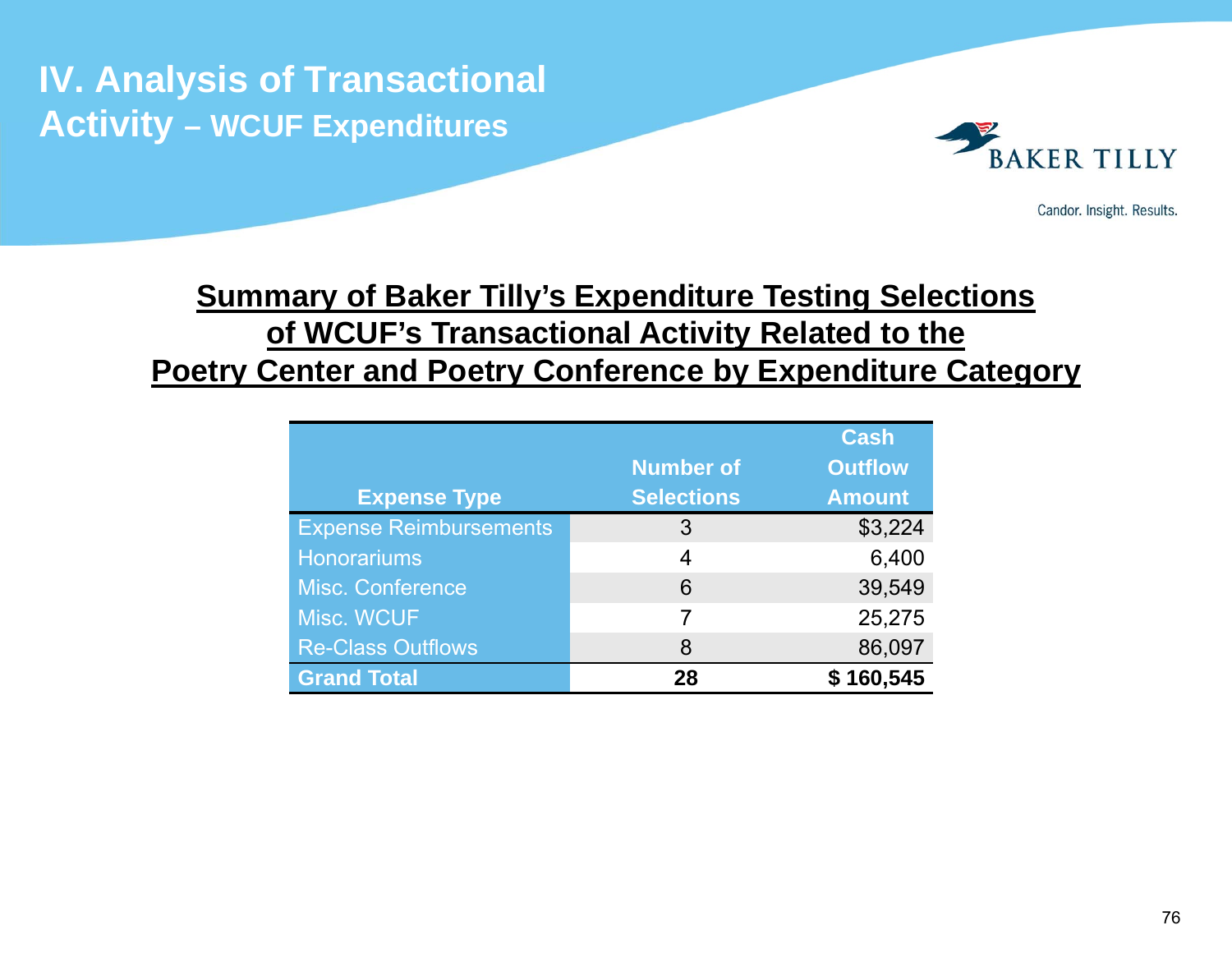**IV. Analysis of Transactional Activity – WCUF Expenditures – Expenditure Reimbursements**



Candor. Insight. Results.

- Three of our selections totaling \$3,224 were related to expenditure reimbursements.
	- > WCUF reimbursed out-of-pocket expenses to both WCUF personnel, as well as to certain individuals involved in the annual Poetry Conferences and other Poetry Center events.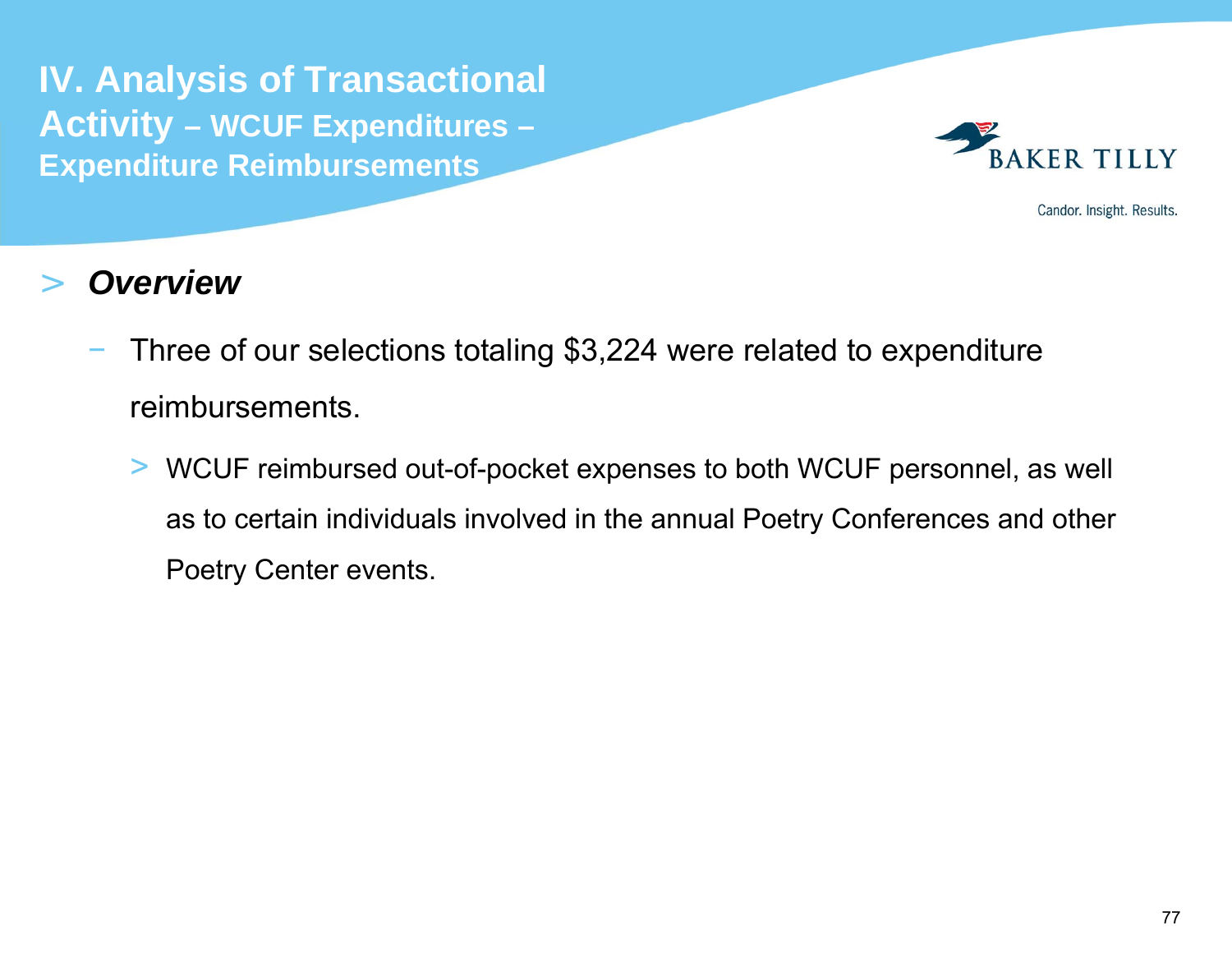**IV. Analysis of Transactional Activity – WCUF Expenditures – Expenditure Reimbursements**



Candor. Insight. Results.

- The supporting documentation included an approved disbursement authorization detailing the amount requested for reimbursement and the nature of the expense. These documents were supported with invoices or receipts, as well as a copy of the related cancelled check payable to the individual.
- We noted one transaction in which the expense reimbursement was not appropriately substantiated:
	- > Expenditure selection totaling \$387 did not include complete third party documentation for \$79 of the total expenditure. Also, \$273 of the total expenditure did not include any evidence of approval. Also, copies of the cancelled checks issued were not provided. See **Handout 18**.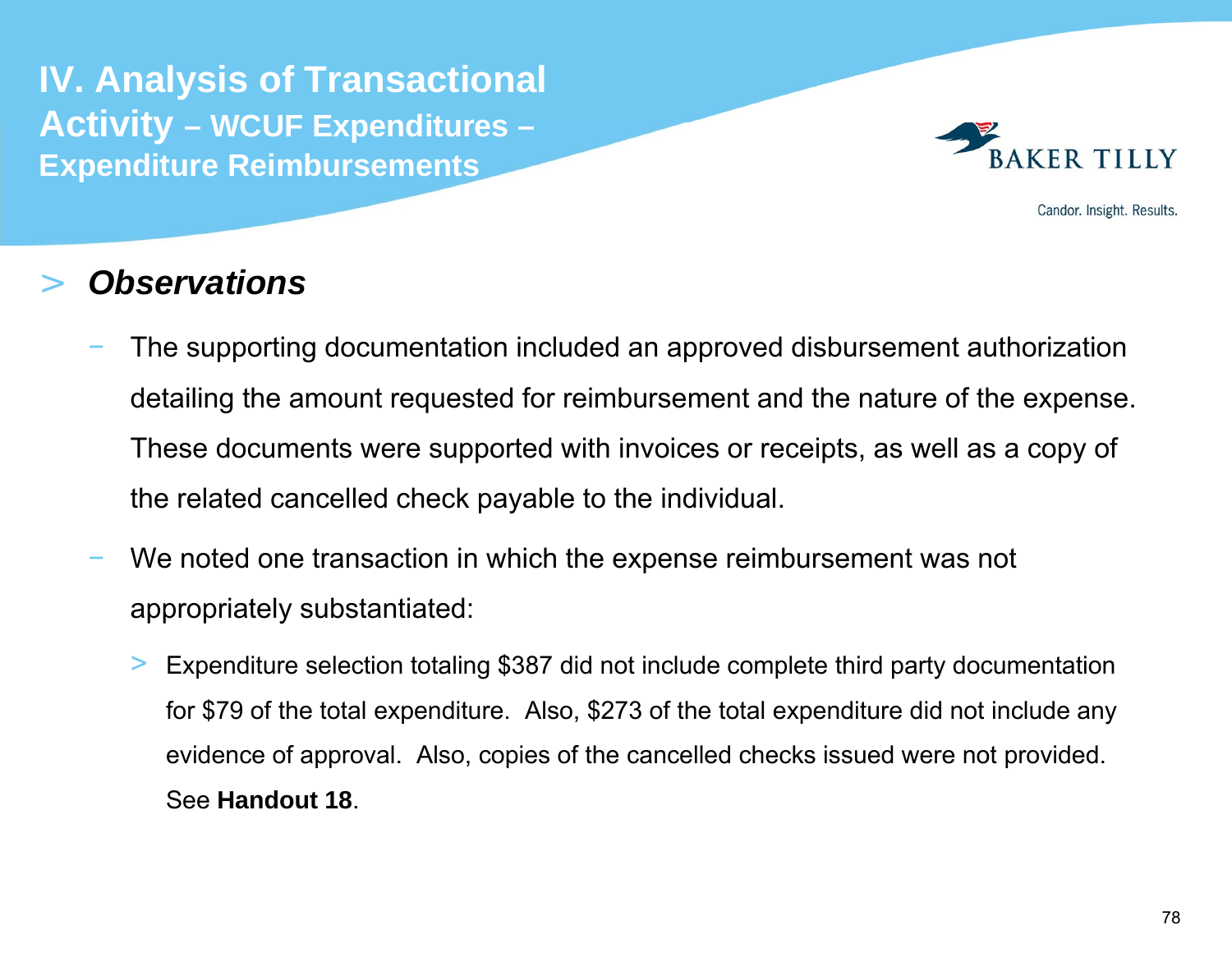**IV. Analysis of Transactional Activity – WCUF Expenditures – Expenditure Reimbursements**



Candor. Insight. Results.

# >*Risks Identified*

- Without proper detailed reviews of expense reimbursement support, WCUF is at risk for reimbursing individuals for inappropriate expenses.
- Without documentation that evidences signatures of approval, we are not able to verify that the expense reimbursements were appropriately authorized or confirm that the appropriate amount was paid to the appropriate individual.

# >*Recommendations*

 WCUF should require signatures on all payment request forms and stress the importance of detailed reviews of supporting documentation to ensure that the reimbursements are legitimate expenses and that the appropriate amount is paid.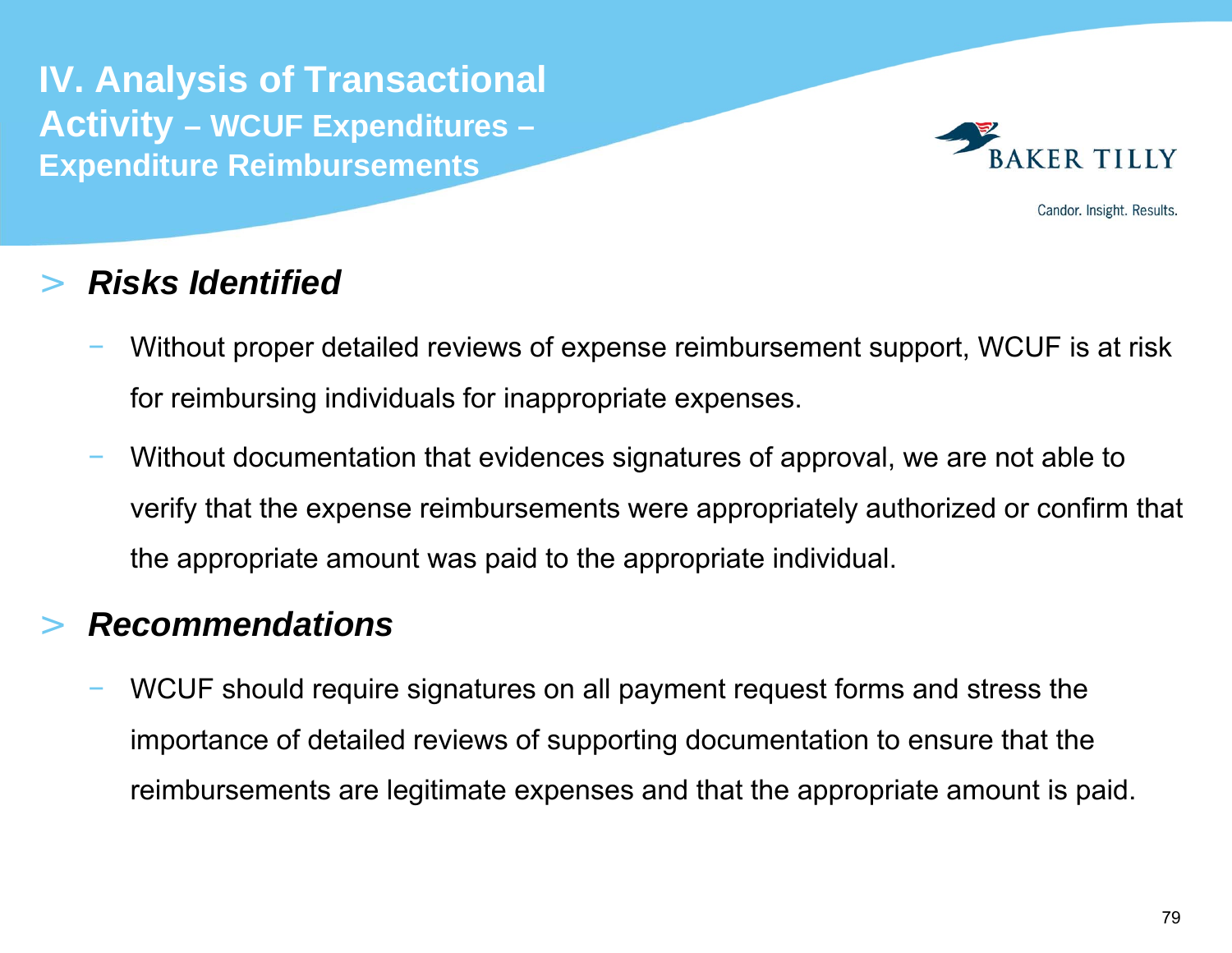

Candor. Insight. Results.

- Four of our expenditure selections totaling \$6,400 were honorarium payments related to the Poetry Center and/or Poetry Conference.
	- > We noted that WCUF, at the sole discretion of the Poetry Center, provides individuals with honorariums for teaching workshops, performing, or reading for the benefit of the WCU Poetry Conference and Poetry Center.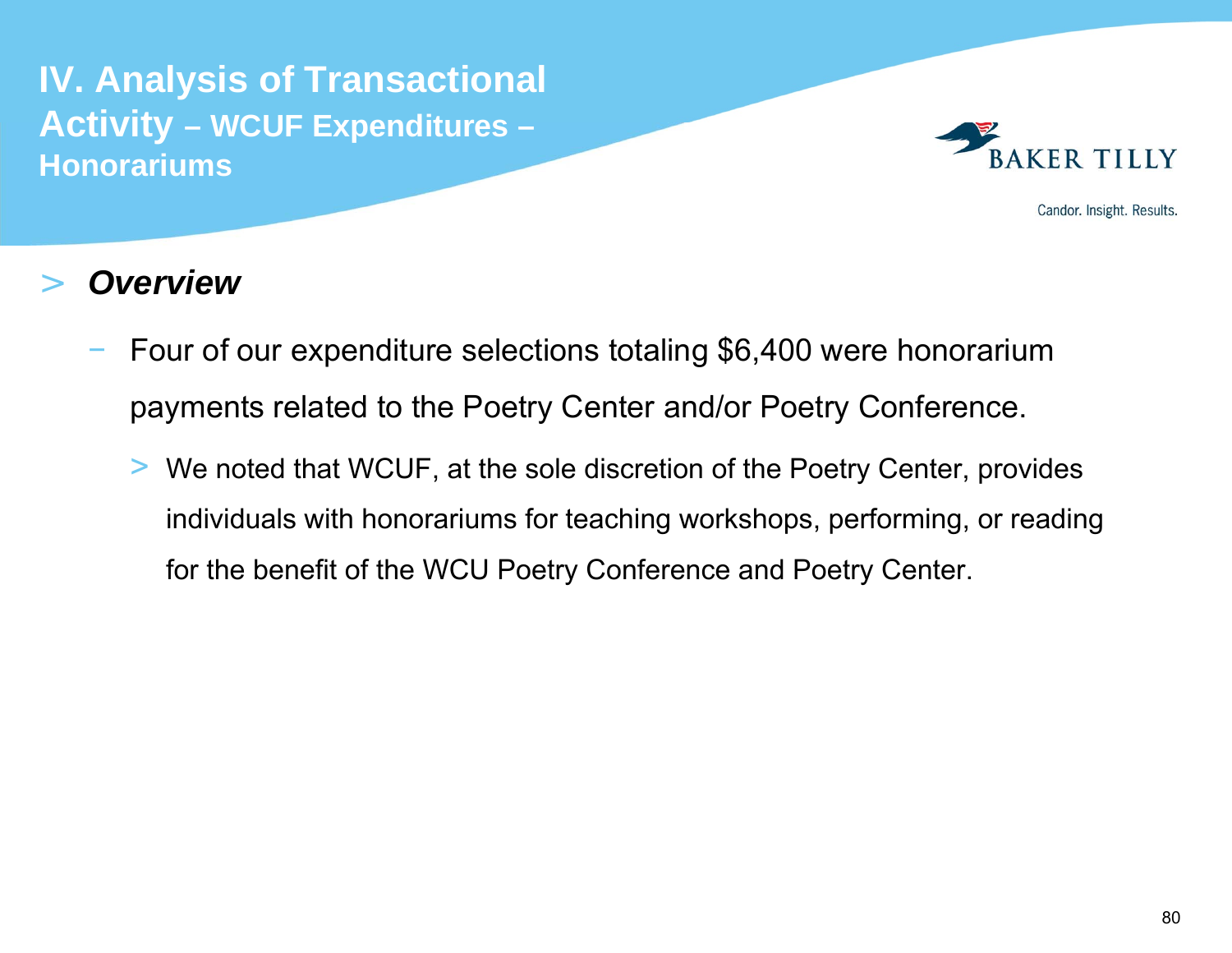

Candor. Insight. Results.

- All four honorarium selections analyzed totaling \$6,400 were supported by approved disbursement authorization forms detailing the nature and amount of the honorarium.
- Additionally, a copy of the cancelled check payable to the individual was provided, as well as documentation from WCU's website evidencing that the honorarium service was actually performed.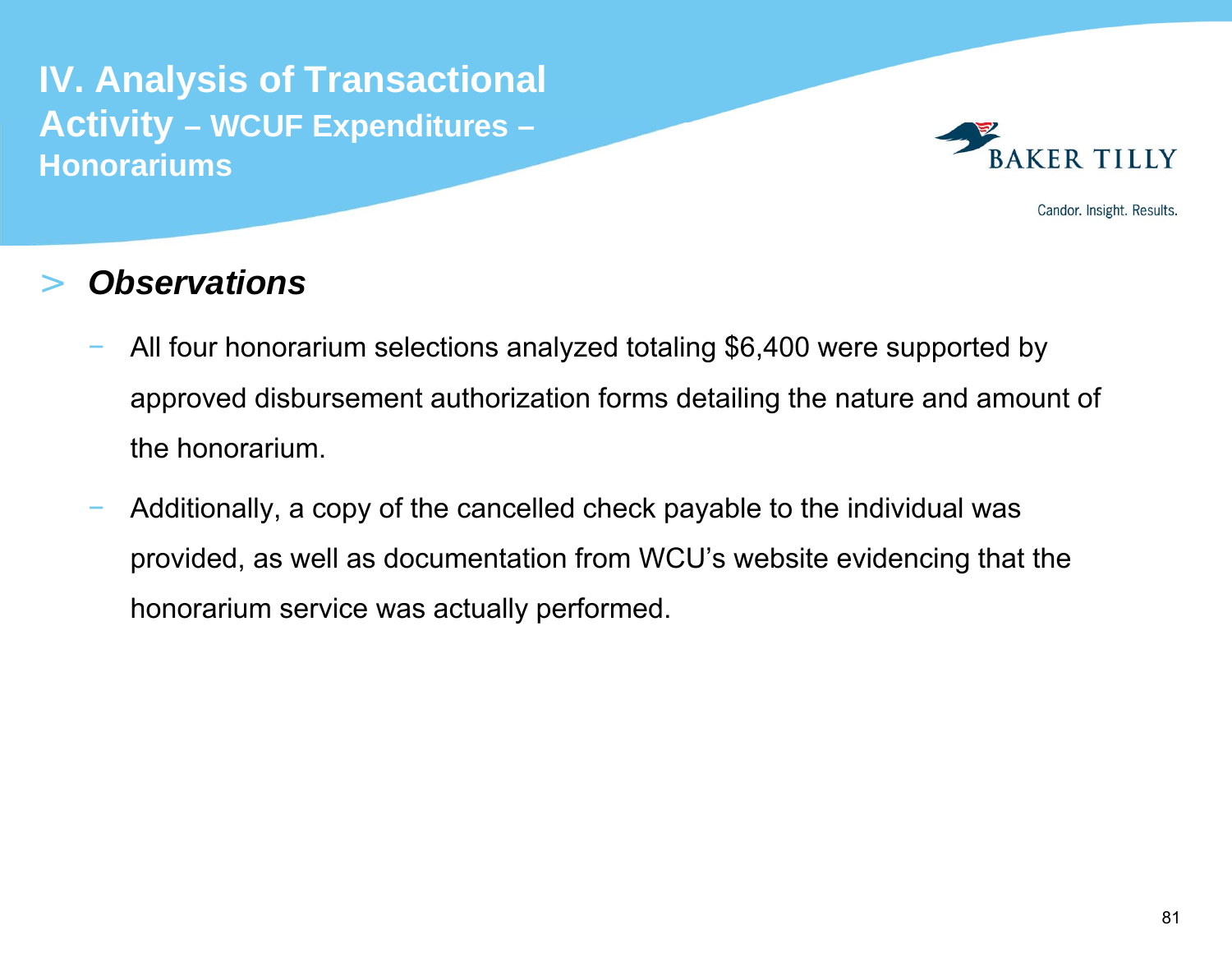

Candor. Insight. Results.

#### >*Risks Identified*

- It is our understanding that honorariums are disbursed to individuals by WCUF at the Poetry Center's discretion. If there is a failure to maintain the appropriate support, documentation, and evidence of approval, there is a risk for individuals to initiate and pay an honorarium to ineligible individuals.
- Additionally, there is a risk that decisions to disburse funds are made by the Poetry Center before confirming the availability of funds.
- As the appropriate documentation was maintained and that all of the honorariums analyzed evidenced appropriate approvals, this does not appear to be a risk for WCUF.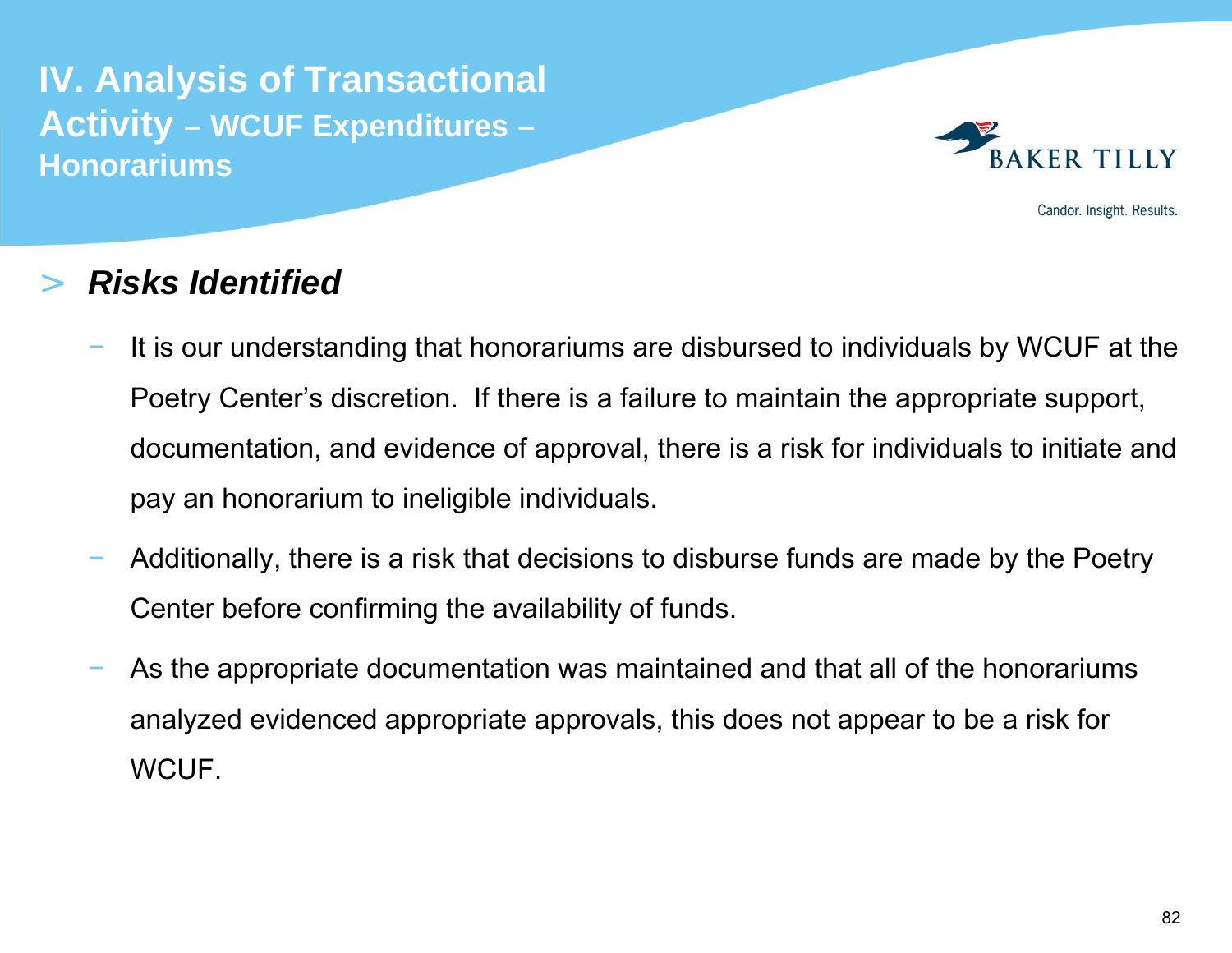

Candor. Insight. Results.

#### >*Recommendations*

- None.
- Based upon our analysis and review of documentation maintained, we were able to appropriately substantiate and justify the transactional activity analyzed.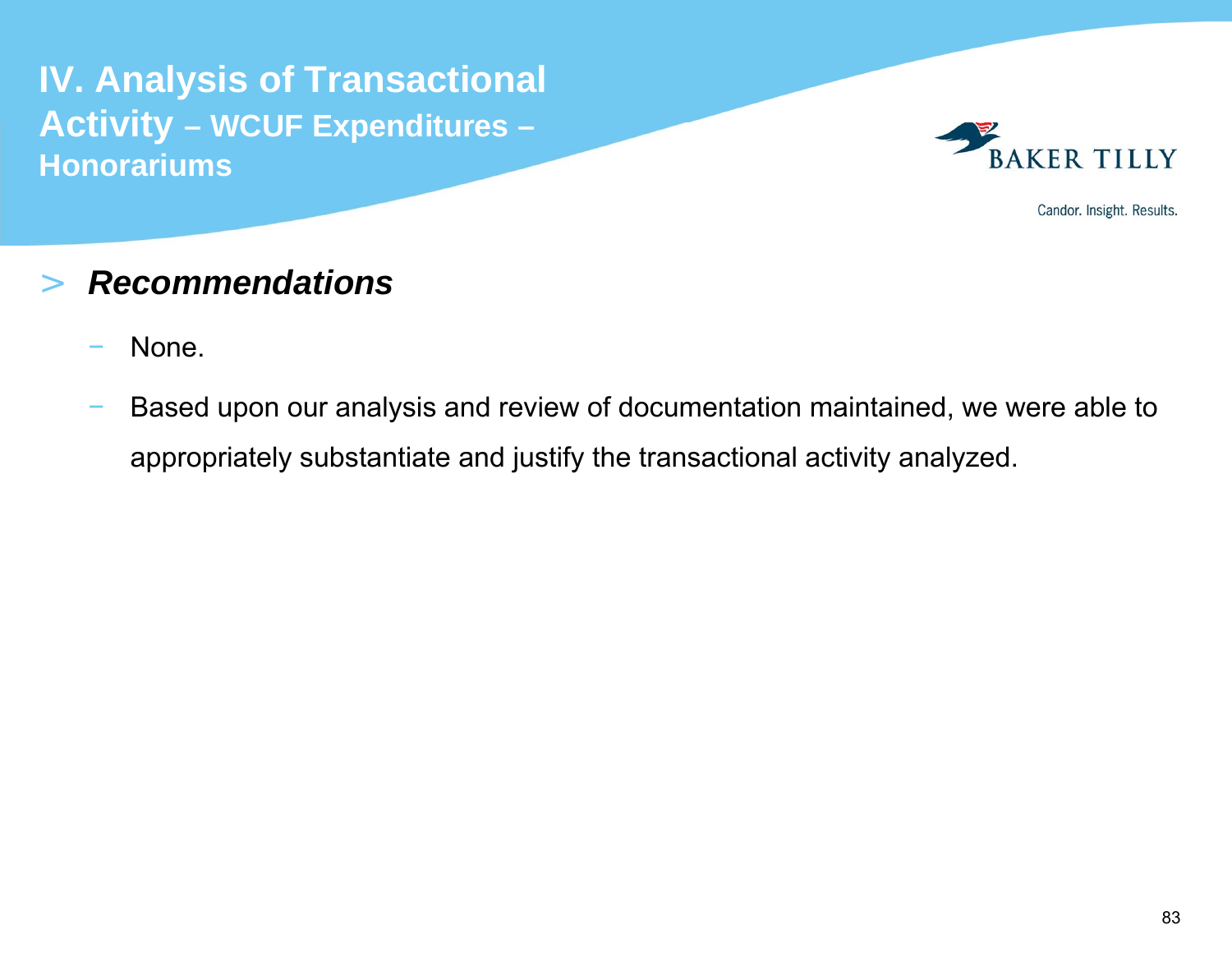**IV. Analysis of Transactional Activity – WCUF Expenditures – Conference Expenditures**



Candor. Insight. Results.

- We selected six expenses totaling \$39,549 which related to the Poetry Conference, including the following:
	- > Two payments to scholarship recipients to attend the Poetry Conference;
	- >Reception dinners;
	- >Housing for faculty and other Poetry Conference attendees;
	- > Videotaping services; and
	- >Vehicle repair expense.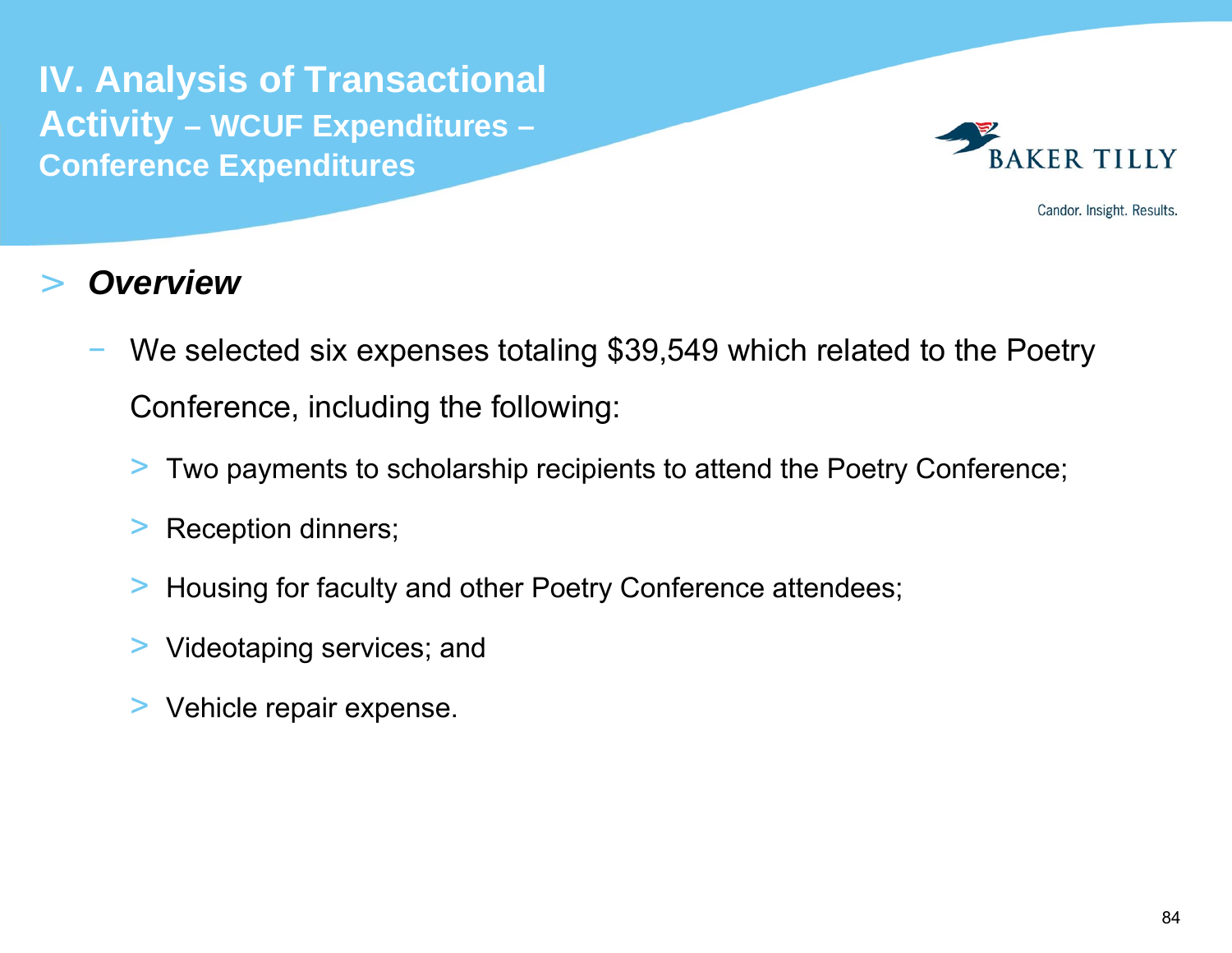**IV. Analysis of Transactional Activity – WCUF Expenditures – Conference Expenditures**



Candor. Insight. Results.

- All Poetry Conference expenses analyzed were supported by approved disbursement authorization forms detailing the amount and nature of the expenditure.
- All expenditure selections were supported by invoice or other third party documentation, as well as a copy of the cancelled check issued to the payee.
- See **Handout 19**.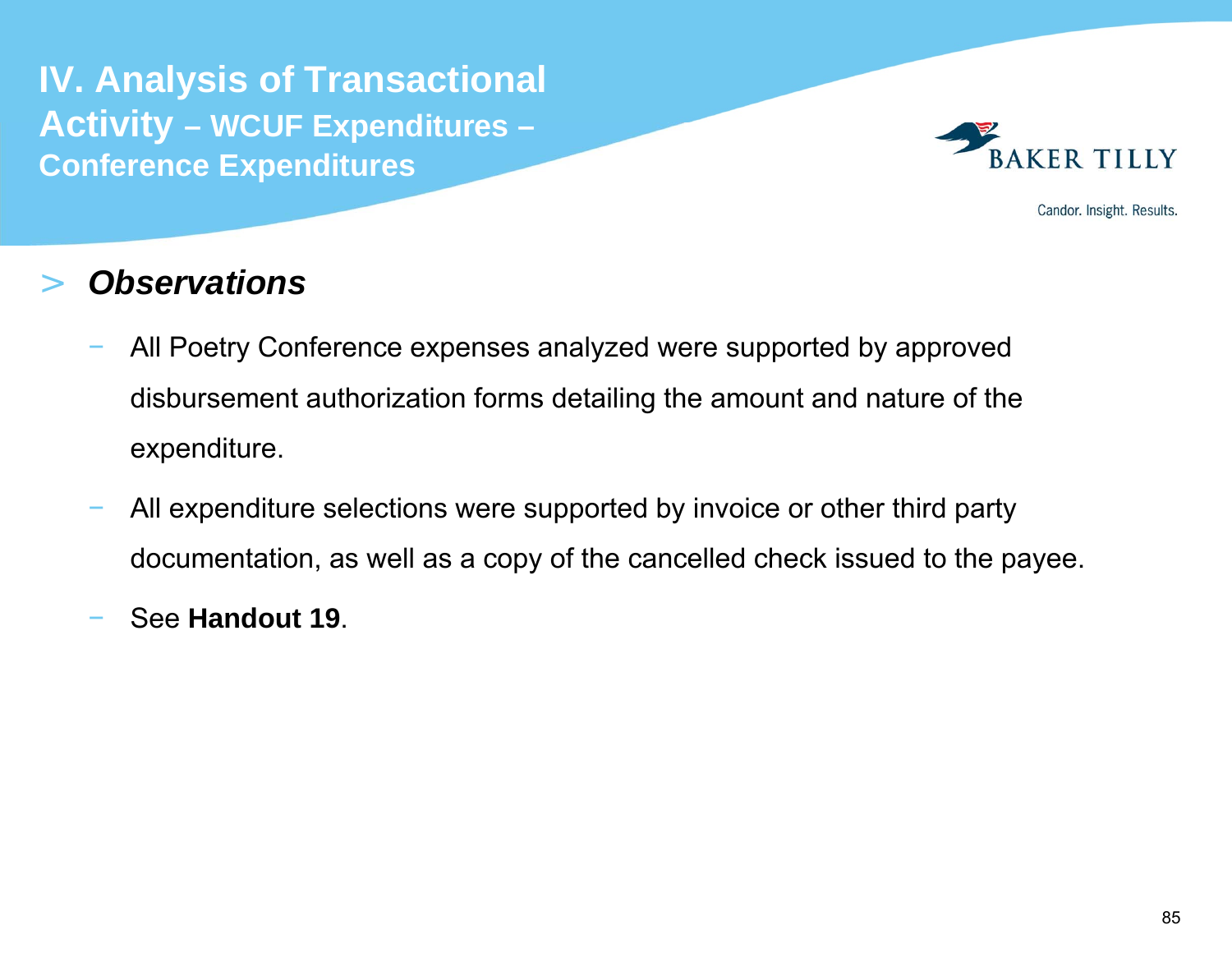**IV. Analysis of Transactional Activity – WCUF Expenditures – Conference Expenditures**



Candor. Insight. Results.

# >*Risks Identified*

- If there is a failure to maintain the appropriate support, documentation, and evidence of approval, there is a risk for the occurrence of unauthorized and/or inappropriate transactions, which could result in overspending of WCUF's funds.
- As the appropriate documentation was maintained and that all of the conference expenditures analyzed evidenced appropriate approvals, this does not appear to be a risk for WCUF.

# >*Recommendations*

- None.
- Based upon our analysis and review of documentation maintained, we were able to appropriately substantiate and justify the transactional activity analyzed.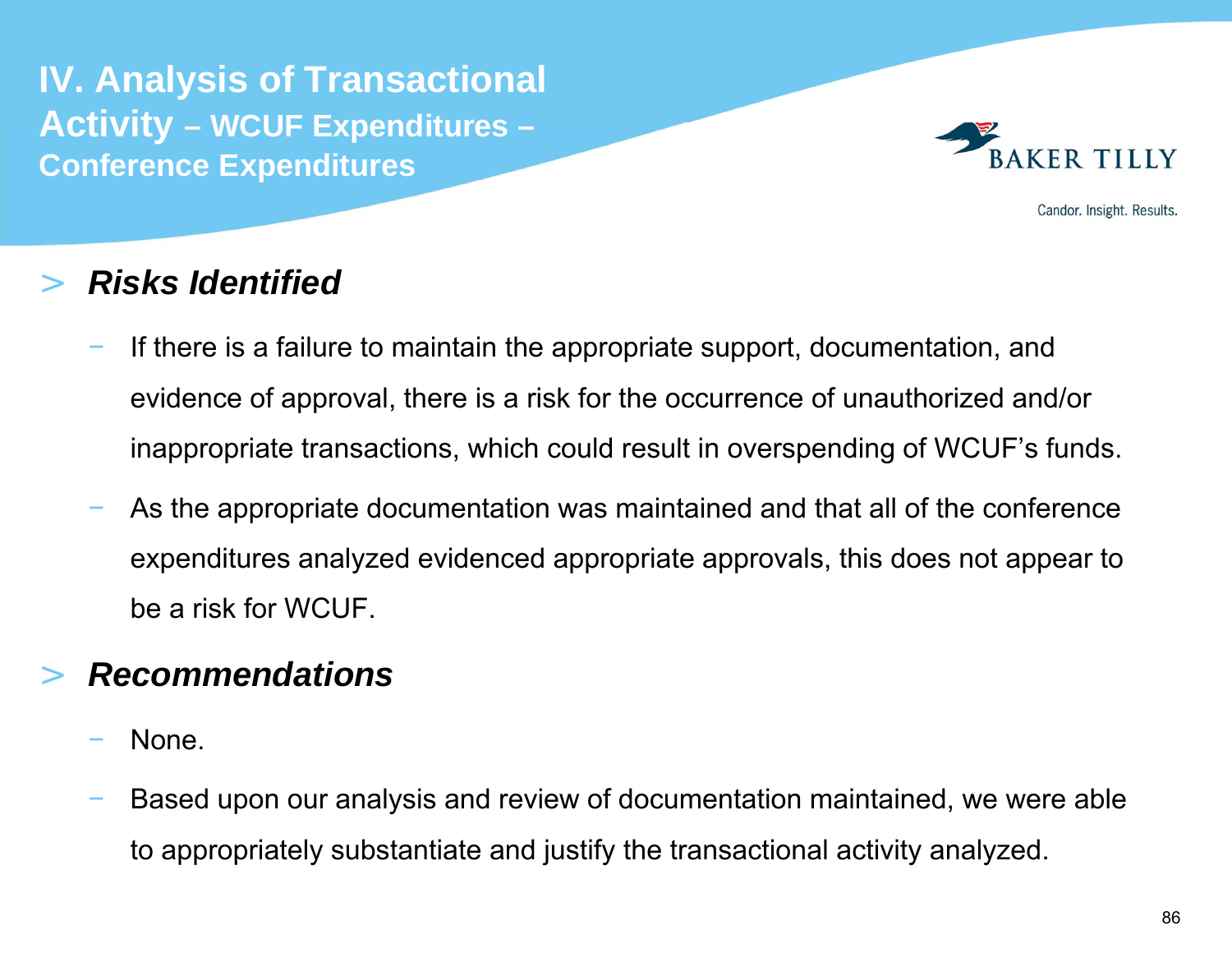**IV. Analysis of Transactional Activity – WCUF Expenditures – Other Expenditures**



Candor. Insight. Results.

- We selected six other expenses totaling \$25,275 which related to general operating expenditures incurred by WCUF in relation to the Poetry Center and/or Poetry Conference, included the following:
	- > Two poetry prize winner awards;
	- >Gift fee allocations;
	- >Salary of a Story Line Press faculty member;
	- $>$ Advertising; and
	- >Poetry books.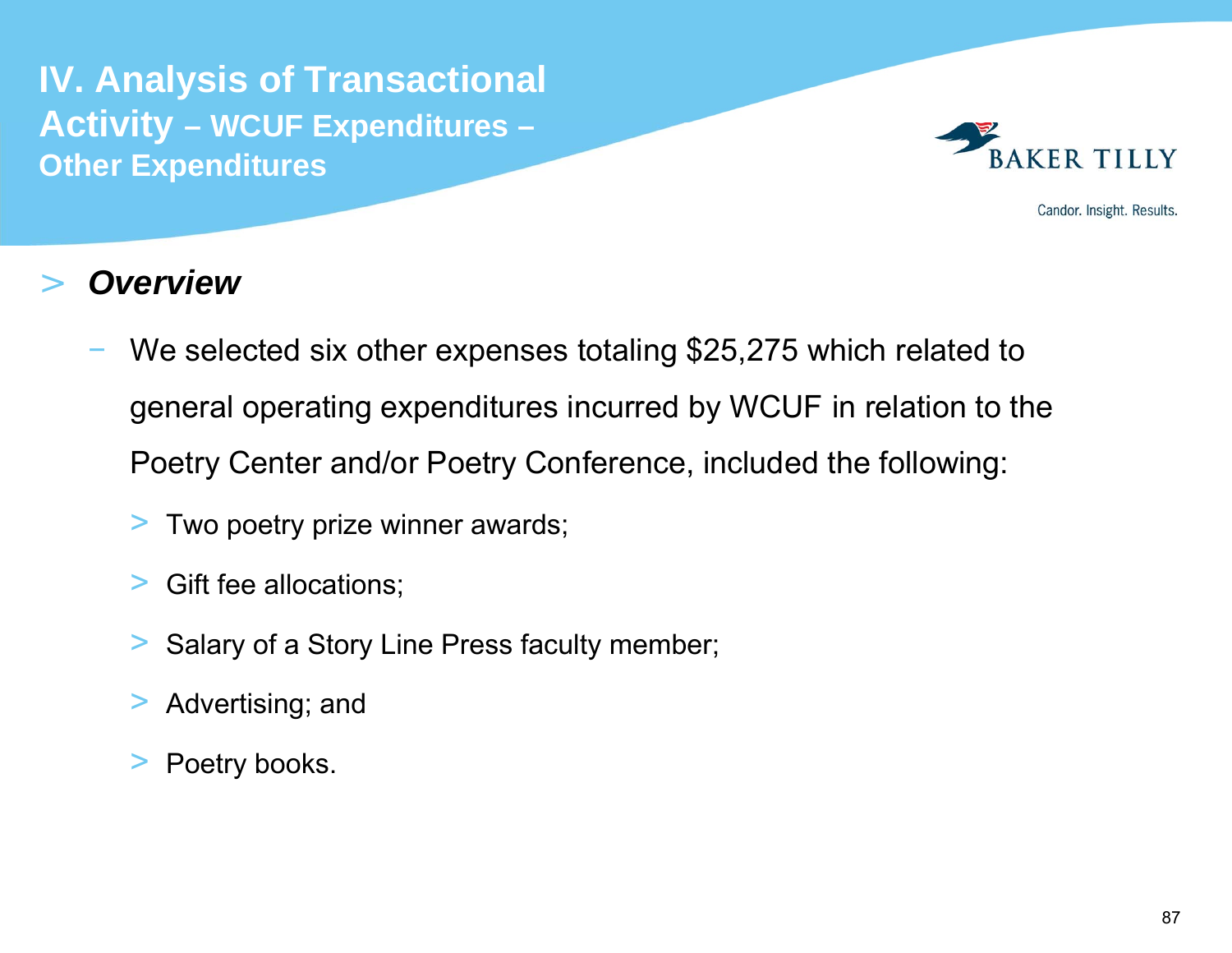**IV. Analysis of Transactional Activity – WCUF Expenditures – Other Expenditures**



Candor. Insight. Results.

- All other expenditures analyzed were supported by the following:
	- > Approved disbursement authorization forms, or similar approval forms, detailing the amount and nature of the expenditure;
	- >Invoice or other third party documentation; and
	- >A copy of the cancelled check issued to the payee.
- Included within these expenditures was a selection related to gift fee allocations. We verified that all gift fees analyzed were in accordance with WCUF's gift fee policy, effective October 2, 2007, and that the gift fee percentage of 2.5% was being allocated appropriately.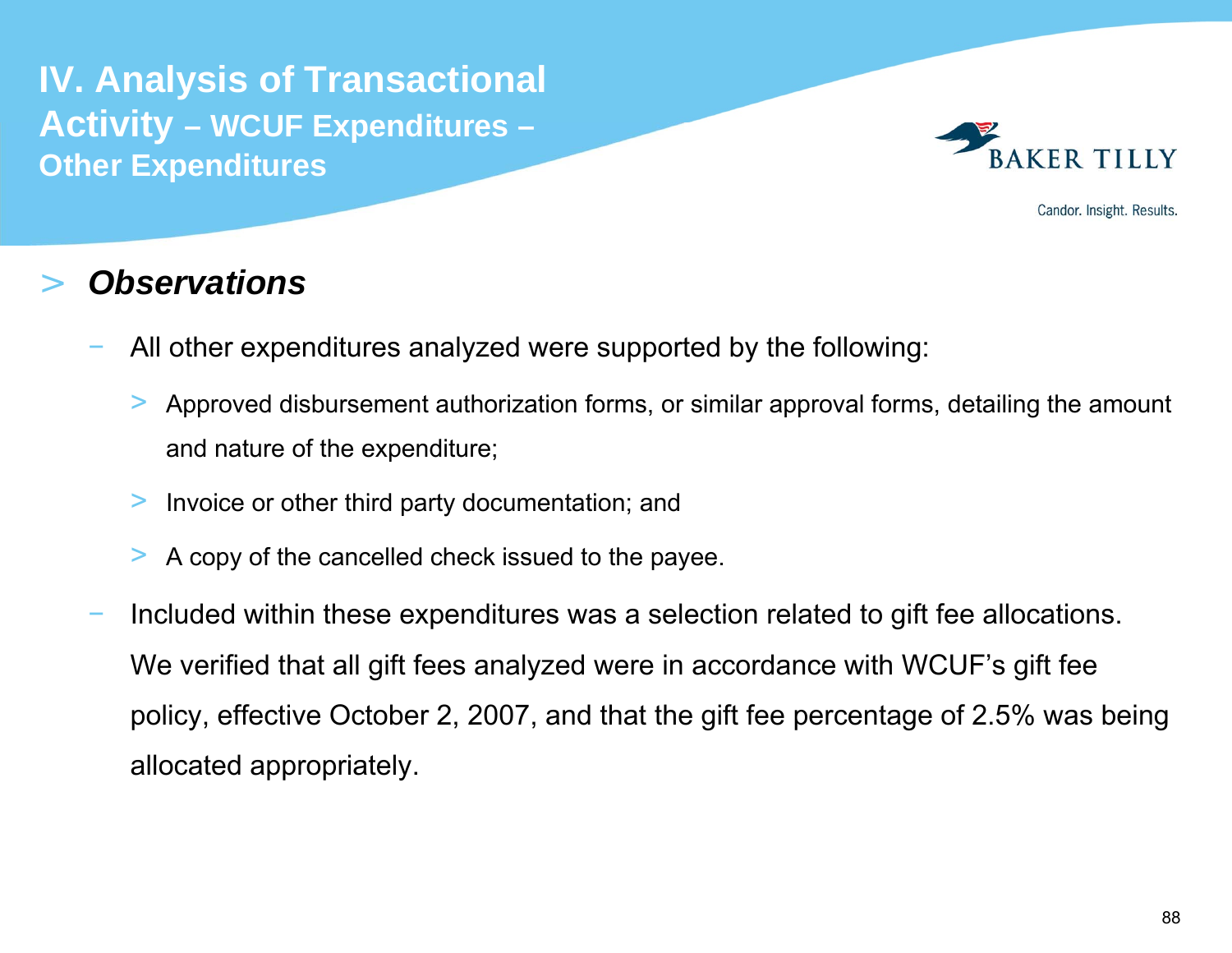**IV. Analysis of Transactional Activity – WCUF Expenditures – Other Expenditures**



Candor. Insight. Results.

### >*Risks Identified*

- If there is a failure to maintain the appropriate support, documentation, and evidence of approval, there is a risk for the occurrence of unauthorized and/or inappropriate transactions, which could result in overspending of WCUF's funds.
- As the appropriate documentation was maintained and that all of the conference expenditures analyzed evidenced appropriate approvals, this does not appear to be a risk for WCUF.

# >*Recommendations*

- None.
- Based upon our analysis and review of documentation maintained, we were able to appropriately substantiate and justify the transactional activity analyzed.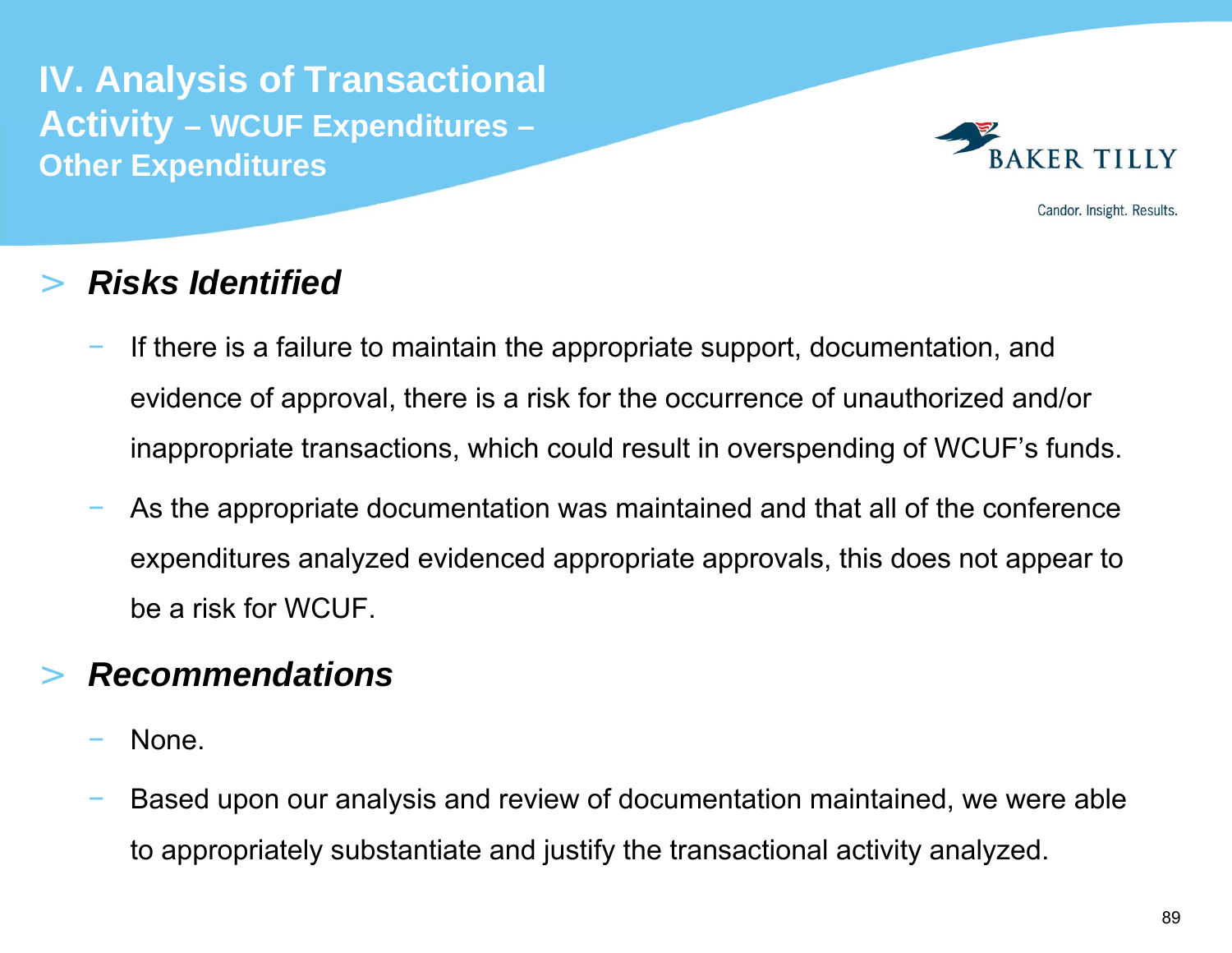**IV. Analysis of Transactional Activity – WCUF Expenditures – Account Reclassification Outflows**



Candor. Insight. Results.

- We selected eight transactions totaling \$86,097 which represented transfers between temporarily restricted cash (2-1000) and unrestricted cash (1-1000).
	- > WCUF's accounts payable module does not currently have the ability to check the existing balance in a particular cash account (restricted, unrestricted, or temporarily restricted) before issuing a check. Thus, when a check is drawn from an under-funded account, this can result in a negative cash account balance. Periodically, adjusting journal entries are made to transfer amounts between cash accounts within the same fund.
	- > We analyzed the supporting documentation provided to determine the nature, purpose and appropriateness of these transfers. We analyzed the transactions to determine whether the transfers were in accordance with the donor's intention.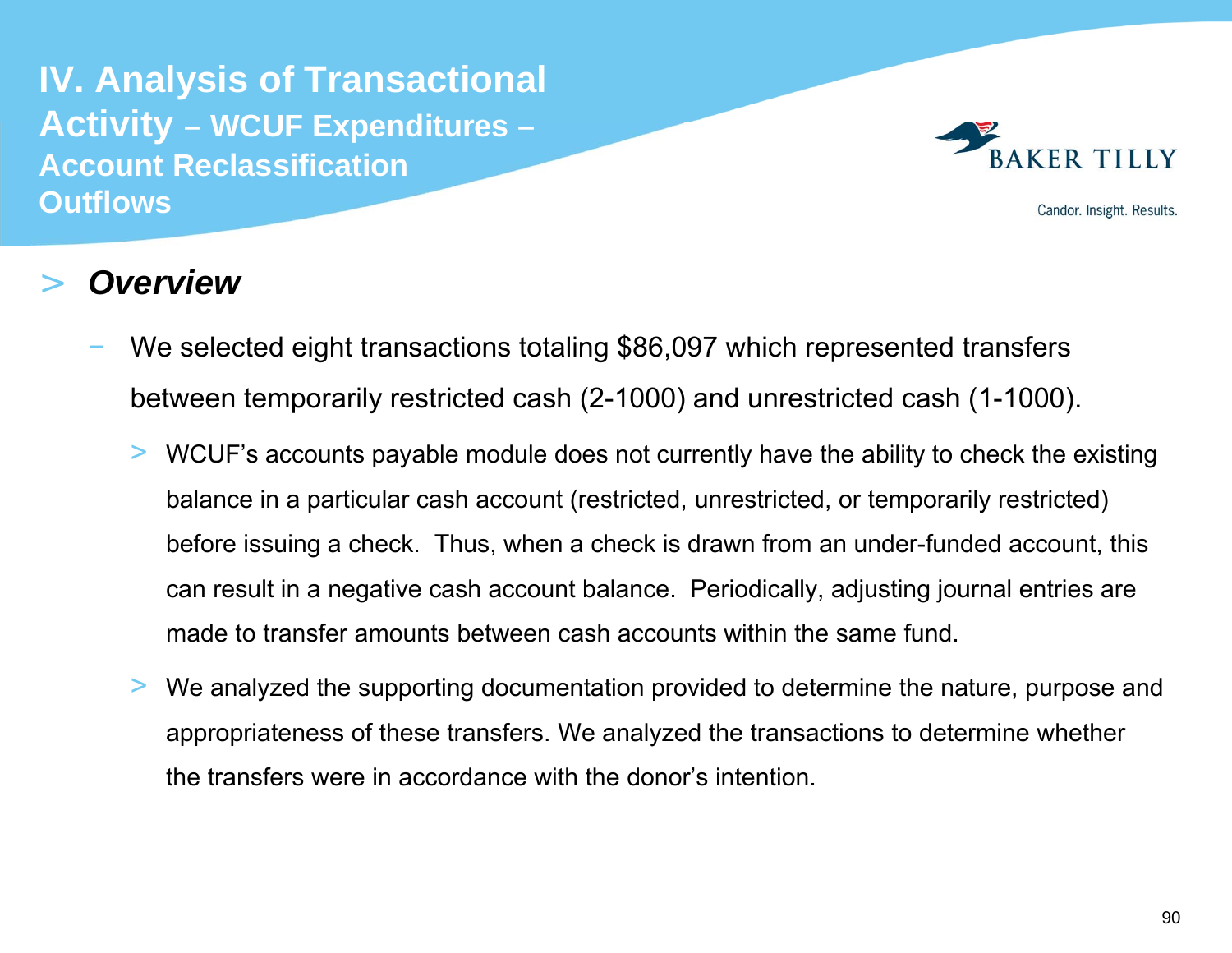**IV. Analysis of Transactional Activity – WCUF Expenditures – Account Reclassification Outflows**



Candor. Insight. Results.

- Two of the eight reclassifications were transfers from temporarily restricted cash (acct. 2-1000) to unrestricted cash (acct. 1-1000) to reconcile overdrawn cash accounts. The transfer does not impact the purpose or the use of funds. Each fund, such as the Iris Spencer Poetry Award Fund, was established based upon the nature and purpose of the use of monies within that fund.
- The six other transfers which represented transfers between the temporarily restricted and unrestricted cash accounts were also within the same funds.
- It is our understanding that within the fund, regardless of the cash account classification, funds are already in accordance with the nature and purpose of the particular activity. As the transfers are within the same funds, there is no impact to WCUF.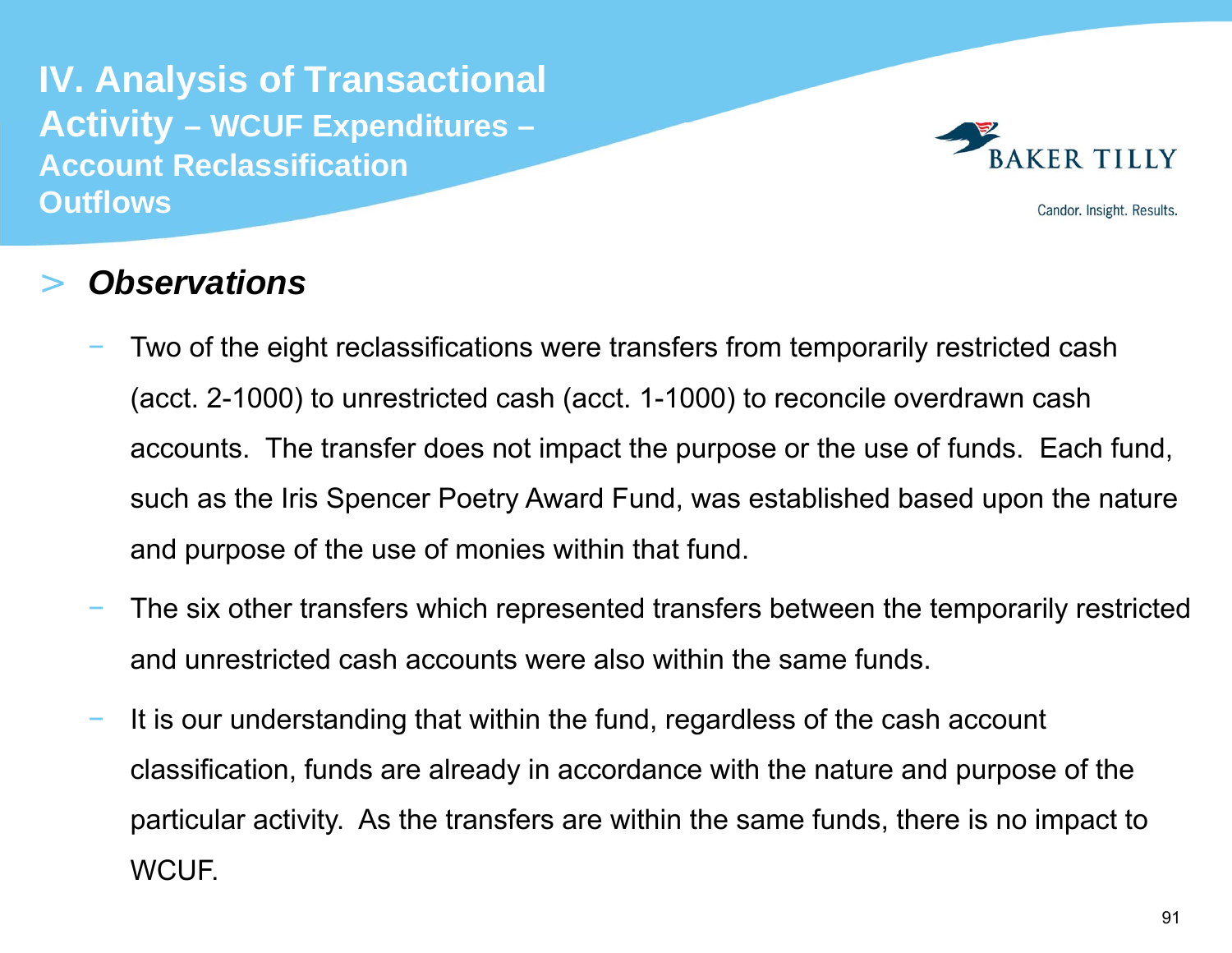**IV. Analysis of Transactional Activity – WCUF Expenditures – Account Reclassification Outflows**



Candor. Insight. Results.

#### >*Risks Identified*

- If there is a failure to maintain the appropriate support and documentation to substantiate transfers within WCUF funds for the benefit of the Poetry Center and Poetry Conference, there is risk that the amounts transferred could represent previously donated funds intended for a specific purpose that is not preserved through the transfer.
- Due to the fact that the appropriate documentation was maintained and that all of the transfers analyzed were within the same funds, this does not appear to be a risk for WCUF.

# >*Recommendations*

- None.
- Based upon our analysis and review of documentation maintained, we were able to appropriately substantiate and justify the transactional activity analyzed.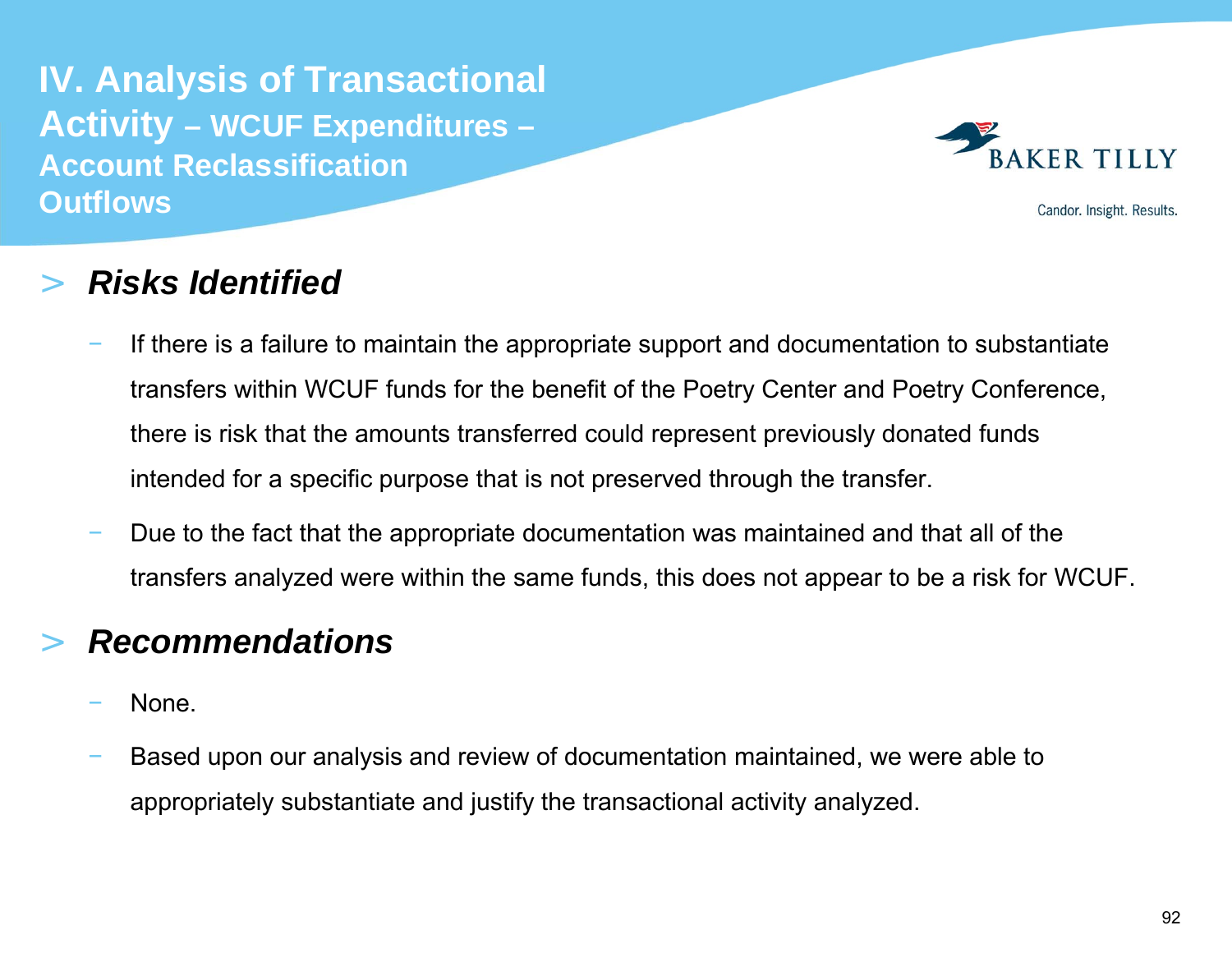

Candor. Insight. Results.

# >*Objective*

- Throughout the Period, Poetry Conference participant registration fees and donations were received by WCU and WCUF.
- Our objective was to test the appropriateness of the Poetry Center transfers between WCU and WCUF and verify that the amounts recorded were proper.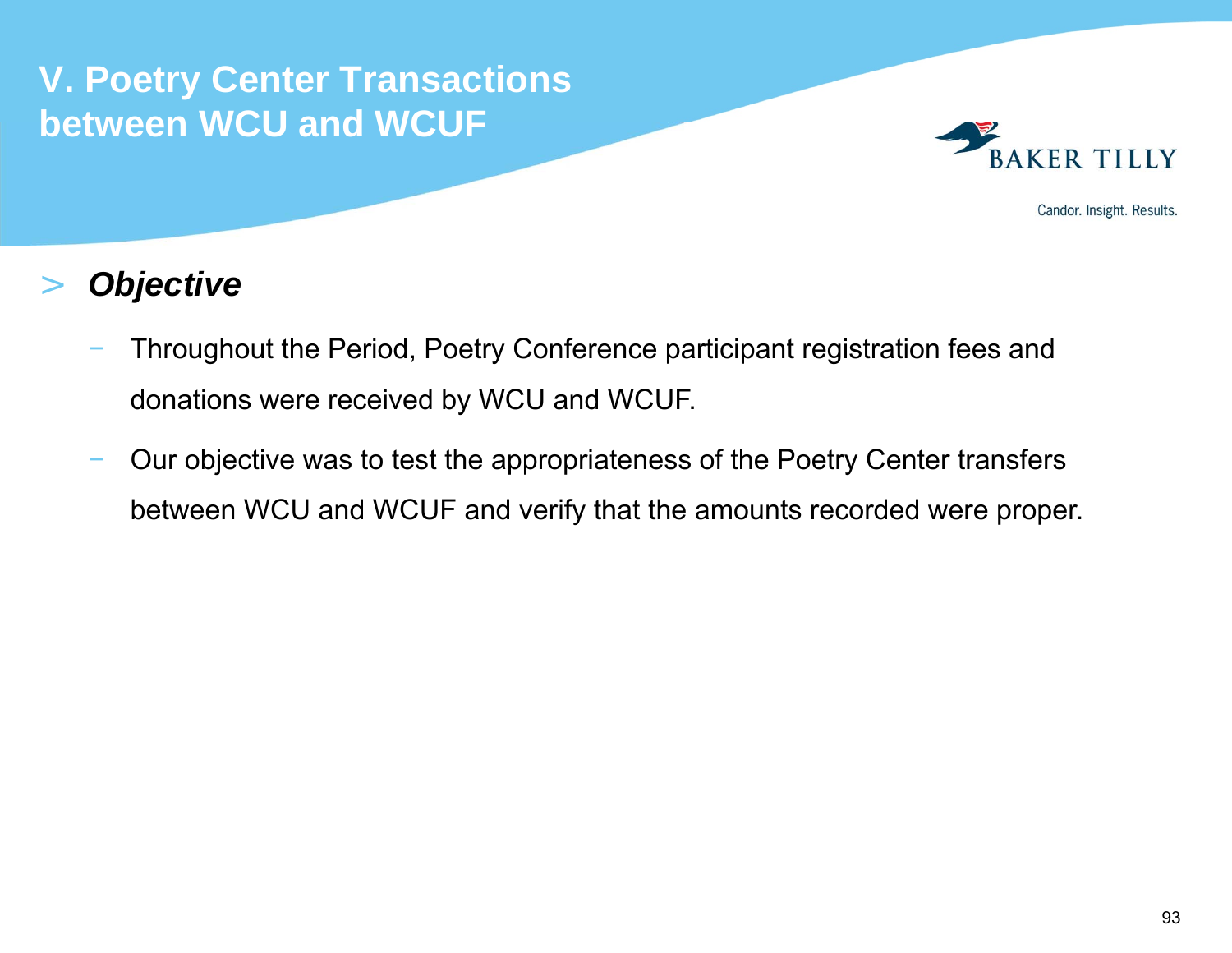

Candor. Insight. Results.

### >*Overview*

- We analyzed the Poetry Center transfers between WCU and WCUF's general ledger activity related to the Poetry Center.
- We identified 13 cash outflows from WCUF to WCU related to the Poetry Center, as summarized by fiscal year:

| <b>Number of</b><br><b>Selections</b><br><b>Fiscal Year</b><br><b>Amount</b> |    |    |          |  |
|------------------------------------------------------------------------------|----|----|----------|--|
| 2011-12                                                                      | 2  | \$ | 3,590    |  |
| 2012-13                                                                      |    |    | 13,985   |  |
| 2013-14                                                                      | 3  |    | 4,348    |  |
| 2014-15                                                                      |    |    | 12,792   |  |
| <b>Total</b>                                                                 | 13 |    | \$34,715 |  |

# **<u>Summary of the Poetry Center</u> Transactions between WCU and WCUF**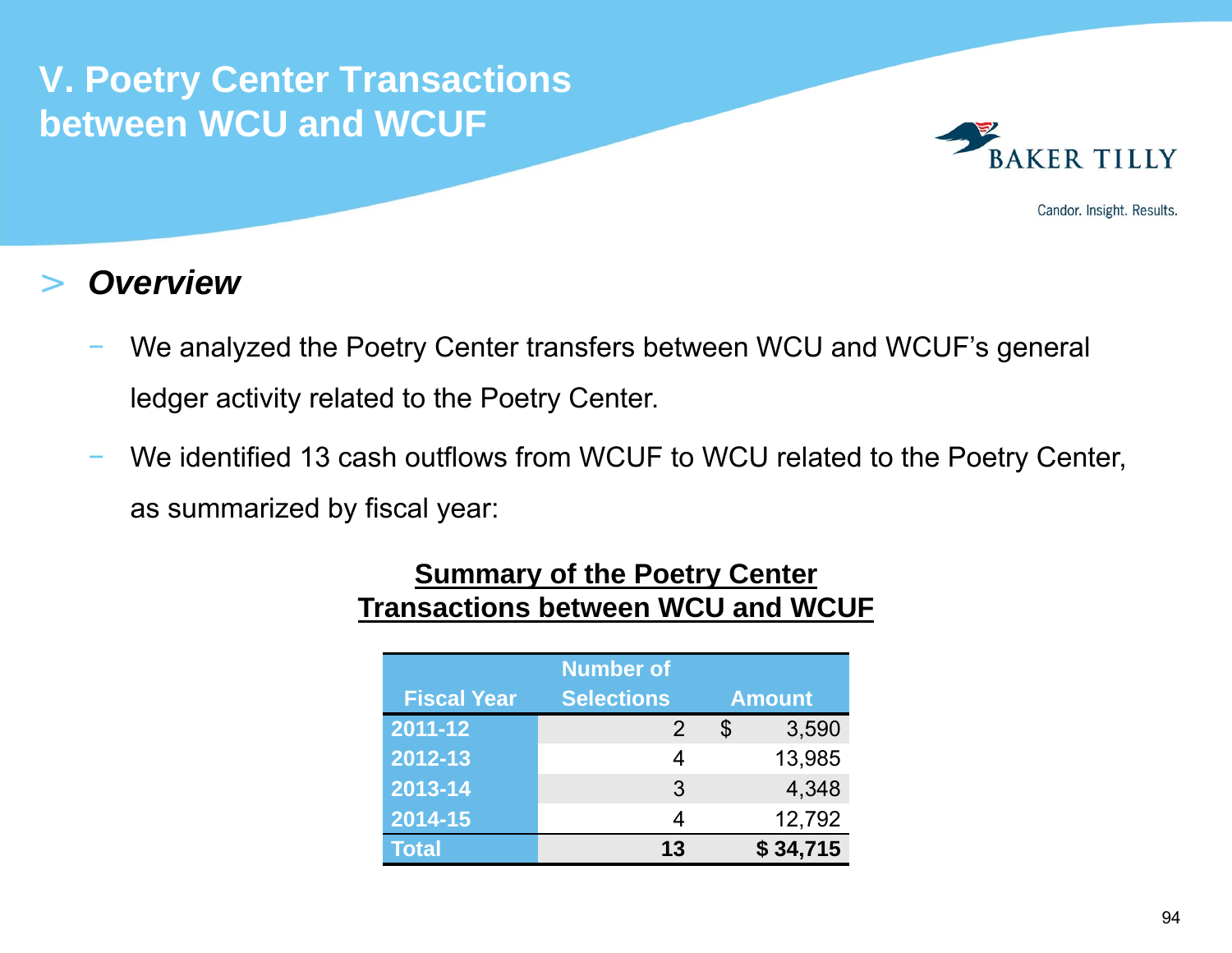

Candor. Insight. Results.

- We requested from WCU and WCUF to:
	- > Identify all other the Poetry Center transactions between WCU and WCUF during the Period beyond the 13 transfers initially identified; and
	- >Provide documentation to substantiate the nature, purpose and appropriateness of all transfers identified.
- WCU was not able to identify any additional transfers beyond the original 13 identified.
- WCUF identified two additional Poetry Center transfers from WCUF to WCU totaling \$48,237. One of these transfers, totaling \$48,107 was outside the Period for this engagement. We were unable to identify the other transfer for \$130 in WCU's general ledger. We believe the transaction was part of a batch journal entry.
- We analyzed the supporting documentation for the 13 transfers to verify that the disbursements from WCUF to WCU were properly recorded and accounted for the benefit of the appropriate Poetry Center operations.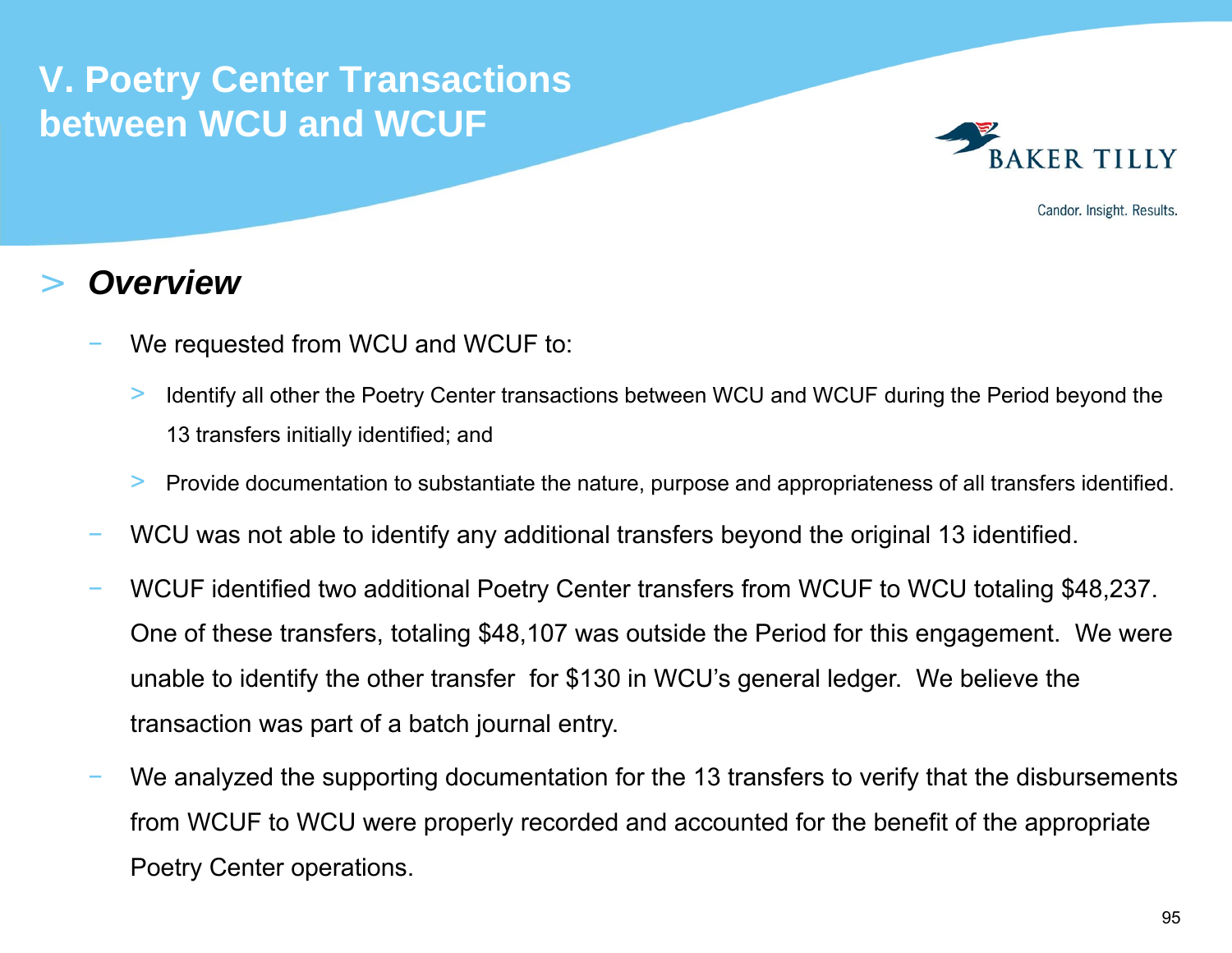

Candor. Insight. Results.

- WCU provided the following documents to substantiate the transfers. This documentation was **not sufficient** to substantiate the appropriateness of the transfers.
	- >Internally generated general ledger reports; and
	- >Internally generated department receipts reports.
- WCUF provided sufficient documentation to substantiate the appropriateness of the transfers, including the following:
	- >A copy of the disbursement authorization form;
	- >A copy of the invoice, when applicable; and
	- >A copy of the canceled check.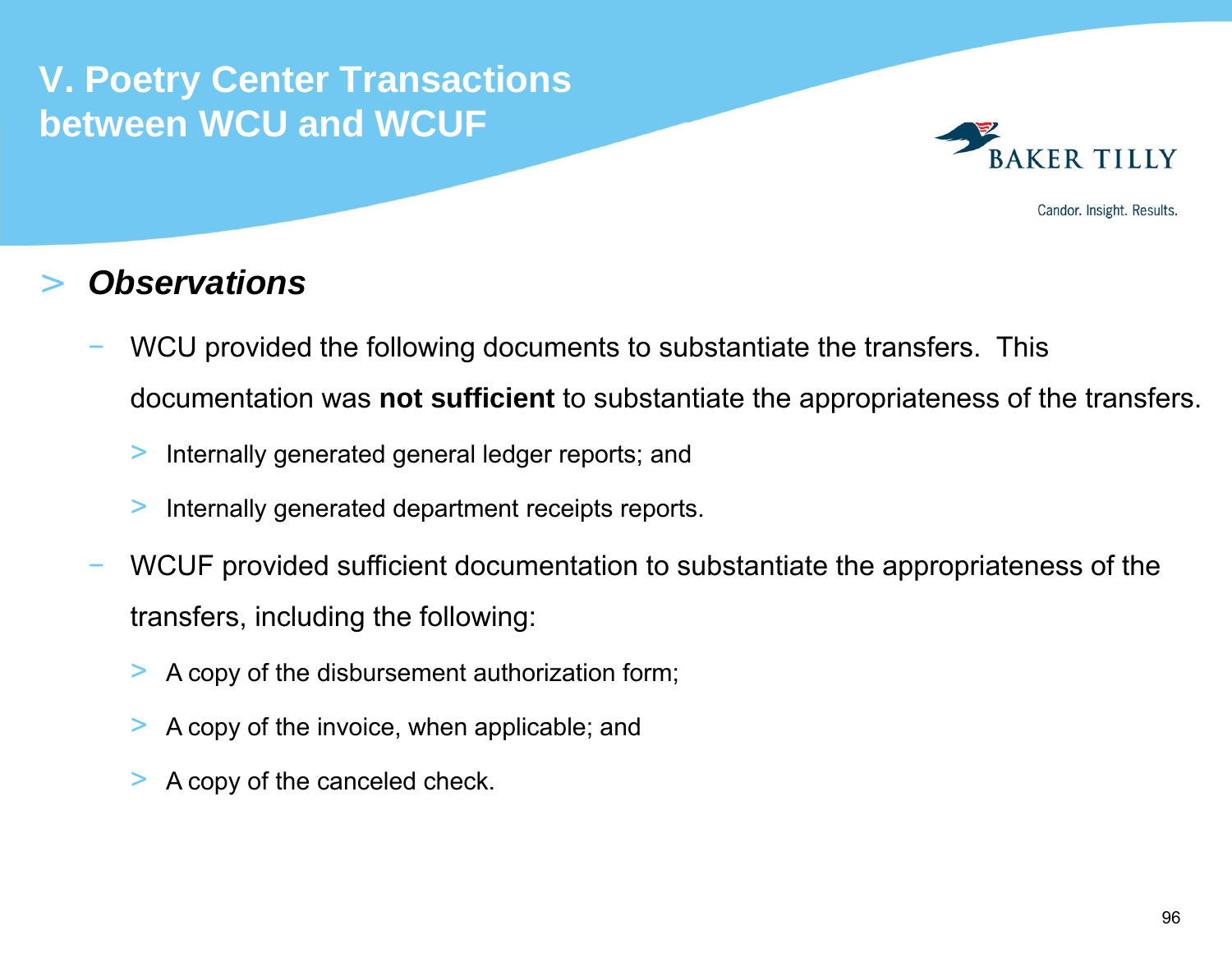

Candor. Insight. Results.

#### >*Observations (continued)*

- We identified two instances in which appropriate documentation was not maintained to support the transfers, as well as evidence of limited oversight by the Poetry Center over the financial activities, specifically:
	- > Disbursement from WCUF to WCU for the Poetry Center totaling \$2,241. See **Handout 20**.
		- WCU was not able to identify the specific \$2,241 transfer from WCUF in their general ledger. We were unable to obtain any support from the Poetry Center substantiating the disbursement received.
		- The documentation provided by WCUF does not include invoice or other third party documentation for \$495 of the total disbursement.
	- > A disbursement from WCUF totaling \$12,700 to WCU contained documentation that resulted in a reimbursement that exceeded the expense by \$135. See **Handout 21**.
		- The documentation provided by WCUF appropriately substantiated the transfer.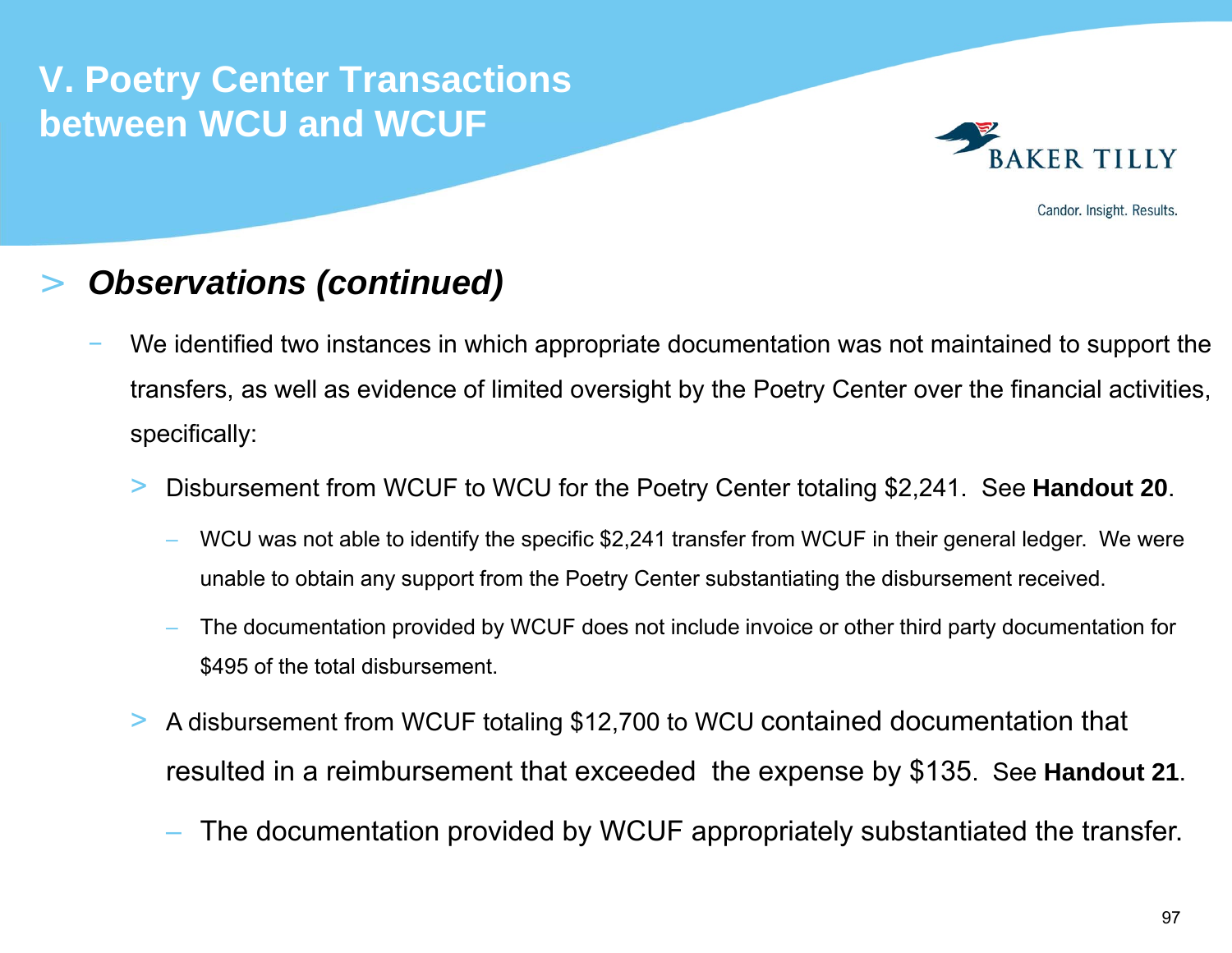

Candor. Insight. Results.

### >*Risks Identified*

- By not maintaining the proper documentation such as copies of canceled checks, deposit slips, invoices, receipts, etc., funds intended to benefit the Poetry Center could be allocated inappropriately or misappropriated.
- The lack of oversight, accountability and documentation available to support the funds flowing from WCUF to WCU could lead to unsubstantiated and unauthorized transactions.

# >*Recommendations*

 We recommend that the Poetry Center create the appropriate documentation to support the nature, purpose and appropriateness of all funds transferred between WCU and WCUF.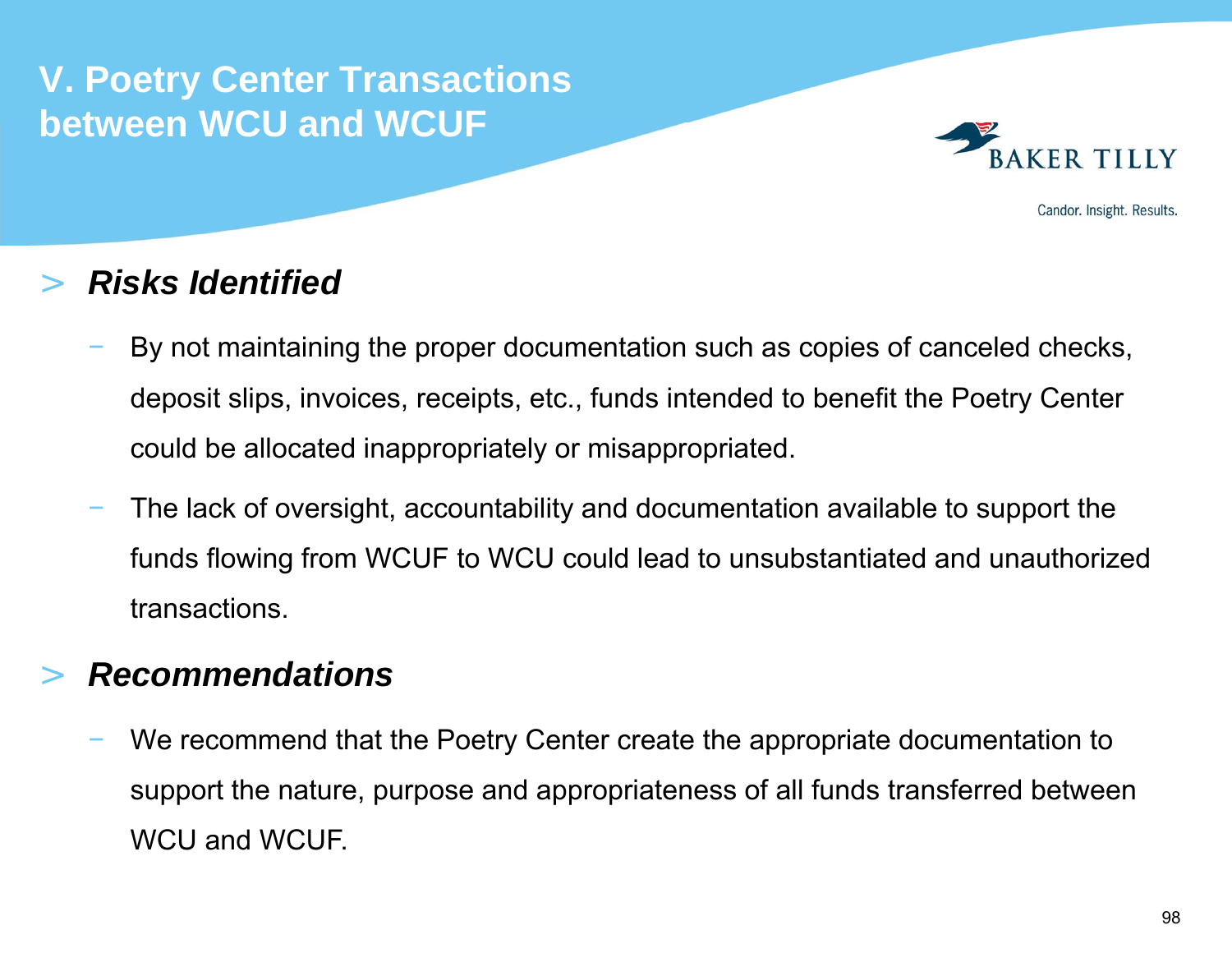

# >*Background*

- It is our understanding that Story Line Press ("SLP") became associated with the Poetry Center as a non-profit organization in 2008 for the purpose of creating and publishing poetry books.
- On October 25, 2010, WCUF entered into an agreement with SLP to provide staff support for SLP operations, as well as to provide gift processing and gift receipting services.
	- > Specifically, Mr. Peter Duval ("Mr. Duval"), the spouse of Dr. Bridgford, was hired by WCUF under this agreement to operate and manage SLP. Throughout his employment, which was terminated in December 2011, Mr. Duval received wages totaling approximately \$67,800 from SLP.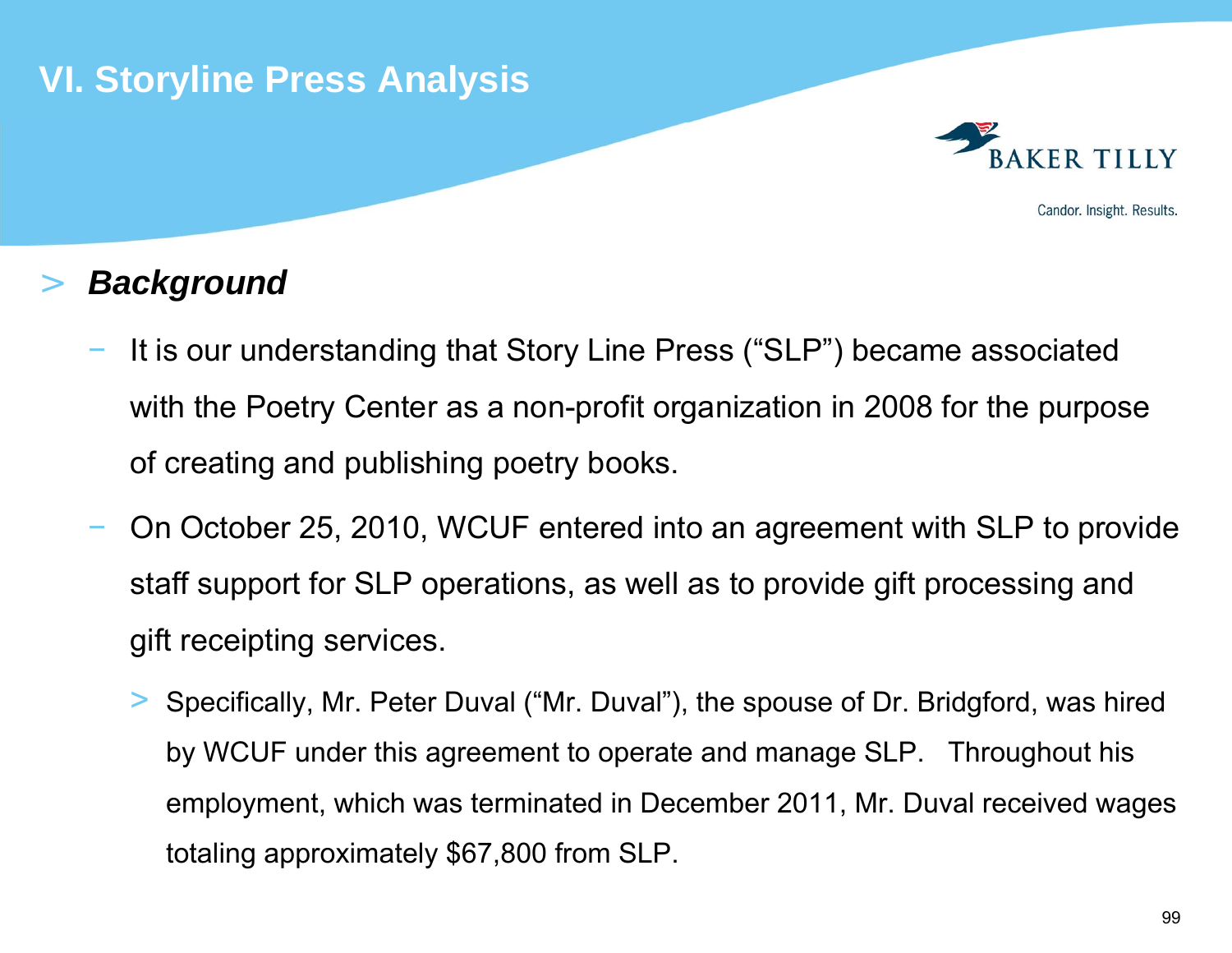

# >*Background (continued)*

- Given the relationship between the Director of the Poetry Center (i.e., Dr. Bridgford) and SLP personnel (i.e., Mr. Duval), we tested the transactional activity of SLP to understand the appropriateness of the activity.
	- > "Transactions involving related parties cannot be presumed to be carried out on an arm's-length basis, as the requisite conditions of competitive, free-market dealings may not exist."\*
- WCU and WCUF held accounts and processed gifts for SLP.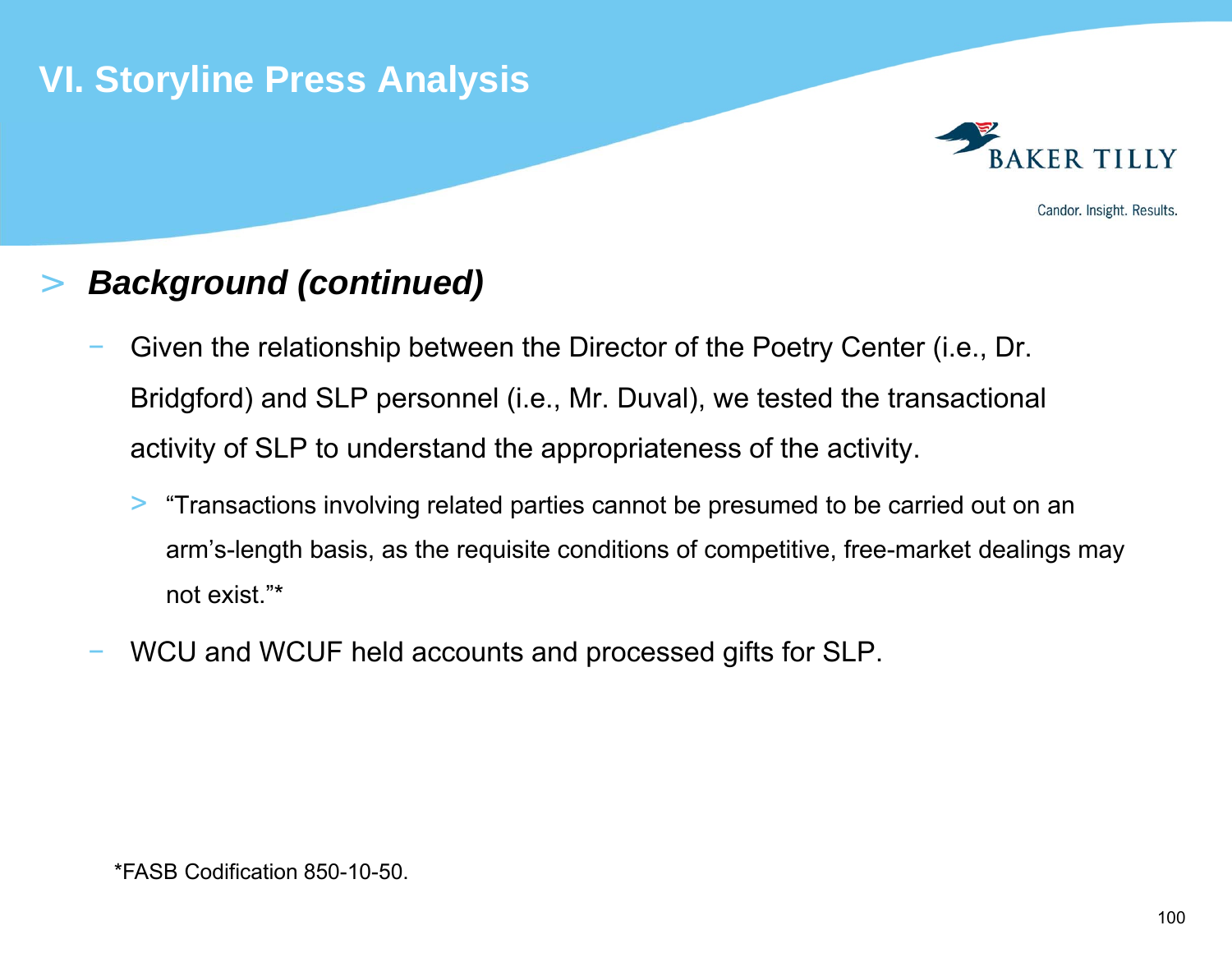

#### >*Support Provided and Observations*

- We obtained and analyzed the SLP transaction history maintained at WCU and WCUF during the Period. We selected transactions from the general ledger activity based on dollar amount and description. We requested documentation from both WCU and WCUF's general ledger activity to support the nature and appropriateness of the transactions.
	- > We were provided copies of the checks and evidence of the donor's intent to ensure that the receipt was properly recorded to the SLP general ledger for all revenue transactions tested.
	- > We were provided invoices, evidence of approvals and copies of canceled checks for all operating expenditures analyzed.
- Furthermore, we obtained a copy of the Pay Pal account held by SLP that was set up for collecting payments for book sales. We verified that all of the transactions analyzed were properly recorded on the general ledger. We determined that all of the receipts and disbursements analyzed were appropriately supported.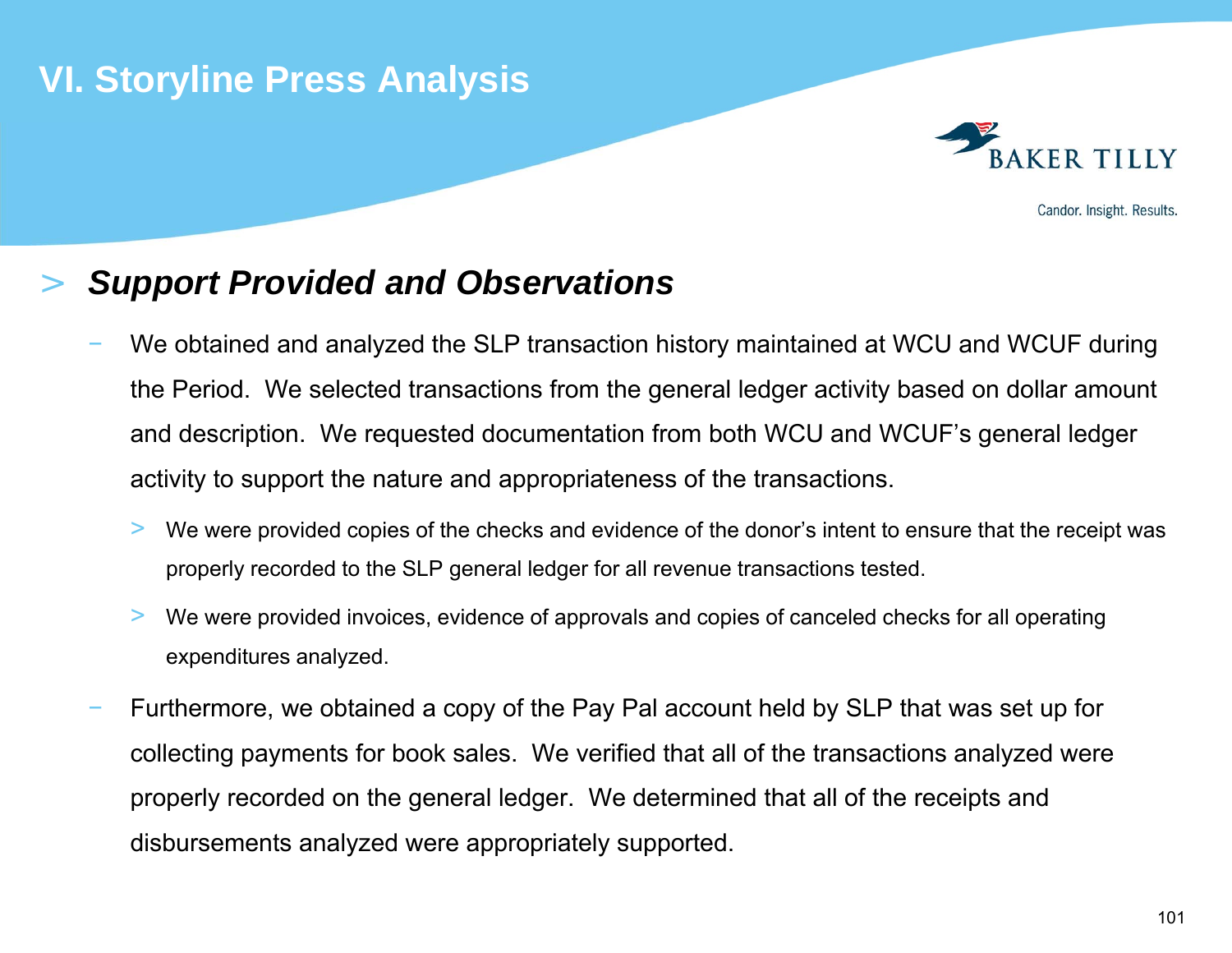# **VI. Storyline Press Analysis**



Candor. Insight. Results.

#### >*Risks Identified*

- The existence of related parties presents financial and operational risks.
- It is our understanding that as the former Poetry Director, Dr. Bridgford had the authority to allocate donations at her discretion. As a result, there is a heightened risk that she could potentially allocate funds to SLP, which would benefit her husband.

# >*Recommendations*

 We recommend that WCUF implement a policy of requiring secondary approvals over donations received that are not intended for a specific purpose.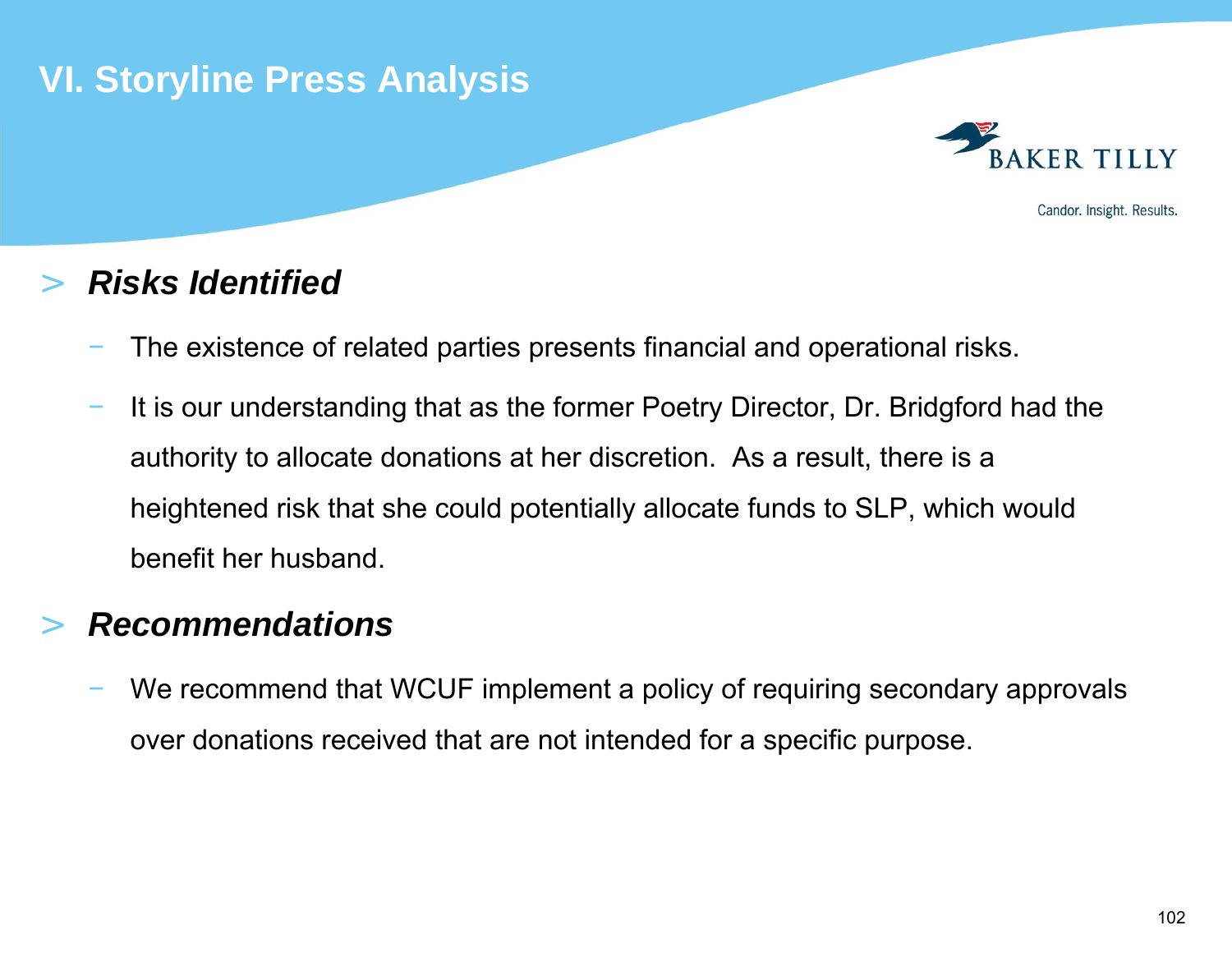# **VII. Women's Leadership Summit Analysis**



Candor. Insight. Results.

- It was brought to our attention during our fieldwork that Dr. Bridgford had organized a Woman's Leadership Summit ("WLS") that was scheduled for November 21 through November 23, 2014. The event was canceled on October 27, 2014.
- WCU and WCUF knew very little about the Poetry Center's WLS event until:
	- >Participants began to request refunds for their participant registration fees; and
	- >CAS assumed responsibility for paying the venue's cancellation fee of \$3,148.
- We requested support for the booking of the facility for the conference, the cancellation fee and the refunds of participant fees that were issued by the Poetry Center related to the event.
- See **Handout 22**.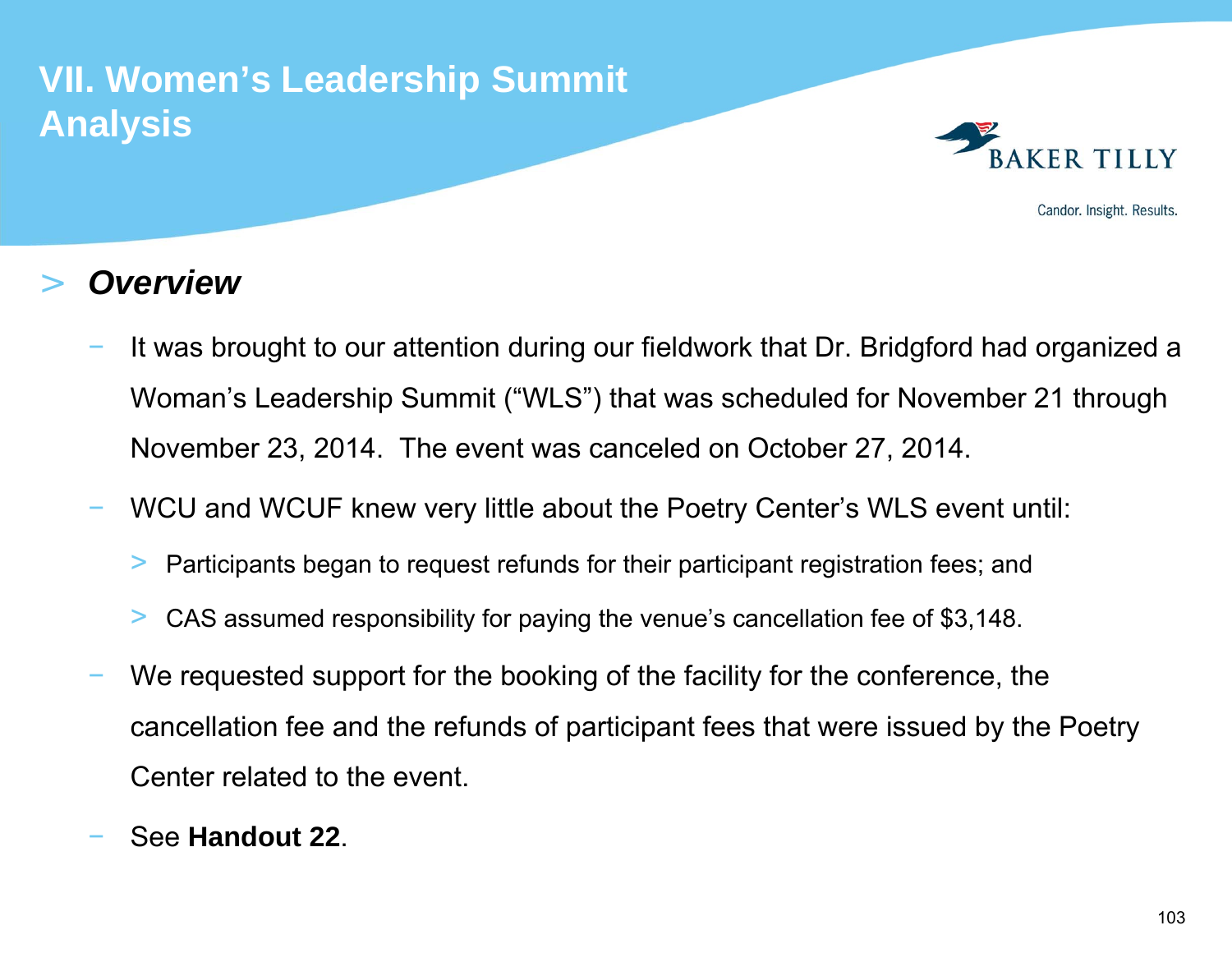# **VII. Women's Leadership Summit Analysis**



Candor. Insight. Results.

#### >*Support Provided and Observations*

## **Rental of Facility**

- > Based upon review of email correspondence, it appears that Dr. Bridgford signed the agreement to rent the facility, even though she was not authorized to do so and without first obtaining approval by WCU's Purchasing Department.
- > When the event was cancelled, CAS was required to pay \$3,148 to satisfy the venue's cancellation fee.

## **Registration Fees and Refunds**

- >Registration fees for the event were processed by WCU.
- > WCU was able to identify four registrants to whom refunds were made. However, WCU was only able to identify two of the original deposits in their records.
- > As a result, \$280 was issued to registrants as refunds for amounts that are not verified to have ever been initially deposited.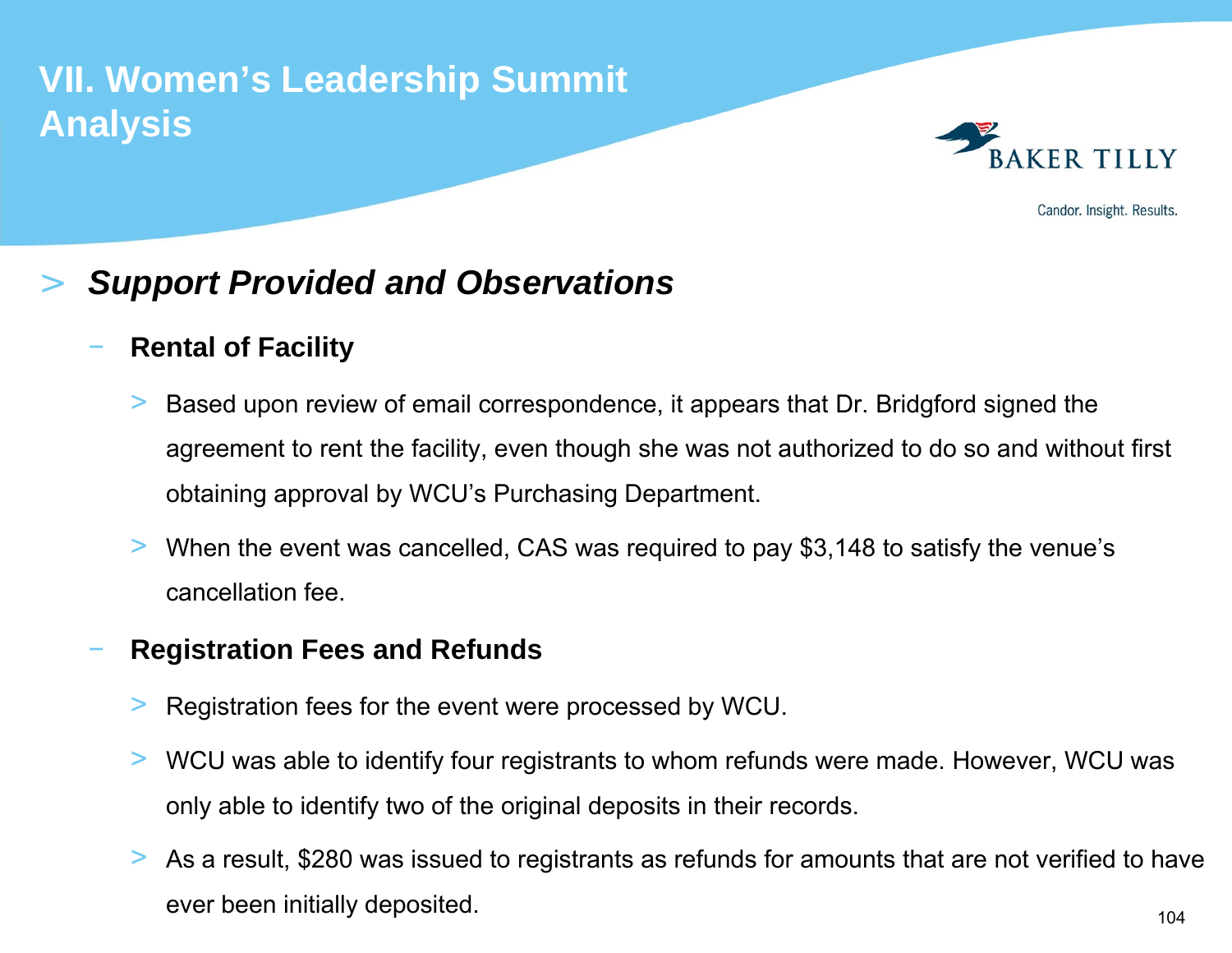# **VII. Women's Leadership Summit Analysis**



Candor. Insight. Results.

#### >*Risks Identified*

- The failure of the Poetry Center to appropriately track participant registration fees led to WCU's inability to determine whether the correct amount of revenue was collected for the event.
- WCU was also exposed to the risk of misappropriation of participant registration fees.
- The lack of oversight surrounding this vendor agreement exposed WCU to an unfavorable financial obligation when the summit was later canceled.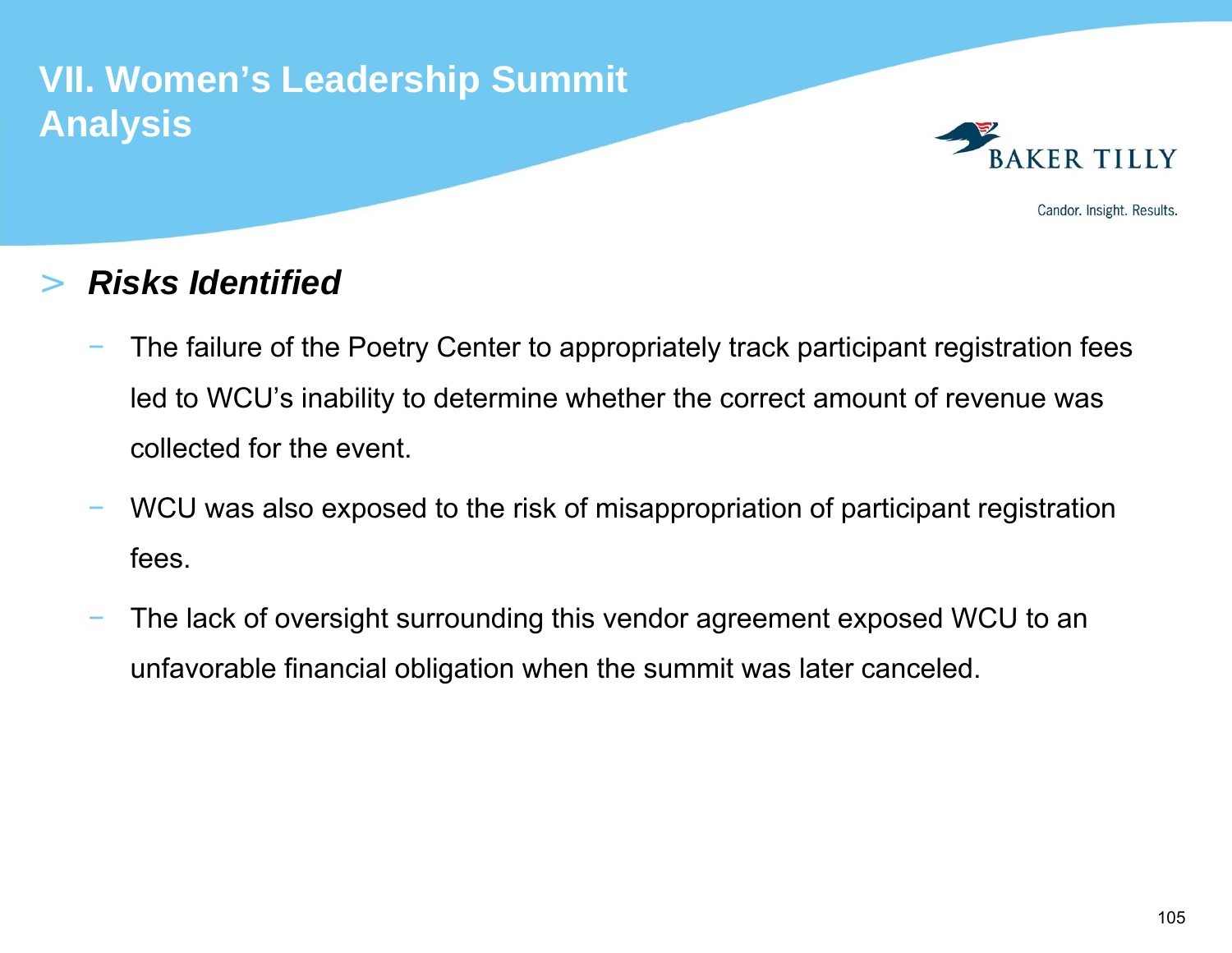# **VII. Women's Leadership Summit Analysis**



Candor. Insight. Results.

#### >*Recommendations*

- A registration log should be maintained, reviewed and approved prior to any event taking place.
- All receipts for participant fees should be reconciled to the registration log prior to the event.
- Registration records should be maintained to support that the correct and complete amount of participant registration fees are received. Additionally, registration records should be maintained, in the event refunds are requested, to ensure the appropriate amount is refunded.
- We recommend that the process of collecting participant registration fees be centralized at WCU's Office of Conference Services to ensure that there is the appropriate level of accountability for the participant registration fees.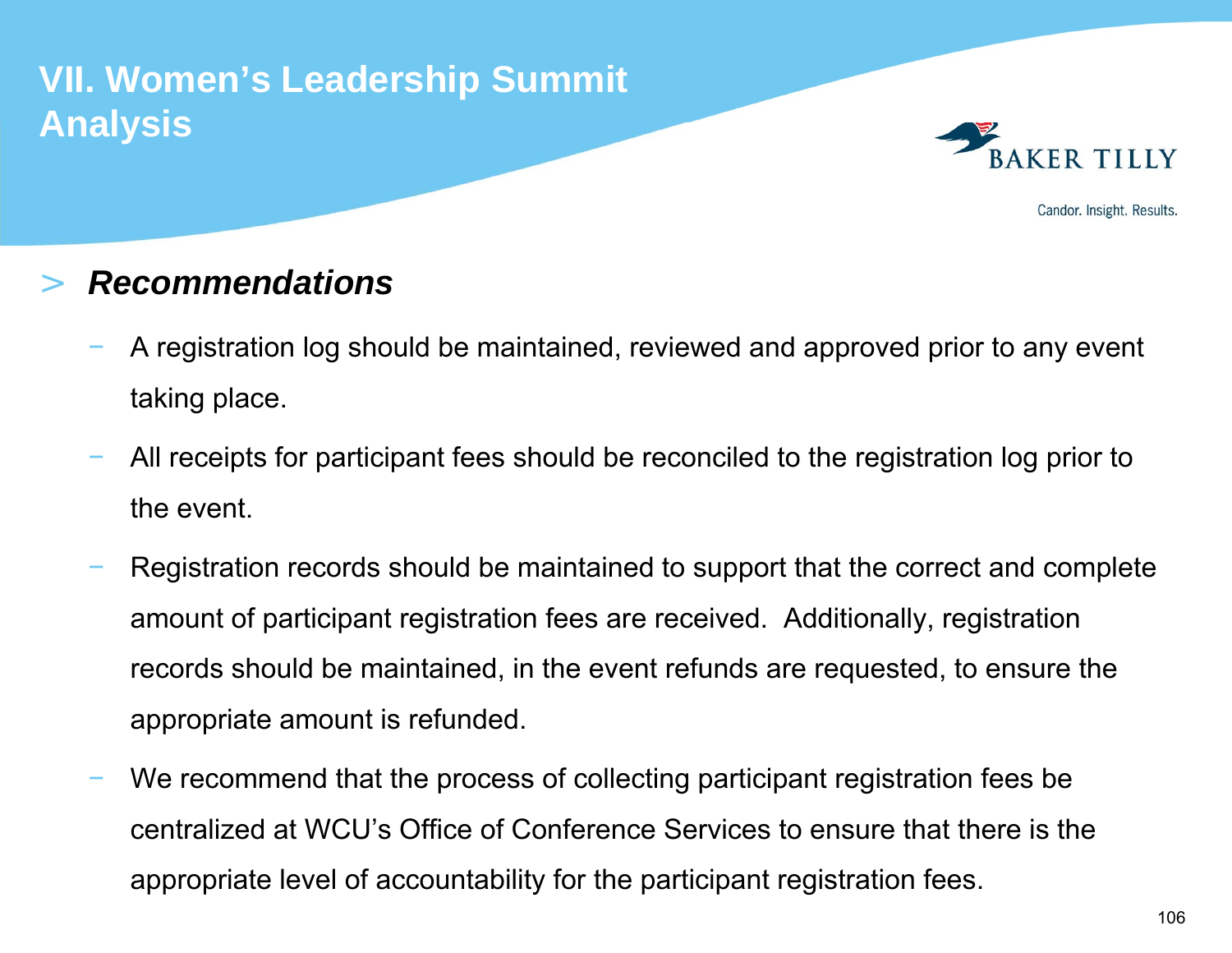

Candor. Insight. Results.

#### >*Overview*

- On September 25, 2012, Dr. Lori Vermeulen ("Dr. Vermeulen"), the Dean of CAS, issued a letter indicating that CAS would provide the Poetry Center with a one time grant of \$30,000 to help alleviate the deficit at the time of \$21,750 (see **Handout 23**). This grant was to be applied as follows:
	- >\$5,309 – 3 credits summer salary for Director (i.e., Dr. Bridgford) (for summer 2012); and
	- >\$24,691 – transfer of funds to Center's University Account (i.e., Poetry Center account).
- This funding was not reflected in the Poetry Center's financial activity.
- This grant was provided in addition to the support that CAS historically provided:
	- > Funding for 9 hours of alternative work assignment to support the Director (i.e., Dr. Bridgford); and
	- >Funding for salary and benefits for the Center's Associate Director (i.e., Ms. Smith).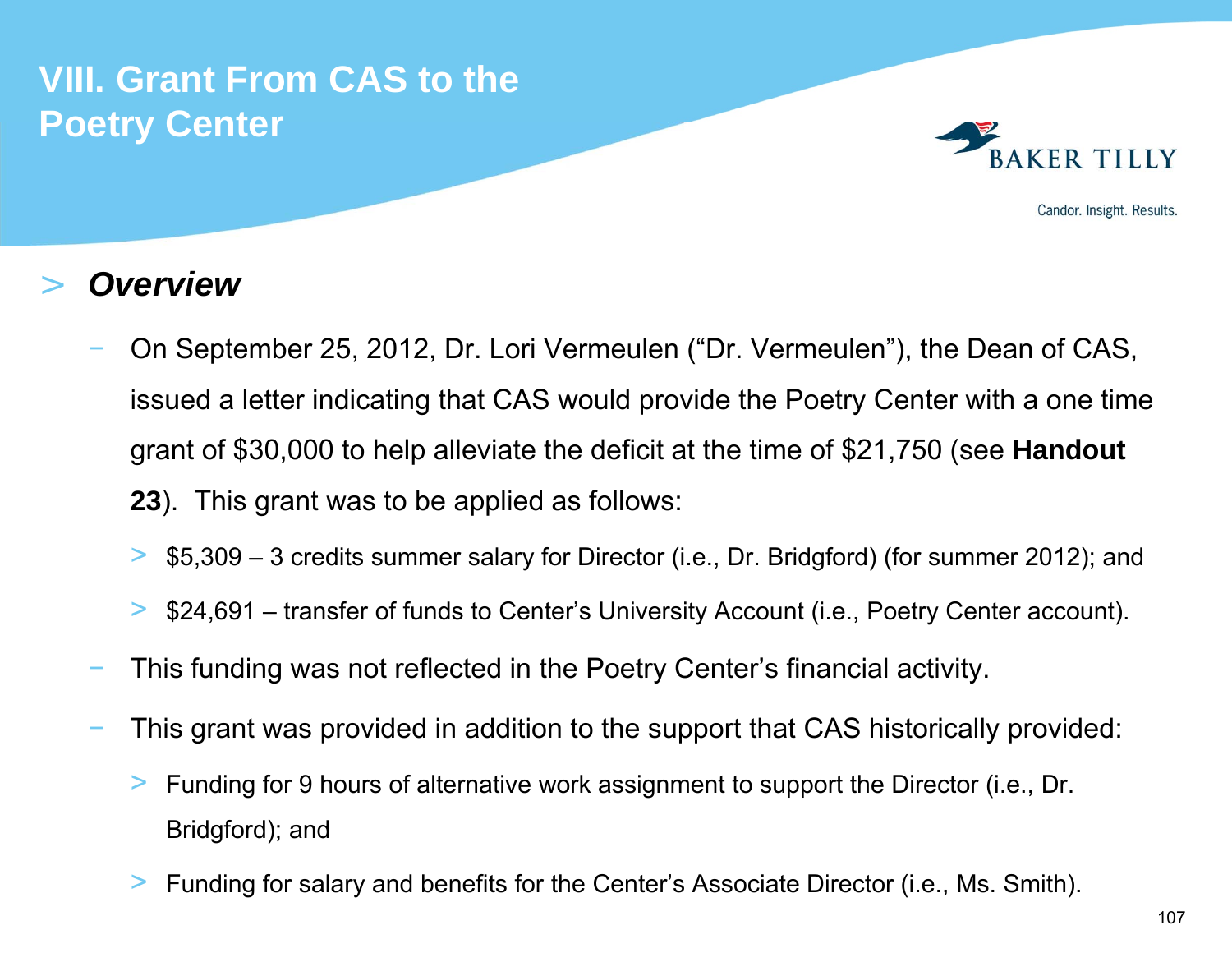

Candor. Insight. Results.

#### >*Observations*

- The documentation provided to us indicates that the CAS grant was actually applied as follows:
	- > \$5,309.13 – three credits of summer pay for the Director (i.e., Dr. Bridgford).
		- This activity was substantiated with internally-generated journal entry report.
		- **Note:** This amount is \$0.03 more than the amount indicated in the letter from Dr. Vermeulen.
	- > \$24,039.55 – Rather than distributing the funds directly to the Poetry Center, CAS instead paid the outstanding invoice that the Poetry Center owed to Conference Services for reimbursement of expenditures related to the 2012 Poetry Conference.
		- This activity was substantiated with the invoice from Conference Services and the related internallygenerated journal entry report.
		- **Note:** This amount is \$651.35 less than the amount indicated in the letter from Dr. Vermeulen.
- Thus, the documentation indicates that the funds distributed from CAS to the Poetry Center totaled \$29,348.68, or \$651.32 less than the \$30,000 indicated in the letter from Dr. Vermeulen.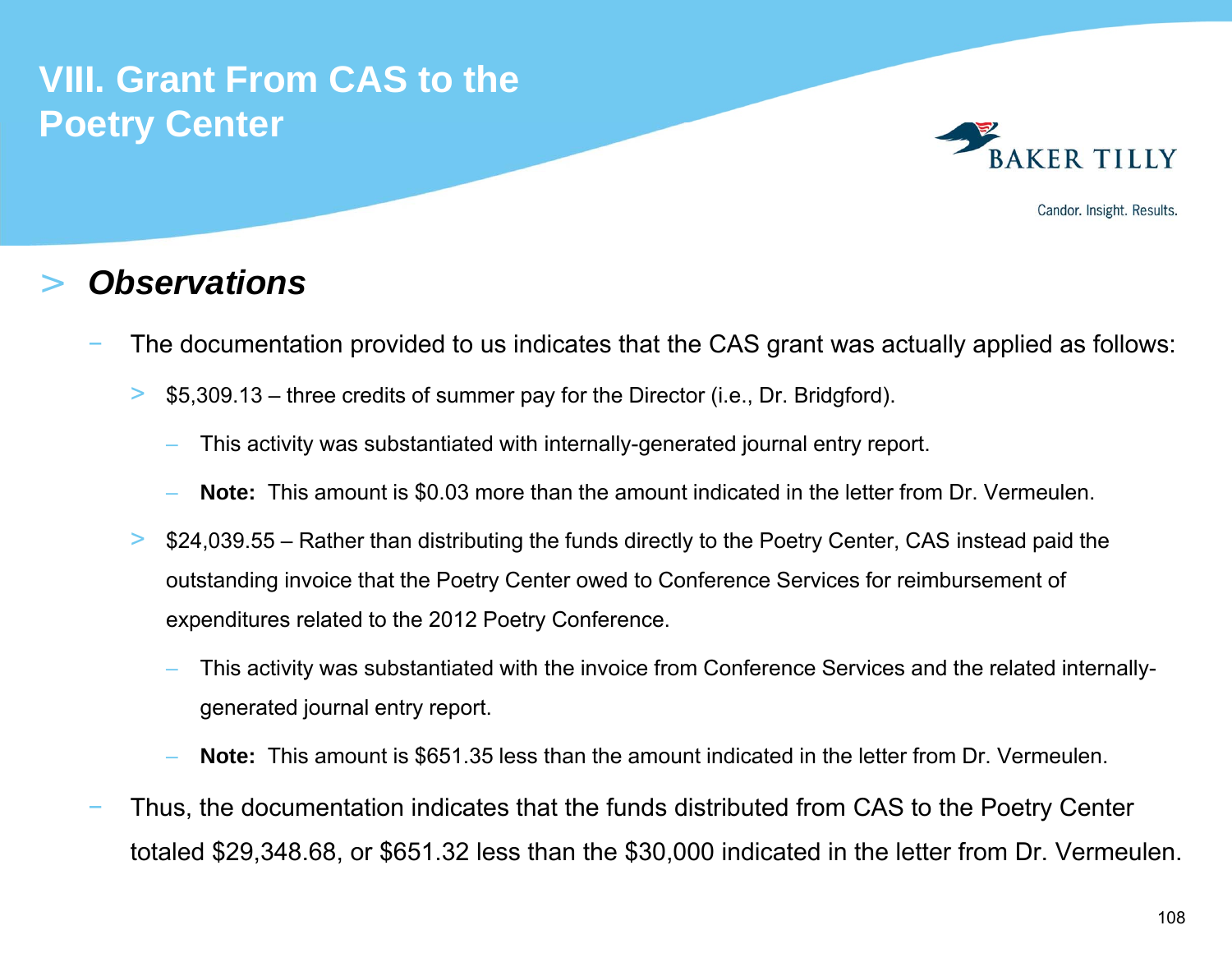

Candor. Insight. Results.

#### >*Risks Identified*

- There is a risk that the Poetry Center may require additional funding in the future if their revenues and expenditures are not sufficiently managed.
	- > Based upon our review of the financial activity, it is evident that the Poetry Center expended more than they received to finance the Poetry Conference in the past (i.e., significant deficits within the following funds from FY10-12: Poetry Conference Gifts, Ahmanson Poetry Conference, Poetry Center, and Iris N. Spencer Poetry Award).
- The lack of oversight and accountability for the management of funds associated with the Poetry Center and Conference exposed Poetry Center and Poetry Conference to the risk of inappropriate transactions, misappropriation of assets and violations of policy and procedures.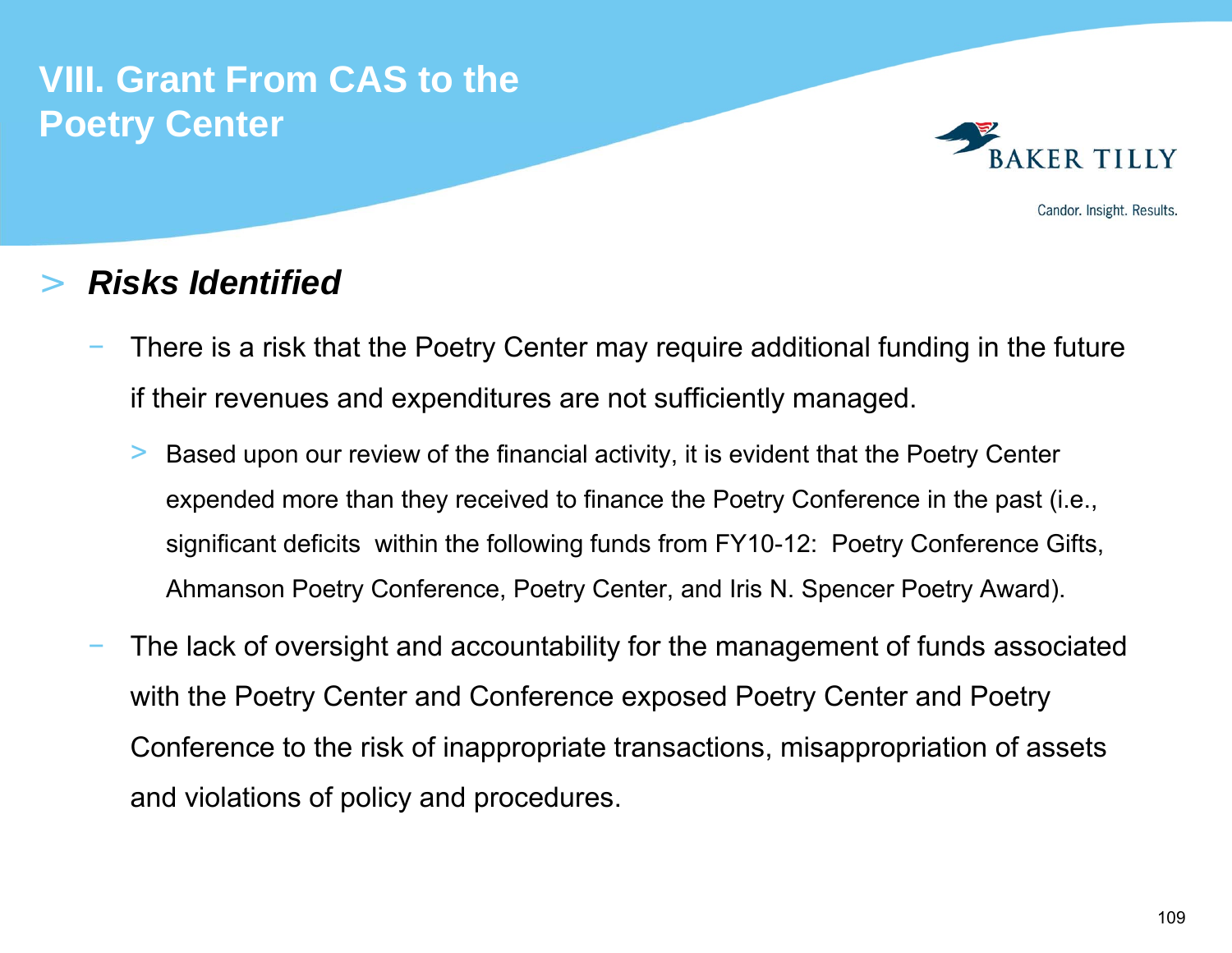

Candor. Insight. Results.

#### >*Risks Identified (continued)*

 There is a concern regarding the fact that the final value of the grant or funds distributed from CAS to the Poetry Center was never verified or approved. It was not readily apparent that the final value disbursed to the Poetry Center was not in fact \$30,000, but was actually \$651.32 less, or a total of \$29,348.68. We were not provided with documentation evidencing that this difference was authorized.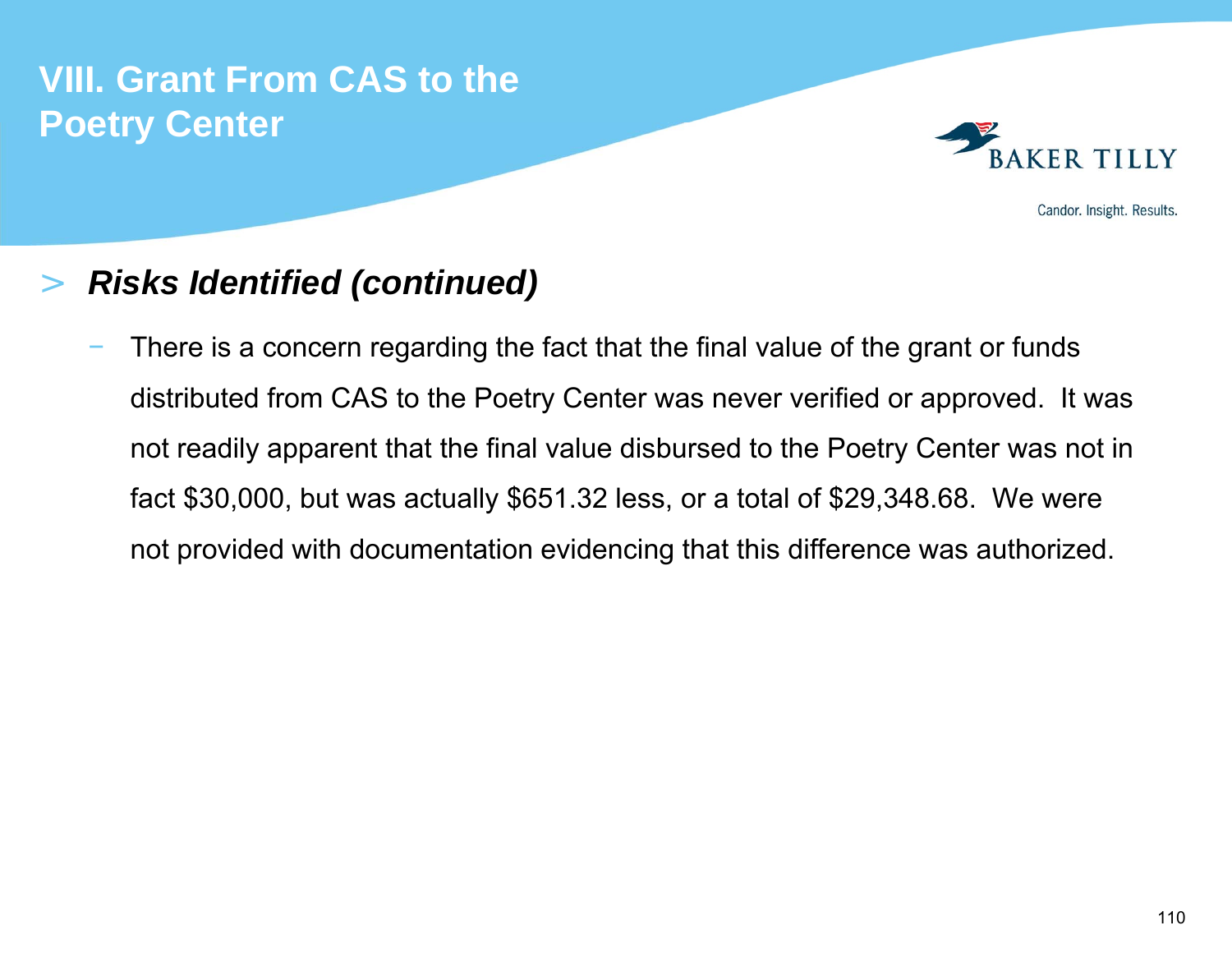

Candor. Insight. Results.

#### >*Recommendations*

- We recommend that WCU engage in a more thorough planning and budgeting process over the Poetry Center. We recommend that this budget reflect reasonably expected revenue figures and anticipated expenditures for the operations.
- Additionally, we recommend that all transactions, including inter-organization transfers, be sufficiently and appropriately documented with signature approval.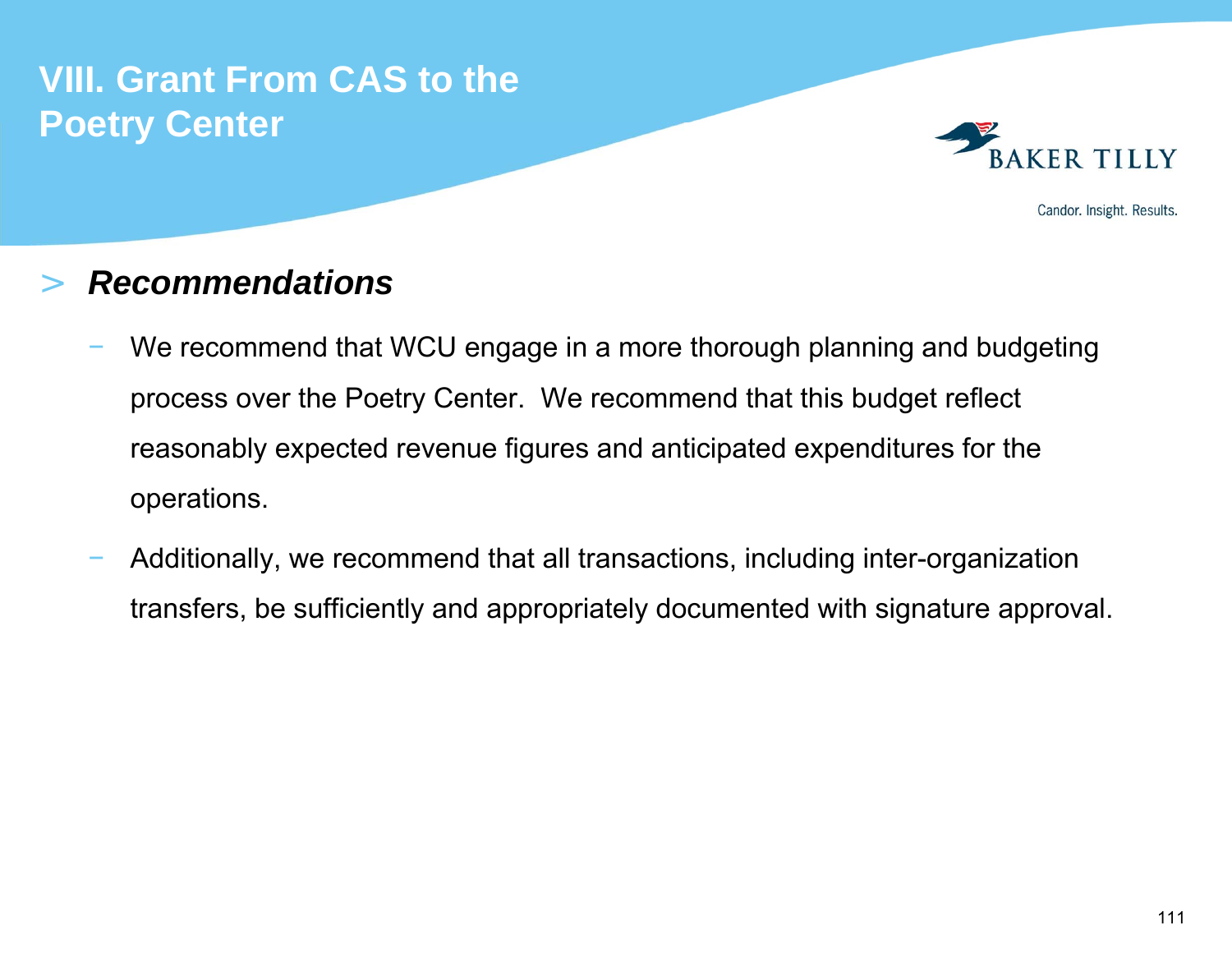# **IX. Revenue and Expense Analytics**



Candor. Insight. Results.

#### >*Objective*

- The data analytics were structured to provide an overview of the financial activities surrounding the Poetry Center's operations during the Period. The data analytics were another forensic tool that provide an additional level of financial performance to complement our individual transactional activity analysis.
- We analyzed the year-over-year fluctuations of the Poetry Center's financial activity recorded at WCU and WCUF. We selected revenue and expense line item fluctuations and requested that WCU and WCUF provide explanations of the year over year changes.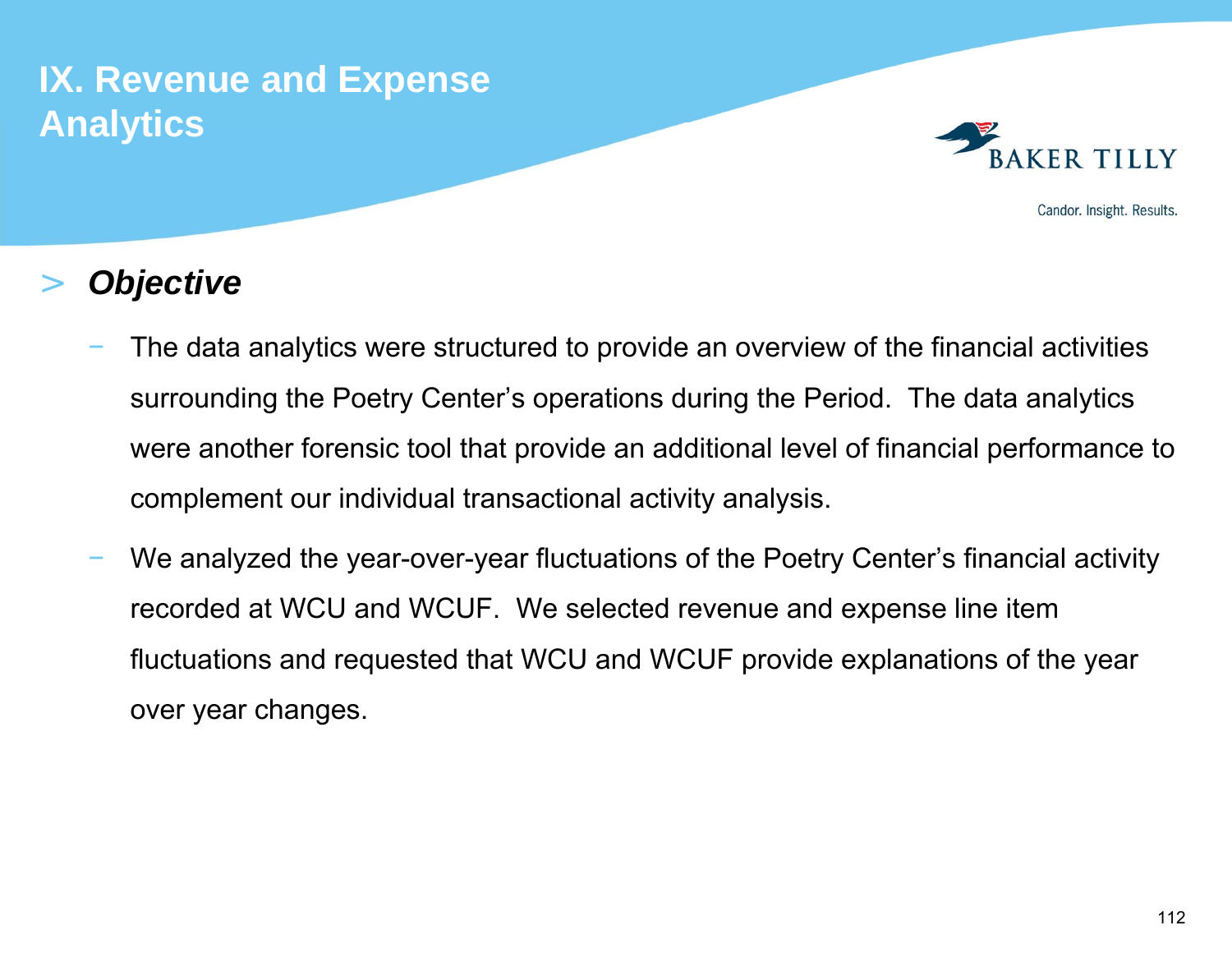

Candor. Insight. Results.

#### >*Overview*

 The following represents the Poetry Center's revenue items listed in WCU's general ledger fund activity that we identified as exhibiting significant fluctuations during the Period.

|                                                  |          |          |          |                 |                 |         | <b>Grand</b> |
|--------------------------------------------------|----------|----------|----------|-----------------|-----------------|---------|--------------|
| <b>Commitment Item</b>                           | 2009-10  | 2010-11  | 2011-12  | 2012-13         | 2013-14         | 2014-15 | <b>Total</b> |
| 431000 - Gifts And Bequest                       | \$3,691  | \$127    | \$3,586  | $\mathsf{\$}$ - | $\mathcal{S}$ - |         | \$7,404      |
| 452100 - Interest Income                         | 3,912    | 1.974    | 493      | 106             | 288             | 492     | 7,265        |
| 469441 / 479000 - Conf. / Workshops / Misc. Rev. | 66,582   | 20,927   | 72.951   | 132,598         | 122,686         | 2,524   | 418,267      |
| <b>Revenue Selections Total</b>                  | \$74,186 | \$23,028 | \$77,031 | \$132,704       | \$122,974       | \$3,015 | \$432,937    |

### **Summary of Significant Revenue Fluctuations**

- WCU only provided brief written explanations to substantiate the Poetry Center fluctuations.
- The following slides will provide an overview of the explanations we received.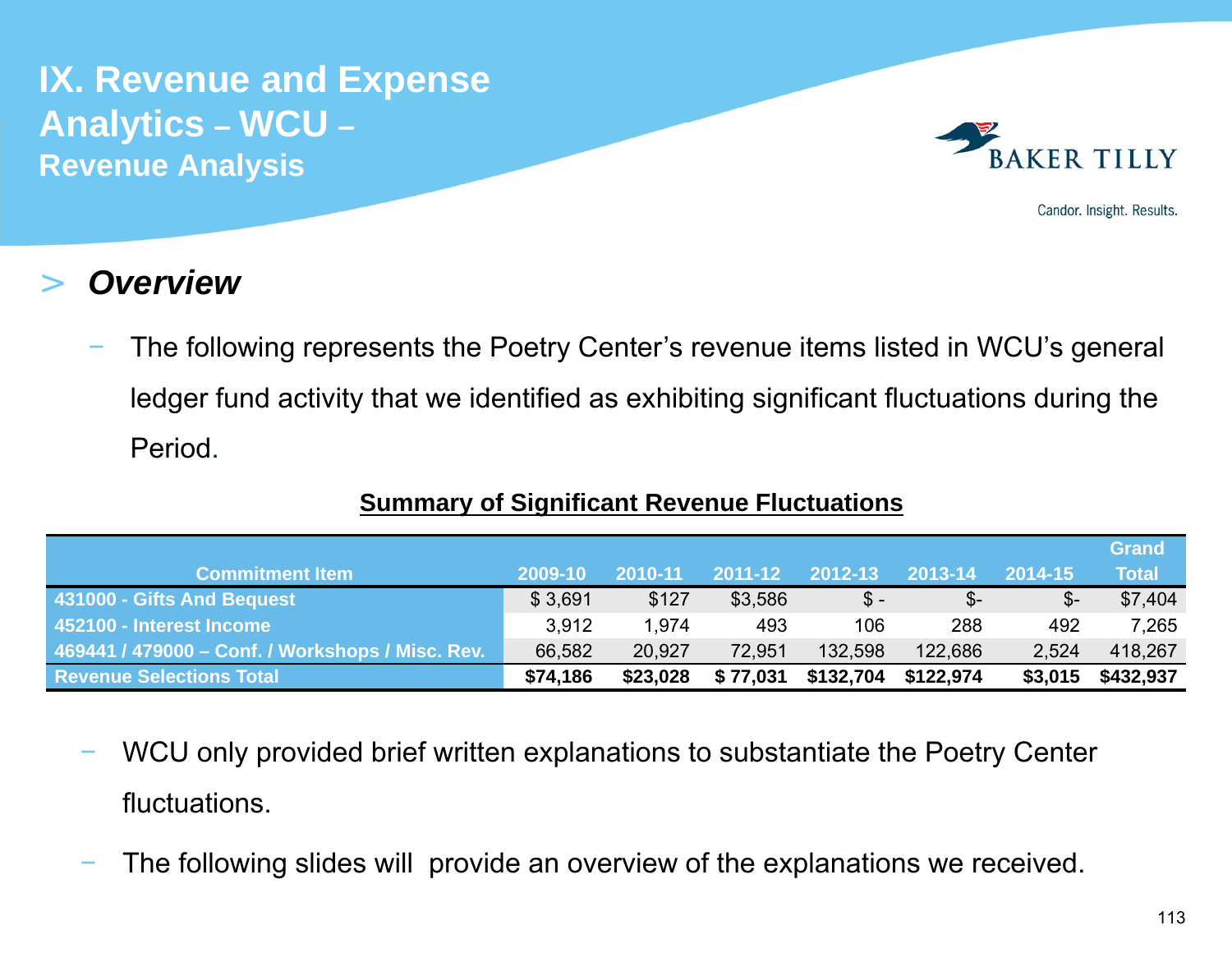

Candor. Insight. Results.

#### >*Gifts and Bequest*

 We noted that Gifts and Bequest revenue increased by \$3,459 from FY11 to FY12 and had no other financial activity beyond these years.

### **Summary of Gifts and Bequest**

| lCommitment Item≀          | 2009-10 | 0010-11 | 2011-12 | 2012-13 | 2013-14 | 2014-15 | <b>Grand Total</b> |
|----------------------------|---------|---------|---------|---------|---------|---------|--------------------|
| 431000 - Gifts And Bequest | \$3,691 | \$127   | \$3,586 |         | ա⊡⊤     | - ა     | \$7,404            |

- WCU explained that the decrease identified in FY11 is due to the fact that that all gifts beginning in FY11 were process by WCUF.
- WCU explained the that increase between FY11 and FY12 was due to a gift that was processed by WCUF for \$3,440 and transferred to the Poetry Center's operations. We confirmed this transfer was appropriately documented on both WCU and WCUF's financial records.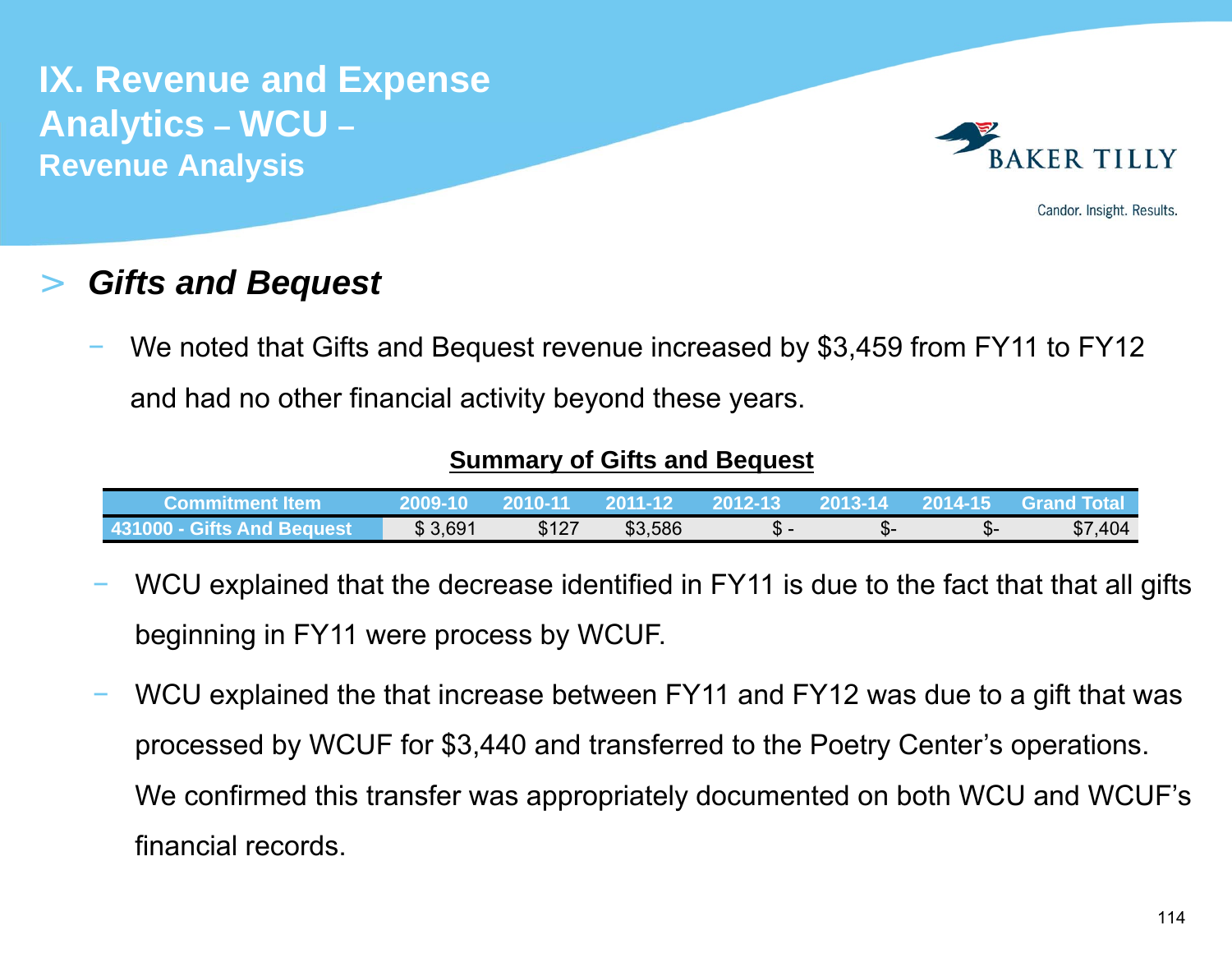

Candor. Insight. Results.

#### >*Interest Income*

We noted that revenue recorded to Interest Income declined beginning in FY10.

### **Summary of Interest Income**

| Commitment Item            | 2009-10 | 2010-11 | 2011-12 | $-2012 - 13$ | 2013-14 | 2014-15 | <b>Grand Total</b> |
|----------------------------|---------|---------|---------|--------------|---------|---------|--------------------|
| l 452100 - Interest Income | \$3,912 | \$1,974 | \$493   | \$106        | \$288   | \$492   | \$7,265            |

- WCU explained that the steady decrease in interest income is attributed to decreased interest rates and "a spend-down of balances" maintained in the Poetry Center funds.
- Additionally, WCU explained that interest income is not allocated to account balances less than \$5,000.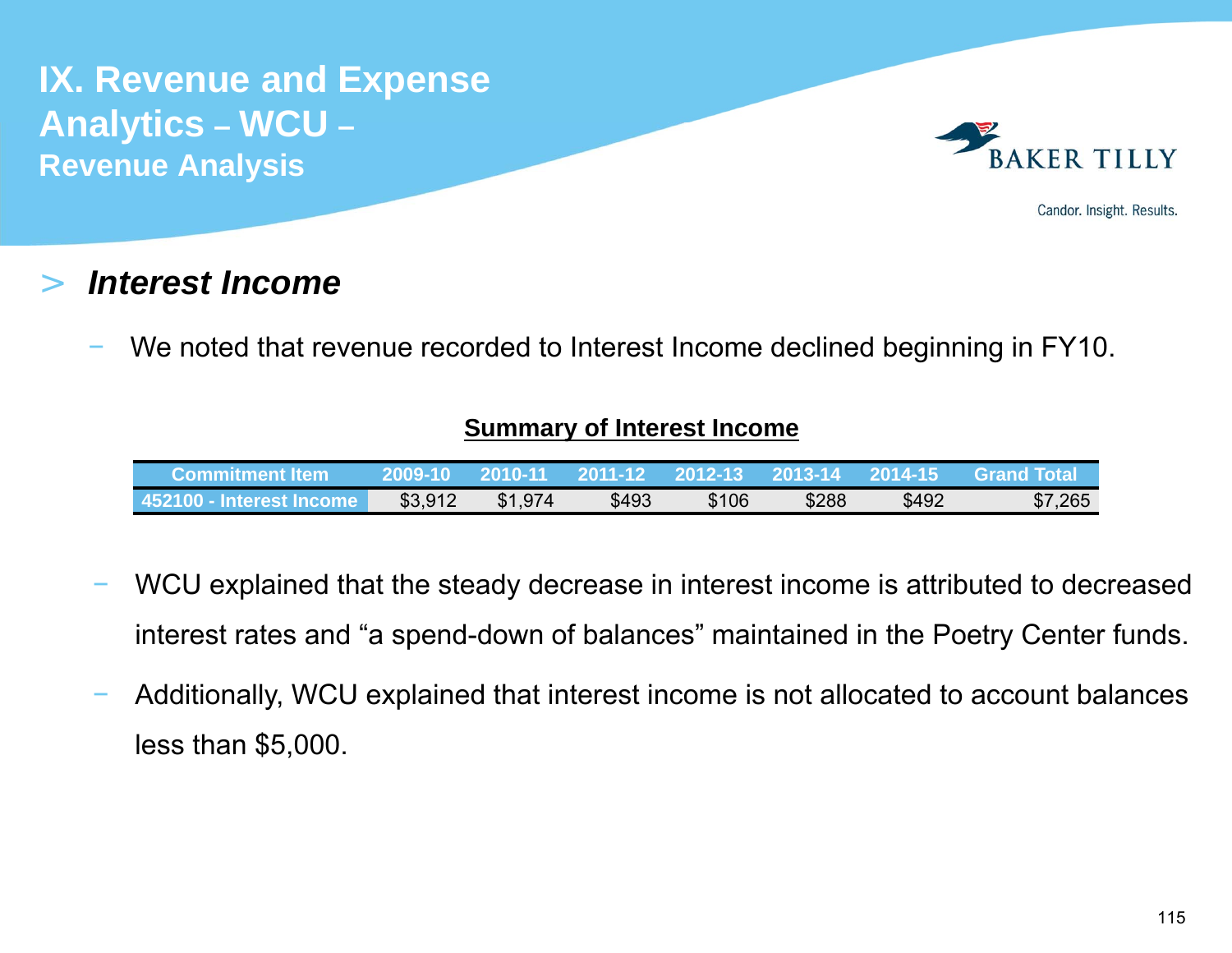

Candor. Insight. Results.

#### >*Conference Workshops / Misc. Revenues*

- We noted that Conference/Workshops revenue increased significantly from FY12 to FY13 and increased again by \$68,480 from FY12 to FY13.
- We noted that revenue recorded to the Misc. Revenue commitment item decreased every year beginning in FY10, with a significant decrease of \$45,655 from FY10 to FY11.

### **Summary of Conference Workshops / Misc. Revenues**

| /Commitment Item                                |          |  |                                       |         |           |
|-------------------------------------------------|----------|--|---------------------------------------|---------|-----------|
| 469441 / 479000 – Conf. /Workshops / Misc. Rev. | \$66,582 |  | \$20,927 \$72,951 \$132,598 \$122,686 | \$2,524 | \$418,267 |

- WCU was **not** able to provide an explanation for these fluctuations. That remains a concern.
- It is our understanding that amounts were not recorded to this commitment item in FY15 because the Poetry Conference was cancelled this year.
- We also understand that Poetry Conference participant registration fees were recorded to both the Conference Workshops revenue line item and Misc. Revenues.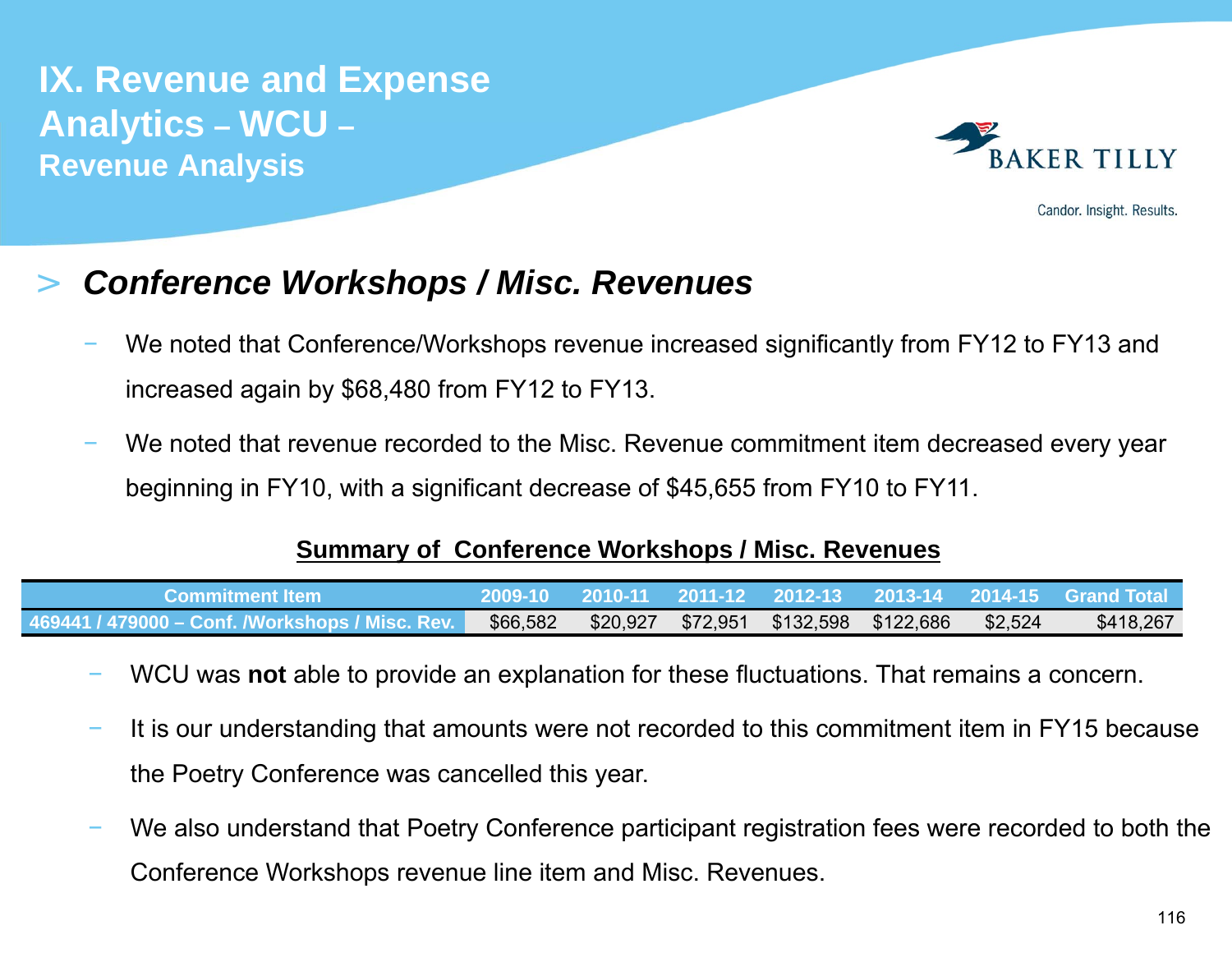

Candor. Insight. Results.

#### >*Conference Workshops / Misc. Revenues (continued)*

 We noted that WCU and WCUF collected registration fees for the Poetry Conference and other Poetry Center events during the same fiscal years. As such, we determined it appropriate to analyze the amounts in total to understand the fluctuations, as detailed in the following table.

### **Summary of Poetry Center Conference Workshops / Misc. Revenues – WCU and WCUF**

| <b>Commitment Item</b>              |          |          |        |                              |                  |         | 2009-10 2010-11 2011-12 2012-13 2013-14 2014-15 Grand Total |
|-------------------------------------|----------|----------|--------|------------------------------|------------------|---------|-------------------------------------------------------------|
| WCU – Conf. / Workshops / Misc. Rev | \$66,582 | \$20,927 |        | \$72,951 \$132,598 \$122,686 |                  | \$2,524 | \$418,267                                                   |
| WCUF-Conference Revenue             | 14.633   | 63.525   | 34.555 | \$1,221                      | $\sim$ 100 $\mu$ | $\sim$  | 113,934                                                     |
| <b>Total Conference Revenue</b>     | \$81,215 | \$84,452 |        | 107,506 \$133,819 \$122,686  |                  | \$2,524 | \$532,201                                                   |

Additionally, WCU provided the following listing of Poetry Conference participant counts:

| <b>Year</b> | <b>Number of Participants</b> |
|-------------|-------------------------------|
| 2009        | N/A                           |
| 2010        | 240                           |
| 2011        | 253                           |
| 2012        | 257                           |
| 2013        | 239                           |
| 2014        | 167                           |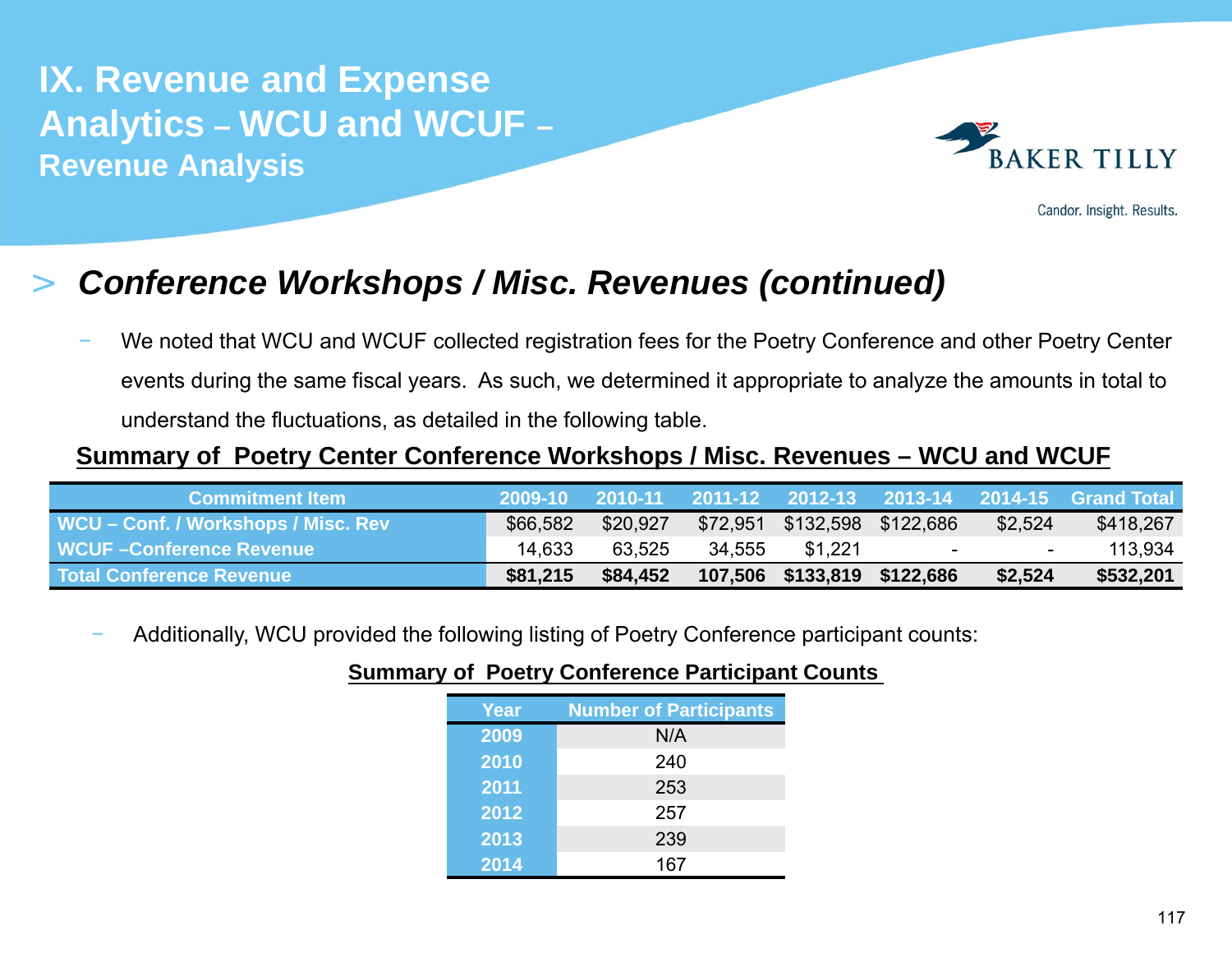

Candor. Insight. Results.

#### >*Conference Workshops / Misc. Revenues (continued)*

- We analyzed the registration fee revenue recorded by the Poetry Center and WCUF, as well as the Poetry Conference participant count per the Poetry Center's records concurrently. We noted the following:
	- >The support provided does not offer sufficient explanation of the fluctuating revenues.
	- > It appears that the number of participants decreased between FY12 and FY13; however, the participant revenues increased.
	- > WCU and WCUF deferred to the Director of the Poetry Conference for further explanation; however, we were unable to interview the former Director, Dr. Bridgford.
- Without explanations or supporting documentation to substantiate the fluctuations identified, we have been unable to verify the completeness and legitimacy of the revenue records associated with the Poetry Conference.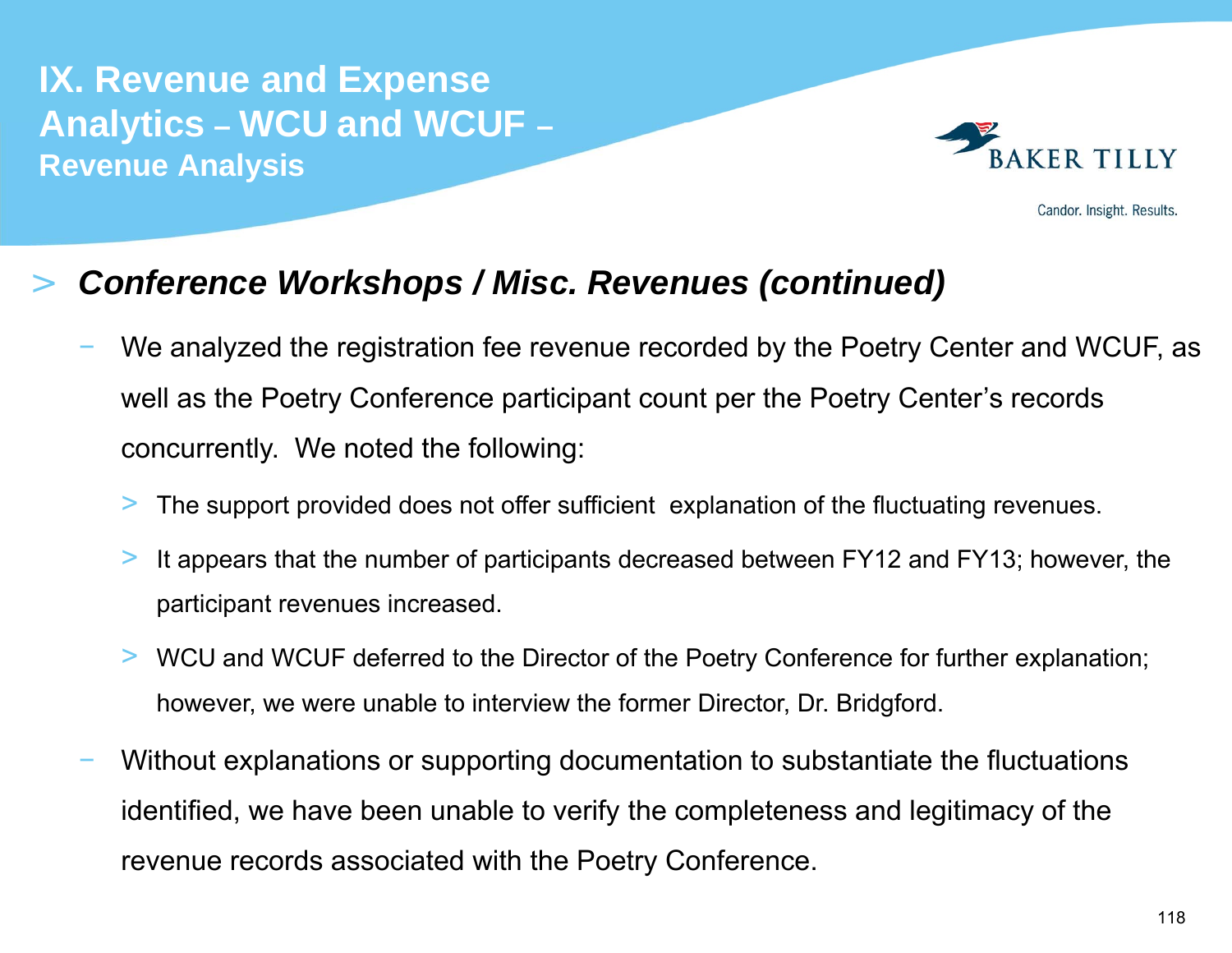

Candor. Insight. Results.

#### >*Risks Identified*

- The Poetry Center was not able to provide sufficient explanations and support to substantiate and justify the fluctuating conference revenues and interest income.
- The decentralized nature of the revenue collection process and lack of oversight leads to exposure to misappropriation of funds.
- It is important to recognize that we did not identify any misappropriation of funds.

#### >*Recommendations*

- We recommend that the Poetry Center take more ownership over their revenue collection process.
- We recommend that the Poetry Center implement periodic analysis of fluctuations and document justification.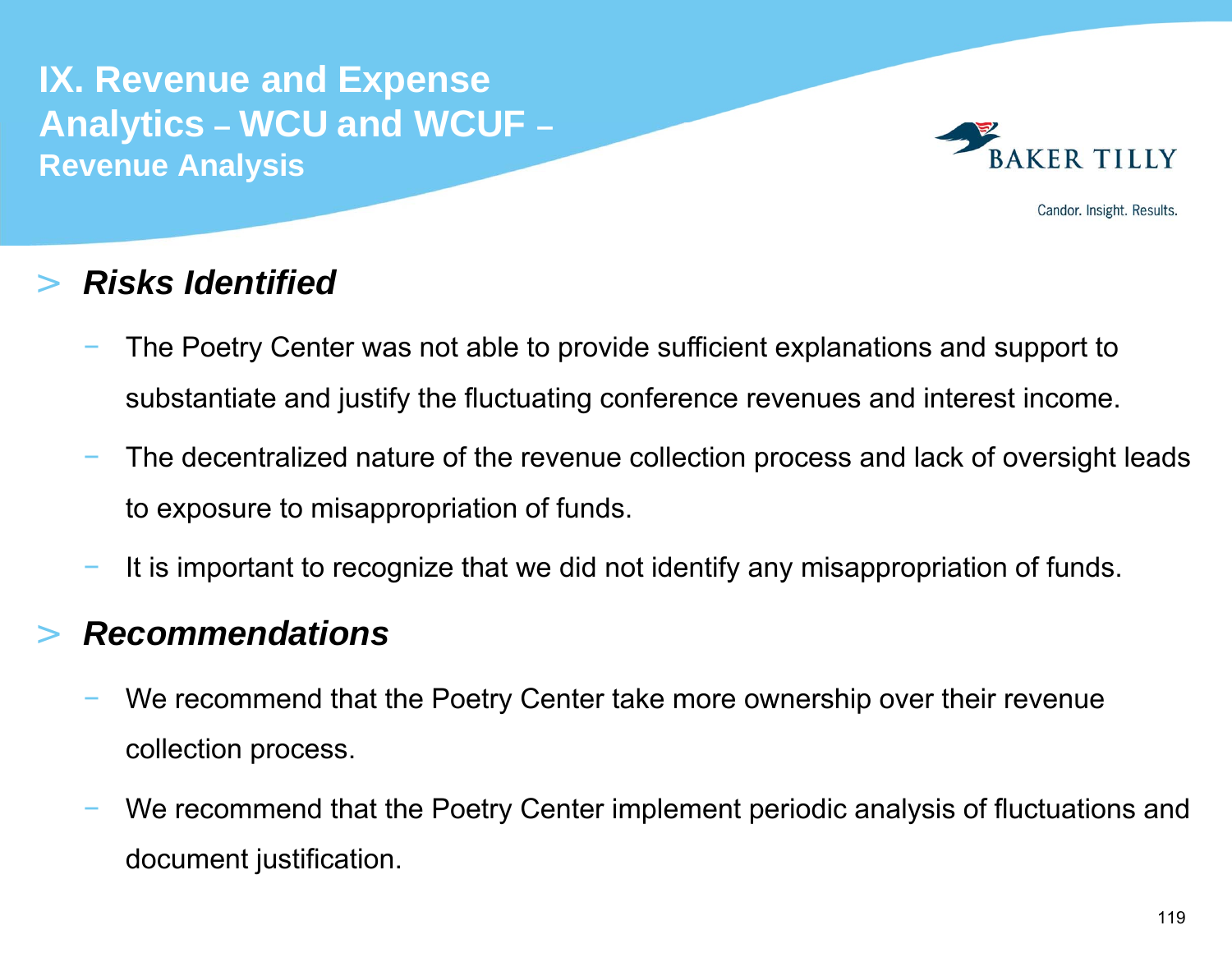

Candor. Insight. Results.

#### >*Overview*

 The following represents the Poetry Center's expenditure commitment items that we identified as exhibiting significant fluctuations during the Period.

|                                      |           |                |          |                          |           |                | <b>Grand</b> |
|--------------------------------------|-----------|----------------|----------|--------------------------|-----------|----------------|--------------|
| <b>Commitment Item</b>               | 2009-10   | 2010-11        | 2011-12  | 2012-13                  | 2013-14   | 2014-15        | <b>Total</b> |
| 615100 - General Travel              | \$1,452   | \$5,376        | \$344    | \$5,395                  | \$6,737   | \$881          | \$20,183     |
| 625250 - Credit Card Fees            |           | ٠              |          |                          | 1,214     | -              | 1,214        |
| 625410 - Honoraria General           | 55,400    | 63,250         | 5,350    | 38,150                   | 41,150    | $\blacksquare$ | 203,300      |
| <b>625420 - Stipends</b>             | 1,200     | 4,050          | 4,500    | 10,250                   | 3,165     | -              | 23,165       |
| <b>665110 - Contractor Food Svcs</b> |           | $\blacksquare$ | 47,264   | 34,085                   | 44,576    | ۰.             | 125,924      |
| 665130 - Other Food Supplies         | 33,541    | 29,793         |          | 45                       | 6,307     | $\blacksquare$ | 69,686       |
| 695000 - Studnt Financial Aid        | 2,000     | 1,000          | 3,000    | $\overline{\phantom{0}}$ |           | -              | 6,000        |
| <b>Total</b>                         | \$122,342 | \$130,519      | \$82,461 | \$117,140                | \$125,108 | \$15,482       | \$593,052    |

### **Summary of Significant Expenditure Fluctuations**

- WCU only provided brief written explanations to substantiate these fluctuations.
- The following slides will detail the explanations we were provided.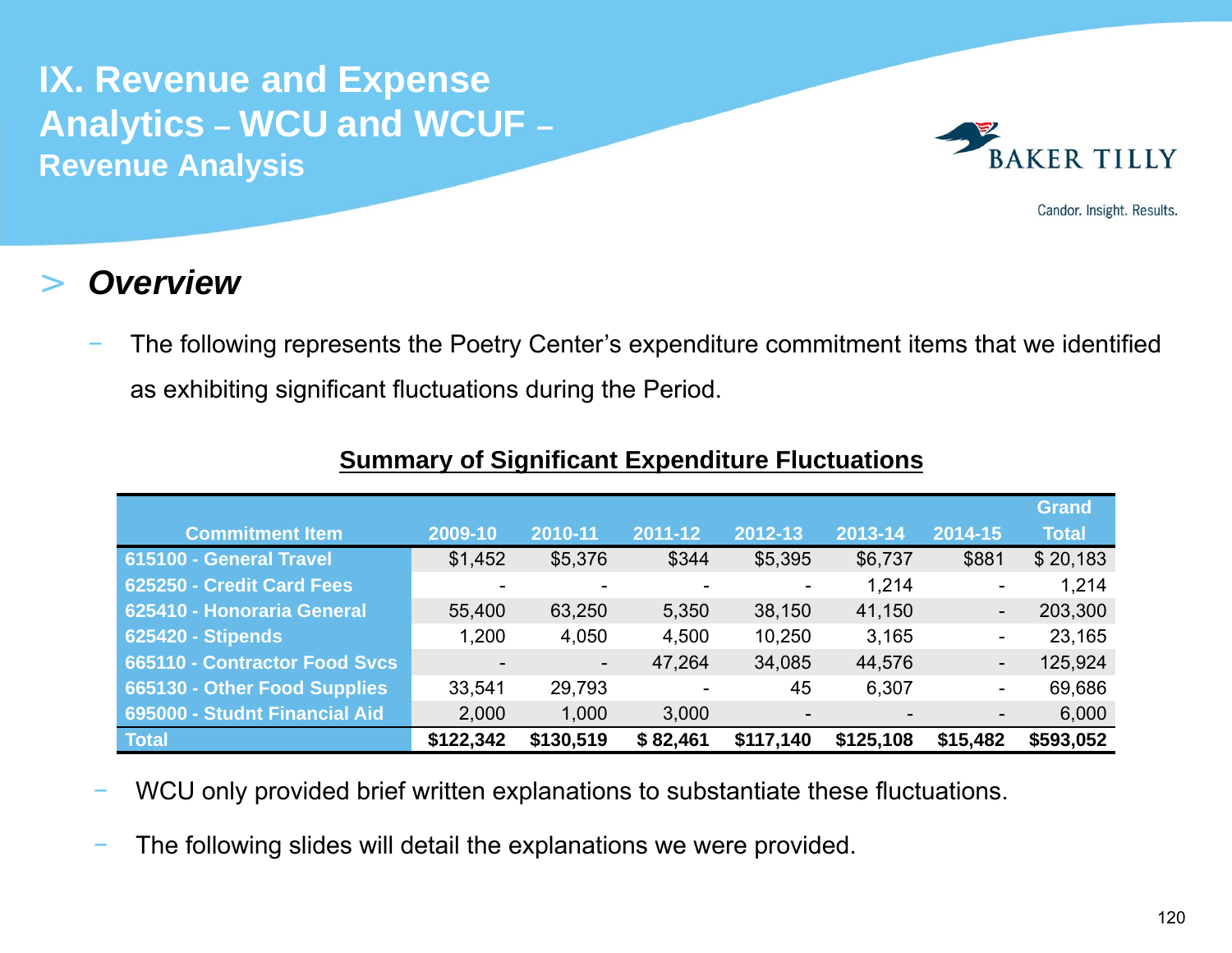

Candor. Insight. Results.

#### >*General Travel*

 We noted that General Travel expenses decreased by \$5,033 from FY11 to FY12 and decreased again by \$5,856 from FY14 to FY15.

### **Summary of General Travel**

| Commitment Item_          | 2009-10 | 2010-11 | 2011-12 | $-2012 - 13$ | 2013-14 2014-15 |       | <b>Grand Total</b> |
|---------------------------|---------|---------|---------|--------------|-----------------|-------|--------------------|
| ∣ 615100 - General Travel | \$1,452 | \$5,376 | \$344   | \$5,395      | \$6,737         | \$881 | \$20,183           |

- WCU provided adequate explanations for the increase in travel expense between FY10 and FY11. They explained that the increase was associated with travel for specific conferences that was analyzed as part of our transactional testing.
- However, no explanation was provided for the decrease in travel expense in FY12 or the subsequent increases in FY13 and FY14.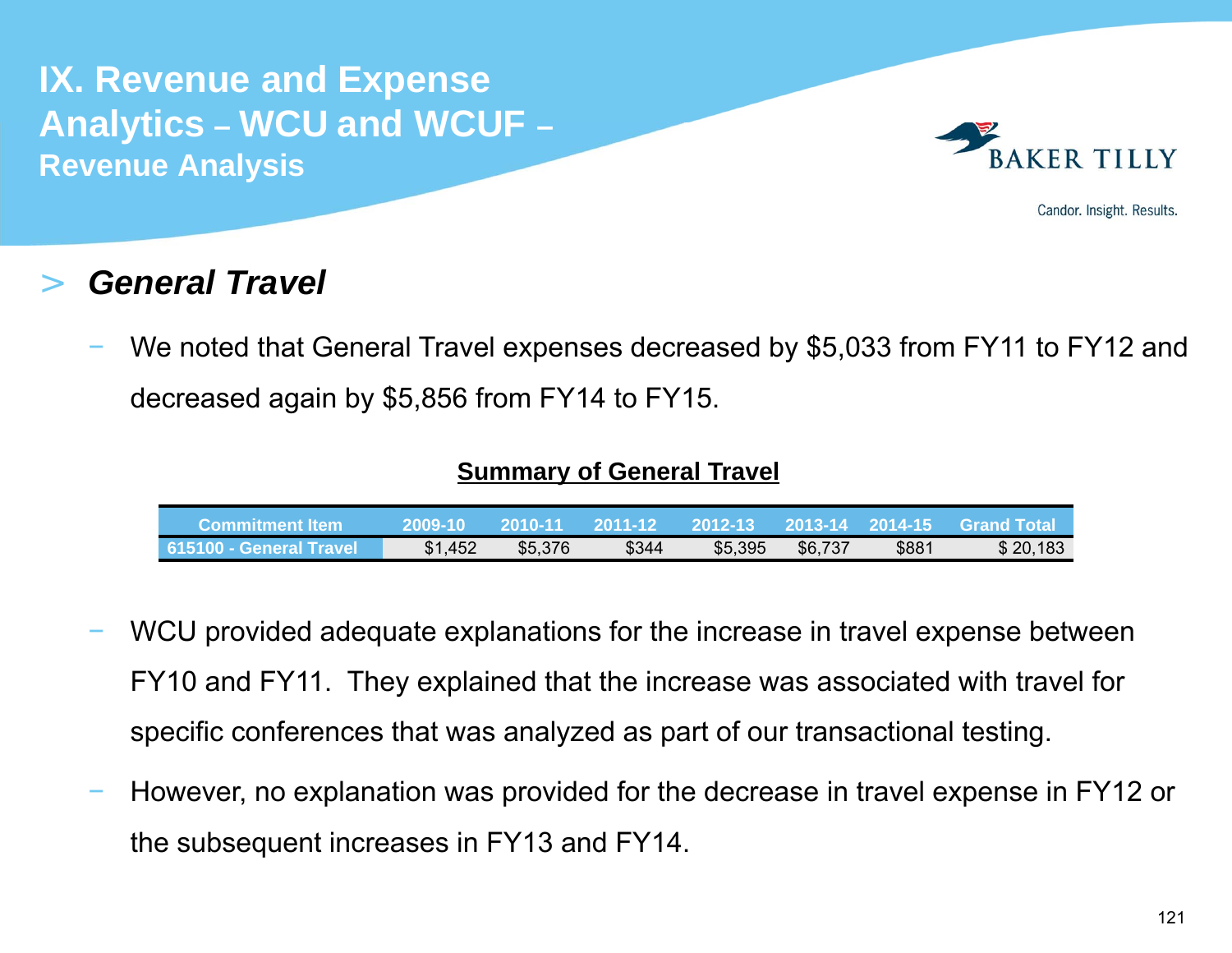

Candor. Insight. Results.

#### >*Credit Card Fees*

 We noted that Credit Card fees were incurred in FY14. These were not recorded in any other fiscal years and indicate potential inefficiencies in accounts payable or unrecorded or improperly allocated credit card fees.

### **Summary of Credit Card Fees**

| ا Commitment Item         |        |     |      |         |               | ,2009-10  2010-11  2011-12  2012-13  2013-14  2014-15  Grand Total_ |
|---------------------------|--------|-----|------|---------|---------------|---------------------------------------------------------------------|
| 625250 - Credit Card Fees | $\sim$ | ___ | $ -$ | \$1,214 | $\sim$ $\sim$ | \$1,214                                                             |

- WCU explained that this was "actually a mis-posting" and should have instead been recorded to the General Travel commitment item. There is concern over the fact that this transaction was never re-classified to the appropriate commitment item. Thus, the Credit Card Fee expense is overstated by \$1,214 in FY14.
- This transaction was included within our analysis of transactional activity. We noted that the expense reimbursement was appropriately substantiated with an approved payment request form, receipts, and a copy of the cancelled check issued to Dr. Bridgford.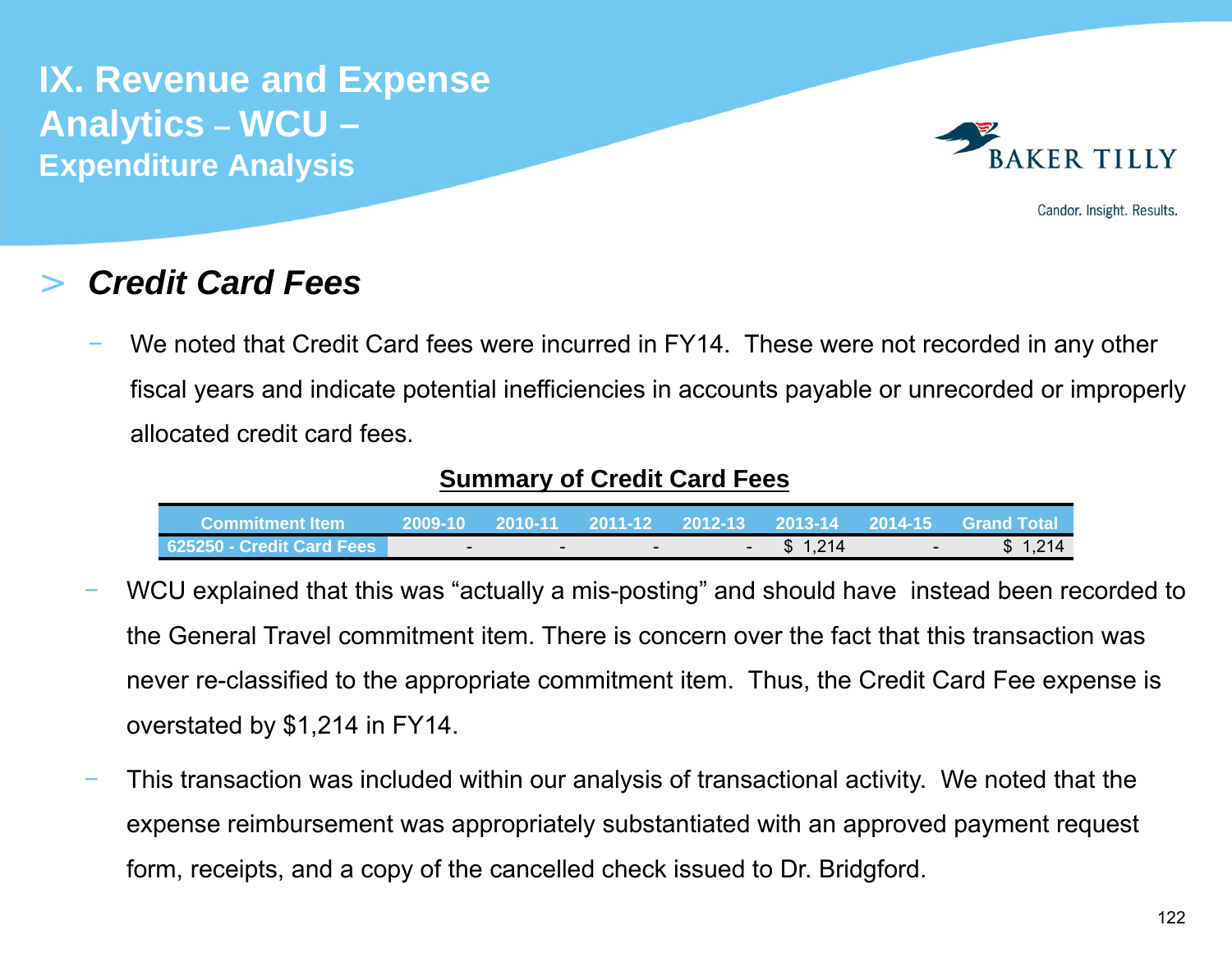

Candor. Insight. Results.

#### >*Honorariums*

- It is our understanding that the honorarium expenses associated with the Poetry Center and Poetry Conference were recorded at WCU and WCUF. As such, we analyzed the expenses together.
- We noted that the combined Honorarium expenditures decreased significantly from FY11 to FY12.

### **Summary of Honorariums – Poetry Center and WCUF**

| <b>GL Account Description</b>            | 72009-10 | 2010-11   | 2011-12   | 2012-13  | 2013-14                  | 2014-15                  | Total     |
|------------------------------------------|----------|-----------|-----------|----------|--------------------------|--------------------------|-----------|
| <b>Poetry Center - Honoraria General</b> | \$55,400 | \$63,250  | \$5,350   | \$38,150 | \$41,150                 |                          | \$203,300 |
| WCUF - Honorariums                       |          | 43.500    | 35.100    | 5,000    | $\overline{\phantom{a}}$ | $\overline{\phantom{a}}$ | 78.600    |
| l Total Honorariums l                    | \$55,400 | \$106,750 | \$40,4503 | \$43,150 | \$41,150                 | <b>S</b>                 | \$189,256 |

- WCU provided no explanation of the variances, and recommended that "Questioning others on campus with operational oversight of the Poetry Center and Conference may provide answers or comparing information with what the Foundation spent during these periods."
- WCUF stated that they are "not in the position to evaluate the fluctuation of conference revenue and expenses."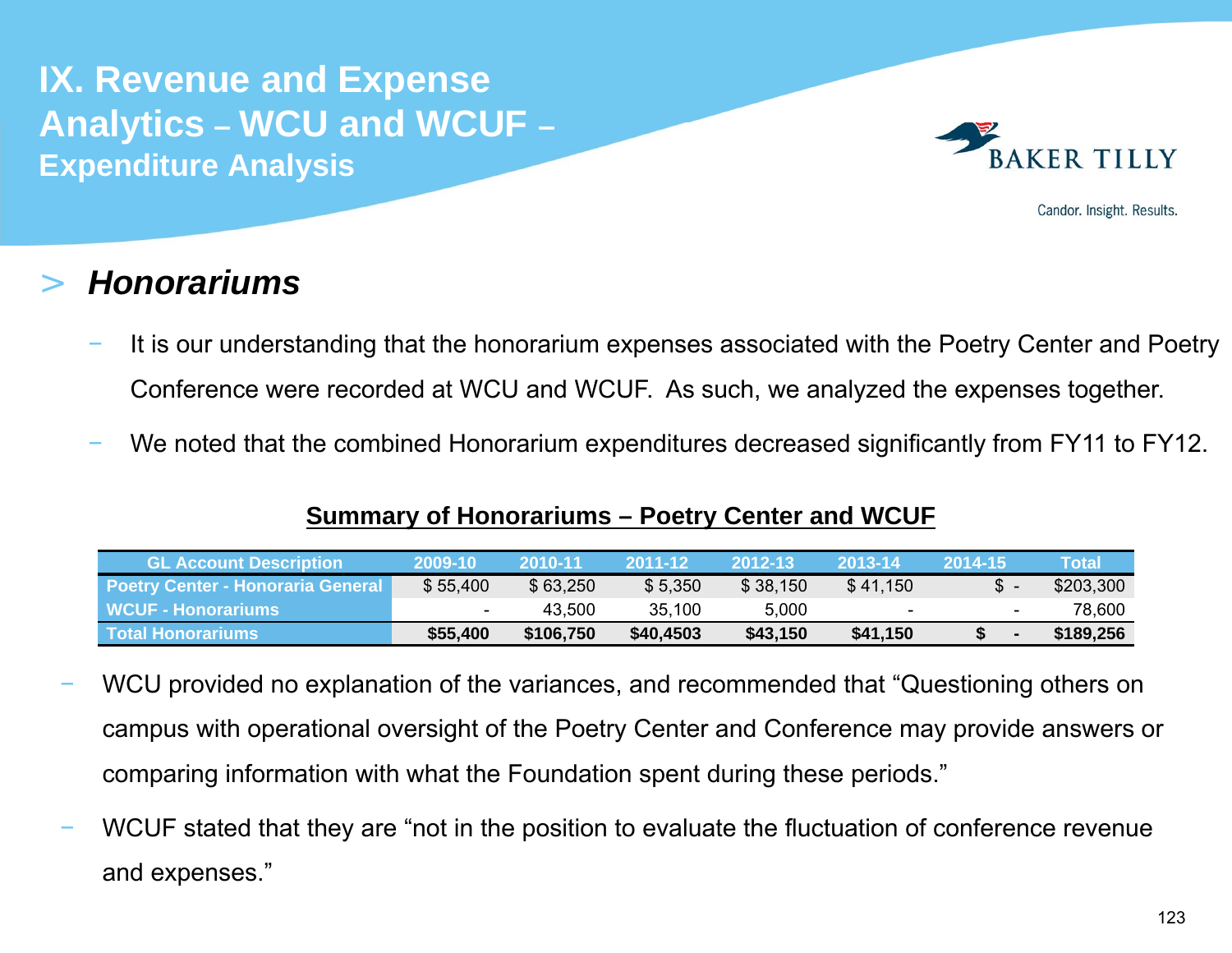

Candor. Insight. Results.

#### >*Stipends*

We noted that Stipend expenditures increased by \$5,750 from FY12 to FY13.

### **Summary of Stipends**

| <b>Commitment Item</b>   | <b>\2009-10</b> | / 2010-11 |         | 2011-12  2012-13  2013-14  2014-15 |         |     | <b>Grand Total</b> |
|--------------------------|-----------------|-----------|---------|------------------------------------|---------|-----|--------------------|
| <b>625420 - Stipends</b> | \$1,200         | \$4,050   | \$4,500 | \$10,250                           | \$3,165 | - ס | \$23,165           |

 WCU explained that "Finance staff do not know why the variances [exist]. More information may be obtained from the people on campus with operational control of the Poetry Center or the Foundation."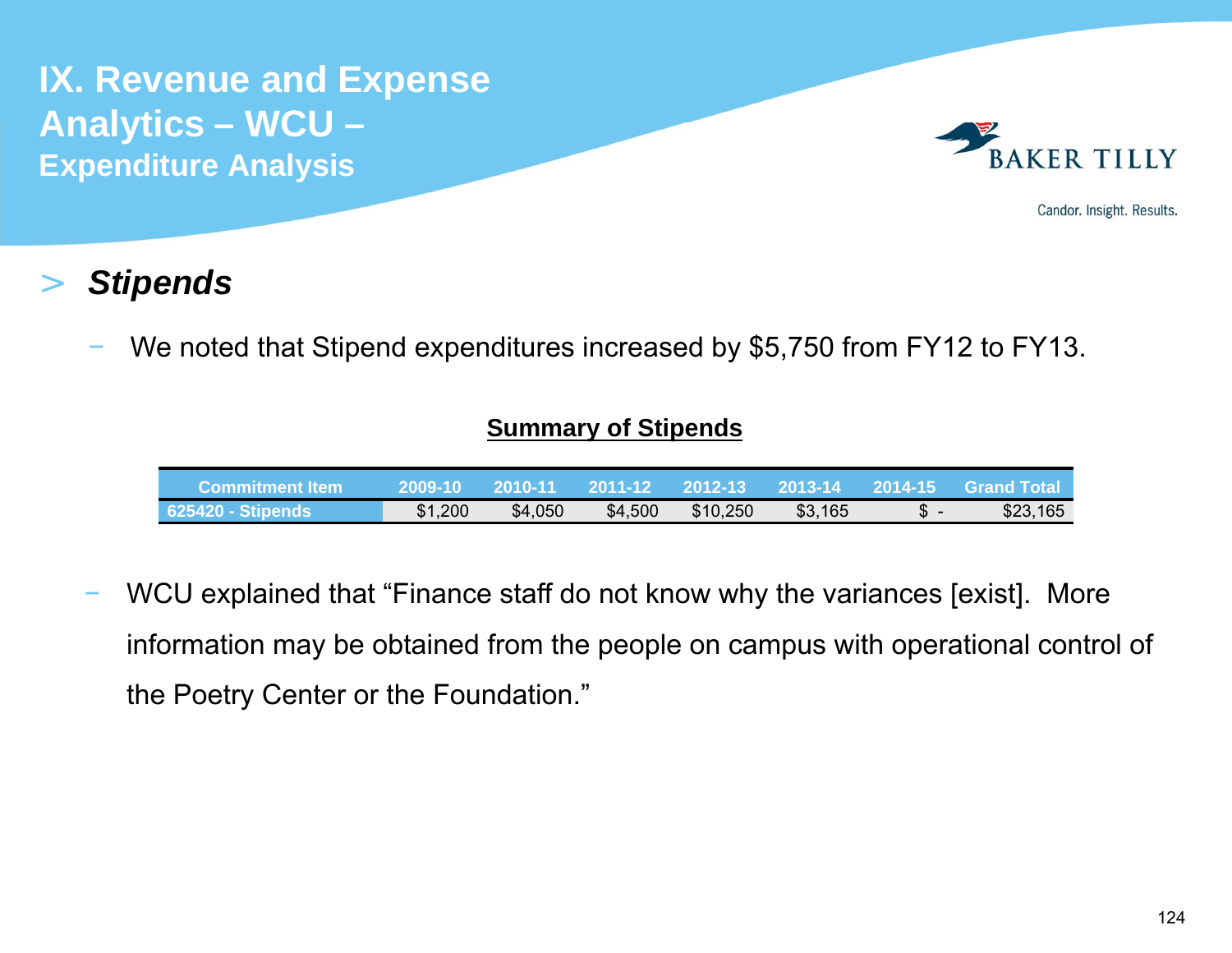

Candor. Insight. Results.

#### >*Contractor Food Services / Other Food Supplies*

We noted that expenses were not recorded as Contractor Food Services before

FY12. We noted that Other Food Supplies decreased significantly after FY11.

|  | <b>Summary of Contractor Food Services / Other Food Supplies</b> |  |
|--|------------------------------------------------------------------|--|
|--|------------------------------------------------------------------|--|

| <b>Commitment Item</b>        | 2009-10  | 2010-11  | 2011-12                  | 2012-13  | 2013-14  | 2014-15                  | <b>Grand Total</b> |
|-------------------------------|----------|----------|--------------------------|----------|----------|--------------------------|--------------------|
| 565110 - Contractor Food Svcs | \$-      |          | \$47,264                 | \$34,085 | \$44,576 | SS.                      | \$125,924          |
| 665130 - Other Food Supplies  | 33.541   | 29,793   | $\overline{\phantom{a}}$ | 45       | 6,307    | $\overline{\phantom{a}}$ | 69,686             |
| <b>Total</b>                  | \$33,541 | \$29,793 | \$47,264                 | \$34,130 | \$50,883 |                          | \$195,610          |

 WCU explained that, beginning in FY12, Aramark expenditures were recorded to the Contractor Food Services commitment item, rather than to Other Food Supplies. Specifically, WCU explained that they "stopped coding expenses to 'other food supplies'" in 2012. Though, this conflicts with the fact that \$6,307 of expenditures were recorded Other Food Supplies FY14.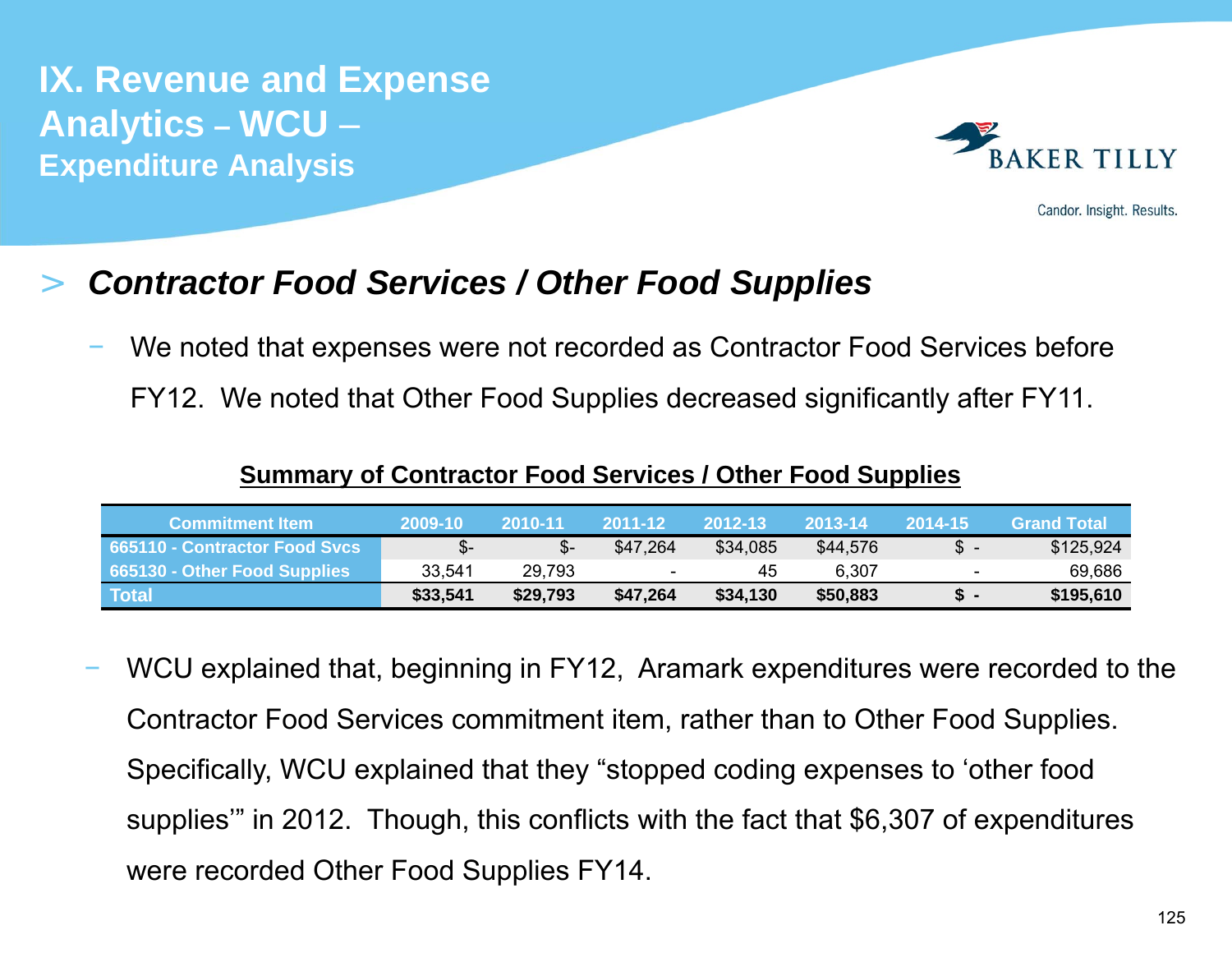

Candor. Insight. Results.

## *Student Financial Aid*

>

We noted that there was no activity in the Student Financial Aid commitment item after FY12.

### **Summary of Student Financial Aid**

| Commitment Item                            | 2009-10 | 2010-11 | 2011-12 | 2012-13 | 2013-14 | 2014-15      | <b>Grand Total</b> |
|--------------------------------------------|---------|---------|---------|---------|---------|--------------|--------------------|
| $\,$ 695000 - Studnt Financial Aid $^{-1}$ | \$2,000 | \$1,000 | \$3,000 | JD.     |         | $\mathbf{D}$ | \$6,000            |

- WCU explained that financial aid was historically paid to students from the Poets Prize Fund, the Iris Spencer Poetry Awards Fund and the Donald Justice Award Fund.
- WCU also explained that due to the fact that the fund balances were "spent down," funds have not been available to provide scholarships. This explanation is consistent with our analysis, as we noted that these three funds had lower net balances after in FY12, as indicated in the following

### table:

## **Summary of Student Financial Aid Funds**

| <b>Fund Centers</b>         | 2009-10  | 2010-11    | 2011-12                 | 2012-13    | 2013-14    | 2014-15                  | <b>Grand Total</b> |
|-----------------------------|----------|------------|-------------------------|------------|------------|--------------------------|--------------------|
| D Justice Poetry Award      | 4,470    | \$ (4,598) | \$ (54)                 | \$ (2,093) | \$ (4,330) | \$1,259                  | \$ (5,346)         |
| <b>Iris Spencer Poet Aw</b> | 8,394    | 7,762      | (17,738)                | (16, 911)  | 2,074      | $\overline{\phantom{a}}$ | (16, 420)          |
| <b>Poet's Prize</b>         | 1,525    | (610)      | (3,763)                 | (750)      | 525        | $\blacksquare$           | (3,074)            |
| <b>Total</b>                | \$14,389 | \$2,553    | \$ (21,556) \$ (19,754) |            | \$(1,731)  | \$1,259                  | \$ (24,839)        |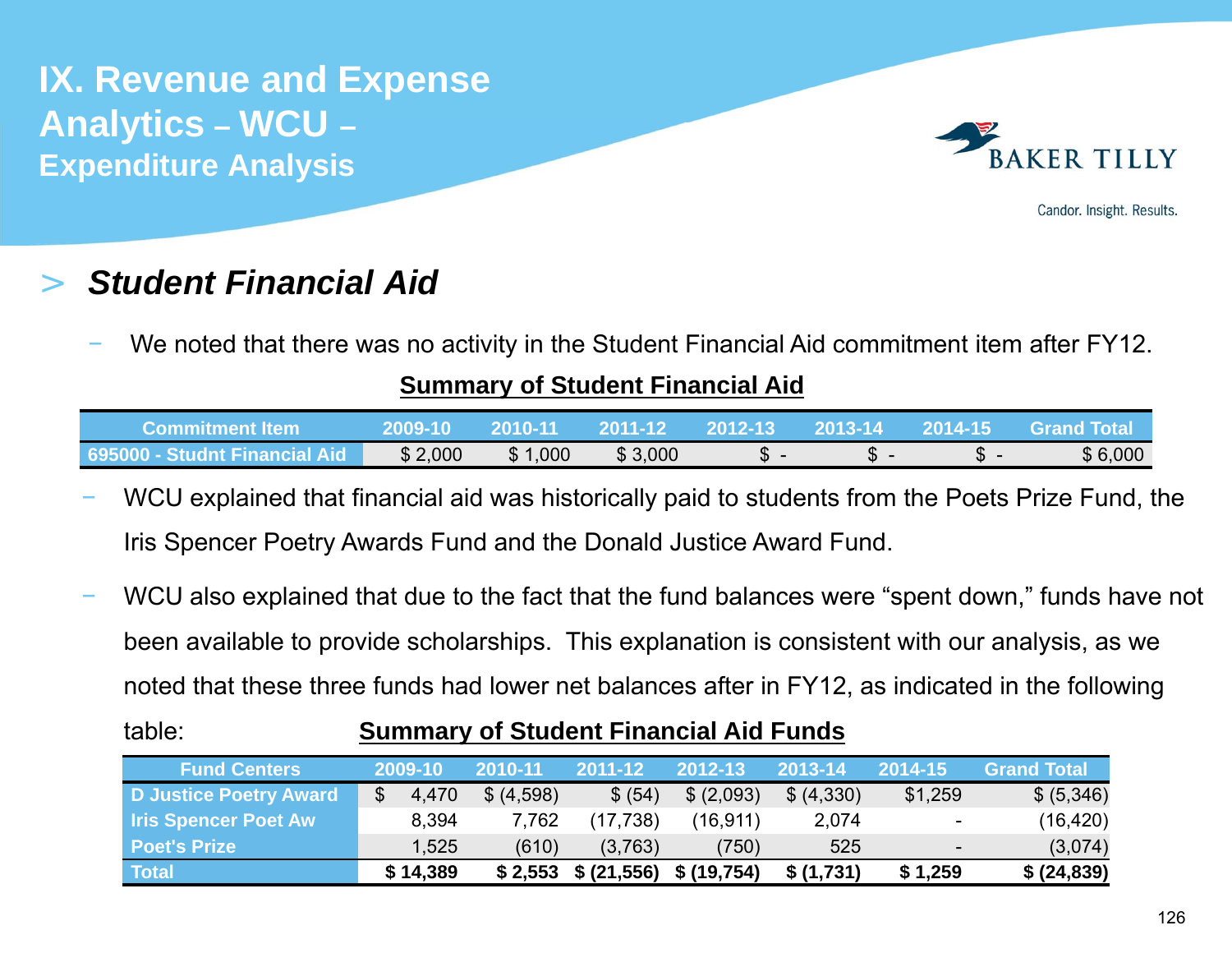

Candor. Insight. Results.

#### >*Risks Identified*

- Sufficient explanations and support to substantiate and justify the fluctuating expenses associated with the Poetry Center operations was limited.
- WCU and WCUF were unable to explain the significant spike of more than \$50,000 in honorarium payments in FY11.
- There are concerns that expenses are not recorded to the appropriate commitment item and that these are not identified and rectified. See the Credit Card Fees Analysis.
- The lack of oversight and accountability for the overall spending associated with the Poetry Center and Conference year-over-year exposes WCU and WCUF to the risk of inappropriate transactions, misappropriation of assets and violations of policy and procedures.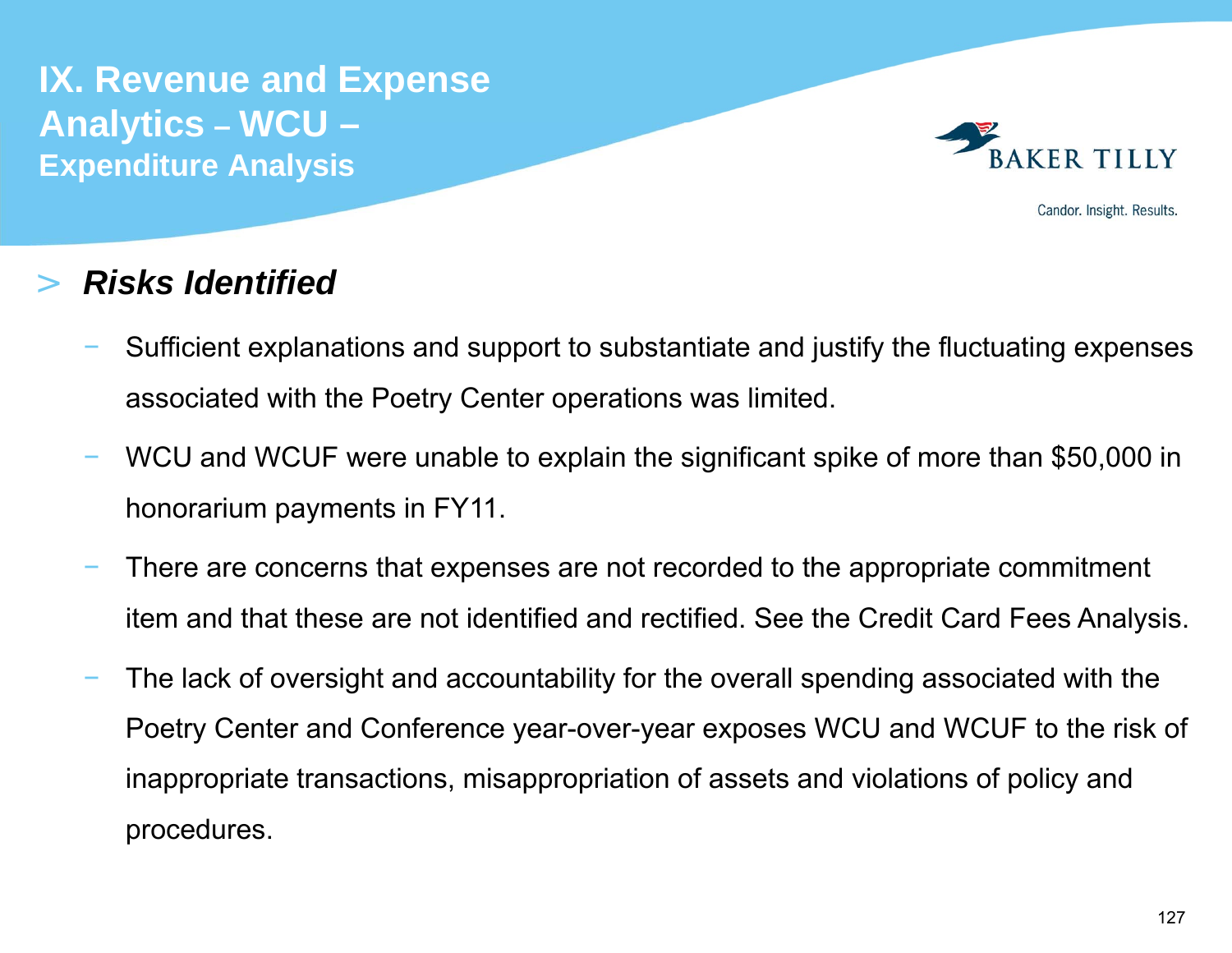

Candor. Insight. Results.

#### >*Recommendations*

- We recommend that the Poetry Center maintain appropriate support to substantiate their expenditures.
- We recommend that the Poetry Center implement periodic analysis of fluctuations and document justification that is reviewed with the WCU and WCUF on an annual basis.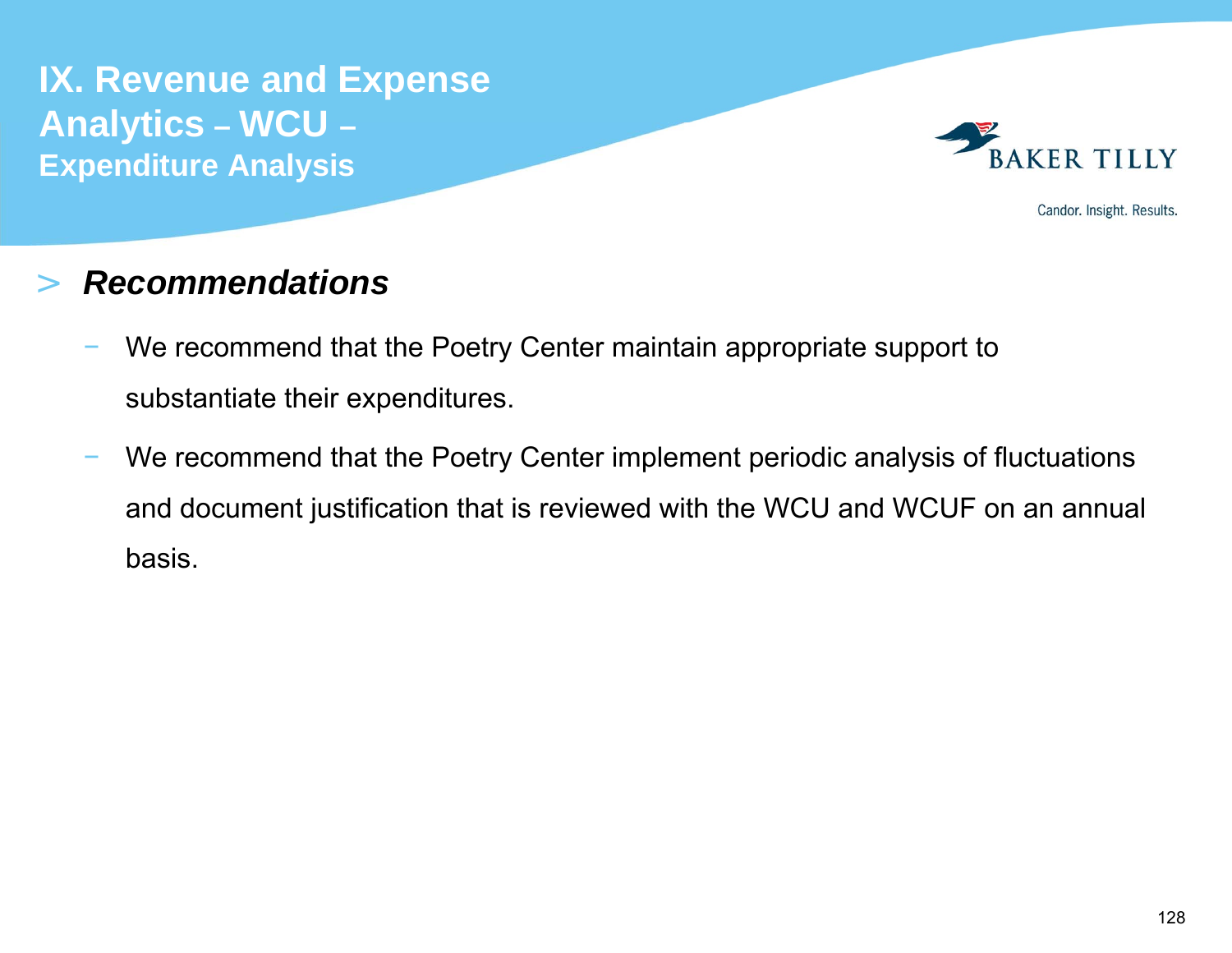

Candor. Insight. Results.

#### >*Overview*

 The following represents the WCUF's revenue account items that we identified as exhibiting significant fluctuations during the Period.

|                                        | GL             |                                            |          |                          |                          |          |                                   |                  |
|----------------------------------------|----------------|--------------------------------------------|----------|--------------------------|--------------------------|----------|-----------------------------------|------------------|
|                                        | <b>Account</b> |                                            |          |                          |                          |          |                                   |                  |
| <b>GL Account Description</b>          | <b>Number</b>  | 2009-10                                    | 2010-11  | 2011-12                  | 2012-13                  | 2013-14  | 2014-15                           | <b>Net Total</b> |
| <b>Conference Revenue</b>              | 1-4750         | $\mathfrak{S}$<br>$\overline{\phantom{0}}$ | \$63,755 | \$34,555                 | \$1,221                  | \$       | $\mathbb{S}$<br>$\qquad \qquad -$ | \$99,531         |
| <b>Conference Revenue</b>              | 2-4750         | ۰.                                         | (115)    | $\overline{\phantom{a}}$ | $\overline{\phantom{a}}$ | -        | -                                 | (115)            |
| <b>Conference Revenue</b>              | 4397FN         | 14,633                                     | (115)    |                          | $\overline{\phantom{a}}$ |          | $\overline{\phantom{a}}$          | 14,518           |
| <b>Conference Revenue Subtotal</b>     |                | \$14,633                                   | \$63,525 | \$34,555                 | \$1,221                  |          | $\blacksquare$                    | \$113,934        |
|                                        |                |                                            |          |                          |                          |          |                                   |                  |
| <b>Temporarily Restricted Gift Rev</b> | 2-4319         | $\overline{\phantom{a}}$                   | 9,292    | 43,347                   | 19,017                   | 23,163   | 497                               | 95,316           |
| <b>Temporarily Restricted Gift Rev</b> | 4319FN         | 11,461                                     | (439)    |                          | $\overline{\phantom{a}}$ |          | $\overline{\phantom{a}}$          | 11,022           |
| <b>Temporarily Restricted Gift Rev</b> |                | \$11,461                                   | \$8,853  | \$43,347                 | \$19,017                 | \$23,163 | \$497                             | 106,338          |
| <b>Subtotal</b>                        |                |                                            |          |                          |                          |          |                                   |                  |
|                                        |                |                                            |          |                          |                          |          |                                   |                  |
| <b>Total Revenue</b>                   |                | \$26,094                                   | \$72,378 | \$77,902                 | \$20,238                 | \$23,163 | \$497                             | \$220,272        |

## **Summary of Significant Revenue Fluctuations – WCUF**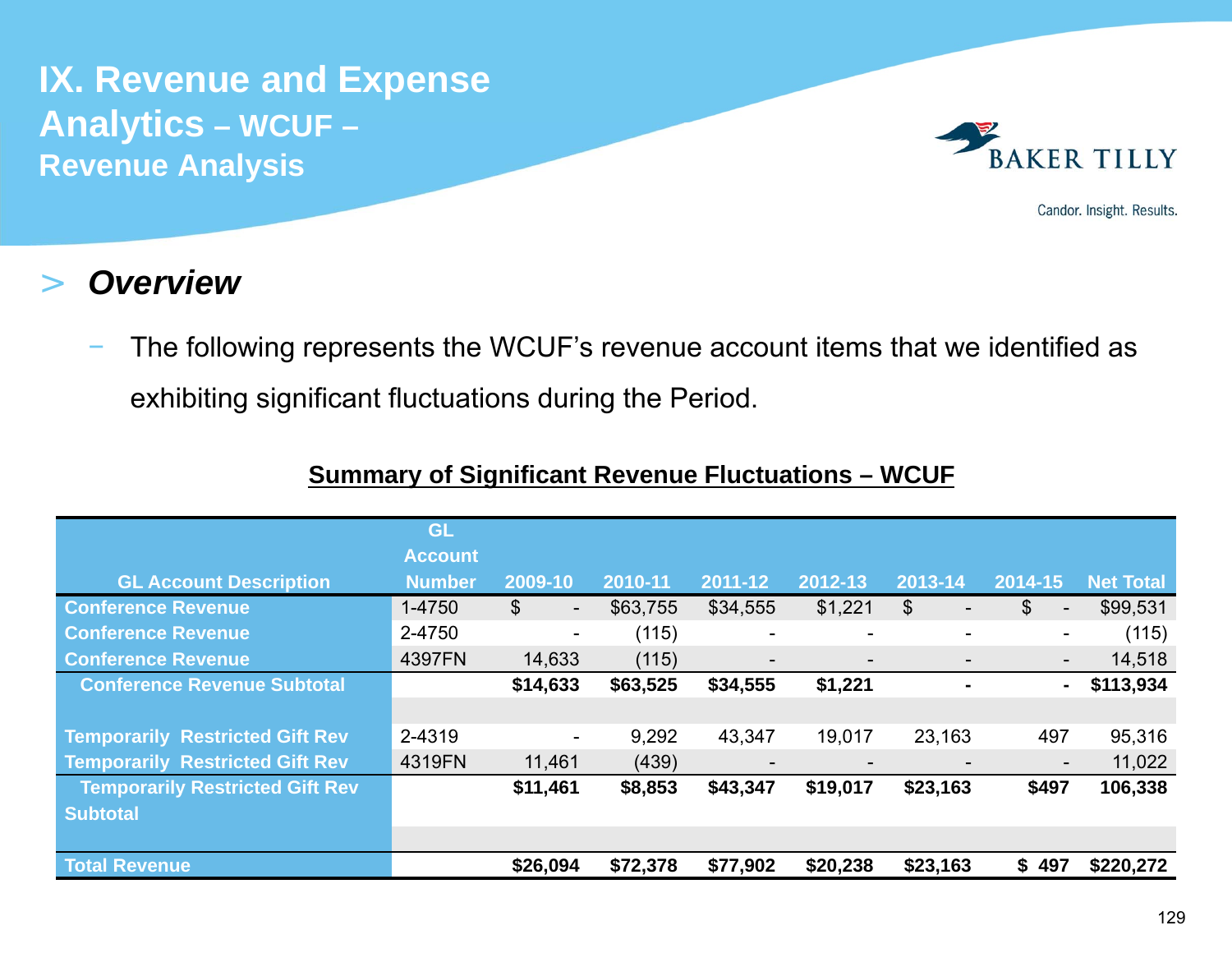

Candor. Insight. Results.

#### >*Observations*

- We noted the following significant fluctuations in WCUF's revenue accounts during the Period:
	- $>$  Conference Revenue increased substantially by \$48,892 from FY 2010 to 2011 before declining after 2012.
	- $>$  Temporarily Restricted Gift Revenue recorded to both accounts (2-4319 and 4319FN) increased significantly by \$34,494 from FY 2010 to FY 2012 and then decreased by \$22,665 from FY 2014 to 2015.
- WCUF explained that they were "not in a position to evaluate the fluctuation of conference revenue or expenses."
- No other supporting documentation was provided.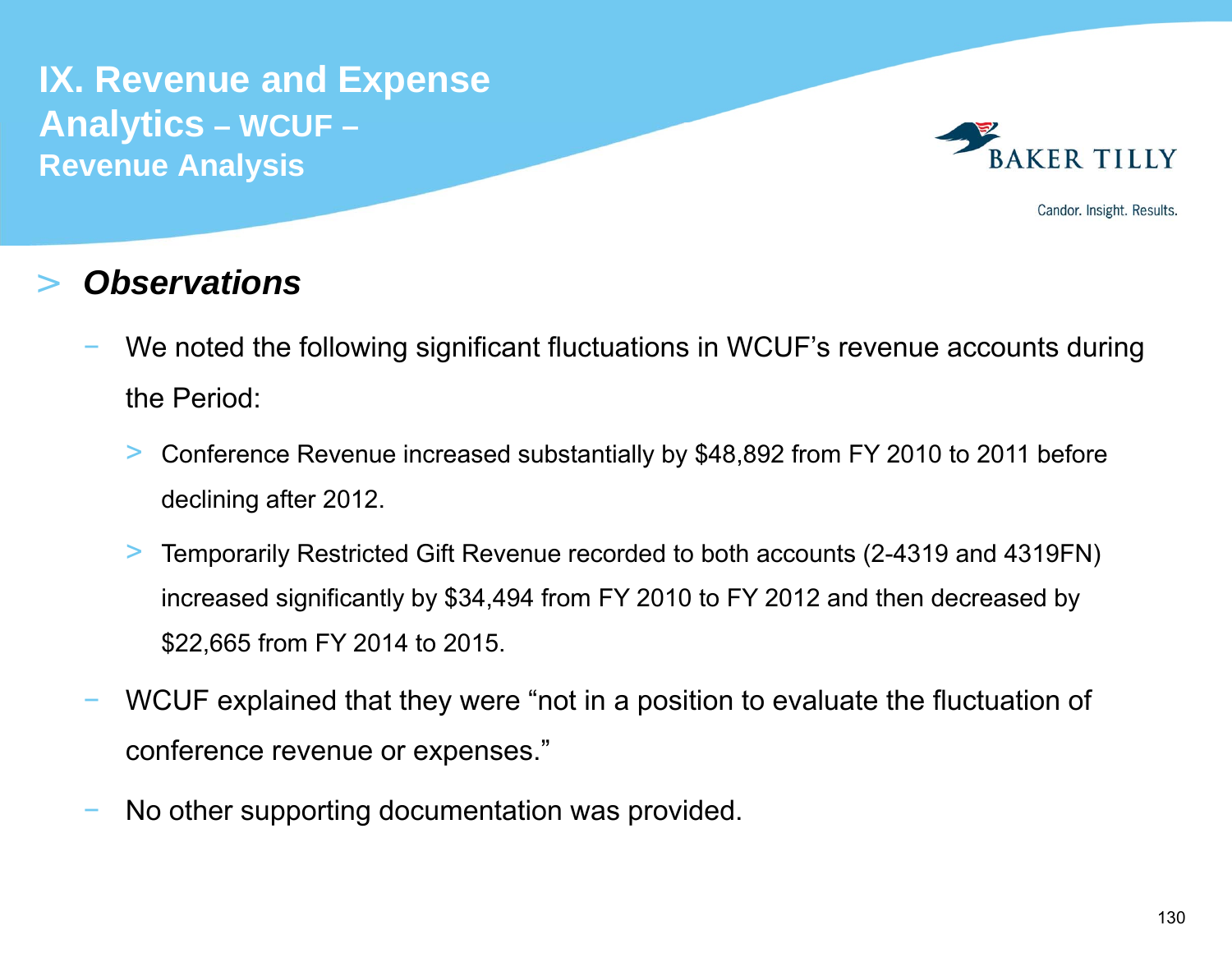

Candor. Insight. Results.

#### >*Risks Identified*

- WCUF was not able to provide sufficient explanations and support to substantiate and justify the fluctuating revenues related to the Poetry Center and Poetry Conference that we identified during the Period.
- The decentralized nature of the revenue collection process and lack of oversight can allow a misappropriation of funds.
- It is important to recognize that we did not identify any misappropriation of funds.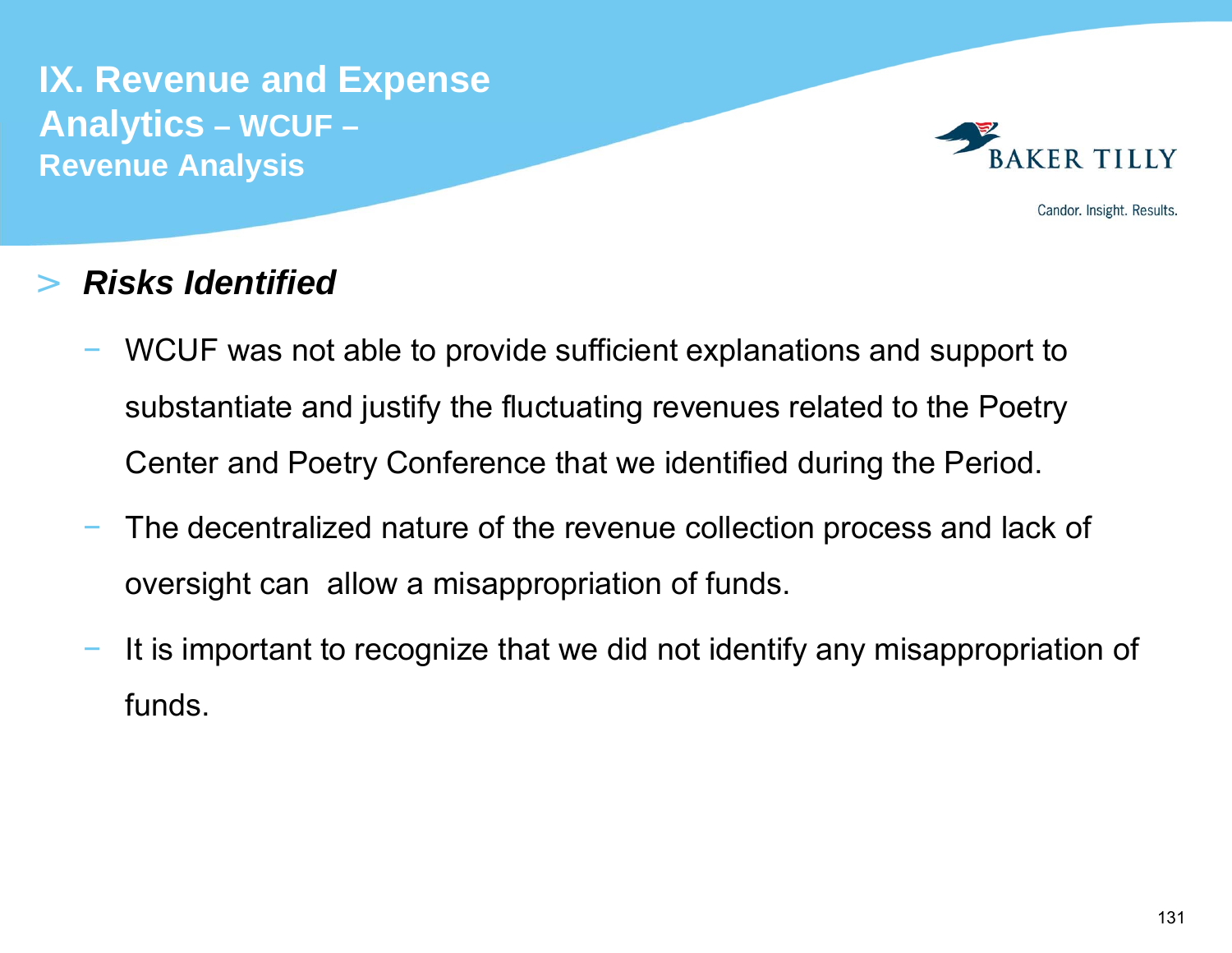

Candor. Insight. Results.

#### >*Recommendations*

- We recommend that the Poetry Center maintain appropriate support to substantiate their expenditures.
- We recommend that the Poetry Center implement periodic analysis of fluctuations and document justification that is reviewed with the WCU and WCUF on an annual basis.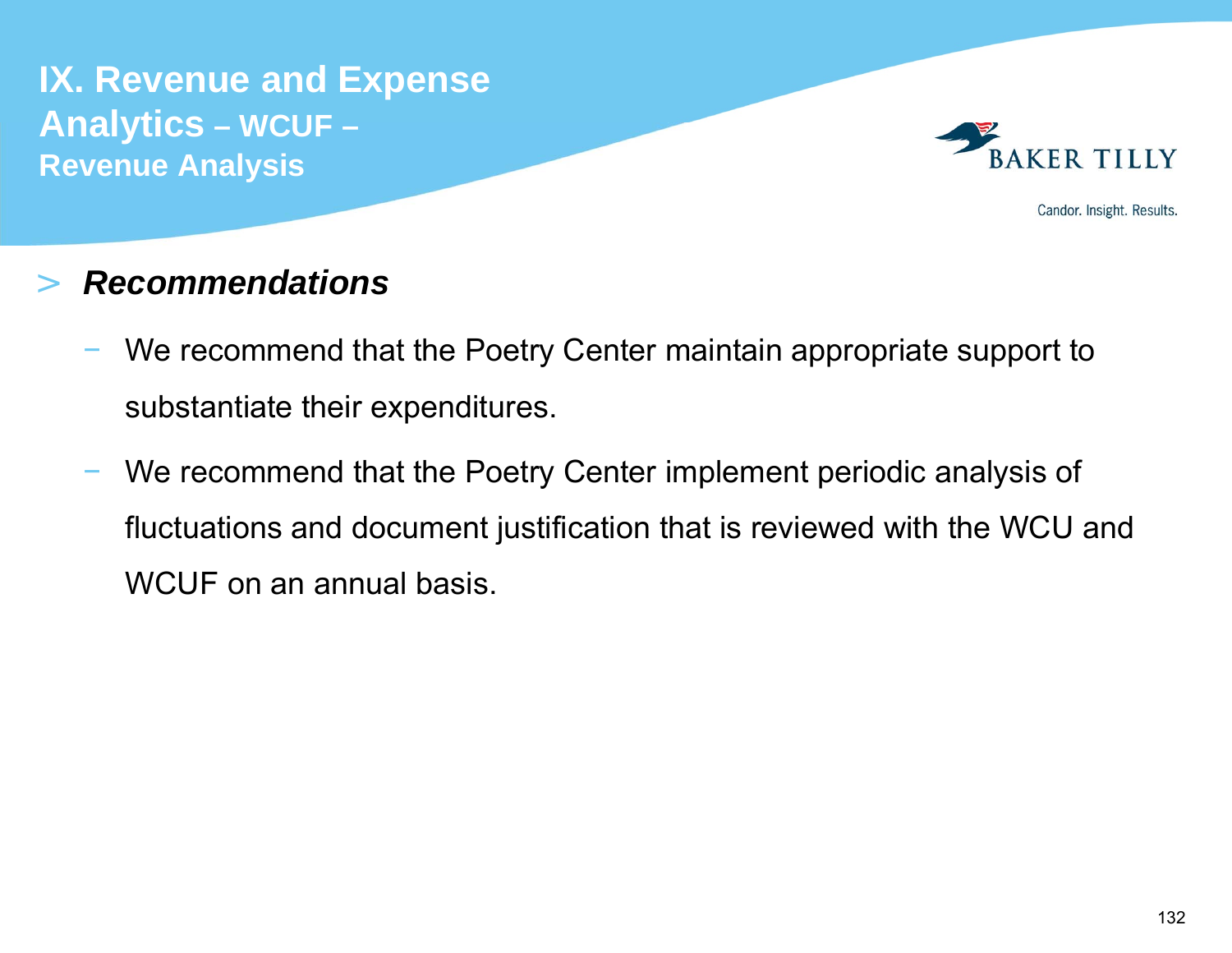

Candor. Insight. Results.

#### >*Overview*

 The following represents the WCUF's expenditure account items that we identified as exhibiting significant fluctuations during the Period.

|                                  | <b>GL</b><br><b>Account</b> |                          |          |          |                          |                                |                                |                  |
|----------------------------------|-----------------------------|--------------------------|----------|----------|--------------------------|--------------------------------|--------------------------------|------------------|
| <b>GL Account Description</b>    | <b>Number</b>               | 2009-10                  | 2010-11  | 2011-12  | 2012-13                  | 2013-14                        | 2014-15                        | <b>Net Total</b> |
| <b>Honorariums</b>               | $1 - 7575$                  | $\frac{3}{2}$ -          | \$38,500 | \$35,100 | \$5,000                  | $\frac{3}{2}$ -                | $\frac{1}{2}$ -                | \$78,600         |
| <b>Honorariums</b>               | 7620FN                      | $\overline{\phantom{a}}$ | 5,000    |          |                          | $\qquad \qquad \blacksquare$   | $\overline{\phantom{a}}$       | 5,000            |
| <b>Honorariums Subtotal</b>      |                             | $\frac{1}{2}$ -          | \$43,500 | \$35,100 | \$5,000                  | \$<br>$\overline{\phantom{a}}$ | \$<br>$\overline{\phantom{a}}$ | \$83,600         |
|                                  |                             |                          |          |          |                          |                                |                                |                  |
| <b>Meals &amp; Entertainment</b> | 1-6120                      | $\overline{\phantom{a}}$ | 26,576   | 6,093    | 6,676                    | 5,507                          |                                | 44,853           |
| <b>Meals &amp; Entertainment</b> | 6611FN                      | 16,259                   | 4,420    |          |                          |                                | $\qquad \qquad \blacksquare$   | 20,679           |
| <b>M&amp;E Subtotal</b>          |                             | \$16,259                 | \$30,996 | \$6,093  | \$6,676                  | \$5,507                        | \$<br>$\blacksquare$           | \$65,531         |
|                                  |                             |                          |          |          |                          |                                |                                |                  |
| <b>Travel</b>                    | 1-6130                      | $\overline{\phantom{a}}$ | 5,497    | 30,570   | 753                      | 853                            |                                | 37,673           |
| <b>Travel</b>                    | 6059FN                      | 1,089                    | 1,363    |          | $\overline{\phantom{a}}$ |                                |                                | 2,452            |
| <b>Travel Subtotal</b>           |                             | \$1,089                  | \$6,859  | \$30,570 | \$<br>753                | \$<br>853                      | $\frac{1}{2}$ -                | \$40,125         |
|                                  |                             |                          |          |          |                          |                                |                                |                  |
| <b>Total Expenditures</b>        |                             | \$17,348                 | \$81,356 | \$71,763 | \$12,430                 | \$6,360                        | \$                             | \$189,256        |

## **Summary of Significant Expenditure Fluctuations – WCUF**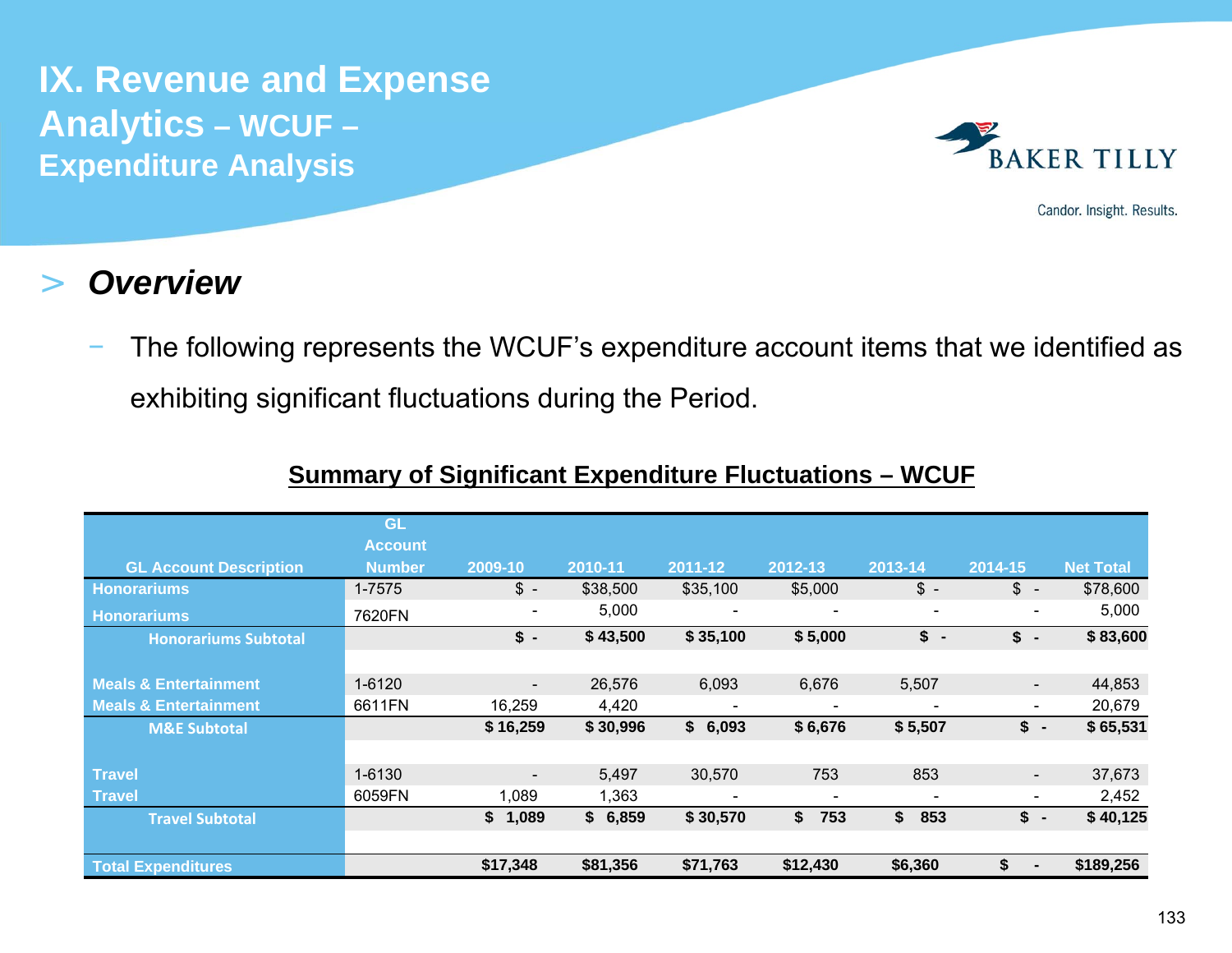

Candor. Insight. Results.

#### >*Observations*

- We noted the following significant fluctuations in WCUF's expenditure accounts during the Period:
	- $>$  Meals and Entertainment recorded to both accounts (1-6120 and 6611FN) increased by \$14,737 from FY10 to FY11 and decreased by \$24,903 between FY11 and FY12.
	- > Travel recorded to both accounts (1-6130 and 6059FN) increased by \$23,711 between FY11 and FY12 and decreased \$29,817 between FY12 and FY13.
- WCUF's responsibility related to the Poetry Center and Poetry Conference was to act as a depository for funds received. WCUF was "not responsible to oversee the Poetry Center, nor to direct from which funds to make disbursements or deposits." Accordingly, WCUF explained that they were "not in a position to evaluate the fluctuation of conference revenue or expenses."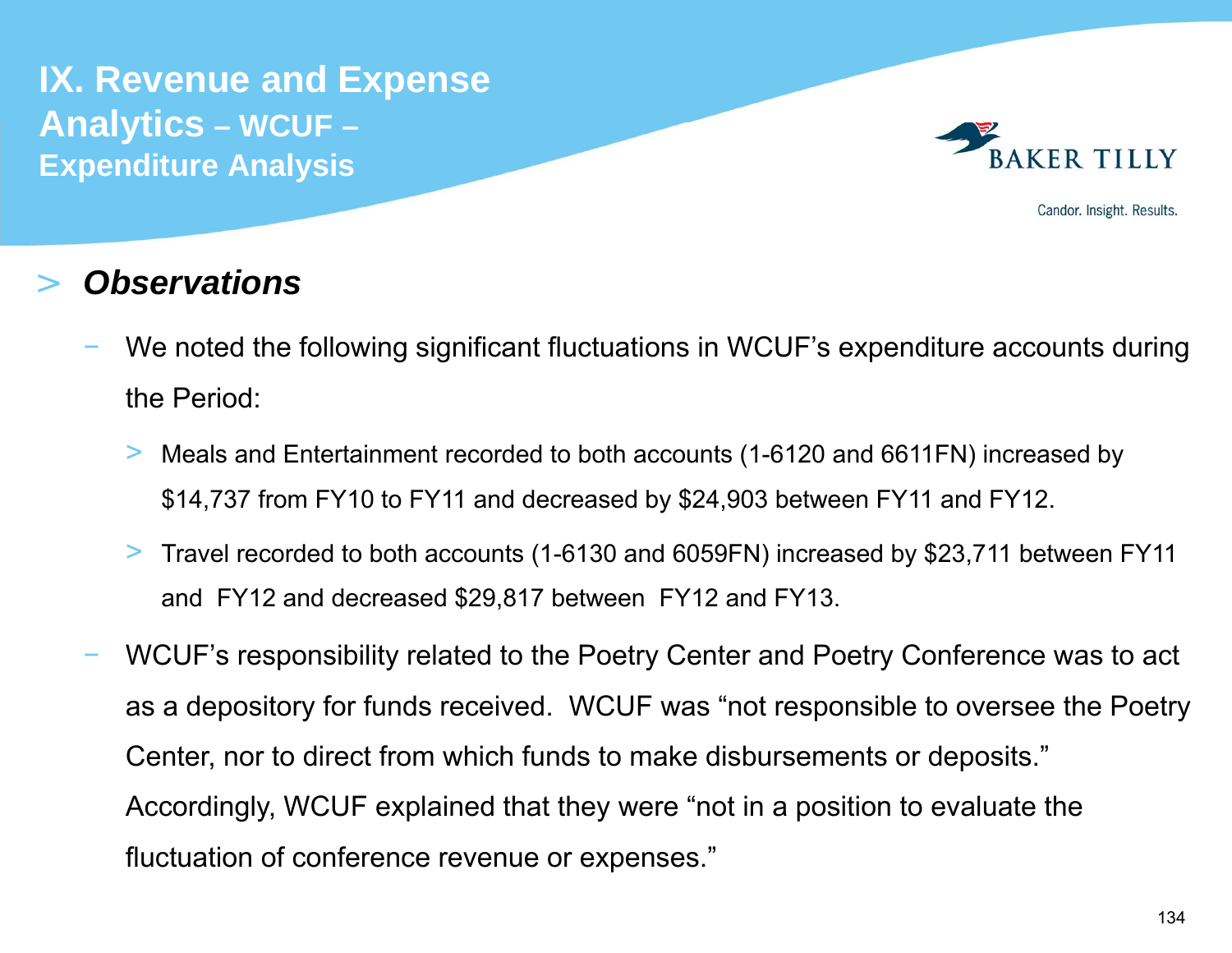

Candor. Insight. Results.

#### >*Risks Identified*

- Sufficient explanations and support to substantiate and justify WCUF's fluctuating expenditures associated with the Poetry Center and the Poetry Conference were not provided.
- The lack of oversight and accountability for the overall spending associated with WCUF's expenditures related to the Poetry Center and Conference year-over-year exposes WCUF to the risk of inappropriate transactions, misappropriation of assets and violations of policy and procedures.